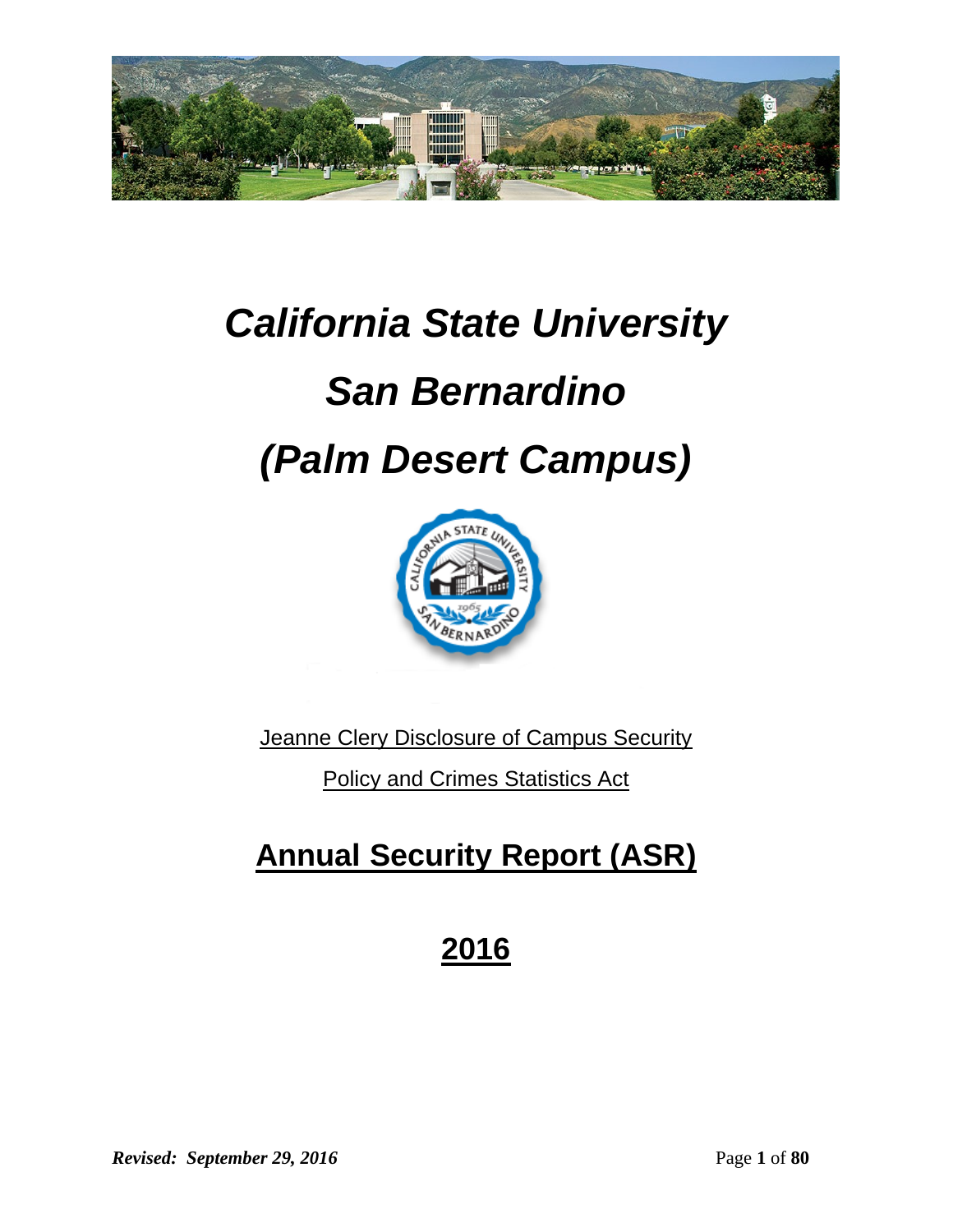

## **Table of Contents**

| Message from the President of CSUSB                                        | 3  |  |  |  |
|----------------------------------------------------------------------------|----|--|--|--|
| <b>CSUSB Graduation Rates</b>                                              | 4  |  |  |  |
| Jeanne Clery Disclosure of Campus Security Policy and                      | 4  |  |  |  |
| <b>Campus Crime Statistics Act Compliance</b>                              |    |  |  |  |
| <b>Clery Crime Definitions</b>                                             |    |  |  |  |
| <b>Campus Security Authority (CSA)</b>                                     |    |  |  |  |
| Safety on Campus                                                           | 10 |  |  |  |
| University Police Department (Your Community Policing Agency)              | 11 |  |  |  |
| <b>Security Policies and Procedures</b>                                    | 12 |  |  |  |
| <b>Escort Services</b>                                                     | 13 |  |  |  |
| Crime Prevention and Violence in the Workplace Presentations               | 13 |  |  |  |
| <b>Emergency Notifications</b>                                             | 14 |  |  |  |
| <b>Emergency Response and Evacuation Procedures</b>                        |    |  |  |  |
| <b>Timely Warning Policy</b>                                               |    |  |  |  |
| <b>Missing Student Notification</b>                                        | 18 |  |  |  |
| Alcohol, Drugs, and Weapons Policy                                         |    |  |  |  |
| <b>Hate Crimes</b>                                                         | 20 |  |  |  |
| Systemwide Policy Prohibiting Discrimination, Harassment and Retaliation,  | 21 |  |  |  |
| Sexual Misconduct, Dating and Domestic Violence, and Stalking              |    |  |  |  |
| Sex Offenders - Megan's Law                                                | 40 |  |  |  |
| Self-Defense Course                                                        | 41 |  |  |  |
| Rape Victims - Additional Listing of Organizations that Provide Assistance | 41 |  |  |  |
| <b>Counseling and Psychological Services</b>                               |    |  |  |  |
| <b>Institutional Disciplinary Actions</b>                                  |    |  |  |  |
| <b>Crime Statistics</b>                                                    |    |  |  |  |
| Index                                                                      |    |  |  |  |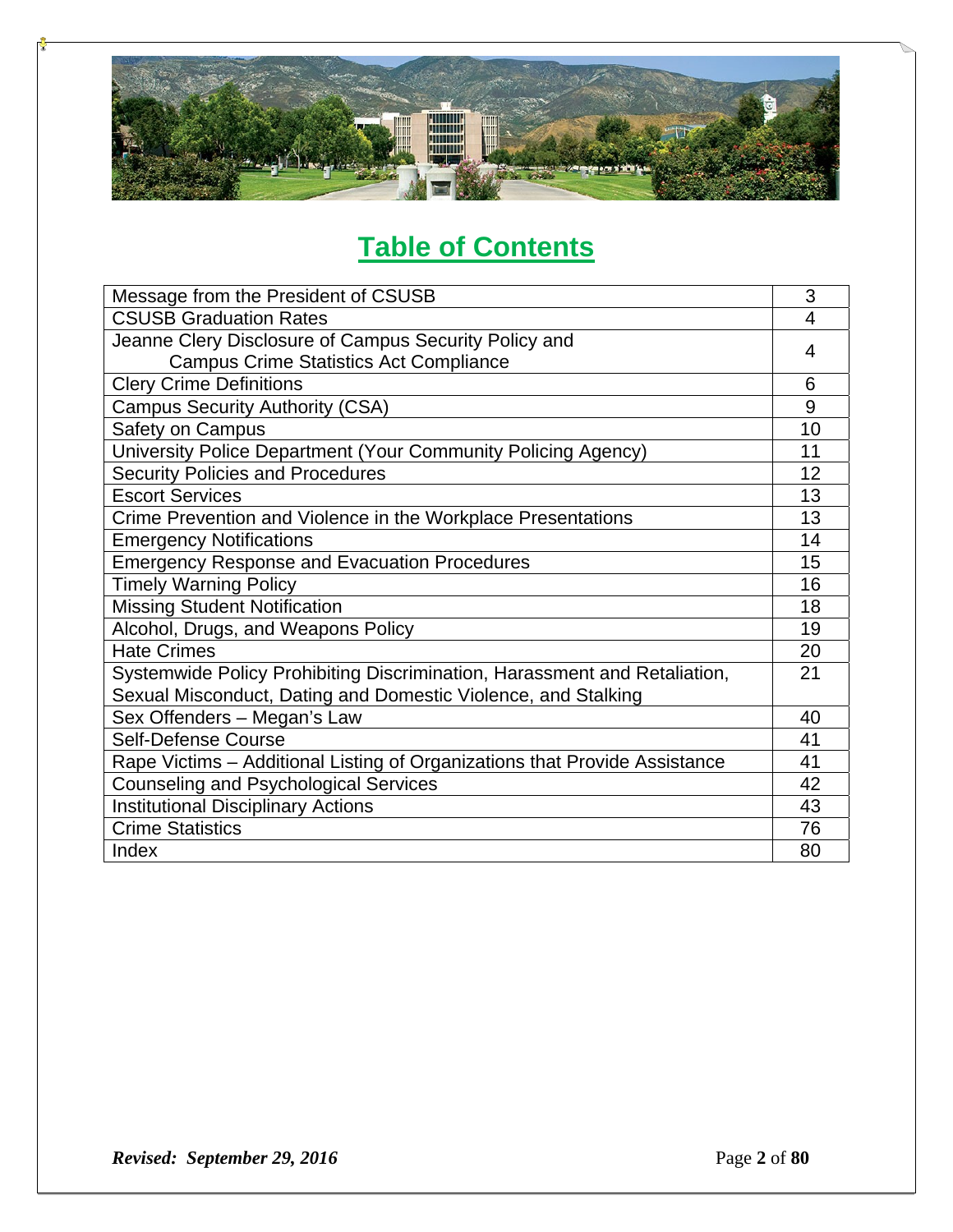

### **Message from the President of CSUSB**

Welcome to California State University San Bernardino. We are extremely proud of the women and men who serve our campus as members of the UPD Department and the outstanding job they do by keeping Cal State University, San Bernardino (CSUSB) safe.

With more than 20,000 students and over 1,900 employees, CSUSB police officers go above and beyond the call of duty to ensure our students, faculty and staff feel comfortable in a safe and secure environment at all hours, every day of the year.

The Department's record speaks for itself. CSUSB continues to rank as one of the safest public college and university campuses in California, according to StateUniversity.com. Police Chief Nina Jamsen joined us in 2015. She is an experienced law enforcement leader with over 28 years of public service throughout the Inland Empire. The Department's officers are highly trained, motivated professionals committed to "Campus Safety through Service."

I am especially pleased with the collaborative partnership here on campus with the "See Something, Say Something" Campaign. This slogan is visible throughout our campus and serves as a constant reminder that Campus Safety is a community effort. Thank you.

Sincerely,

Tomás D. Morales President



Source: President's Office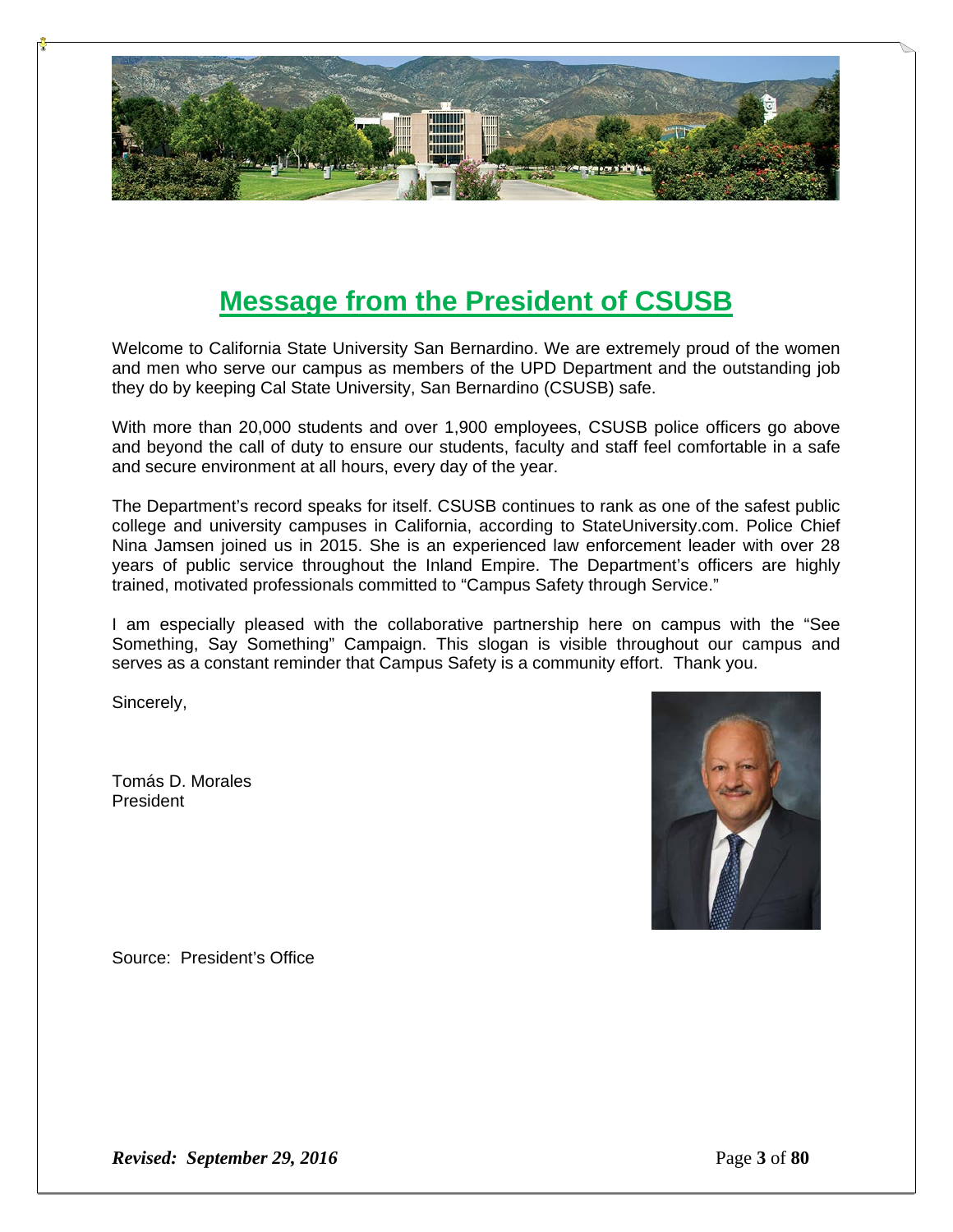

### **CSUSB Graduation Rates**

Institutions of higher education are required to disclose information to prospective and current students about institution graduation rates for first-time freshmen. The California State University (CSU) draws its first-time freshmen from the top one-third of California's high school graduates. Since 1960, the CSU has awarded nearly three (3) million baccalaureate degrees in hundreds of program areas. More than any other senior institution in California, the CSU has maintained access for students who need to juggle academic life with work and family obligations. The rate of graduation will vary depending upon the needs of the individual student to balance work, school and family priorities. Information specific to CSUSB graduation rates appears below.

The CSUSB campus is comprised of five (5) degree awarding colleges: Arts and Letters, Business and Public Administration, Education, Natural Sciences and Social and Behavioral Sciences. Operating on a quarter-based academic calendar, CSUSB currently offers bachelor's degree programs in 125 academic disciplines. Close to 3,300 students are annually awarded baccalaureate degrees in December and June graduation of each year.

CSUSB's six-year graduation rate for fall 2009 first-time freshmen who attempted a minimum of 12 units their first quarter was 52% compared to a CSU systemwide graduation rate of 54% for fall 2008. After six years, 8% of fall 2009 first-time freshmen were still continuing their studies compared to 7% CSU systemwide for fall 2008.

Source: Institutional Research

### **Jeanne Clery Disclosure of Campus Security Policy and Campus Crime Statistics Act Compliance**

This report is part of an on‐going effort to promote safety and security at CSUSB and to comply with the Jeanne Clery Disclosure of Campus Security Policy, Fire Safety Report and Campus Crime Statistics Act, also known as The Clery Act (http://clerycenter.org/summary-jeanne-cleryact). Under this Act, all colleges and universities across the country are required to publish this report by October 1 of each year. These reports must contain applicable policies and procedures regarding security and fire safety and the statistical data from the previous calendar year and the two (2) preceding calendar years. At CSUSB, the Annual Security and Fire Safety Report is prepared by the UPD in cooperation with key personnel from Housing and Residential Services, the Director of Student Conduct & Ethical Development, Title IX Coordinator, Student Health Center, and information provided by local police agencies.

*Revised: September 29, 2016* Page 4 of 80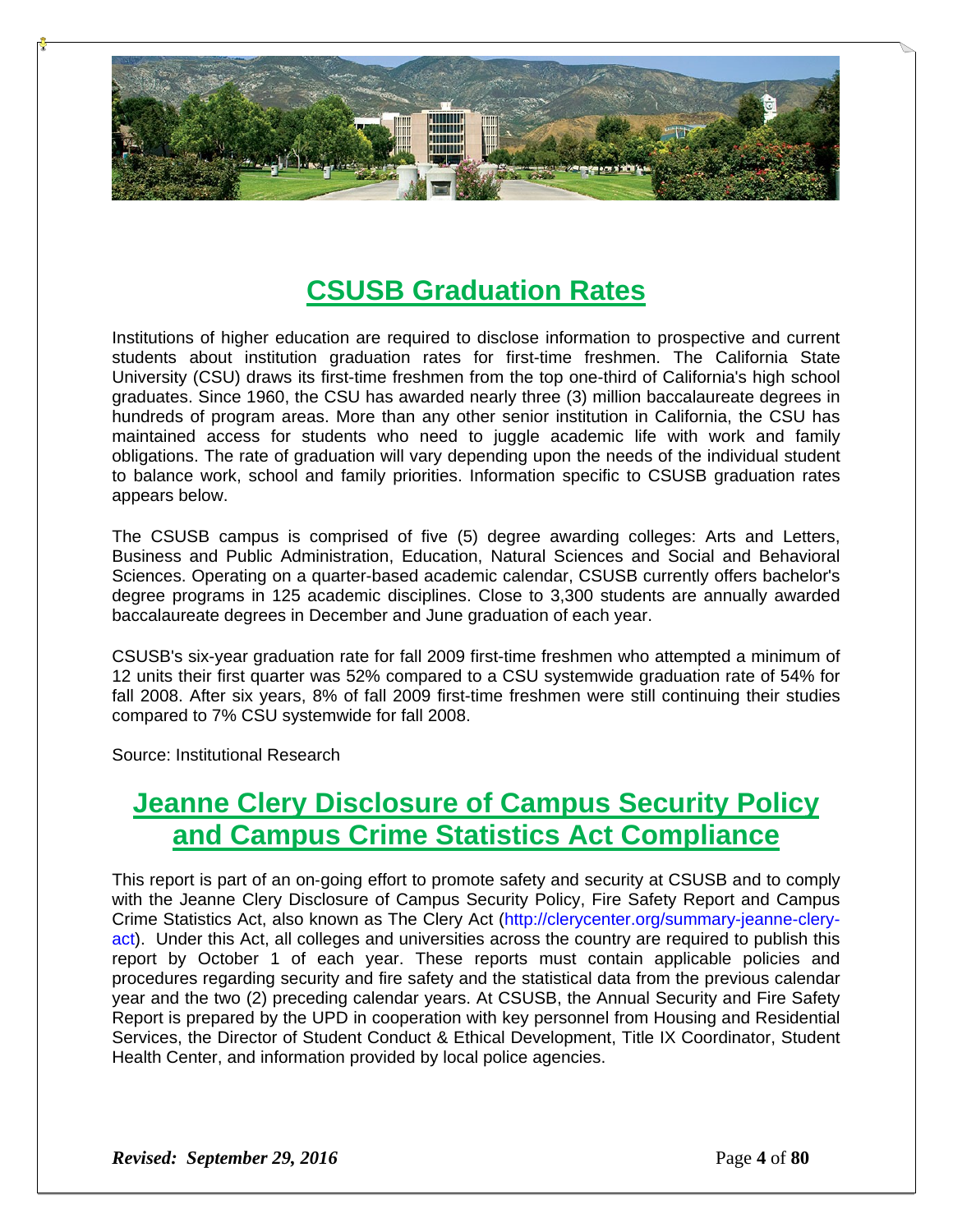

In 1990, the Crime Awareness and Campus Security Act was enacted to assist students in making decisions that affect their personal safety and to ensure institutions of higher education provide current and prospective students, staff, and faculty the information they need to avoid becoming victims of campus crime. The Act was renamed the "Jeanne Clery Disclosure of Campus Security Policy and Crime Statistics Act," or The Clery Act, in 1991 in honor of Jeanne Clery, a Lehigh University freshman, who was raped and murdered by a fellow student on April 5, 1986 in her dorm room. Before Jeanne's death, there were no uniform laws mandating that colleges report crimes on campus to students, employees, potential students, or their parents.

The Clery Act requires all colleges and universities to:

- 1. Compile and submit crime statistics to the United States Department of Education. Each year, the University submits crime statistics for Clery Act crimes by type, location and year to the U.S. Department of Education.
- 2. Maintain a daily crime log of alleged criminal incidents that is open to public inspection: http://csupd.crimegraphics.com?InitialTab=10
- 3. Issue campus alerts. CSUSB issues a timely warning to the University community when there is information that a Clery crime has occurred that represents a serious or continuous threat to campus safety.
- 4. Issue emergency notifications. CSUSB issues an emergency notification upon the confirmation of a significant emergency or dangerous situation involving an immediate threat to the health or safety of students or employees occurring on the campus. The University tests the emergency notification procedure periodically throughout the year.
- 5. Publish and maintain an Annual Security Report containing safety‐and security-related policy statements and statistics of Clery Act crimes occurring on University property, adjacent property, and non‐University property owned or controlled by the University.
- 6. Maintain and enforce a missing student policy and notification procedure.
- 7. Compile and submit fire statistics to the United States Department of Education. Each year, the University submits fire statistics by type, location and year to the U.S. Department of Education. The University's Annual Fire Safety Report for Student Housing, which includes fire safety policy statements and statistics, is included in this report, the Annual Security and Fire Safety Report, and is available at: http://police.csusb.edu/documents/ASR.pdf

To comply with the federal law, the UPD collects crime statistics from designated Campus Security Authorities and local police agencies by providing the addresses of non-campus property, either owned or controlled by the University, and of public property within and immediately adjacent to campus and the core campus. Unless otherwise indicated, all policy statements in this Annual Security and Fire Safety Report apply to the following locations:

- California State University, San Bernardino Main Campus
- California State University, San Bernardino Palm Desert Campus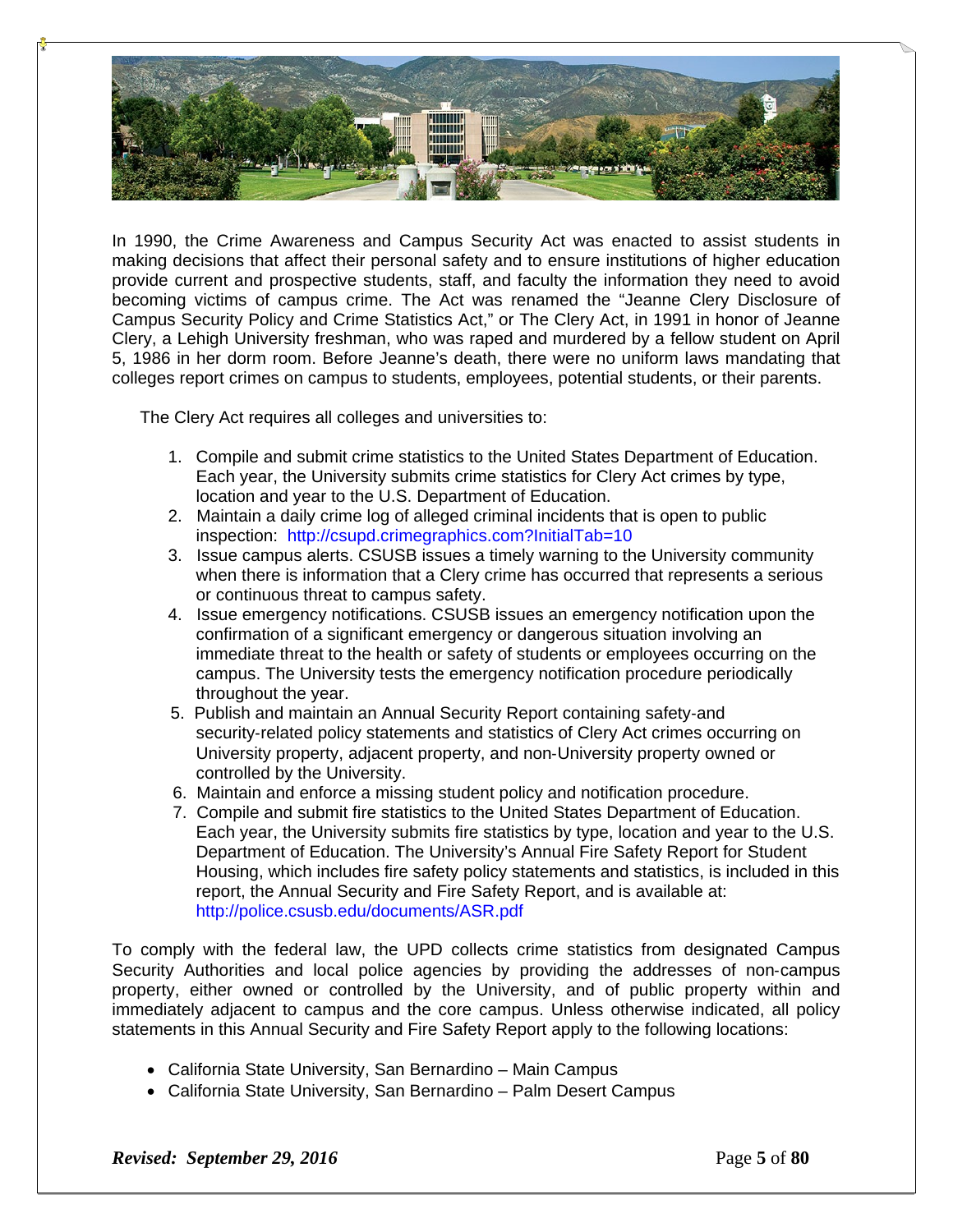

The University does not recognize or sanction any off-campus fraternity or sorority houses. Likewise, student organization recognition does not extend beyond the University, and student organizations are not recognized to engage in activity off-campus.

The UPD, Counseling and Psychological Services, and the Division of Student Affairs will accept confidential and anonymous reports of crime for inclusion in the annual statistical report.

Copies of this report are found electronically at: http://police.csusb.edu/documents/ASR.pdf

Hard copies are available upon request at the UPD at 5500 University Parkway, San Bernardino, CA 92407, located off Fairview Drive, adjacent to the A Lot Parking, or by calling (909) 537-3552 or (909) 537-7561.

All prospective employees may obtain a copy from Human Resources in Sierra Hall 110 or by calling 909-537-5138, and the web site address will be attached to CSUSB Employment Applications.

Source: UPD

### **Clery Crime Definitions**

### **Criminal Homicide (Manslaughter by Negligence)**

The killing of another person through gross negligence. (Attempts are classified as aggravated assaults.)

#### **Criminal Homicide (Murder and Non-negligent Manslaughter)**

The willful (non-negligent) killing of a human being by another. (Attempts are classified as aggravated assaults.)

#### **Sex Offenses**

Any sexual act directed against another person, without the consent of the victim, including instances where the victim is incapable of giving consent.

- (a) Rape the penetration, no matter how slight, of the vagina or anus with any body part or object, or oral penetration by a sex organ of another person, without the consent of the victim. The definition of rape includes forcible rape, sodomy, and sexual assault with an object.
	- a. Forcible rape the carnal knowledge of a person, without the consent of the victim, including instances where the victim is incapable of giving consent because of his or her age or because of his or her temporary or permanent mental or physical incapacity.
	- b. Sodomy oral or anal sexual intercourse with another person, without the consent of the victim, including instances where the victim is incapable of giving consent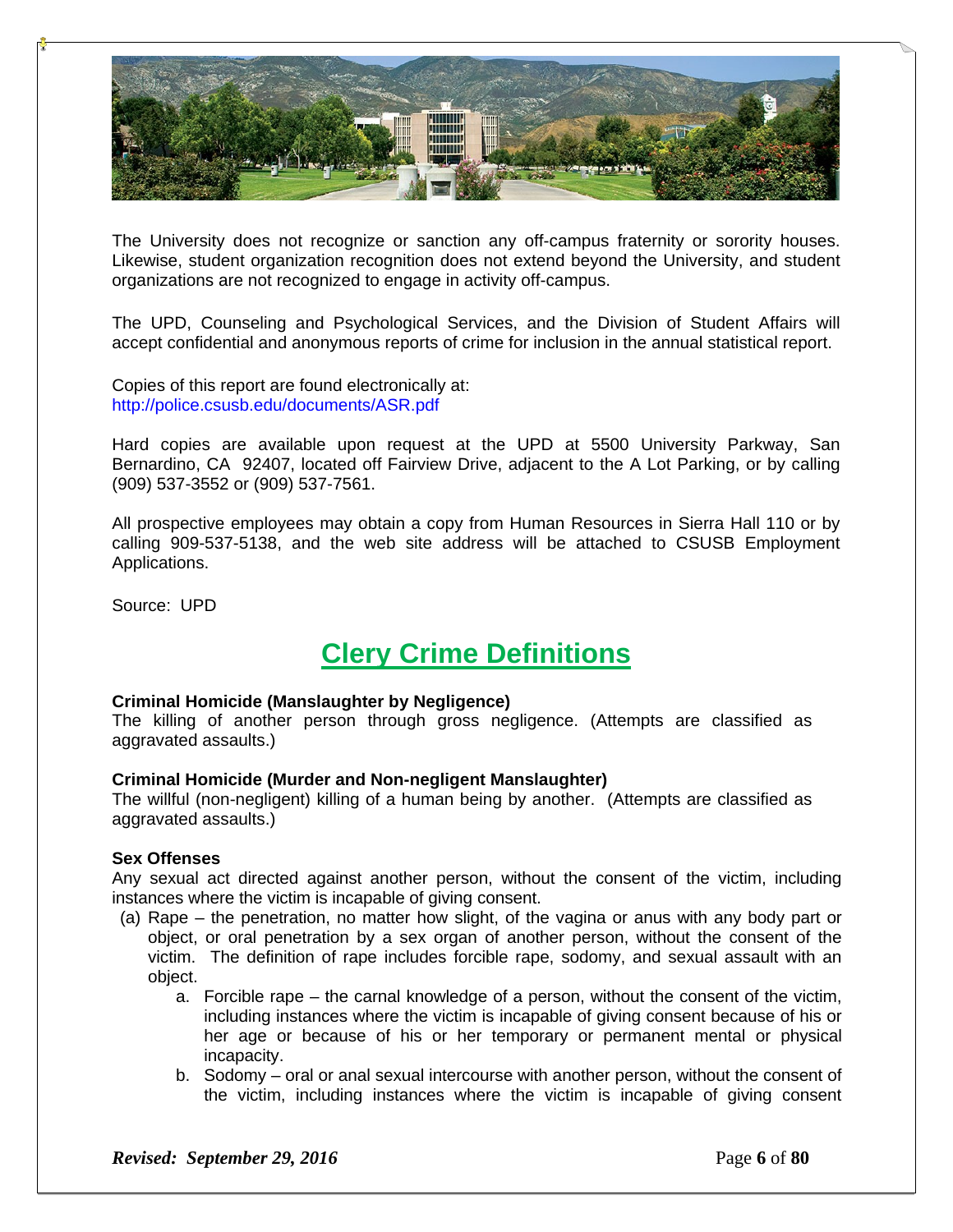

because of his or her age or because of his or her temporary or permanent mental or physical incapacity.

- c. Sexual Assault With An Object to use an object or instrument to unlawfully penetrate, however slightly, the genital or anal opening of the body of another person, without the consent of the victim, including instances where the victim is incapable of giving consent because of his or her age or because of his or her temporary or permanent mental or physical incapacity.
- (b) Fondling the touching of the private body parts of another person for the purpose of sexual gratification, without the consent of the victim, including instances where the victim is incapable of giving consent because of his or her age or because of his or her temporary or permanent mental capacity.
- (c) Incest non-forcible sexual intercourse between persons who are related to each other within the degrees wherein marriage is prohibited by law.
- (d) Statutory Rape non-forcible sexual intercourse with a person who is under the statutory age of consent.

#### **Robbery**

The taking or attempting to take anything of value from the care, custody, or control of a person(s) by force or threat of violence and/or fear.

#### **Aggravated Assault**

An unlawful attack of another for the purpose of inflicting severe or aggravated bodily injury accomplished by the use of a weapon or means likely to produce death or great bodily harm. It is not necessary that an injury results when a gun, knife or other weapon was used but which could have resulted in serious injury. (Includes attempts.)

#### **Burglary**

The unlawful entry (or attempt to enter) into a defined structure with the intent to commit a theft or any felony. (Includes attempts, but excludes vehicle burglary.)

#### **Motor Vehicle Theft**

Taking of a motor vehicle (as defined) without the consent of the owner with the intent to either permanently or temporarily deprive the owner of the vehicle. (Includes attempts and joyriding.)

#### **Arson**

The willful or malicious burning or attempt to burn (without the intent to defraud) a dwelling house, public building, motor vehicle or aircraft, or personal property of another, etc. (Includes attempts.)

#### **Dating Violence**

The term "dating violence" means violence committed by a person who is or has been in a social relationship of a romantic or intimate nature with the victim: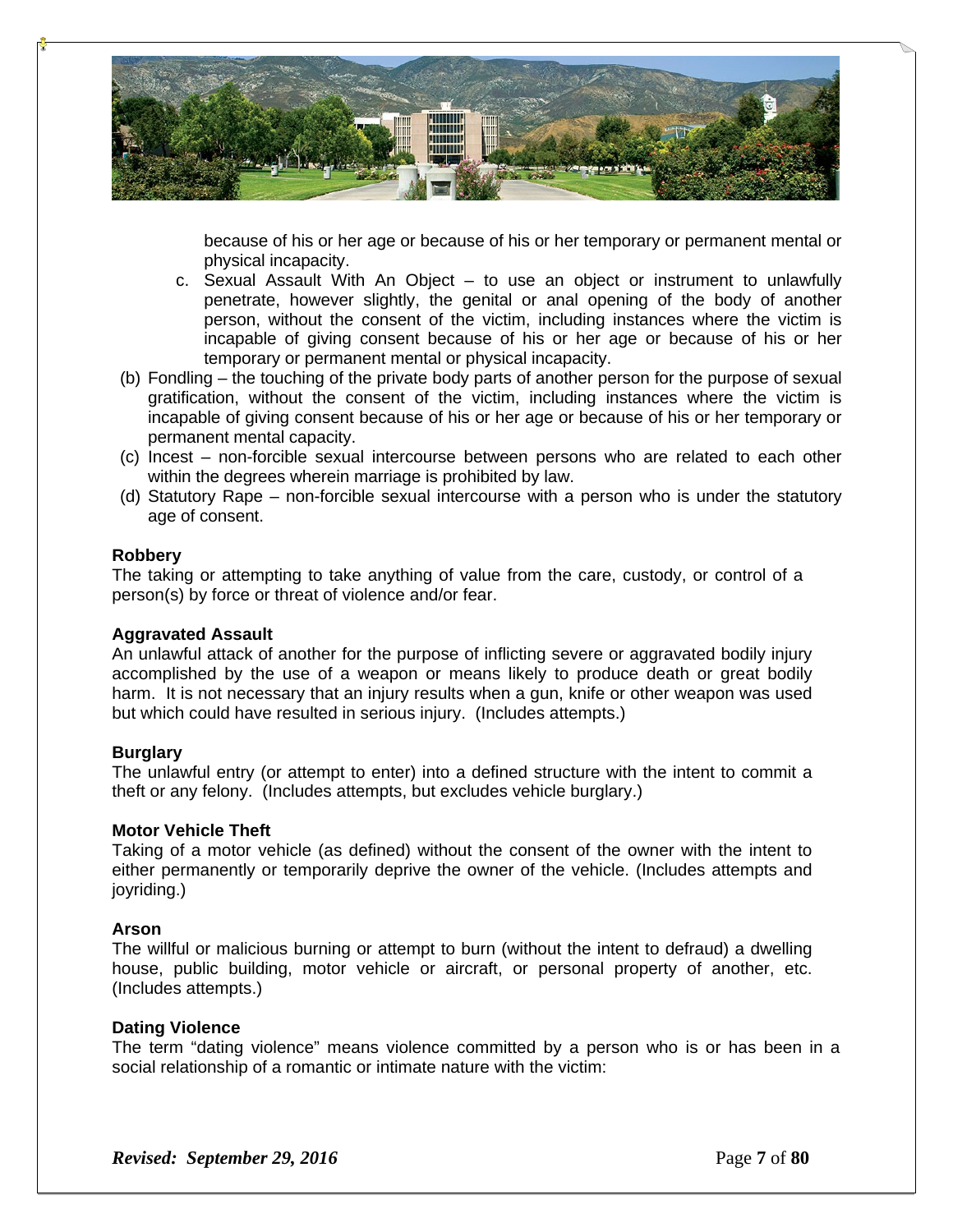

(1) the existence of such a relationship shall be determined by the victim with consideration of the length of the relationship, the type of relationship and the frequency of interaction between the persons involved in the relationship;

(2) for the purposes of this definition: (i) dating violence includes sexual or physical abuse or the threat of such abuse; (ii) dating violence does not include acts covered under the definition of domestic violence.

### **Domestic Violence**

The term "domestic violence" includes felony or misdemeanor crimes of violence committed: (i) by a current or former spouse or intimate partner of the victim; (ii) by a person with whom the victim shares a child in common; (iii) by a person who is cohabitating with the victim as a spouse or intimate partner; (iv) by a person similarly situated to a spouse of the victim under the domestic or family violence laws of the jurisdiction in which the crime of violence occurred; (v) by any other person against an adult or youth victim who is protected from that person's acts under the domestic or family violence laws of the jurisdiction where the crime occurred.

### **Stalking**

The term "stalking" means:

(1) engaging in a course of conduct directed at a specific person that would cause a reasonable person to – (i) fear for his or her safety or the safety of others; or (ii) suffer substantial emotional distress;

(2) for the purposes of this definition – (i) course of conduct means two or more acts, including, but not limited to, acts in which the stalker directly, indirectly, or through third parties, by any action, method, device or means – follows, monitors, observes, surveils, threatens, or communicates to or about, a person, or interferes with a person's property; (ii) substantial emotional distress means significant mental suffering or anguish that may, but does not necessarily require, medical or other professional treatment or counseling; (iii) reasonable person means a reasonable person in the victim's circumstances.

### **Hate Crime**

A criminal act involving one or more of the below-listed crimes which was motivated by bias against any person or group of persons, or the property of any person or group of persons, because of the ethnicity, race, national origin, religion, gender, gender identity, sexual orientation, or disability of the person or group, or bias based upon the perception that the person or group has one or more of those characteristics.

### **Larceny-Theft (Except Motor Vehicle Theft)**

The unlawful taking, carrying, leading, or riding away of property from the possession or constructive possession of another. Attempted larcenies are included. Embezzlement, confidence games, forgery, worthless checks, etc., are excluded.

### **Simple Assault**

An unlawful physical attack by one person upon another where neither the offender displays a weapon, nor the victim suffers obvious severe or aggravated bodily injury involving

*Revised: September 29, 2016* Page 8 of 80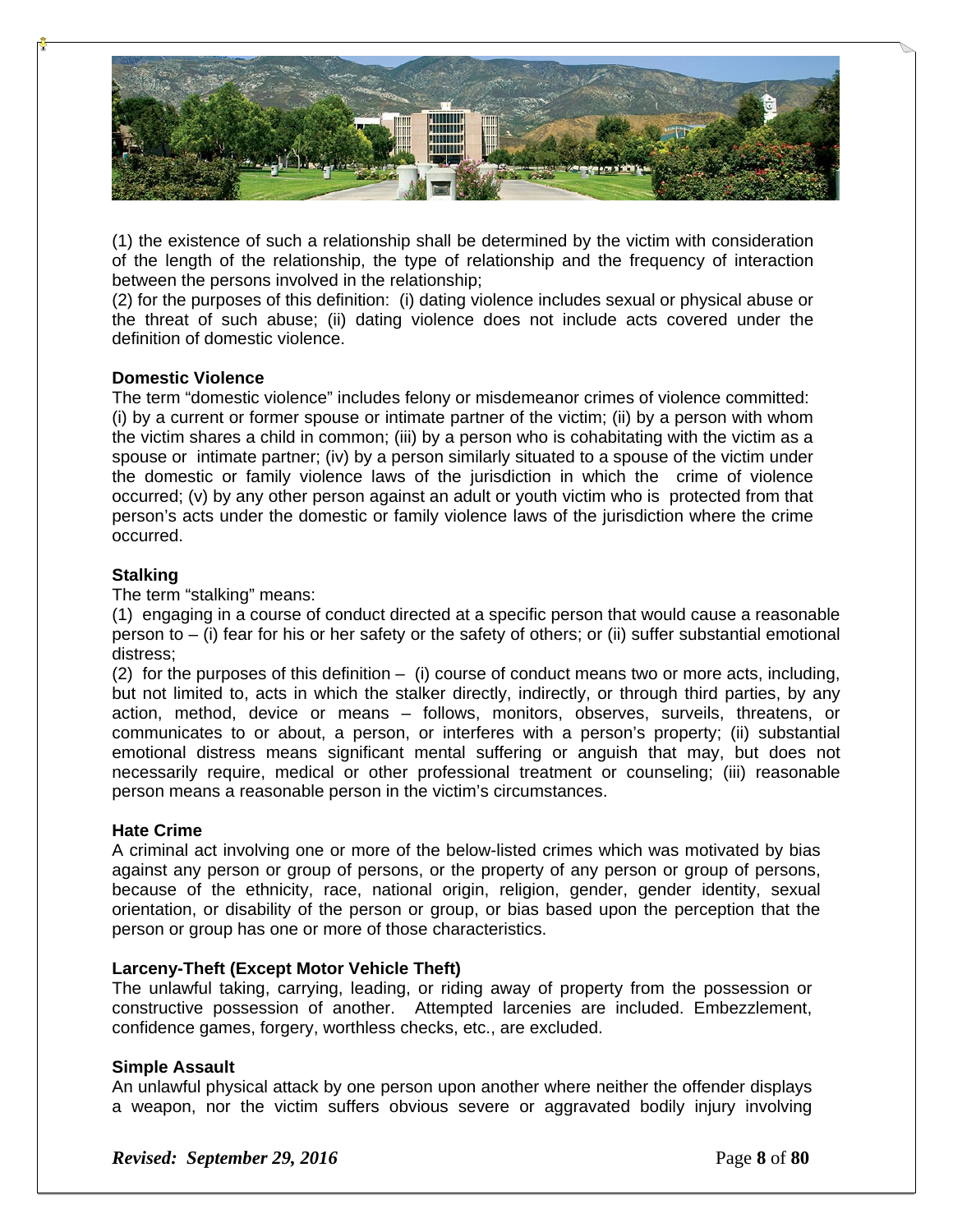

apparent broken bones, loss of teeth, possible internal injury, severe laceration, or loss of consciousness.

#### **Intimidation**

To unlawfully place another person in reasonable fear of bodily harm through the use of threatening words and/or other conduct, but without displaying a weapon or subjecting the victim to actual physical attack.

### **Destruction/Damage/Vandalism of Property**

To willfully or maliciously destroy, damage, deface, or otherwise injure real or personal property without the consent of the owner or the person having custody or control of it.

**On-campus property:** Any building or property owned or controlled by the University within the same reasonably contiguous geographic area and used by the University in direct support of, or in a manner related to, the University's educational purpose, including any buildings or property that is owned by the University but controlled by another person and which is frequently used by students and supports institutional purposes such as a food or other retail vendor. (Excluding residential apartments.)

**Non-campus property:** Any building owned or controlled by a student organization that is officially recognized by the University; or any building or property owned or controlled by the University that is used in direct support of, or in relation to, the University's educational purposes, is frequently used by students, and is not within the same reasonably contiguous geographic area of the University.

**Public property:** All public property, including: thoroughfares, streets, sidewalks, parking facilities, that is within the campus, or immediately adjacent to, and accessible from, campus.

Source: UPD

### **Campus Security Authorities (CSA)**

We encourage and promote accurate and prompt reporting of criminal activity directly to UPD; however in some instances, members of the campus community may notify one of the designated campus security authorities about a crime. Crime statistics are gathered from CSUSB Campus Security Authorities (CSA) using a crime incident report form. When a crime is reported to a CSA, a crime incident report is completed and sent immediately to the UPD. When appropriate, reports of crimes to a CSA will be included in the annual statistical disclosure and will trigger any warranted timely warning reports.

A CSA is defined as "an official of an institution who has significant responsibility for student and campus activities, including but not limited to, student housing, student discipline, and campus judicial procedures." Individuals may be designated as CSA's if their official job responsibilities involve significant interaction with student and/or campus activities; serve as formal or unofficial

*Revised: September 29, 2016* Page 1 **Page 9** of **80**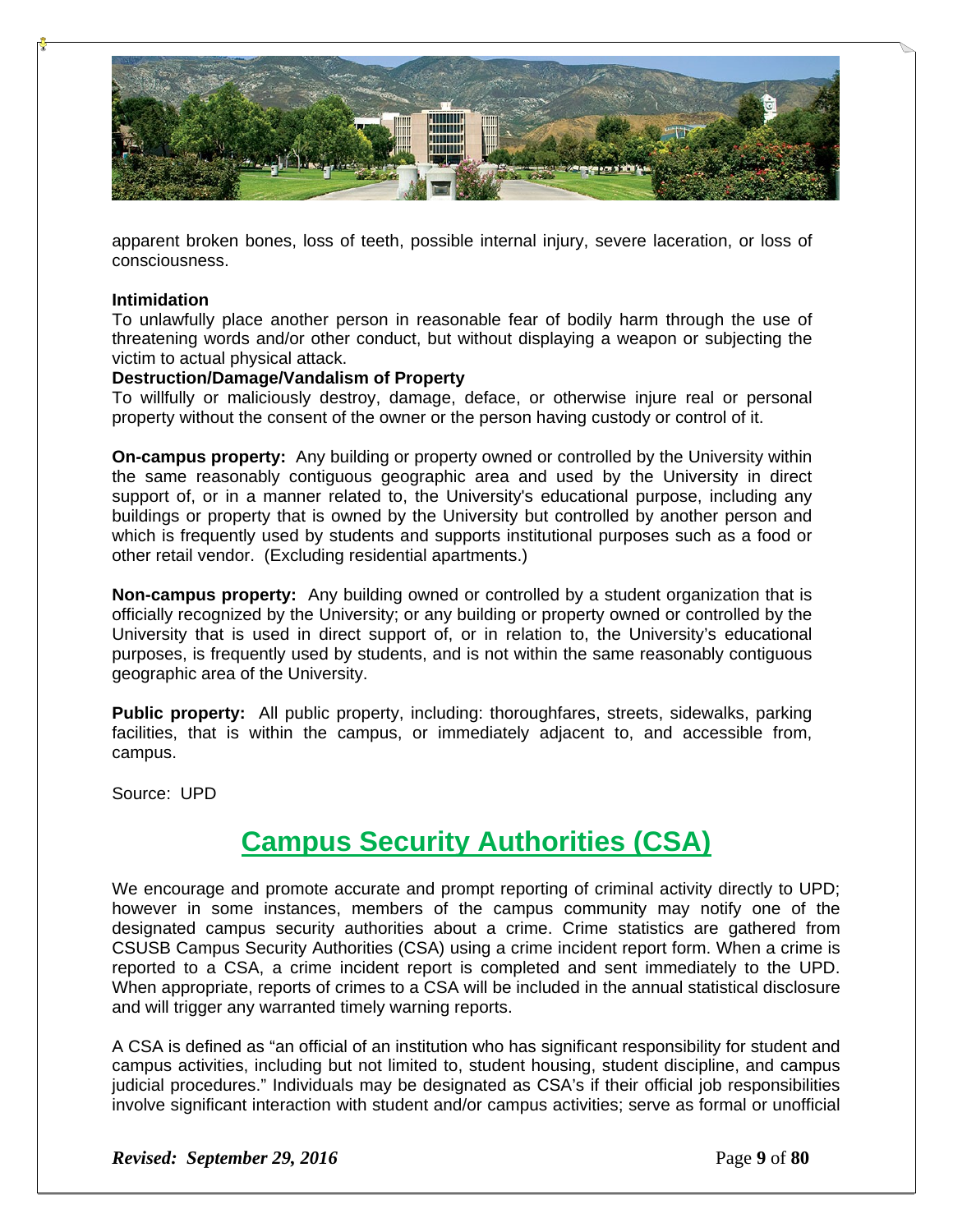

mentors to students; serve as a member in an office or on a committee to whom students are instructed or informed to report or discuss crimes, allegations of crimes and other troubling situations; or have oversight for disciplinary procedures.

At CSUSB, CSA's include, but are not limited to:

- UPD, including sworn and civilian personnel
- Parking and Transportation
- Resident Directors and Assistant Directors
- Resident Coordinators and Resident Assistants
- Athletic Director, Assistant Director and Athletic Coaches, including Assistance Coaches, Trainers and staff members
- Student Conduct & Ethical Development
- Title IX & Gender Equity
- Faculty and Staff Club and Organizations Advisors
- Dean of Students
- Student Activity Directors
- Student Union Staff, including contracted food service staff/employees
- Student Recreation Center Staff
- Study Abroad Coordinators
- Student Engagement
- Campus Administrators (e.g. President, Vice Presidents, Associate Vice Presidents)

Source: UPD/Human Resources

### **Safety on Campus**

### **California State University San Bernardino strives to:**

- Create and maintain an environment for learning that promotes respect for and appreciation of scholarship, freedom and human diversity;
- Promote excellence in instruction and intellectual accomplishment and;
- Ensure a welcoming and safe intellectual, social and physical environment that engages campus members in the life of University.

The UPD participates in delivering the University mission and strives to create a safe environment conducive to academic excellence. Even though the UPD works closely with neighboring police agencies and employs a variety of measures to reduce and prevent crime, UPD believes safety is everyone's responsibility, and everyone's assistance is needed.

CSUSB is a community of more than 21,000 students, faculty, and staff located in the city and county, in San Bernardino. On the main campus, to minimize the number of criminal incidents, a competent Residence Life staff, a professionally-trained UPD, students, and members of the

*Revised: September 29, 2016* **Page 10** of **80**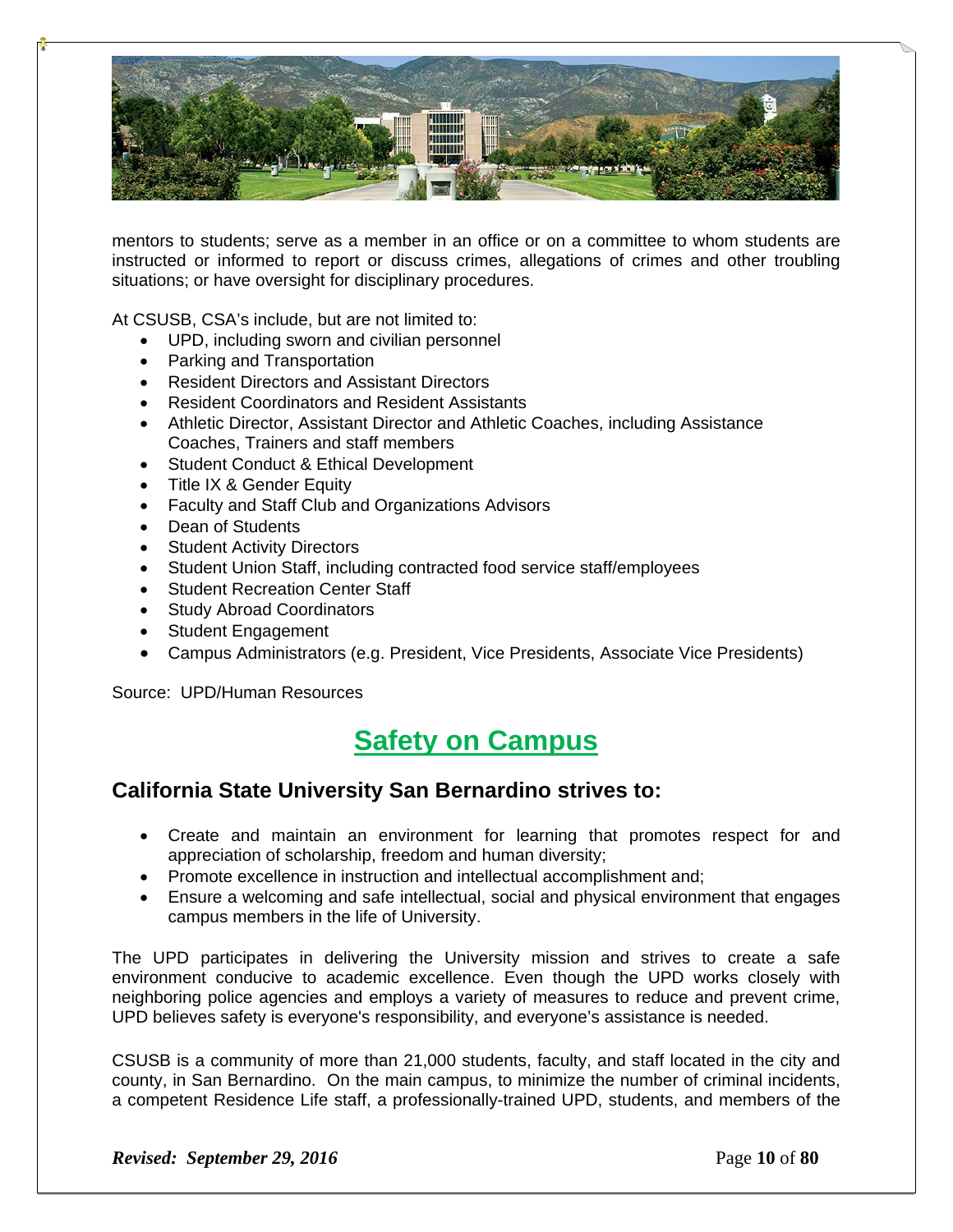

wider campus community participate in a number of shared responsibilities to insure that the students and their possessions are protected as much as possible. These resources at the main campus are also available to the Palm Desert students. We maintain a collaborative relationship with the police agencies in the city and county, both in San Bernardino and Palm Desert. At Palm Desert, immediate calls for police service are handled by the Palm Desert Police Department. In order to provide safety and security, the Palm Desert campus is staffed with a Community Service Specialist during the daytime and evening hours, and security guards through the night. UPD officers from the main campus visit PDC to assist with crime prevention and non-emergency campus safety issues. On occasion on either campus you may see timely warning notices describing recent crime trends or dangerous incidents. It is our policy to provide our community with accurate information about the incidents along with crime prevention recommendations.

### **Palm Desert Campus**:

The CSUSB Police Department shares jurisdiction with the Riverside County Sheriff's Department for incidents requiring criminal investigation. All emergencies and crimes in progress should be reported to the Riverside County Sheriff's Department, Palm Desert Station at 9-1-1 or (760) 836-1600. The website for the Palm Desert Campus is: http://pdc.csusb.edu.

The Palm Desert Police Department has primary policing responsibilities for the Palm Desert Campus. All emergencies and crimes should be reported to the Palm Desert Police Department, operated by the Riverside County Sheriff's Department, at the numbers listed below. The CSUSB UPD should be notified after the local police agencies, so that we can ensure you have received the appropriate service. We have made arrangements for the administrators at these sites to notify us of any reported crimes.

### **CSUSB Palm Desert Campus**

37500 Cook Street Palm Desert, CA 92211 760-341-2883

### **University Police Department - Mission Statement**

The UPD strives to provide "Quality Service" by providing professional service with honor, integrity, and a commitment to excellence to the community. We perform our mission through diligent crime prevention, victim assistance, disaster preparedness, and problem-oriented policing. We strive daily to live by our department motto, "Campus Safety through Service".

Nina Jamsen, Chief of Police

Source: UPD

*Revised: September 29, 2016* Page 11 of **80**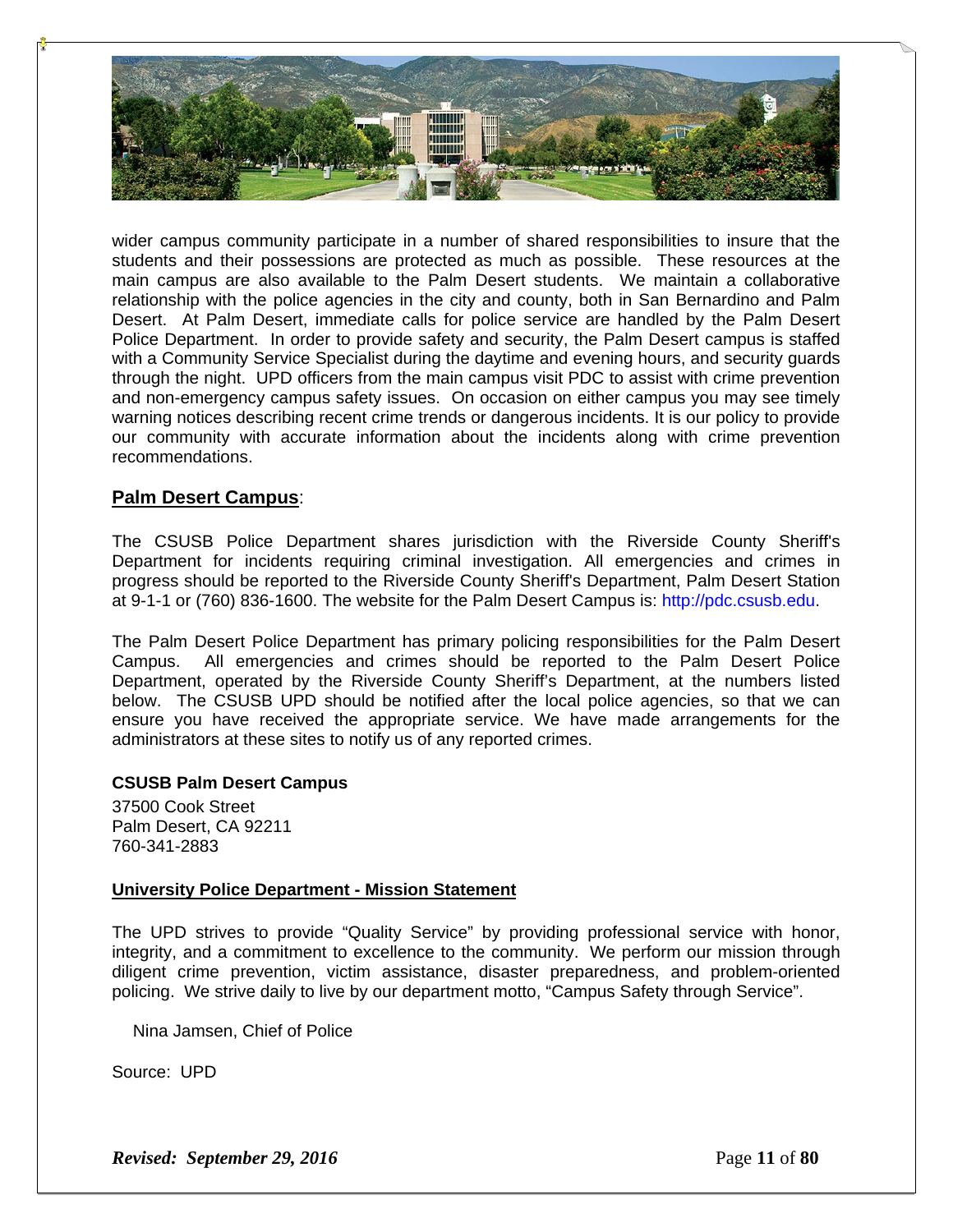

### **University Police Department - Your Community Policing Agency**

Campus safety is coordinated by the UPD, located on Fairview Drive, near Lot A. The department has primary jurisdiction over the Campus, with seventeen (17) sworn officers that have full peace officer authority, as defined in California Penal Code 830.2. The department also employs approximately forty (40) non-sworn support personnel. These police officers are graduates of an approved California Peace Officers Standards Training Academy and undergo continued training to upgrade their skills. All sworn employees have been trained in first aid and CPR and are authorized to enforce all regulations on the University campus. The sworn employees have police powers that extend statewide. UPD officers are armed with firearms. They conduct foot, vehicular and bicycle patrols on campus and in the Residence Community 24 hours a day. UPD officers also work very closely with the San Bernardino Police Department and other law enforcement agencies to assist them with incidents involving campus community members that may occur off-campus.

Potential criminal actions and any emergency on campus, including medical emergencies, should be reported directly to the UPD by dialing 9-1-1. Upon receipt of the call, the UPD officers are dispatched immediately to the site of the complaint and have the authority to make arrests, if necessary.

PDC has no residence halls on the campus.

The UPD has existing mutual aid agreements with both the San Bernardino Police Department and the San Bernardino County Sheriff Department for CSUSB, and the Riverside Sheriff's Department for the Palm Desert Campus.

Main Campus: The San Bernardino Police Department agrees to investigate incidents of homicide and violent sexual assaults that occur on the property of California State University San Bernardino.

Palm Desert Campus: The Riverside Sheriff's Department agrees to serve as the primary law enforcement agency, having principle law enforcement jurisdiction at the Palm Desert Campus.

Source: UPD

### **Security Policies and Procedures**

The Palm Desert campus hours are 7:00 a.m.-10:00 p.m. Monday-Friday and 7:00 a.m.-5:30 p.m. on Saturdays. Community Service Officers are on duty to cover the open hours of the campus and all buildings are open during this time. During the week, the southwest doors

*Revised: September 29, 2016* **Page 12** of **80**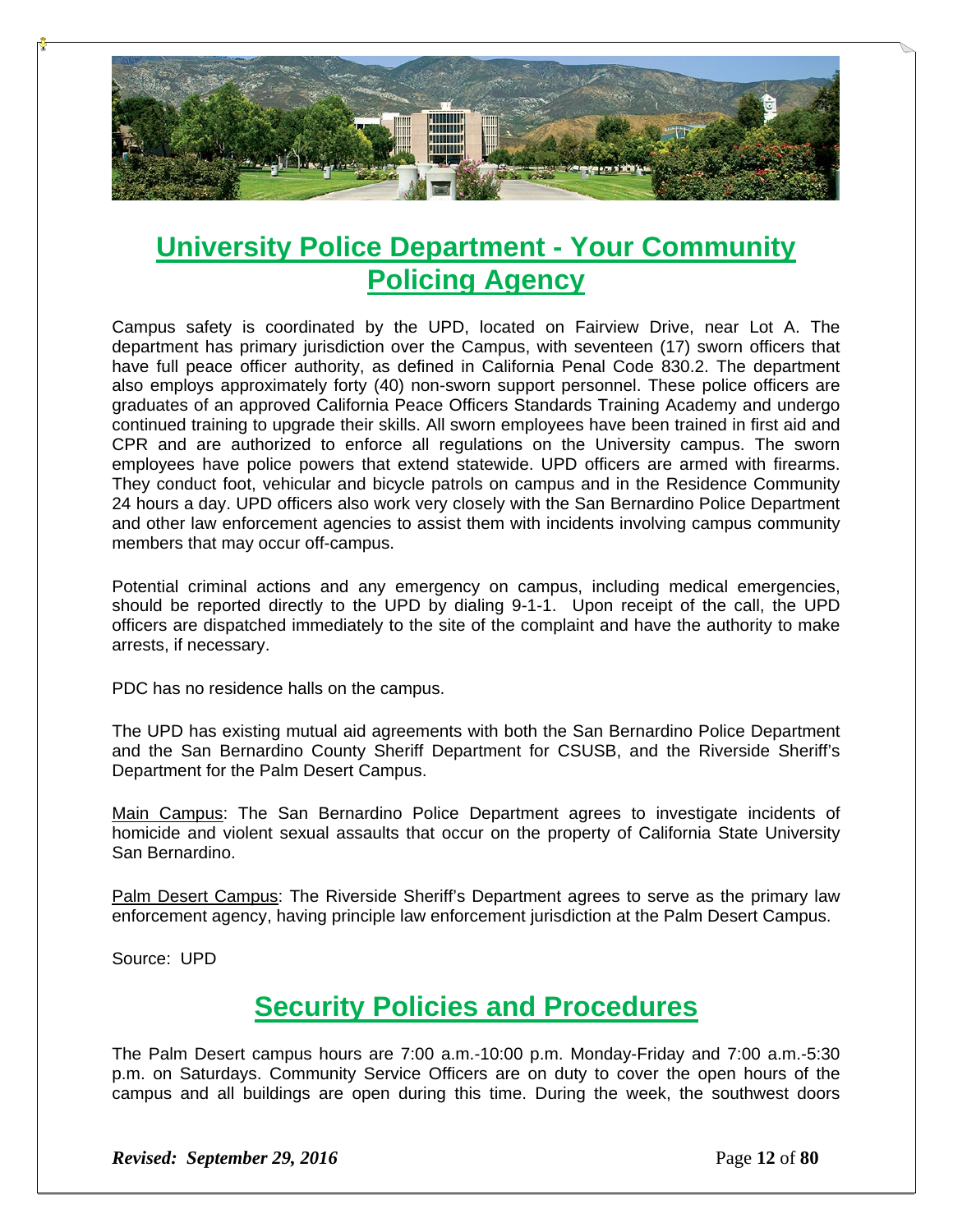

(facing Cook Street) of the Palm Desert Health Sciences building and the north door (facing Indian Wells Academic building) are secured at 6:00 p.m.

An after-hours security company patrols the campus from 10:30 p.m. until 5:30 a.m. Monday-Friday and also 10:30 p.m. Saturday through 5:30 a.m. Monday (includes all-day Sunday). In addition, the campus is also patrolled 24 hours a day when campus is closed (e.g., for observed holidays).

There are emergency phones throughout the campus that connect directly to the Riverside County Sheriff's Department and are checked regularly for working order. The Riverside County Sheriff's Department has primary policing responsibilities for the Palm Desert Campus.

Students are encouraged to report any problems with the campus environment to faculty advisors, coaches and the Division of Student Affairs staff or any campus administrator. The UPD maintains an anonymous crime tip line at 909-537-7786. The UPD, Counseling and Psychological Services, and the Division of Student Affairs will accept confidential and anonymous reports of crime for inclusion in the annual statistical report.

Source: UPD

### **Escort Services**

The Palm Desert Campus provides an escort service to all students, faculty, and staff. Please contact them at 909-537-8131 or the Main campus police at 909-537-7777. The service is available upon request, on a "first call - first served" basis. UPD Community Service Specialists (CSSs) at PDC and Community Service Officers (CSOs) at the main campus are trained assistants equipped with police radios and will respond to the request. The CSO will escort the person to their car or other locations on campus. This service is available during operational hours (Monday-Friday 7:00 a.m.-10:00 p.m. / Saturday 7:00 a.m.-5:30 p.m.) at PDC and 24 hours a day, seven days a week on the main campus.

Source: UPD

### **Available Crime Prevention Presentations and Prevention of Violence in the Workplace**

CSUSB has established a team of individuals to respond, and provide training, to prevent or recognize early warning signs of potential violence. The team consists of members from the UPD, Counseling & Psychological Services, Human Resources and a variety of other entities on campus. Individual consultations, counseling, presentations, and workshops are offered upon request. Requests can be made by calling UPD at 909-537-5165 or Human Resources at 909- 537-5138.

*Revised: September 29, 2016* **Page 13** of **80**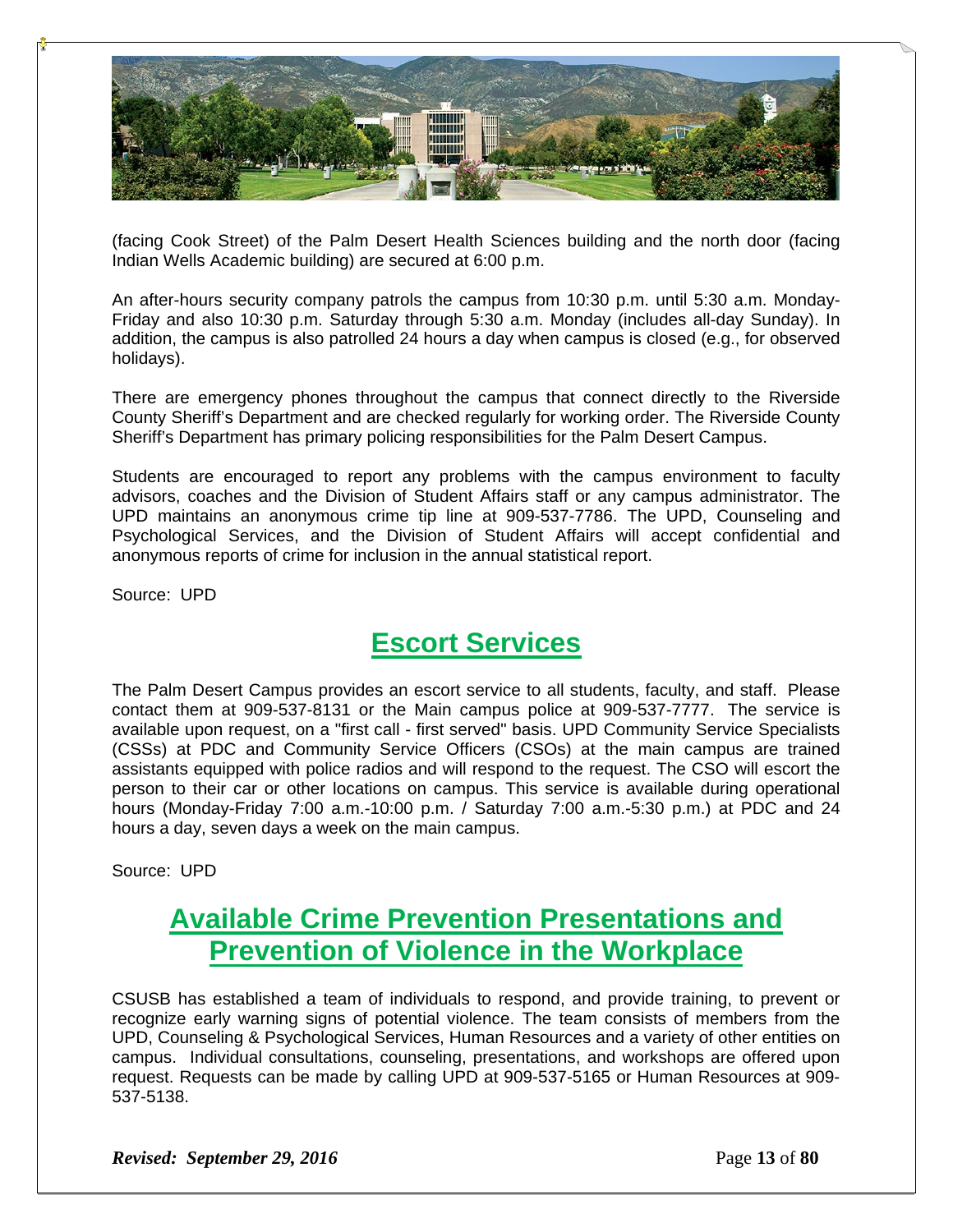

Established University faculty, staff and UPD procedures will serve as the mechanisms for resolving situations of violence or threats of violence. Each allegation of violence will be taken seriously. Individuals are encouraged to report acts of violence, threats of violence, or any other behavior which, by intent, act or outcome, harms another person.

### **Members of the University Police Department are available to provide the following presentations to staff, faculty and students:**

Personal Safety, Sexual Assault Prevention, Prevention of Auto Theft and Auto Burglary, dealing with Distressed Individuals, Emergency Preparedness, Self Defense, Use of Pepper Spray, New First Time Freshman, Family Members and Transfer Student Orientation, safety presentations to children and parents, and any other topics related to protecting personal and state property. We do encourage participation in our crime prevention programs and ask for your assistance in keeping our community safe. These programs are offered throughout the quarter or upon request. Crime Prevention brochures are also available on our web site at: http://police.csusb.edu/resources/crimePrevention.html

Source: UPD/Human Resources

### **Emergency Notifications**

In accordance with federal and state law, CSUSB has adopted and follows emergency notification procedures for any significant emergency or dangerous situation involving an immediate threat to the health or safety of students or employees occurring on the campus.

CSUSB has deployed a variety of communication tools, such as Informacast and the Connect-Ed Emergency Notification System (ENS). Informacast provides the capability for emergency notifications to be sent to specific buildings throughout the campus. Connect-Ed allows the University to send important information and instructions during emergency situations to students, faculty, and staff via home phones, cellular phones, text messaging and e-mail, messages to TTY/TDD receiving devices for the hearing impaired, campus phones and speakers, wireless electronic message boards, and the public address system. This is to ensure that the desired message is received by the campus community, or a particular area on campus or groups within campus community thereof. Messages can be sent simultaneously to multiple numbers and devices to ensure the campus community receives important messages during emergency situations.

Once an immediate threat or hazard to campus safety has been identified and activation of ENS is deemed an appropriate response, the following positions may initiate a message: the President, Vice President for Administration and Finance, UPD Command Staff, UPD Watch Commander, Emergency Management and Preparedness Coordinator, UPD Communication, on scene Incident Commander, or a Public Information Officer. Without delay, and taking into account the safety of the community, the content of the notification will be determined and the notification will be sent unless issuing a notification will, in the professional judgment of

*Revised: September 29, 2016* **Page 14** of **80**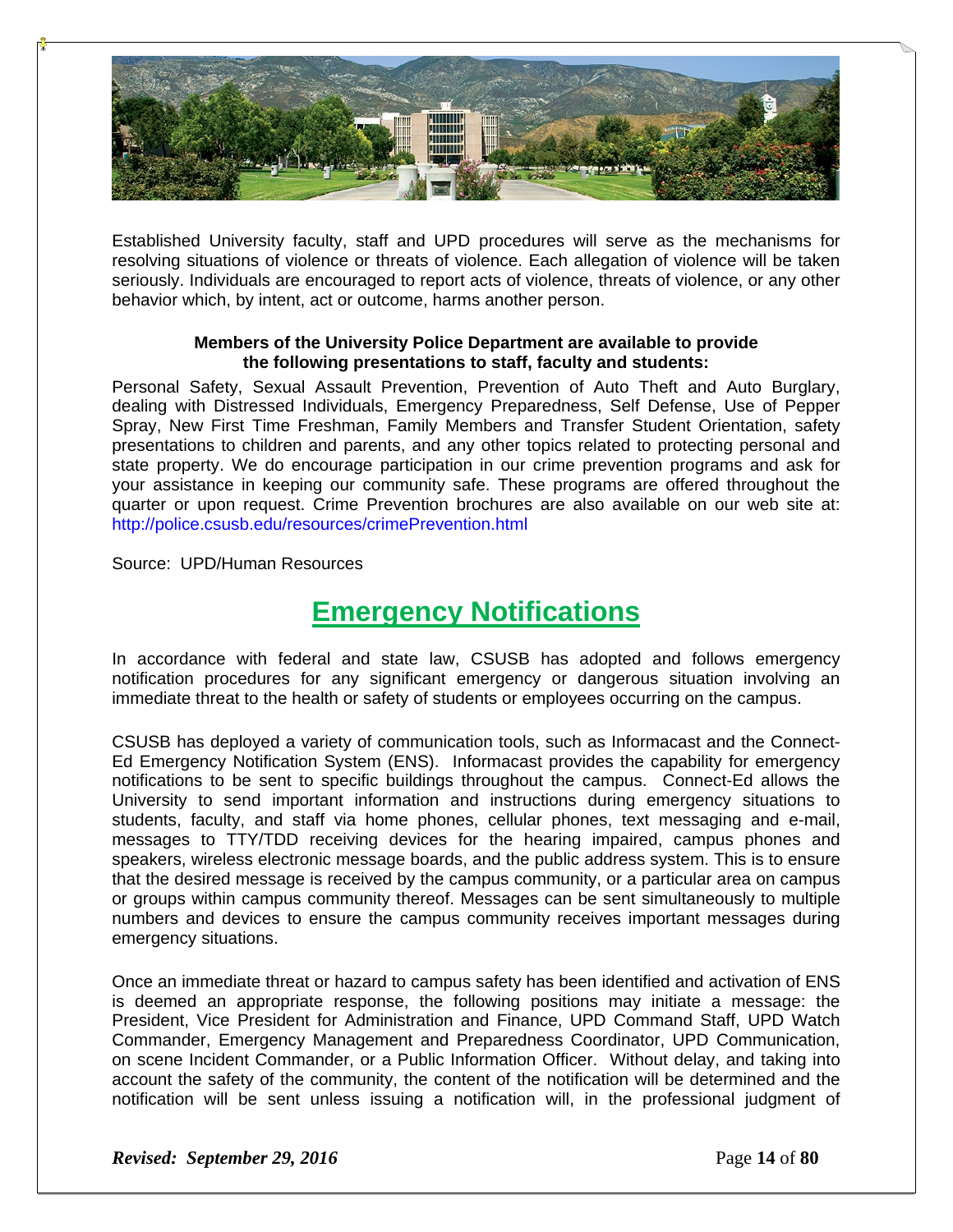

responsible authorities, compromise efforts to assist a victim or to contain, respond to, or otherwise mitigate the emergency. Adequate follow up information will be provided when applicable.

CSUSB ENS is checked annually in announced tests by the Emergency Management and Preparedness Coordinator, and may be conducted simultaneously with the campus wide evacuation drills. Notification will be made with a campus wide e-mail for announced tests. CSUSB is not currently conducting any unannounced tests. Testing is documented each time it occurs with a description of the test/exercise, the date, and the time.

San Bernardino Police Department (SBPD), San Bernardino County Sheriff's Department (SBSD) and UPD routinely communicate with each other via shared radio frequencies and/or phones regarding situations that either agency may become aware of that may warrant an emergency response. The UPD/SBPD Memorandum of Understanding (MOU) further outlines the coordination between these police departments. To facilitate further dissemination to the larger surrounding community, the SBPD will be kept apprised of the situation. SBPD uses systems including, but not limited to, reverse 911 via SBSD, Nixle, and various social media applications to disseminate critical information.

UPD encourage all members of our community to ensure their contact information is current by logging in to their My Coyote portal and reviewing and updating, as necessary, their contact information. CSUSB will only use the "Home," "Cellular," and "Emergency Text Alert Message" telephone fields for emergency notification.

Source: UPD/Risk Management

### **Emergency Response and Evacuation Procedures**

CSUSB will utilize available media to notify the campus community upon the confirmation by UPD officers of a significant emergency or dangerous situation involving an immediate threat to the health or safety of students or employees occurring on the campus.

When warranted, the police department will, without delay, and taking into account the safety of the community, determine the content of the notification and initiate the notification system, unless the notification will, in the professional judgment of responsible authorities, compromise efforts to assist victims or to contain, respond to, or otherwise mitigate the emergency.

Once notified, the Office of Strategic Communications will employ a variety of communication tools, such as the Blackboard-Connect messaging system, which allows the University to send voice messages to home, work and cellular phones; text messages to cellular phones, PDAs and other text-based devices; messages to TTY/TDD receiving devices for the hearing impaired; campus speaker phones; traditional e-mail; wireless electronic message boards; and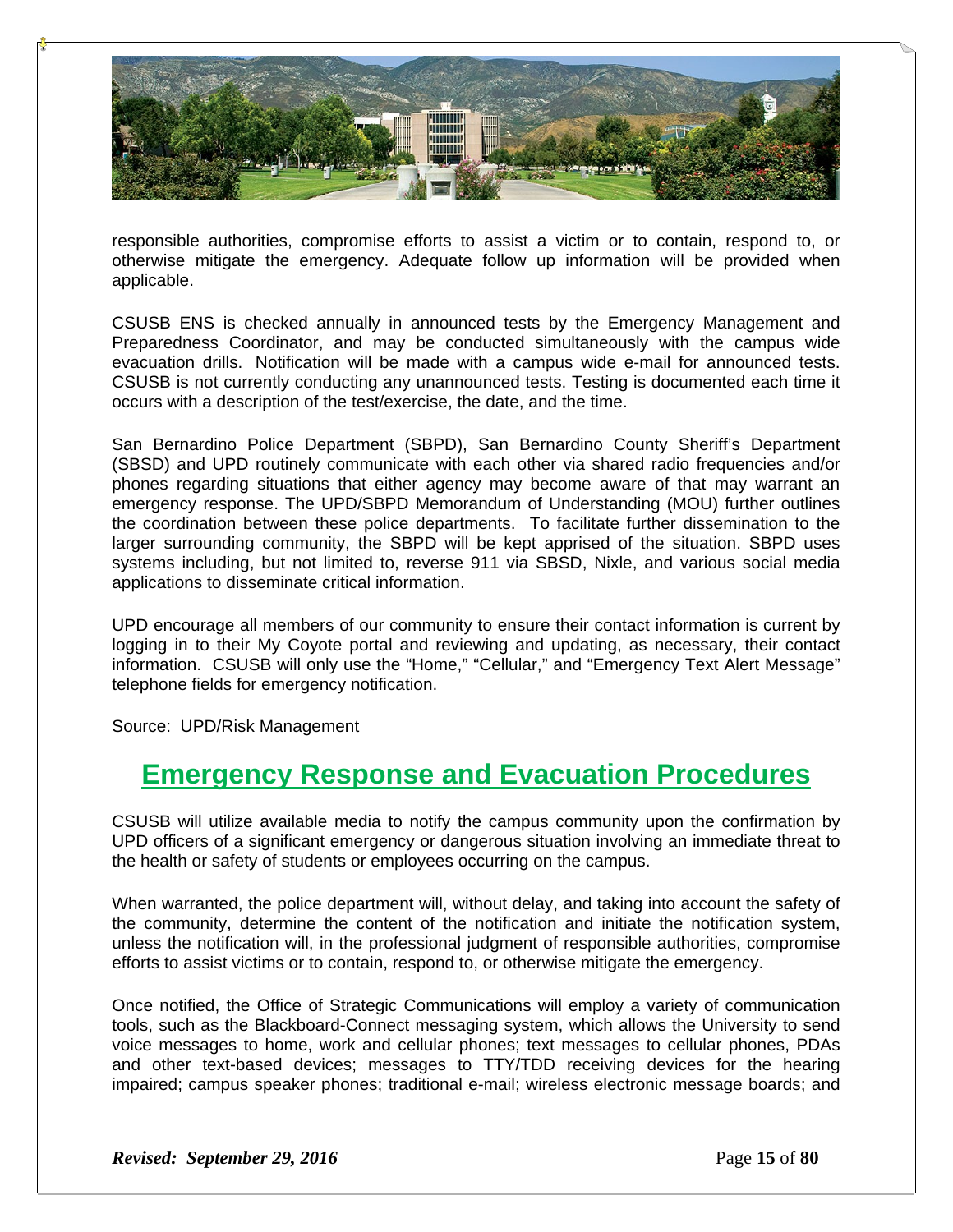

the public address system, to ensure that the desired message is received by the campus community.

The Office of Strategic Communication will be responsible for ensuring that emergency information is disseminated to the local media for release to the surrounding community.

CSUSB will test the emergency response and evacuation procedures on an annual basis through participation in drills, exercises, and appropriate follow-through activities designed to assess and evaluate emergency plans and capabilities. The campus emergency manager will be responsible for documenting the University's efforts in this regard.

Procedures regarding evacuations are available to the campus community year-round in the CSUSB Emergency Management Plan (available online and in select offices throughout the campus), the Disaster Preparedness Quick Reference Guide (conspicuously displayed in campus offices and classrooms), and the CSUSB Emergency Operations Reference Pamphlet for Faculty, Staff, and Students (distributed to the campus community and available at the police department).

CSUSB maintains an agreement with local law enforcement agencies for mutual aid assistance. The local law enforcement agencies will assist in a critical emergency or disaster occurring on the campus.

Source: UPD/Risk Management

### **Timely Warning Policy**

In accordance with federal and state law, CSUSB has adopted and follows procedures that require the issuance of a timely warning when certain offenses occur on campus, on public property within, or immediately adjacent to, the campus, or in or on non-campus buildings or property owned or controlled by CSUSB, when it is determined that such occurrences represent a serious or continuing threat to the campus community.

The purpose of a timely warning advisory is to alert the campus community about any reported crime that represents a continuing or serious threat to the safety of the campus community and/or to heighten safety awareness of students. The circumstances of any specific situation, coupled with the police department's assessment of the threat potential, will dictate the need and manner of issuance of a Campus Timely Warning. Timely Warning notices are typically issued for the following Uniform Crime Reporting (UCR) Program and National Incident Based Reporting System (NIBRS) crime classifications: criminal homicide, robbery, aggravated assault, burglary, and major incidents of arson and sex offenses on a case‐by‐case basis, depending on the facts of the case and the information known by the UPD.

*Revised: September 29, 2016* Page **16** of **80**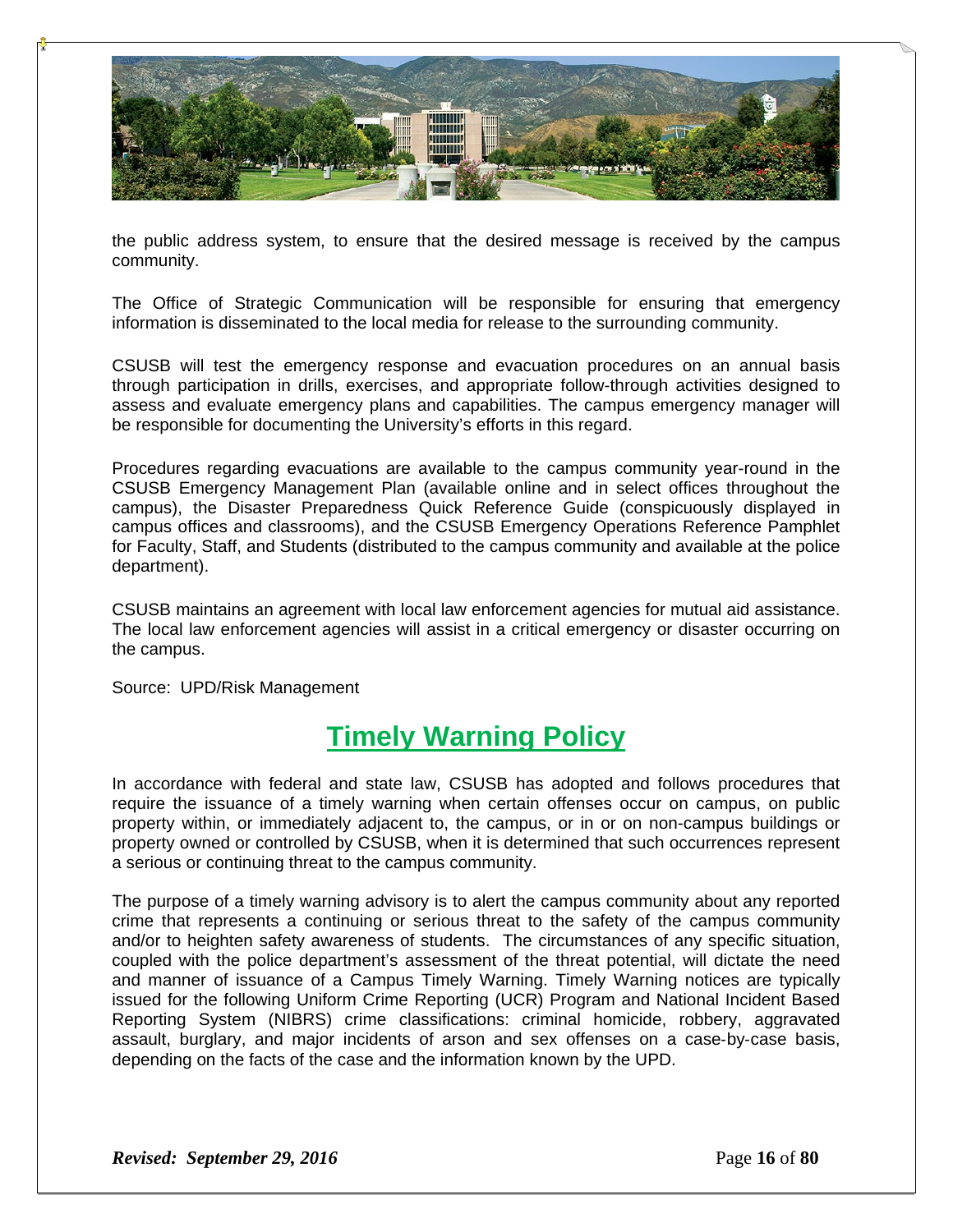

Example: if an assault occurs between two students who have a disagreement, there may be no ongoing threat to other CSUSB campus community members and a Timely Warning Notice would not be distributed. In cases involving sexual assault, they are often reported long after the incident occurred, thus there is no ability to distribute a "timely" warning notice to the community. Sex offenses will be considered on a case-bycase basis, depending on when and where the incident occurred, when it was reported, and the amount of information known by the UPD.

With the occurrence of such a crime, a campus official listed below will make the decision, on a case‐by‐case basis, in compliance with the Jeanne Clery Act and considering the facts surrounding the crime, including factors such as the nature of the crime, continuing danger to the campus community, and the possible risk of compromising law enforcement efforts. The Chief of Police, or designee, reviews all reports to determine if there is an on‐going or serious threat to the campus community and if the distribution of a Timely Warning Notice is necessary. Timely Warning Notices are typically written by the Chief of Police or designee. Timely Warning Notices are distributed as listed in the chart below.

Timely Warnings will be distributed in a manner intended to reach the entire campus community. Timely Warnings will be provided to students and employees in a manner that is timely, that withholds the names of the victims as confidential, and that will aid in the prevention of similar occurrences.

Timely Warnings will contain the following information:

- a. Description of the incident (type of crime, time, date and location)
- b. Physical description of the offender
- c. Composite drawing or photograph of the offender, if available
- e. Description of injuries or use of force, if relevant
- f. Crime Prevention Tips
- g. Emergency contact information (phone numbers and web sites)
- h. Date the campus crime alert bulletin was issued

Timely Warnings will be issued as soon as pertinent information is available. The primary system of delivery for issuing a Timely Warning notice is e-mail distribution. Dissemination of Timely Warnings may include, but are not limited to, Campus-wide e-mail, UPD web page, Nixle account (which can be found at http://police.csusb.edu on the Alert page), the University's Connect-Ed system, and prominent posting of notices on campus buildings, when an offense occurs in or around a particular building.

All persons within the CSUSB community are strongly encouraged to report crimes to the UPD or other designated CSAs to trigger timely warnings when appropriate.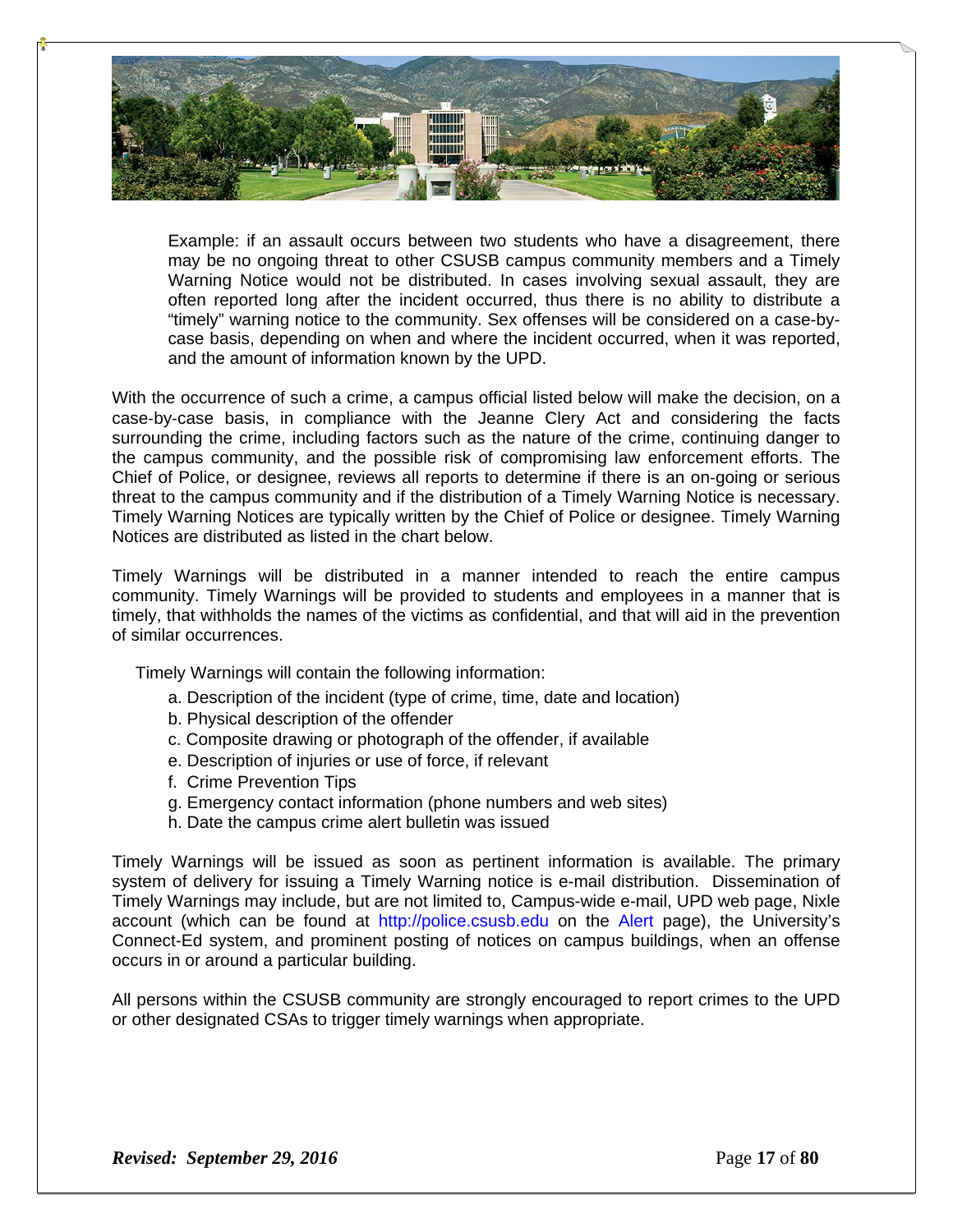

| <b>System to use</b>                                              | <b>Primary and</b><br><b>Backup</b><br><b>Message</b><br><b>Creator</b> | <b>Authority</b><br>for<br>approving<br>and      | <b>Primary</b><br><b>Message</b><br><b>Sender</b>            | <b>Backup</b><br><b>Message</b><br><b>Sender</b>    |  |
|-------------------------------------------------------------------|-------------------------------------------------------------------------|--------------------------------------------------|--------------------------------------------------------------|-----------------------------------------------------|--|
| <b>PRIMARY</b>                                                    |                                                                         |                                                  |                                                              |                                                     |  |
| Campus-wide email<br>to all Students,<br><b>Faculty and Staff</b> | <b>University</b><br>Police<br>Command<br><b>Staff</b>                  | <b>University</b><br>Police<br>Comman<br>d Staff | Admin, &<br><b>Finance Vice</b><br>President                 | <b>University</b><br>Police<br>Command<br>Staff, or |  |
| <b>SECONDARY</b>                                                  |                                                                         |                                                  |                                                              |                                                     |  |
| <b>Web Site</b>                                                   | <b>University</b><br>Police<br>Command<br>Staff                         | <b>University</b><br>Police<br>Comman<br>d Staff | <b>University</b><br>Police $-$<br>Support<br>Services Supv. | Information<br>Technology                           |  |
| Connect-Ed                                                        | <b>University</b><br>Police<br>Command<br>Staff                         | <b>University</b><br>Police<br>Comman<br>d Staff | Strategic<br>Communicatio<br>n                               | Information<br>Technology                           |  |
| <b>Nixel</b>                                                      | <b>University</b><br>Police<br>Command<br>Staff                         | <b>University</b><br>Police<br>Comman<br>d Staff | <b>University</b><br>$Police -$<br>Support<br>Services Supv. | <b>University</b><br>Police<br><b>Supervisors</b>   |  |
| Posting on<br>Building(s)                                         | University<br>Police<br>Command<br><b>Staff</b>                         | <b>University</b><br>Police<br>Comman<br>d Staff | University<br>Police<br>Personnel                            | <b>University</b><br>Police<br>Supervisor           |  |

### Source: UPD

### **Missing Student Notification**

In accordance with the Higher Education Opportunity Act; Public Law 110-315 (http://www2.ed.gov/policy/highered/leg/hea08/index.html), regarding the new regulations to campus safety requirements and emergency procedures, the Department of Housing and Residential Education must inform you that:

 If missing, all students under 18 years of age and not emancipated from their parent or guardian will automatically have their parent or guardian notified immediately.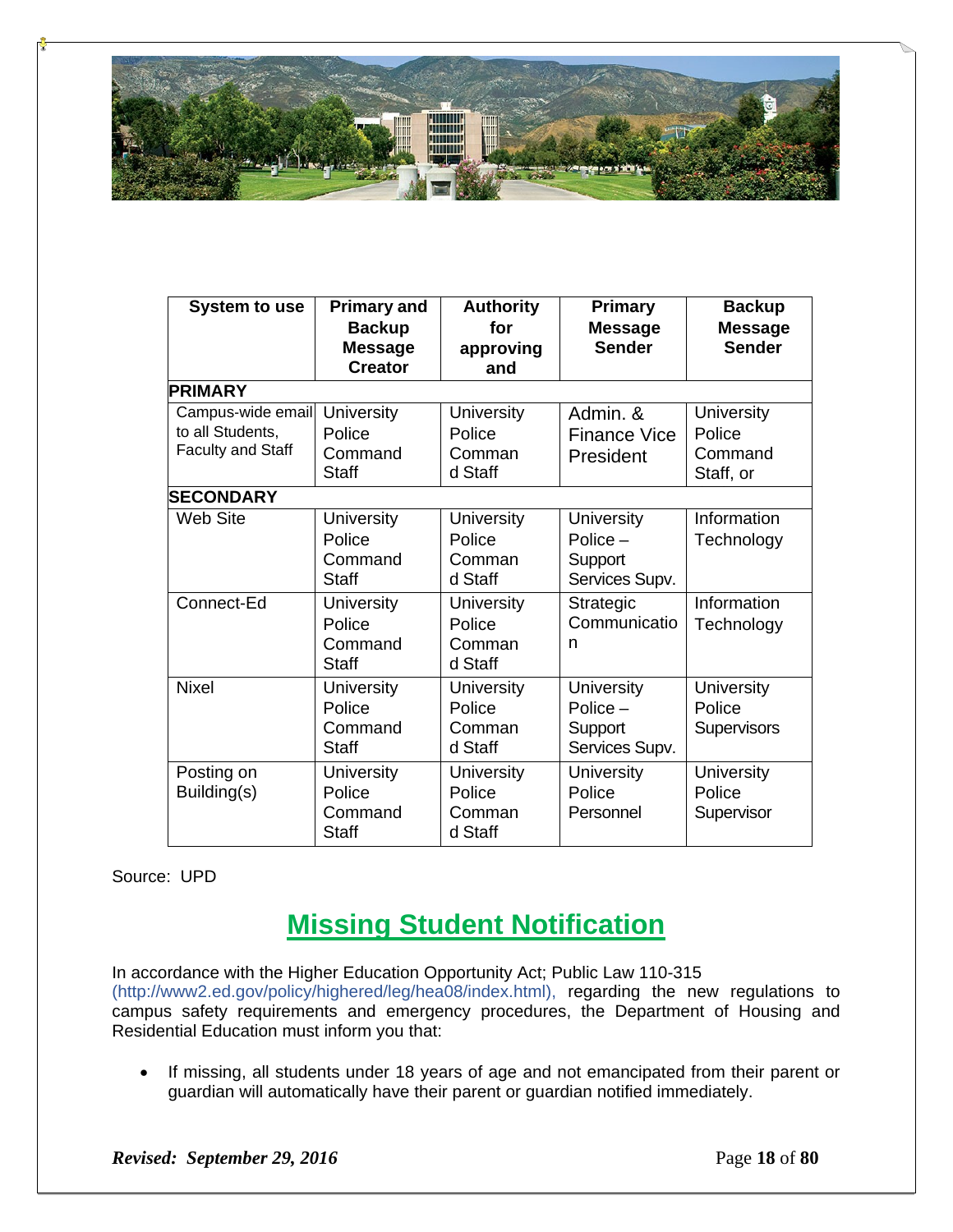

- If missing, the local law enforcement will still be notified if a student chooses not to register a contact person.
- All official missing student reports will be referred immediately to an institutional police or campus security department or local law enforcement agency with jurisdiction in the area.
- If a student is determined to have been missing for 24 hours, CSUSB administration will contact University Police, and the student will be determined missing. A Student Affairs designee will contact family/parents immediately to inform them of their student missing status.

Source: Department of Housing and Residential Education

### **Alcohol, Drugs, and Weapons Policy**

UPD officers enforce laws regulating the use of alcoholic beverages and underage drinking. CSUSB is committed to maintaining a safe and healthy environment for the campus community. Alcohol and other drugs should not interfere with the University's educational mission. All CSUSB students, faculty members, staff members, and administrators are subject to local, state, and federal laws regarding the unlawful possession, distribution, or use of alcohol or illegal drugs.

The unlawful manufacture, distribution, dispensing, possession or use of illegal drugs on the University campus or at any University-sponsored event, on or off-campus, is prohibited. No one may use illegal substances, or abuse legal substances, including alcohol, in a manner which impairs performance of assigned tasks. A complete description of these regulations is contained in the CSUSB policy on alcoholic beverages on campus and the CSUSB drug policy. The policy is available on the CSUSB Policy Page, at http://policies.csusb.edu/alcoholpolicy.htm, or can be obtained at Human Resources, the UPD, and the Office of the Vice President for Student Affairs. Excessive use of alcohol and other drugs is a serious health problem in itself, but alcohol and drug abuse can also contribute to a host of other health risks. CSUSB provides a variety of alcohol and drug programs and services to assist students and employees. Many of these programs and services are free or are covered by student fees or employee benefits. Please also see Community Services for additional resources (https://www.csusb.edu/alcoholdrug-education/drug-information)." The use of alcoholic beverages must be in compliance with California State Law and is strictly limited to persons 21 years of age or older. The possession, transportation, and/or consumption of alcohol by individuals under 21 years of age are strictly prohibited.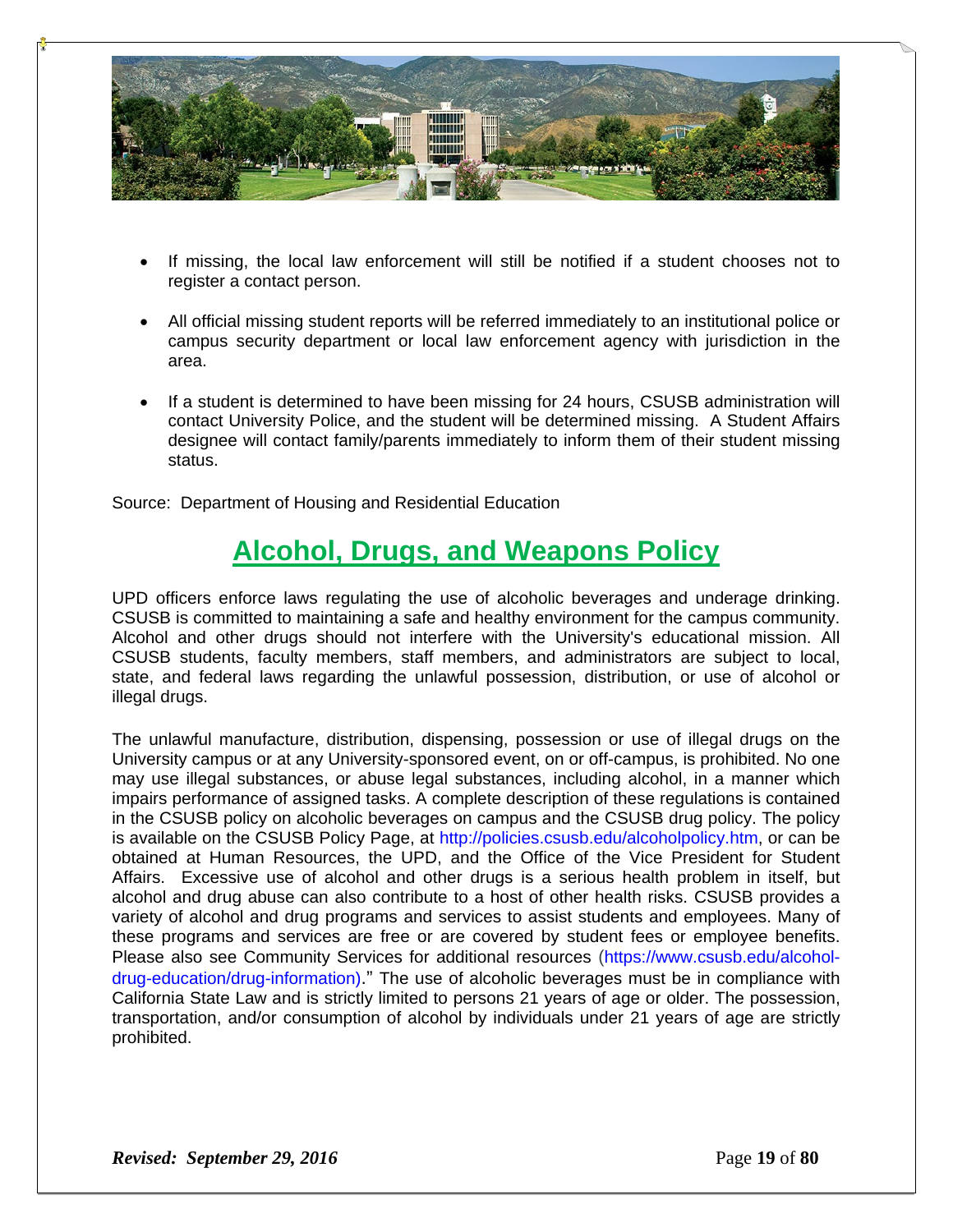

The sale or consumption of alcohol beverage on campus is prohibited, except for special events and pre-designated areas. Violations of this policy will result in disciplinary action leading to probation, possible eviction, and prosecution. Refer to the campus policy for details.

The UPD strictly enforces Federal and State laws, as well as the University's zero-tolerance policy, for the use and sale of illegal drugs. Violators are subject to University discipline, criminal prosecution, and removal from University Housing. Students found in violation of University alcohol, drug, and weapons policies may be subject to academic probation, suspension, or expulsion.

Employees in violation of the University alcohol and drug policies may be subject to corrective action, dismissal, or be required to participate fully in an approved counseling or rehabilitation program. Applicable legal sanctions under local, State, and Federal law for the unlawful possession or distribution of illicit drugs and alcohol range from probation, diversion, imprisonment in the county jail for less than one year, to imprisonment in state prison. A police officer can take the license from any driver suspected of driving under the influence of alcohol and/or drugs who refuses to take a blood alcohol test.

Firearms and other dangerous weapons of any kind are not permitted on campus or in the Residential Community. Intentional use, possession, or sale of firearms or any other dangerous weapon is strictly prohibited on campus by State law and/or University policy.

CSUSB's alcohol prevention strategies include prevention education, as well as reactionary sanctions when students have been found responsible for violation of the Standards for Student Conduct. As a prevention program, CSUSB's Health Center and Peer Health Educators offers a Buzzed 101 workshop, which presents information about safety, risks, health consequences, and tips for harm reduction and abstinence through games and activities. CSUSB utilizes Rethinking Drinking booklets (created by the National Institute on Alcohol Abuse and Alcoholism and the National Institutes of Health). These booklets are provided to students to help them consider the risks of alcohol use, and consider making changes to their use of alcohol. Additionally, alcohol counseling and recovery meetings are discussed as options for further support. CSUSB also utilizes the CHOICES program to educate students in small groups. CHOICES is a reflective journaling program which helps students to see patters in their drinking behaviors, as well as possible health and safety risks. Students are then supported in riskreduction techniques and provided with campus resources (including counseling and recovery groups) for additional support.

Source: UPD/Student Conduct

### **Hate Crimes**

"Hate Crimes" as defined in the California Penal Code of 422.6 means "any act of physical intimidation or physical harassment, physical force or physical violence, or the threat of physical

*Revised: September 29, 2016* Page 20 of 80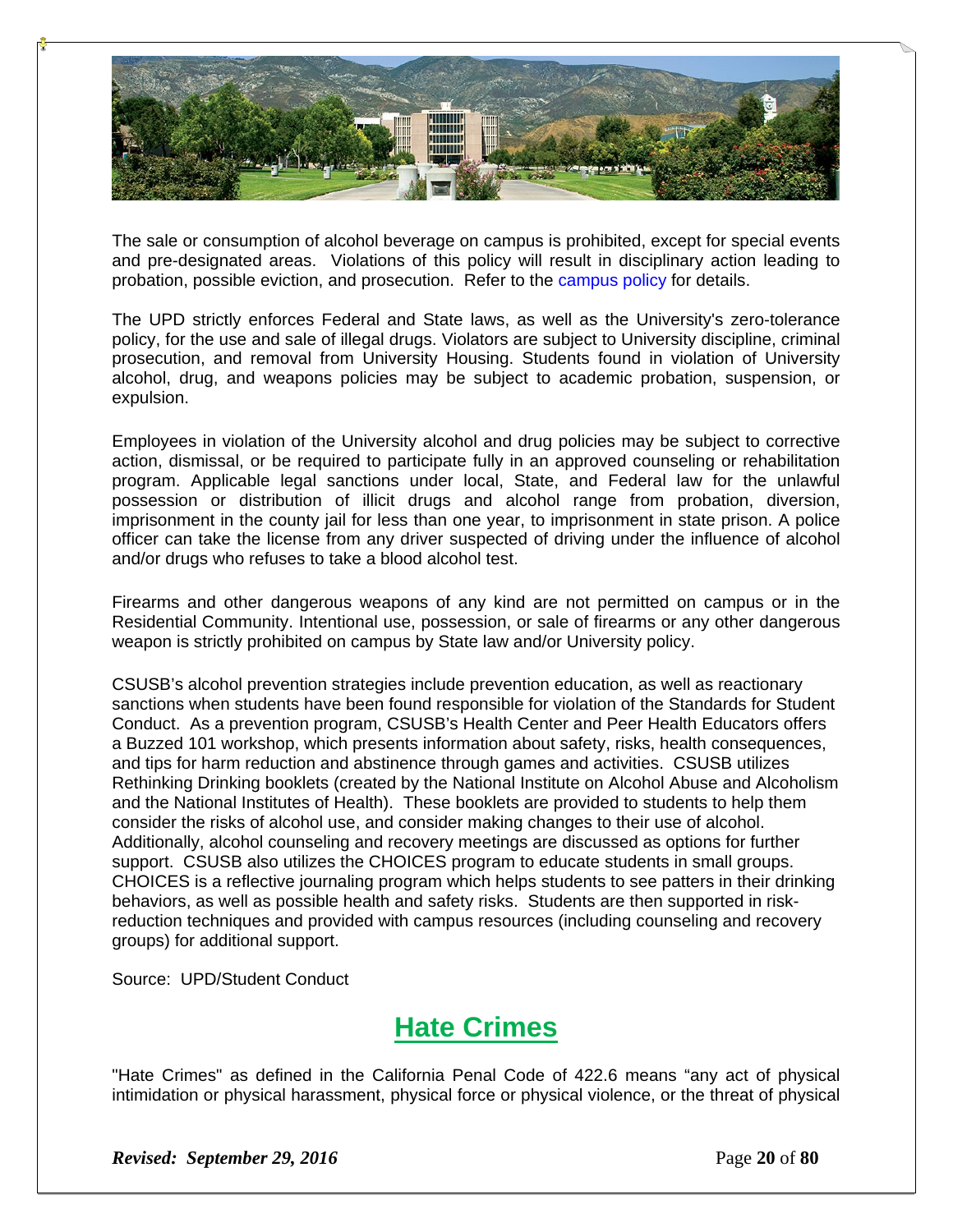

force or physical violence, that is directed against any person or group of persons because of the ethnicity, race, national origin, religion, sex, sexual orientation, disability, or political/religious beliefs of that person or group." The Clery Act defines hate crimes as "a criminal offense that manifests evidence that the victim was intentionally selected because of the perpetrator's bias against the victim." Incidents of hate violence can be reported to the UPD, Counseling and Psychological Services, and Student Conduct & Ethical Development. The University does not condone hate violence and is charged with ensuring that the rights guaranteed by state law and the U.S. Constitution are protected for all people regardless of their race, religious creed, color, national origin, ancestry, disability, medical condition, genetic information, marital status, sex, gender, gender identity, gender expression, age, sexual orientation, or veteran's status. The University investigates all crimes as a result of biasness. These investigations are encompassed under the Hate Crimes statute, and categories are not reported.

2015 – There were no reported hate crimes.

Source: UPD

### **CSU Systemwide Policy Prohibiting Discrimination, Harassment and Retaliation, Sexual Misconduct, Dating and Domestic Violence, and Stalking**

The California State University does not discriminate on the basis of gender, which includes sex and gender identity or expression, or sexual orientation in its education programs or activities. Title IX of the Education Amendments of 1972, and certain other federal and state laws, **<sup>1</sup>** prohibit discrimination on the basis of sex, gender, or sexual orientation in employment, as well as all education programs and activities operated by the University (both on and off-campus). The protection against discrimination on the basis of gender or sexual orientation includes sexual harassment, sexual misconduct, and gender-based dating and domestic violence and stalking.

*1 Title IX of the Education Amendments of 1972, 20 U.S.C. §1681 et seq., and its implementing regulations, 34 C.F.R. Part 106 ("Title IX"); the Violence Against Women Reauthorization Act of 2013 (20 U.S.C. 1092(f)) (VAWA), also known as the Campus Sexual Violence Elimination Act (Campus SaVE Act); Title VII of the Civil Rights Act of 1964; the California Fair Employment and Housing Act (Cal. Govt. Code §12940 et seq.); the California Equity in Higher Education Act (Cal. Educ. Code §66250 et seq.); California Education Code §§ 67385.7, 67390-91; the Governor's California Campus Blueprint to Address Sexual Assault; and California Government Code §11135; among other applicable laws.*

### **The CSU prohibits:**

1. Discrimination, including harassment because of any Protected Status: i.e.- age, disability, gender, genetic information, gender identity or expression, nationality, marital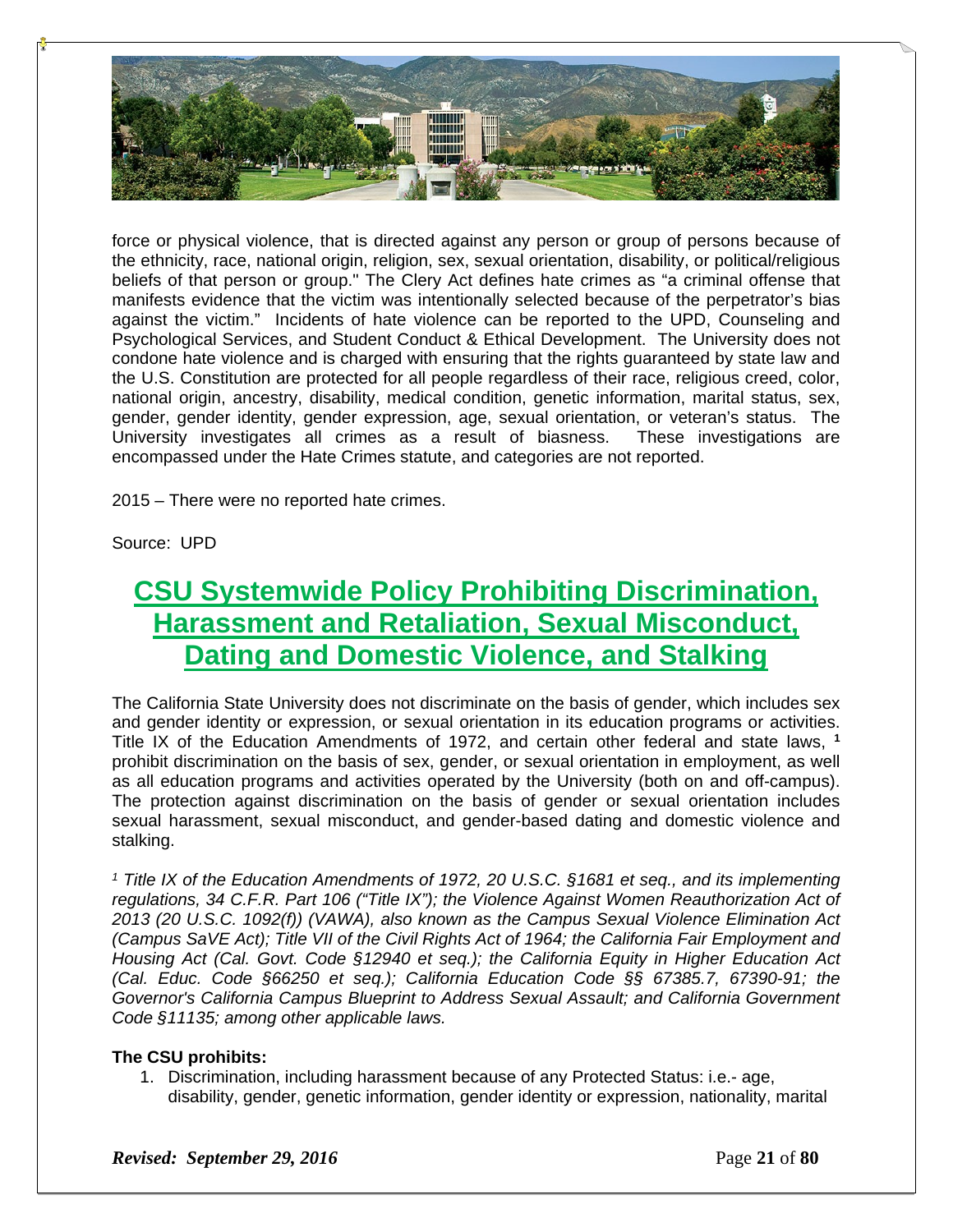

status, race or ethnicity, religion, sexual orientation, and veteran or military status;

- 2. Retaliation for exercising rights under this policy, opposing discrimination or harassment because of a Protected Status, or for participating in any manner in any related investigation or proceeding;
- 3. Dating and domestic violence, and stalking;
- 4. Sexual misconduct of any kind, which includes sexual activity engaged in without Affirmative Consent; and,
- 5. Employees from entering into a consensual relationship with any student or employee over whom he or she exercises direct or otherwise significant academic, administrative, supervisory, evaluative, counseling, or extracurricular authority. CSUSB shall respond promptly and effectively to all complaints of discrimination, harassment, retaliation, sexual misconduct, dating and domestic violence, and stalking, and shall take appropriate action to prevent, correct, and discipline conduct that violates this policy. CSU Executive Order 1096 is intended to protect the rights and privacy of the complainant and the respondent, as well as other individuals involved.

Employees and students who are found to have violated CSU Executive Order 1096 shall be subject to discipline commensurate with the violation. If employee discipline is warranted, it shall be administrated in a manner consistent with applicable collective bargaining agreements, CSU policies, and legal requirements. Student discipline shall be administered in accordance with 5 Cal. Code Regs. *§* 41301 and CSU Executive Order 1098, or any superseding CSU Executive Order, if applicable.

**Sex Discrimination** means an adverse action taken against an individual because of gender or sex (including sexual harassment, sexual violence, domestic violence, dating violence, and stalking) as prohibited by Title IX; Title IV; VAWA/Campus SaVE Act; California Education Code § 66250 et seq.; and/or California Government Code § 11135. *See also* Title VII of the Civil Rights Act of 1964, the California Fair Employment and Housing Act (Cal. Govt. Code § 12940 *et seq*.), and other applicable laws. Both men and women can be victims of sex discrimination.

**Sexual Harassment,** a form of sex discrimination, is unwelcome verbal, nonverbal or physical conduct of a sexual nature that includes, but is not limited to sexual violence, sexual advances, requests for sexual favors, and indecent exposure, where:

- a. Submission to, or rejection of, the conduct by the complainant is explicitly or implicitly used as the basis for any decision affecting the complainant's employment or academic status or progress, or access to benefits and services, honors, programs, or activities available at or through the University; *or*
- *b.* Such conduct is sufficiently severe, persistent, or pervasive that its effect, whether or not intended, could be considered by a reasonable person in the shoes of the complainant, and is in fact considered by the complainant, as limiting his or her ability to participate in, or benefit from, the services, activities or opportunities offered by the University; *or*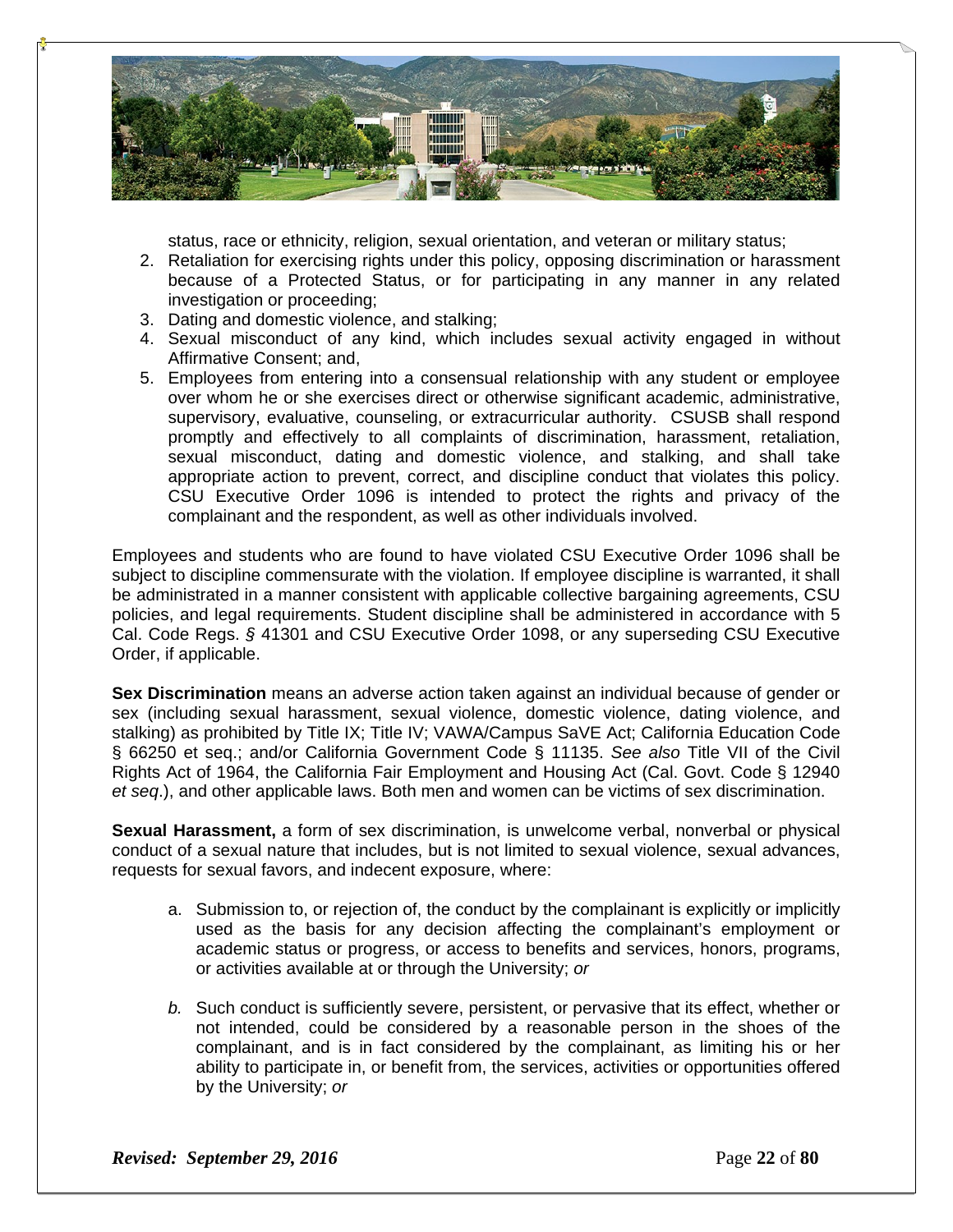

c. The conduct is sufficiently severe, persistent, or pervasive that its effects, whether or not intended, could be considered by a reasonable person in the shoes of the complainant, and is in fact considered by the complainant, as creating an intimidating, hostile or offensive environment.

Sexual harassment could include being forced to engage in unwanted sexual contact as a condition of membership in a student organization; being subjected to video exploitation or a campaign of sexually explicit graffiti; or frequently being exposed to unwanted images of a sexual nature in a classroom that are unrelated to coursework.

Sexual harassment also includes acts of verbal, non-verbal or physical aggression, intimidation, or hostility based on gender or sex-stereotyping, even if those acts do not involve conduct of a sexual nature.

Sexual harassment also includes acts of verbal, non-verbal or physical aggression, intimidation or hostility based on gender or sex-stereotyping, even if those acts do not involve conduct of a sexual nature.

**Sexual Misconduct:** All sexual activity between members of the CSU community must be based on affirmative consent. Engaging in any sexual activity without first obtaining affirmative consent to the specific activity is sexual misconduct, whether or not the conduct violates any civil or criminal law.

Sexual activity includes, but is not limited to, kissing, touching intimate body parts, fondling, intercourse, penetration of any body part, and oral sex. It also includes any unwelcome physical sexual acts, such as unwelcome sexual touching, sexual assault, sexual battery, rape, and dating violence. When it is based on gender, domestic violence and stalking also constitute sexual misconduct. Sexual misconduct may include physical force, violence, threat, or intimidation, ignoring the objections of the other person, causing the other person's intoxication or incapacitation through the use of drugs or alcohol, or taking advantage of the other person's incapacitation (including voluntary intoxication). Men as well as women can be victims of these forms of sexual misconduct. Sexual activity with a minor is never consensual when the complainant is under 18 years old, because the minor is considered incapable of giving legal consent due to age. The Clery definitions and descriptions of sexual offenses can be found on Page 85 of this report in the section titled "Clery Crime Definitions."

**Affirmative Consent** means an informed, affirmative, voluntary, conscious and mutual decision by each participant to engage in sexual activity. It is the responsibility of each person involved in the sexual activity to ensure that he or she has the affirmative consent of the other participant(s) to engage in the sexual activity. Lack of protest or resistance does not mean affirmative consent, nor does silence mean affirmative consent. Affirmative consent must be voluntary, and given without coercion, force, threats, or intimidation.

The existence of a dating or social relationship between those involved, or the fact of past sexual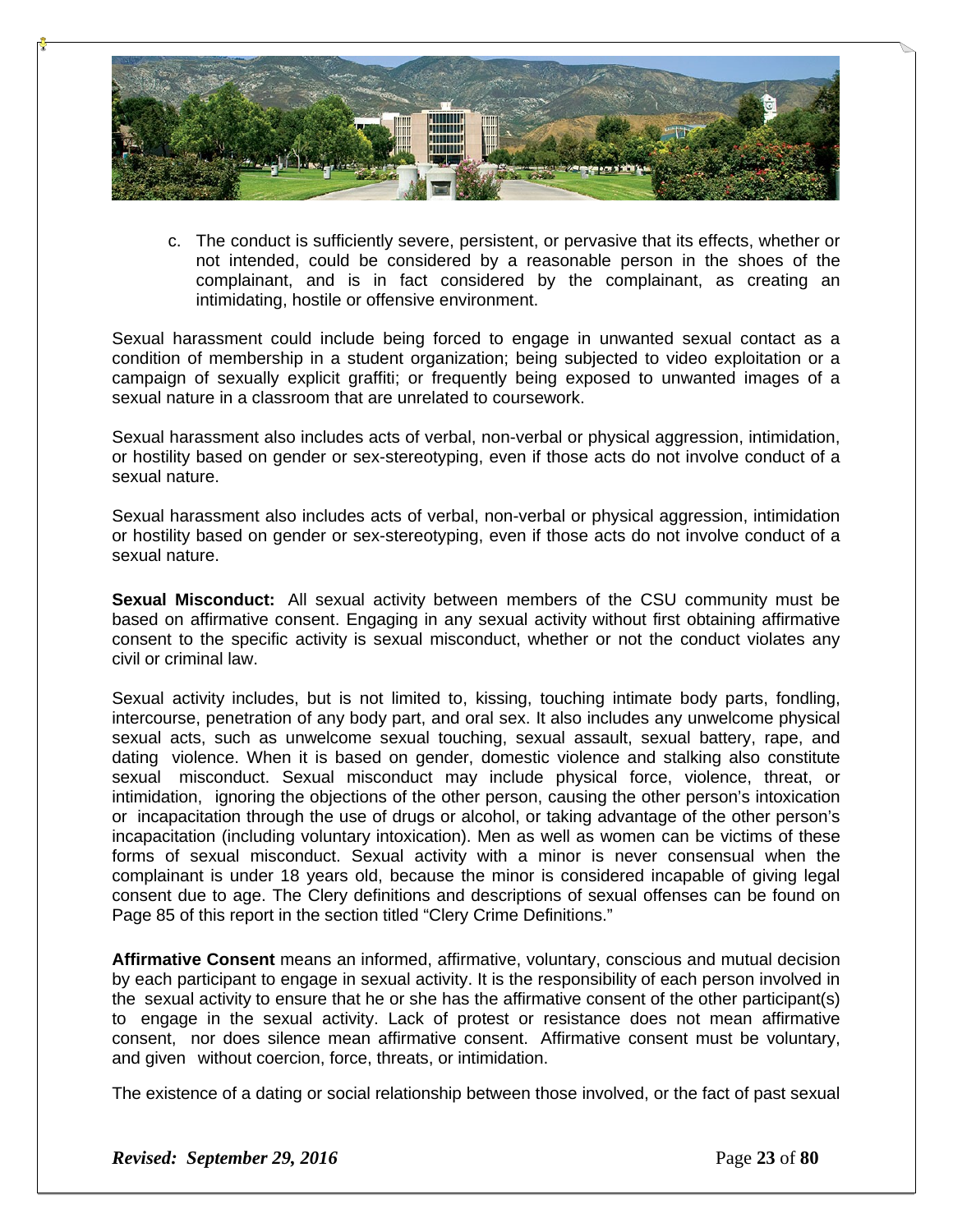

activities between them, should never by itself be assumed to be an indicator of affirmative consent. A request for someone to use a condom or birth control does not, in and of itself, constitute affirmative consent.

Affirmative consent can be withdrawn or revoked. Consent to one form of sexual activity (or one sexual act) does not constitute consent to other forms of sexual activity (or other sexual acts). Consent given to sexual activity on one occasion does not constitute consent on another occasion. There must always be mutual and affirmative consent to engage in sexual activity. Affirmative consent must be ongoing throughout a sexual activity and can be revoked at any time, including after penetration. Once affirmative consent is withdrawn or revoked, the sexual activity must stop immediately.

Affirmative consent cannot be given by a person who is incapacitated. A person is unable to consent when he or she is asleep, unconscious, or is incapacitated due to the influence of drugs, alcohol or medication so that he or she could not understand the fact, nature, or extent of the sexual activity. A person is incapacitated if he or she lacks the physical and/or mental ability to make informed, rational decisions.

Whether an intoxicated person (as a result of using alcohol or other drugs) is incapacitated depends on the extent to which the alcohol or other drugs impact the person's decision-making ability, awareness of consequences, and ability to make informed judgments. Intoxication or incapacitation from drugs or alcohol does not diminish a person's responsibility to obtain affirmative consent before engaging in sexual activity.

A person with a medical or mental disability may also lack the capacity to give consent.

Sexual activity with a minor (a person under 18 years of age) is never consensual, because a minor is considered, by law, incapable of giving consent due to age.

It shall not be a valid excuse that a person affirmatively consented to the sexual activity if the respondent knew or reasonably should have known that the person was unable to consent to the sexual activity under any of the following circumstances:

- The person was asleep or unconscious;
- The person was incapacitated due to the influence of drugs, alcohol, or medication, so that the person could not understand the fact, nature, or extent of the sexual activity; or
- The person was unable to communicate due to a mental or physical condition.

It shall not be a valid excuse to alleged lack of affirmative consent that the respondent believed that the person consented to the sexual activity under either of the following circumstances:

- The respondent's belief in affirmative consent arose from the intoxication or recklessness of the respondent; or
- The respondent did not take reasonable steps in the circumstances known to the

*Revised: September 29, 2016* **Page 24** of **80**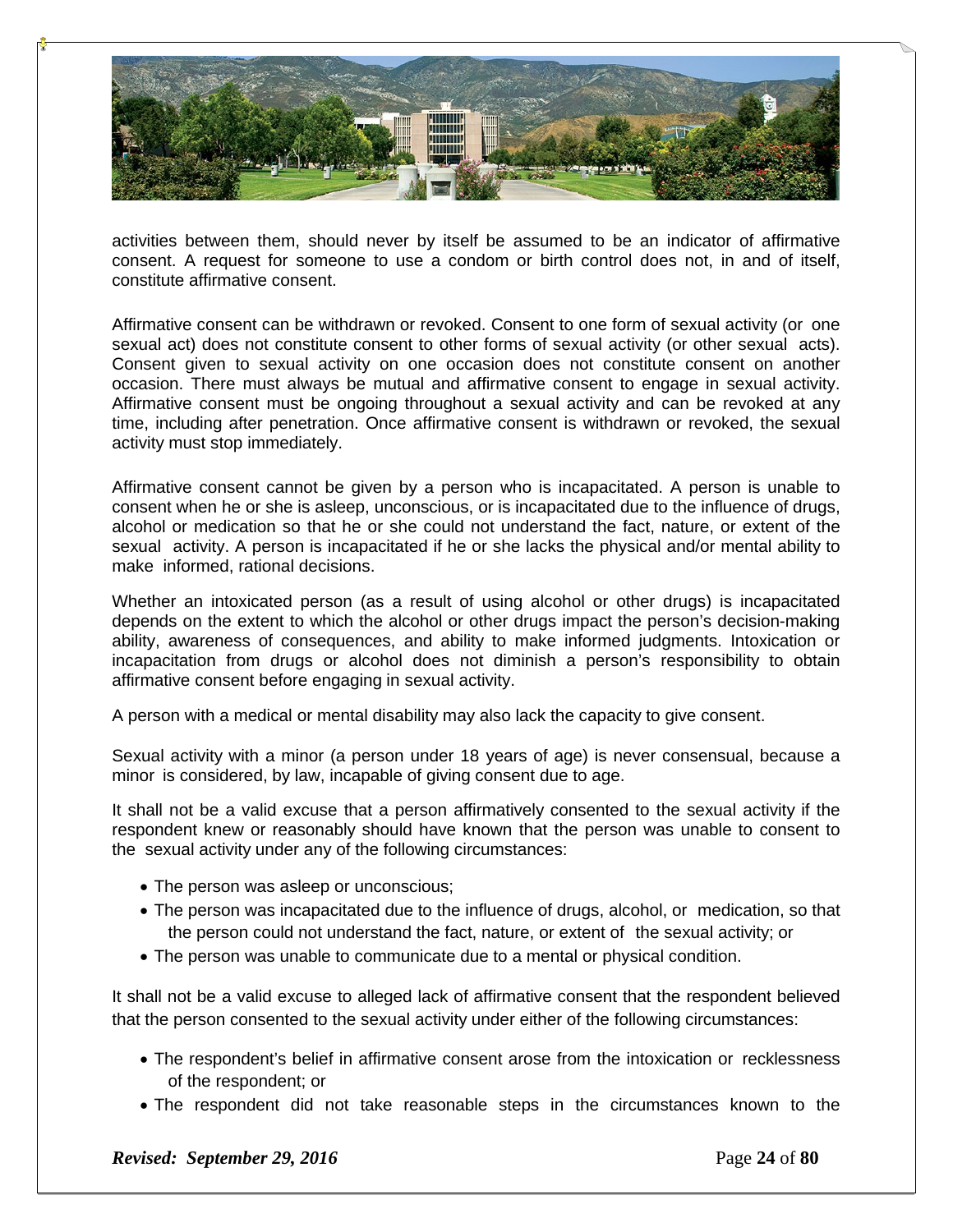

#### respondent.

**Domestic Violence** is abuse committed against someone who is a current or former spouse, current or former cohabitant, someone with whom the abuser has a child, someone with whom the abuser has or had a dating or engagement relationship, or a person similarly situated under California domestic or family violence law. Cohabitant means two unrelated persons living together for a substantial period of time, resulting in some permanency of relationship. Factors that may determine whether persons are cohabiting include, but are not limited to, (1) sexual relations between the parties while sharing the same living quarters, (2) sharing of income or expenses, (3) joint use or ownership of property, (4) whether the parties hold themselves out as husband and wife, (5) the continuity of the relationship, and (6) the length of the relationship.<sup>6</sup>

For purposes of this definition, "abuse" means intentionally or recklessly causing, or attempting to cause, bodily injury, or placing another person in reasonable apprehension of imminent serious bodily injury to himself or herself, or another. Abuse does not include non-physical emotional distress or injury.

### *6 Cal. Penal Code § 13700(b) and Cal. Family Code § 6211.*

**Dating Violence** is abuse committed by a person who is, or has been, in a social or dating relationship of a romantic or intimate nature with the victim.7 This may include someone the victim just met; i.e., at a party, introduced through a friend, or on a social networking website.

For purposes of this definition, "abuse" means intentionally or recklessly causing, or attempting to cause, bodily injury or placing another person in reasonable apprehension of imminent serious bodily injury to himself or herself, or another. Abuse does not include non-physical emotional distress or injury.

### *7 Cal. Penal Code § 13700(b).*

**Stalking** means a repeated course of conduct directed at a specific person (when based on gender or sex) that places that person in reasonable fear for his or her or others' safety, or to suffer substantial emotional distress.<sup>8</sup> For purposes of this definition:

- **Course of Conduct** means two or more acts, including but not limited to, acts in which the stalker directly, indirectly, or through third parties, by any action, method, device, or means, follows, monitors, observes, surveils, threatens, or communicates to or about a person, or interferes with a person's property;
- **Reasonable Person** means a reasonable person under similar circumstances and with the same protected status(es) as the complainant; and
- **Substantial Emotional Distress** means significant mental suffering or anguish that may,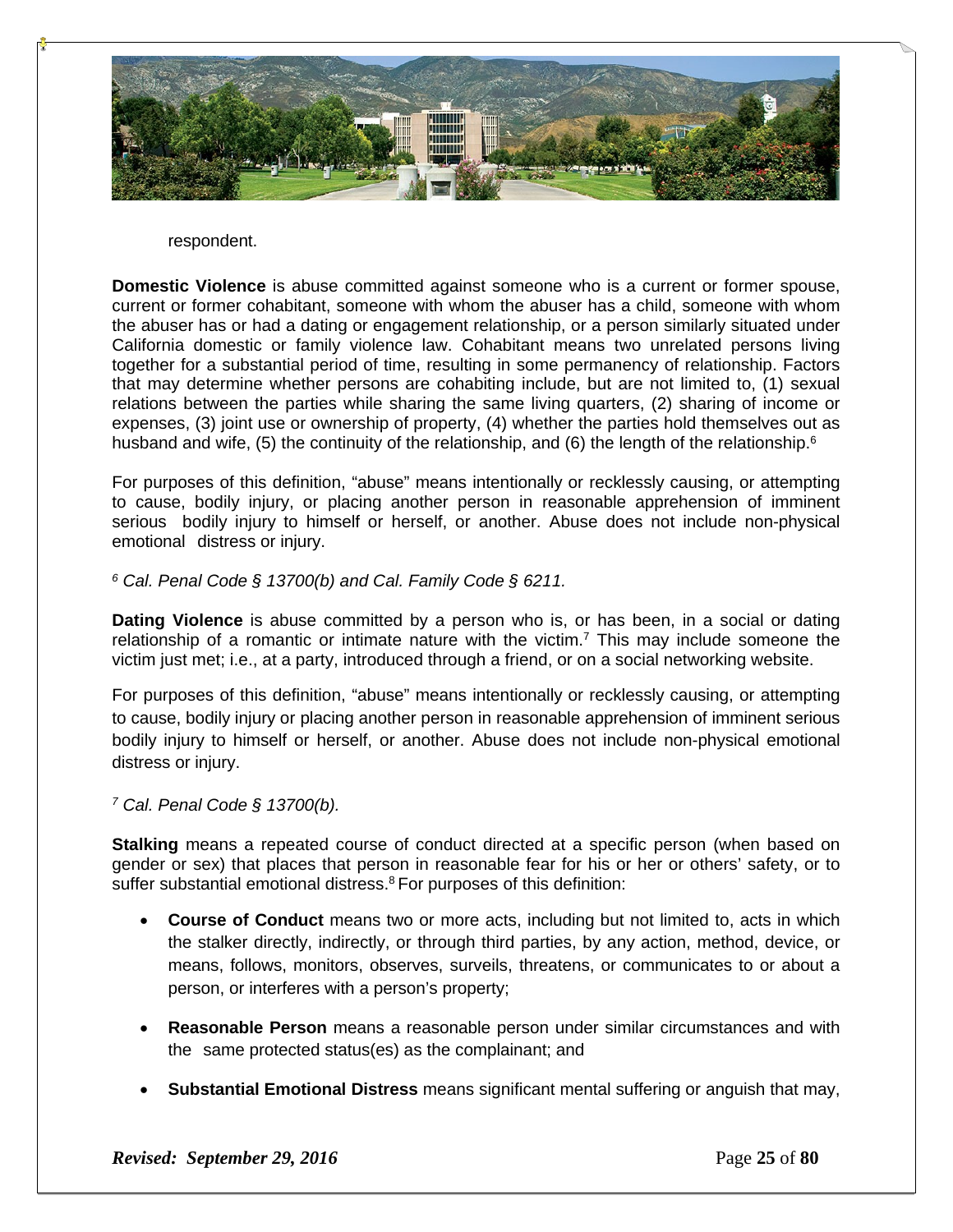

but does not necessarily require, medical or other professional treatment or counseling.

### **Who to Contact If You Have Complaints, Questions or Concerns**

### *Call 9-1-1 if you are in the midst of any kind of emergency, immediate harm, or threat of harm.*

CSUSB has designated a Title IX Coordinator to monitor and oversee overall compliance with laws and policies related to nondiscrimination based on sex. The campus Title IX Coordinator is available to explain and discuss: your right to file a criminal complaint (in cases of sexual violence); the University's relevant complaint process, and your right to receive assistance with that process, including the investigation process; how confidentiality is handled; available resources, both on and off-campus; and other related matters.

If you have experienced sexual violence you are encouraged to *seek immediate assistance from police and healthcare providers* for your physical safety, emotional support, and medical care. The campus Title IX Coordinator is available to assist you in notifying the University Police, if you wish. University Police can escort you to a safe place and transport you to a hospital or a sexual assault response center for a medical examination, if needed. University Police can also provide access to a confidential sexual assault advocate. If you would prefer not to notify the University Police or local police, you are strongly encouraged to seek assistance from the campus Title IX Coordinator, who can provide you with information on your options, rights, and remedies.

#### **CSU San Bernardino Campus Title IX Coordinator**

- Cristina Martin (cristina.martin@csusb.edu)
- Location: SMSU-103A
- Phone: 909-537-5669
- Academic Year Monday-Friday (8:00 a.m. to 4:30 p.m.)
- Summer Monday-Thursday (7:00 a.m. to 5:30 p.m.)

### **University Police**

- Nina Jamsen (nina.jamsen@csusb.edu)
- Location: UP (NW corner of campus, next to the A Parking Lot)
- Phone: 909-537-5165

### **Local Police (CSUSB Main Campus)**

- San Bernardino Police Department
- 700 N. D Street, San Bernardino CA 92401 / Phone: 909-383-5311
- San Bernardino County Sheriff Department 655 East Third Street, San Bernardino CA 92415 / Phone: 909-387-8313

### **Local Police (PDC Campus)**

• Riverside Sheriff's Office, Palm Desert Station 73520 Fred Warning Drive, Palm Desert CA 92260 / Phone: 760-836-1600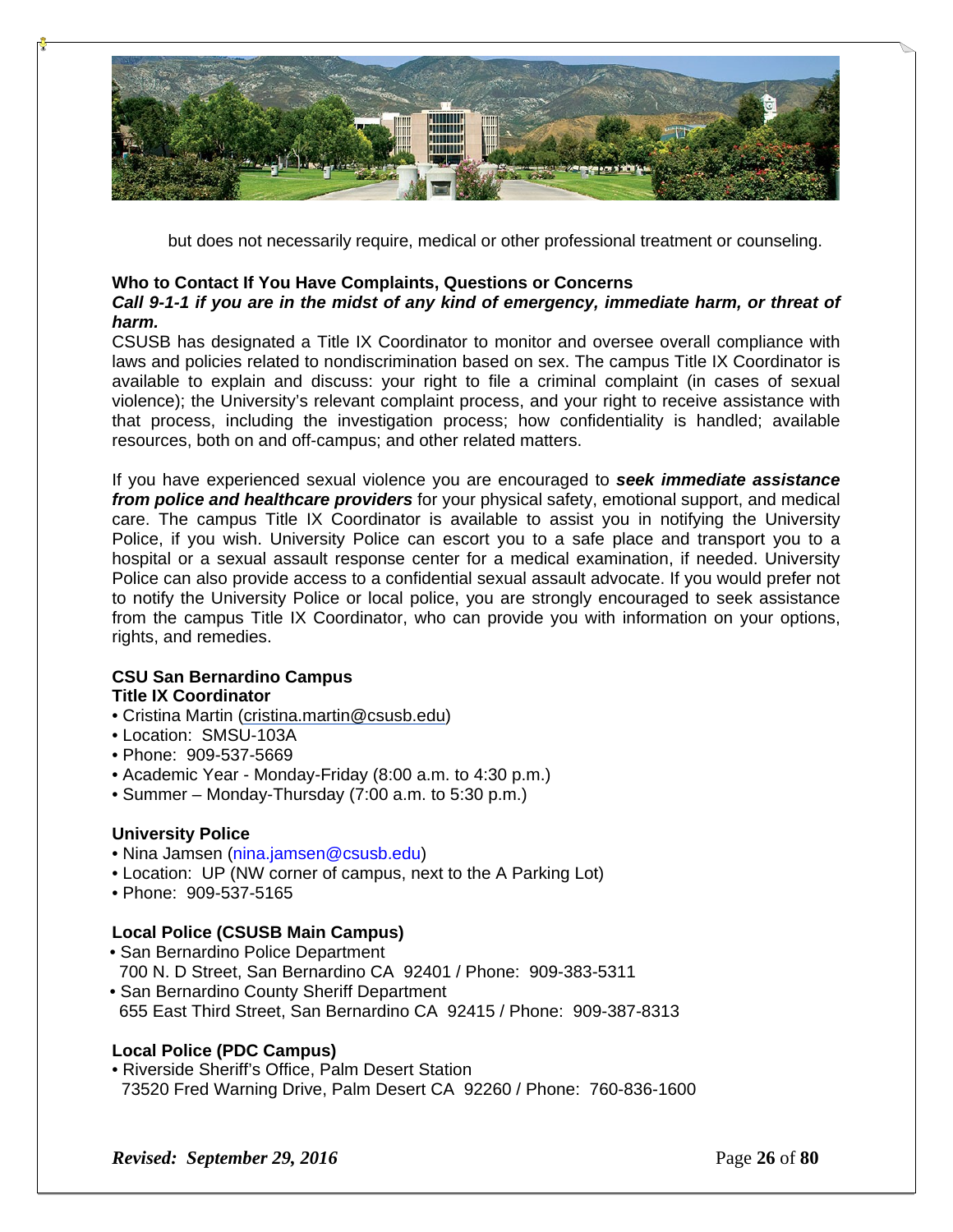

### **U.S. Department of Education, Office for Civil Rights:**

• 800-421-3481 or ocr@ed.gov

• If you wish to fill out a complaint form online with the OCR, you may do so at: http://www2.ed.gov/about/offices/list/ocr/complaintintro.html

### **The White House Task Force to Protect Students from Sexual Assault**

https://www.notalone.gov/

### **Medical & Counseling Services**

Student Health/Counseling Center http://healthcenter.csusb.edu/

### **Woman's Resource Center**

http://studentunion.csusb.edu/departments/wrc

### **Off-Campus Services**

Office on Violence Against Women http://www.ovw.usdoj.gov/

**San Bernardino Sexual Assault Services**  http://www.sbsas.org or by phone 800-656-4673 or 909-885-8884

**Rape, Abuse, Incest National Network**  http://www.rainn.org/

### **San Bernardino County 211 Health & Social Services Information & Referrals**  http://www.211sb.com/default.htm

### **Your Reporting Options**

*The University's primary concern is the safety of its campus community members.* **The** use of alcohol or drugs never makes the victim at fault for sexual misconduct. If you have experienced sexual misconduct, dating or domestic violence, or stalking you should not be deterred from reporting the incident out of a concern that you might be disciplined for related violations of drug, alcohol, or other University policies. Except in egregious circumstances, University students or employees who are victims of sexual misconduct shall not be subject to discipline for related violations of University policy.

You have several reporting options, and you may pursue one or more of these options at any time. It is your right to have a friend, family member, Sexual Assault Victim's Advocate, or other representative present with you while reporting the incident. You also have the right to have a sexual assault counselor, Sexual Assault Victim's Advocate, and/or support person of your choice present with you during a rape examination.

The Campus Title IX Coordinator or Sexual Assault Victim's Advocate can assist you in notifying the police, if you choose.

*Revised: September 29, 2016* Page 27 of 80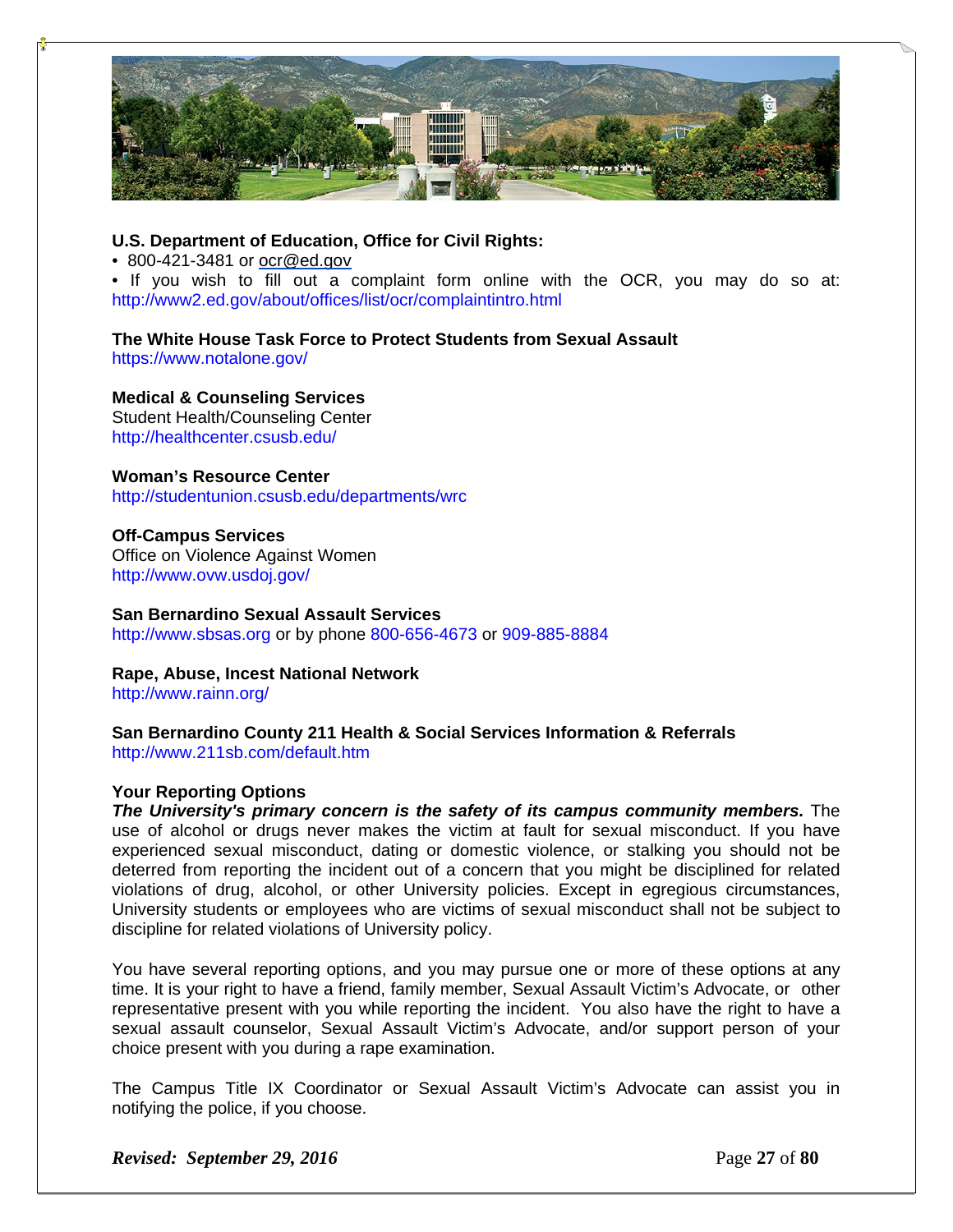

**Criminal**: Reporting to University Police and/or local police is an option at any time. If you choose not to report to the police immediately, you can still make the report at a later time. However, with the passage of time, the ability to gather evidence to assist with criminal prosecution may be limited. Depending on the circumstances, the police may be able to obtain a criminal restraining order on your behalf.

**Administrative**: You may report to the Campus Title IX Coordinator, who will provide you with written and verbal information regarding applicable University complaint procedures for investigating and addressing the incident. The Title IX Coordinator will also provide you with information regarding resources available to you, as well as information regarding your rights and options. Contact information for the Title IX Coordinator is listed above.

The Campus Title IX Coordinator will also discuss with you any reasonable interim remedies the University may offer, prior to conclusion of an investigation or potential disciplinary action, to reduce or eliminate negative impact on you and provide you with available assistance. Examples include: adjustment to work assignments, course schedules, or supervisory reporting relationship; requiring the respondent to move from University-owned or affiliated housing; immediately prohibiting the respondent from coming to the University; or prohibiting the respondent from contacting the parties involved in the reported incident. These options may be available to you whether or not you choose to report the incident to University Police or local law enforcement. The Title IX Coordinator remains available to assist you and provide you with reasonable remedies requested by you throughout the reporting, investigative, and disciplinary processes, and thereafter.

If it is determined that University policy<sup>9</sup> was violated, the respondent will be subject to discipline, up to and including, dismissal from University employment or expulsion from the University. You are entitled to be accompanied to any related meeting or proceeding by an advisor of your choice, including a Sexual Assault Victim's Advocate or domestic violence.

9 Executive Order 1096 (Systemwide Policy Prohibiting Discrimination, Harassment, Retaliation, Sexual Misconduct, Dating and Domestic Violence, and Stalking Against Employees and Third Parties and Procedure for Addressing Such Complaints by Employees and Third Parties); Executive Order 1097 (Systemwide Policy Prohibiting Discrimination, Harassment, Retaliation, Sexual Misconduct, Dating and Domestic Violence, and Stalking Against Students and Systemwide Procedure for Addressing Such Complaints by Students).

**Health/Counseling/Clergy:** You may choose to seek advice and assistance from physicians, psychotherapists, professional counselors, clergy, sexual assault and domestic violence counselors and advocates, including individuals who work or volunteer for them.

**Civil Lawsuit**: You may choose to file a civil lawsuit against the respondent, whether or not criminal charges have been filed. A civil lawsuit provides you the opportunity to recover actual damages, which may include compensation for medical expenses, lost wages, pain, suffering

*Revised: September 29, 2016* Page 28 of 80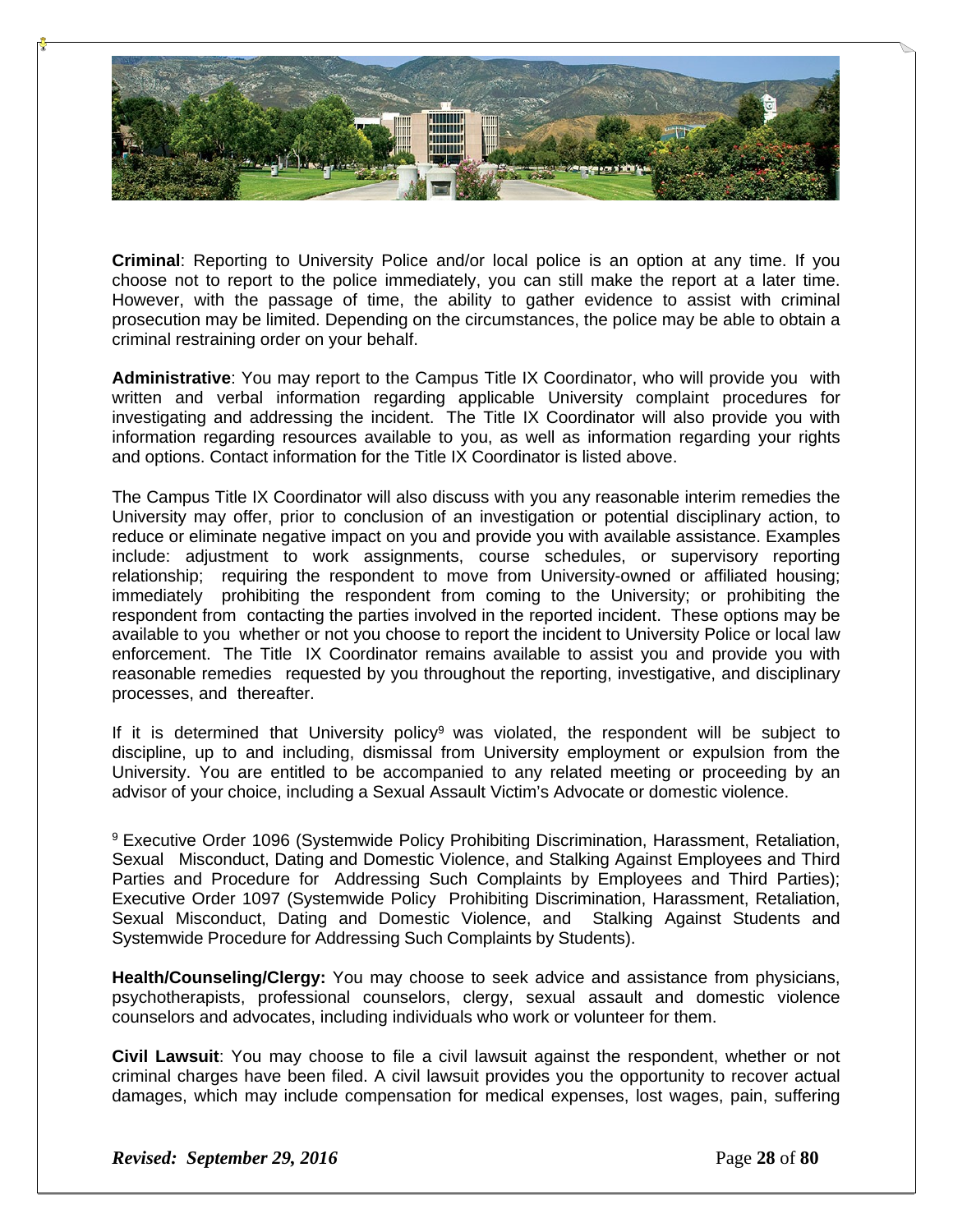

and emotional distress.

You may also choose to obtain a protective or restraining order (such as a domestic violence restraining order or a civil harassment restraining order). Restraining orders must be obtained from a court in the jurisdiction where the incident occurred. A domestic violence restraining order can be obtained from the **Riverside County Superior Court, Desert Region/Indio Court, Larson Justice Center located at 46-200 Oasis Street, Indio, CA 92201, online, or at any Safe Haven location.** Restraining orders can protect victims who have experienced, or are reasonably in fear of, physical violence, sexual misconduct, domestic violence, dating violence and stalking. University Police and your campus Title IX Coordinator can offer assistance with obtaining a protective or restraining order.

**Non-reporting**: You are strongly encouraged to report any incidents to the University Police and/or campus Title IX Coordinator so that steps may be taken to protect you and the rest of the campus community. However, non-reporting is also an option.

### **How to File a Complaint under University Complaint Procedures**

Federal and state laws require that the CSU adopt and publish complaint procedures that provide for prompt and equitable resolution of sex discrimination complaints, including sexual harassment and sexual violence.

CSU Executive Order 1096 sets forth the University's systemwide policy and complaint procedure for discrimination, harassment and retaliation complaints *made by third parties and employees* not eligible to file a complaint or grievance under a collective bargaining agreement or whose collective bargaining agreement incorporates the CSU systemwide complaint procedure.

CSU Executive Order 1097 is the systemwide policy and complaint procedure for all complaints of discrimination, harassment, or retaliation *made by students* against the CSU, a CSU employee, other CSU students, or a third party.

The campus Title IX Coordinator is available to provide you with written and verbal information regarding the applicable University complaint procedure for investigating and addressing your reported incident. You can file a report in-person at the Title IX Office located in SMSU 103 or online at http://titleix.csusb.edu by using the "File a Report Here" icon. Contact information for the Title IX Coordinator is listed above.

### **Sexual Violence and Confidentiality—Know Your Options**

We encourage victims of sexual misconduct, dating or domestic violence, or stalking to talk to someone about what happened, so you can get the support you need, and so the University can respond appropriately. Whether, and the extent to which, a University employee may agree to maintain confidentiality (and not disclose information to the Title IX Coordinator) depends on the employee's position and responsibilities at the University. This information is intended to make you aware of the various reporting and confidential disclosure options available to you, so you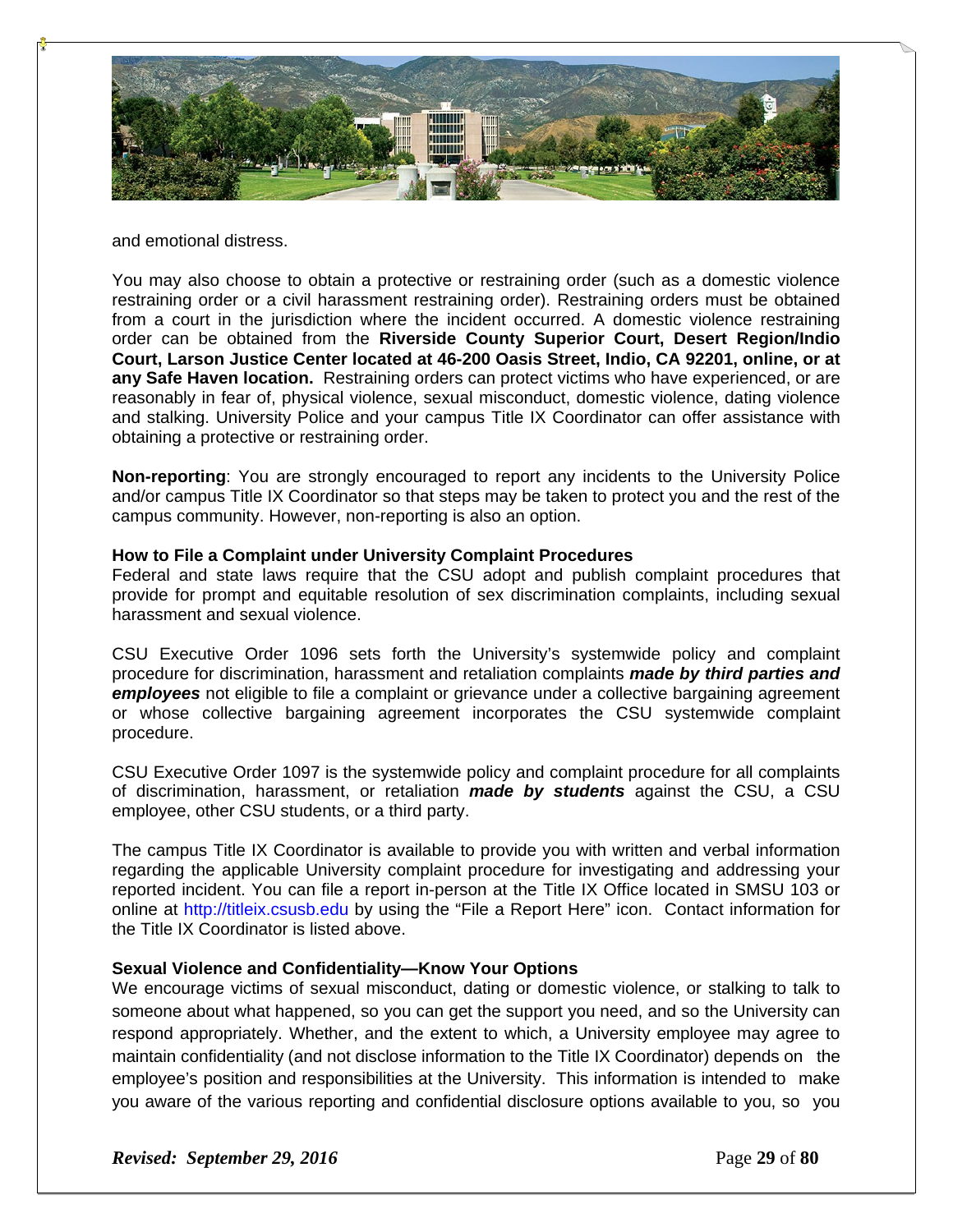

can make informed choices about where to turn for help. The University encourages victims to talk to someone identified in one or more of these groups.

As explained below, some employees are required by law to maintain near complete confidentiality; talking to them is sometimes called "privileged communication." Other employees may talk to a victim in confidence, and generally only report to the University that an incident occurred without revealing any personally identifying information. Some employees are required to report all details of an incident (including the identities of both the victim and alleged perpetrator) to the Title IX Coordinator. A report to these employees constitutes a report to the University, and generally creates a legal obligation for the University to investigate the incident and take appropriate steps to address the situation.

### **Privileged and Confidential Communications**

*Physicians, Psychotherapists, Professional Counselors and Clergy10* – Physicians, psychotherapists, professional, licensed counselors, and clergy who work or volunteer on or offcampus, and who provide medical or mental health treatment or counseling (including those who act in that role under their supervision) may **not** report **any** information about an incident of sexual misconduct to anyone else at the University, including the Title IX Coordinator, without your consent. You can seek assistance and support from physicians, psychotherapists, professional, licensed counselors, and clergy without triggering a University investigation that could reveal your identity or the fact of your disclosure. *However, see limited exceptions below regarding when health care practitioners must report to local law enforcement agencies. Health care practitioners should explain these limited exceptions to you, if applicable.*

*10 Cal. Evid. Code § 990 et seq., § 1010 et seq., and § 1030 et seq.*

Following is the contact information for professional counselors and physicians (if any) on campus:

#### **Counseling and Psychological Services**

CSUSB - Phone**:** 909-537-5040 http://psychcounseling.csusb.edu PDC - Phone: 760-341-2883 x/14437

### **Student Health Center**

CSUSB - Phone: 909-537-5241 http://healthcenter.csusb.edu PDC - Phone: 760-341-2883 x/14437

*Sexual Assault and Domestic Violence Counselors and Advocates11*– Sexual assault and domestic violence counselors and advocates who work or volunteer on or off-campus in sexual assault centers, victim advocacy offices, women's centers, and health centers (including all individuals who work or volunteer in these centers and offices, as well as non-professional counselors or advocates, and those who act in that role under their supervision) may talk to you without revealing any information about you or the incident of sexual violence to anyone else at the University, including the Title IX Coordinator, without your consent. You can seek assistance and support from these counselors and advocates without triggering a University investigation

*Revised: September 29, 2016* **Page 30** of **80**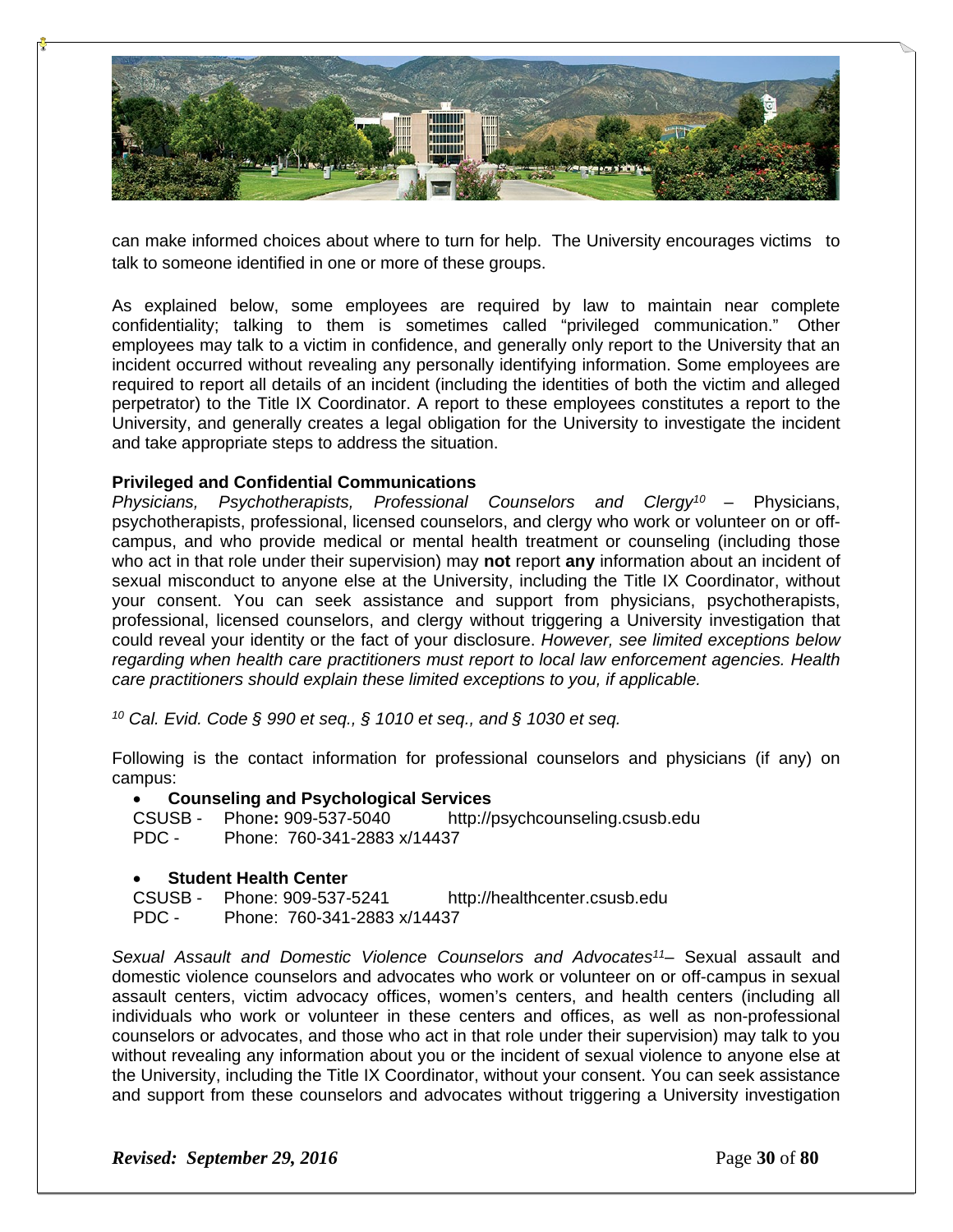

that could reveal your identity or that you disclosed an incident to them. *However, see limited exceptions below regarding when sexual assault and domestic violence counselors and advocates must report to local law enforcement agencies. Counselors and advocates should*  explain these limited exceptions to you, if applicable. The following contact information is a source for sexual assault and domestic violence victims to contact counselors and advocates:

*11 Cal. Evid. Code § 1035 et seq. and § 1037 et seq.*

### **Student Health/Counseling Center – 909-537-5241 Palm Desert Campus – 760-341-2883 x/78177**

If you speak only to a physician, professional counselor, clergy member, sexual assault counselor, domestic violence counselor, or advocate, you must understand that the University will be unable to conduct an investigation into the particular incident or pursue disciplinary action against the perpetrator, if you choose to maintain confidentiality.

Even so, these individuals will still assist you in receiving other necessary protection and support, such as victim advocacy, disability, medical/health or mental health services, or legal services. They may not, however, be able to assist you with University academic support or accommodations, or changes to University-based living or working schedules, or assist with adjustments to course schedules. Only the University and the Title IX Coordinator can assist with those matters (see below). A victim who at first requests confidentiality may later decide to file a complaint with the University or report the incident to the police, and thus have the incident fully investigated. These counselors and advocates can provide you with that assistance, if you wish. These counselors and advocates will also explain that Title IX includes protections against retaliation, and that the University will not only take steps to prevent retaliation when it knows or reasonably should know of possible retaliation, but will also take strong responsive action if it occurs.

**EXCEPTIONS**: Under California law, any health practitioner employed in a health facility, clinic, physician's office, or local or state public health department or clinic is required to make a report to local law enforcement if he or she provides medical services for a *physical condition* to a patient/victim who he or she knows, or reasonably suspects, is suffering from (1) a wound or physical injury inflicted by a firearm, or (2) any wound or other physical injury inflicted upon a victim where the injury is the result of assaultive or abusive conduct (including sexual misconduct, domestic violence, and dating violence).12 This exception does *not* apply to sexual assault and domestic violence counselors and advocates. Health care practitioners should explain this limited exception to you, if applicable.

*12 Assaultive or abusive conduct is defined to include a list of 24 criminal offenses, including sexual battery, incest, rape, spousal rape, abuse of a spouse or cohabitant, and any attempt to commit these crimes. Cal. Penal Code §§ 11160-11163.2*.

Additionally, under California law, *all* professionals described above (physicians, psychotherapists, professional counselors, clergy, and sexual assault and domestic violence counselors and advocates) are mandatory child abuse and neglect reporters, and are required to report incidents involving victims under 18 years of age to local law enforcement.<sup>13</sup> These

*Revised: September 29, 2016* **Page 31** of **80**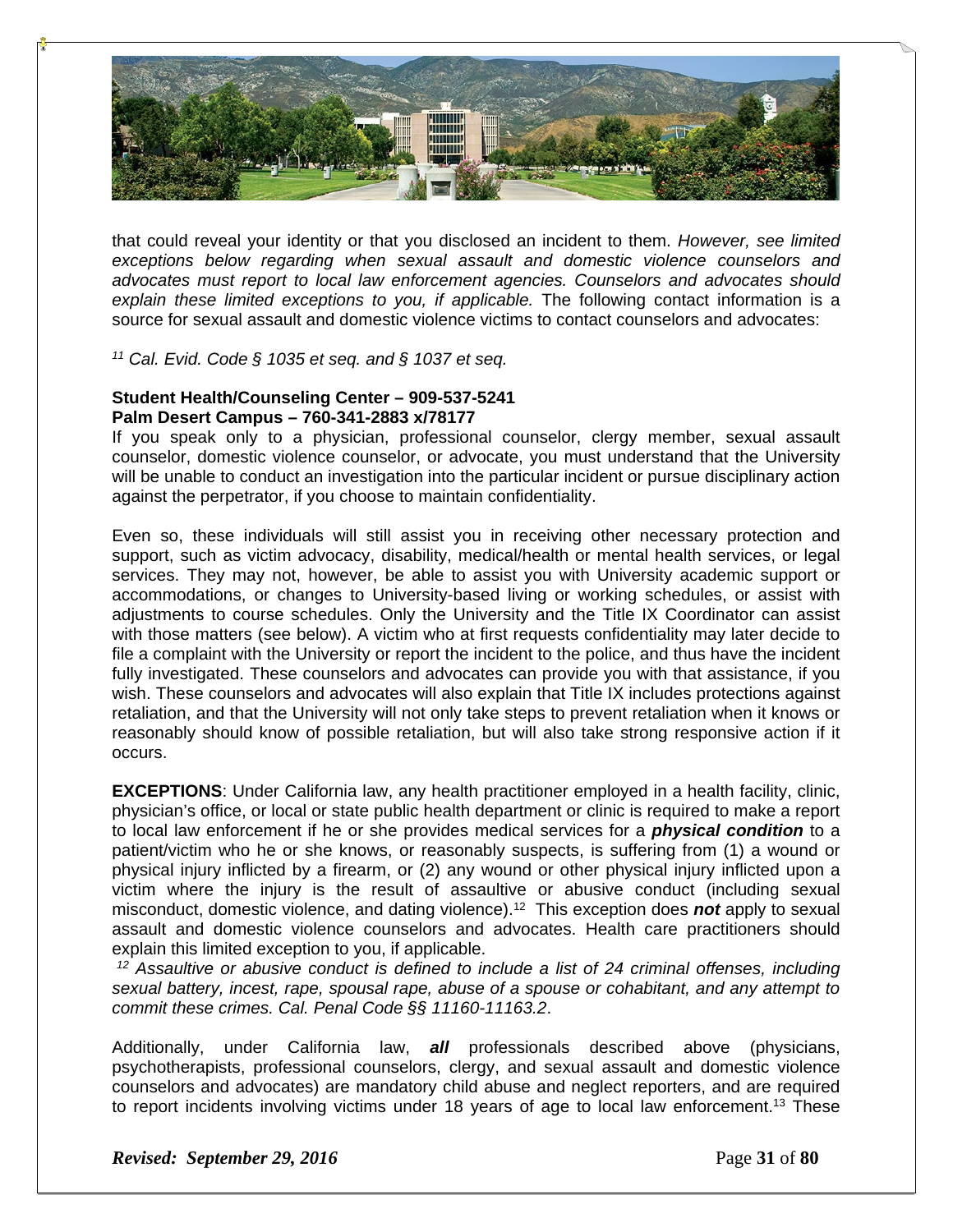

professionals will explain this limited exception to you, if applicable.

Finally, some or all of these professionals may also have reporting obligations under California law to (1) local law enforcement in cases involving threats of immediate or imminent harm to self or others where disclosure of the information is necessary to prevent the threatened danger:<sup>14</sup> or (2) the court, if compelled by court order or subpoena in a criminal proceeding related to the sexual violence incident.<sup>15</sup> If applicable, these professionals will explain this limited exception to you.

*13 Cal. Penal Code §§ 11164-11174.3; see also CSU Executive Order 1083 or any superseding executive order. 14 Cal. Evid. Code § 1024. 15 Cal. Evid. Code § 1035.4.*

### **Reporting to University or Local Police**

If you report certain sex offenses to local or University Police, the police are required to notify you that your name will become a matter of public record, *unless confidentiality is*  requested.<sup>16</sup> If you request that your identity be kept confidential, your name will not become a matter of public record and the police will not report your identity to anyone else at the University, including the Title IX Coordinator. University Police will, however, report the facts of the incident itself to the Title IX Coordinator, being sure not to reveal to the Title IX Coordinator your name and/or identity, or compromise their own criminal investigation.

The University is required by the federal Clery Act to report certain types of crimes (including certain sex offenses) in statistical reports. However, while the University will report the *type* of incident in the annual crime statistics report, known as the Annual Security Report, your name and/or identity will not be revealed.

#### **Reporting to the Title IX Coordinator and Other University Employees**

Most University employees have a duty to report incidents of sexual misconduct when they are on notice of it. When you tell the Title IX Coordinator or another University employee about an incident, you have the right to expect the University to take immediate and appropriate steps to investigate what happened and to resolve the matter promptly and equitably.

*16 Cal. Penal Code § 293; Cal. Gov. Code § 6254(f).*

### *In all cases, the University strongly encourages victims to report sexual misconduct, dating and domestic violence, and stalking directly to the Title IX Coordinator*.

As detailed above in the Privileged and Confidential Communications section, all University employees *except* physicians, licensed counselors, and sexual assault counselors and advocates, must report to the Title IX Coordinator all relevant details about any sexual violence incidents of which they become aware. The University will need to determine what happened, and will need to know the names of the victim(s) and the perpetrator(s), any witnesses, and any other relevant facts, including the date, time, and specific location of the incident.

*Revised: September 29, 2016* **Page 32** of **80**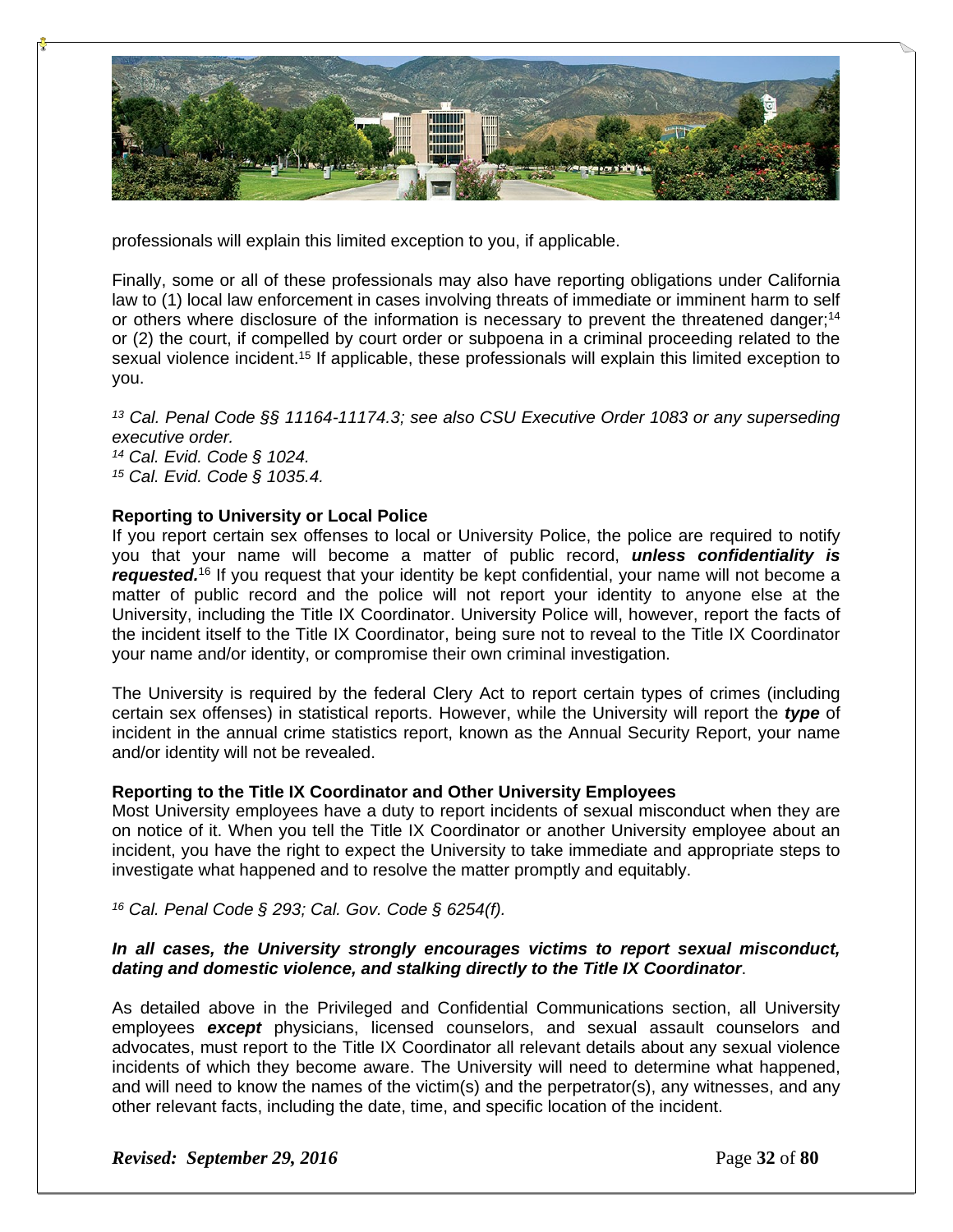

To the extent possible, information reported to the Title IX Coordinator or other University employees will be shared only with individuals responsible for handling the University's response to the incident. The University will protect the privacy of individuals involved except as otherwise required by law or University policy. A report may result in the gathering of extremely sensitive information about individuals in the campus community. While such information is considered confidential, University policy regarding access to public records and disclosure of personal information may require disclosure of certain information concerning a reported incident. In such cases, efforts will be made to redact the records, as appropriate, in order to protect the victim's identity and privacy, and the privacy of other involved individuals.

### **The Title IX Coordinator can be reached at: TITLE IX COORDINATOR – 909-537-5669**

If you request of the Title IX Coordinator or another University employee that your identity remain completely confidential, the Title IX Coordinator will explain that the University cannot always honor that request and guarantee complete confidentiality. If you wish to remain confidential, or request that no investigation be conducted or disciplinary action taken, the University must weigh that request against the University's obligation to provide a safe, nondiscriminatory environment for all students, employees, and third parties, including you. Under those circumstances, the Title IX Coordinator will determine whether your request for complete confidentiality and/or no investigation can be honored under the facts and circumstances of the particular case, including whether the University has a legal obligation to report the incident, conduct an investigation or take other appropriate steps. Without information about your identity, the University's ability to meaningfully investigate the incident and pursue disciplinary action against the perpetrator may be severely limited.

The Title IX Coordinator will inform you prior to starting an investigation and will, to the extent possible, only share information with people responsible for handling the University's response. The Title IX Coordinator will remain mindful of your well-being, and will take ongoing steps to protect you from retaliation or harm, and work with you to create a safety plan. The Title IX Coordinator will also provide you with a written explanation of the victim's rights and options once a report of dating violence, domestic violence, sexual assault, or stalking is reported to the university, whether the crime occurred on or off-campus. Retaliation against you, whether by students or employees, will not be tolerated. The University and Title IX Coordinator will also:

• Provide interim remedies requested by you, if they are reasonably available, regardless of whether you choose to report sexual misconduct, dating or domestic violence, or stalking to the University Police or local police;

- Assist you in accessing other available victim advocacy, academic support, counseling, disability, medical health or mental health services, visa and immigration assistance, student financial aid, and legal assistance both on and off-campus;
- Provide other security and support, which could include issuing a no-contact order, helping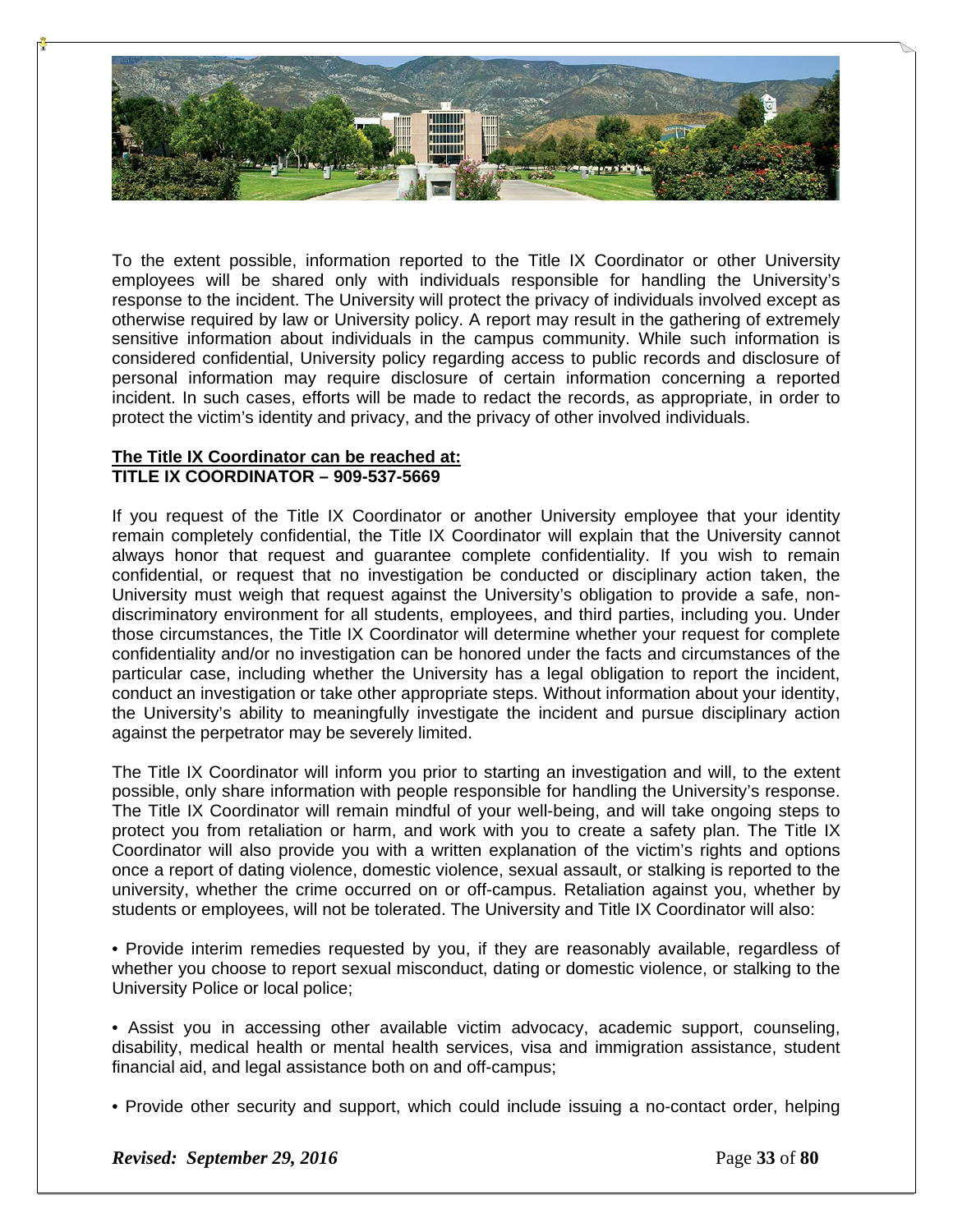

arrange a change of campus-based living or working arrangements or course schedules (including for the respondent pending the outcome of the investigation) or adjustments for assignments, tests, or work duties; and

• Inform you of your right to report a crime to University Police or local police, and provide you with assistance if you wish to do so.

The University will not require you to participate in any investigation or disciplinary proceeding if you do not wish to participate.

The University will not generally notify parents or legal guardians of your report unless you are under the age of 18 or you provide the University with written permission to do so.<sup>17</sup>

*17 If there is a health and safety issue (e.g., immediate threat to self or others), the University may notify parents or legal guardians, regardless of the victim's age, as allowed under the Family Educational Rights and Privacy Act (20 U.S.C. § 1232g).*

Under California law, and pursuant to University policy, all University employees, including the Title IX Coordinator, are mandatory child abuse and neglect reporters and should explain to victims under 18 years of age that they are required to report the incident to the police.<sup>18</sup> However, the identity of the person who reports, and the report itself, are confidential and disclosed only among appropriate agencies.19

*18 Cal. Penal Code §§ 11164-11174.3; see also CSU Executive Order 1083 or any superseding executive order.*

*19 Cal. Penal Code § 11167(d).* 

Because the University is under a continuing legal obligation to address the issue of sexual misconduct, dating and domestic violence, and stalking campus-wide, any such reports (including non-identifying reports) may also prompt the University to consider broader remedial action, such as increased monitoring, supervision or security at locations where the reported incident occurred; increased education, training, and prevention efforts, including to targeted population groups; conducting climate assessments/victimization surveys; and/or revision of policies and practices.

The Office of the Ombuds, if available on your specific campus, provides confidential, neutral, and informal dispute resolution services, provides information about University policies and procedures, and makes referrals. However, in sexual misconduct cases, California law mandates that the Ombuds, as well as all other University employees (except for physicians, licensed counselors, sexual assault counselors and advocates, as discussed in the Privileged and Confidential Communications section of this policy above), report these incidents to the Title IX Coordinator.

**NOTE:** If the University determines that the perpetrator poses a serious and immediate threat to

*Revised: September 29, 2016* **Page 34** of **80**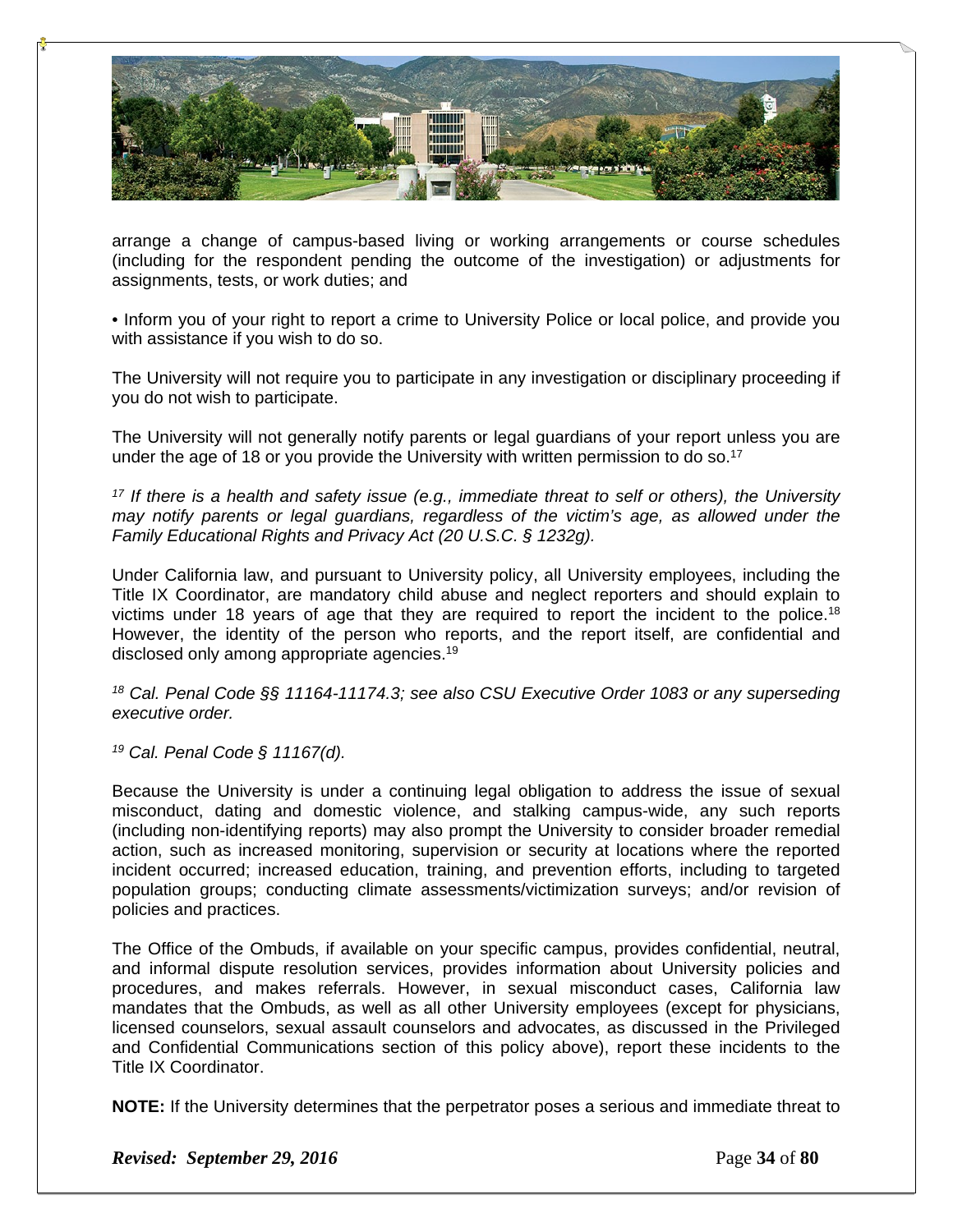

the campus community, a designated Campus Security Authority under the Clery Act may be called upon to issue a timely warning to the community. Any such warning will not include any information that identifies the victim.

### **Remedies and Enforcement**

**Interim and Ultimate Remedies.** The University is required to provide victims who experience sexual misconduct, dating or domestic violence, or stalking with reasonably available interim remedies, if requested, regardless of whether the victim chooses to report the misconduct to the University Police or local law enforcement. Victims should be notified of options for avoiding contact with the respondent, including changes to the respondent's or purported victim's employment, academic or living situations, as appropriate. For example, the Campus may prohibit the parties from having any contact with each other pending the outcome of the Campus investigation and any ensuing discipline proceeding. Campuses should minimize the burden on the victim and should not, as a matter of course, remove victims from work assignments, job sites, classes or housing while allowing the respondent to maintain the status quo. Other possible interim (and ultimate) steps may include providing an escort between Campus locations in extraordinary cases where safety may be endangered; changes to employee work areas, work assignments or reporting relationships; providing students with academic support services such as tutoring or allowing students to re-take a course or withdraw from a course without penalty and without adverse effect on their academic records; and reviewing any disciplinary actions proposed to be taken against an alleged victim to see if there is a causal connection between the misconduct forming the basis for the proposed discipline and the alleged sex discrimination, sexual harassment, sexual misconduct, dating or domestic violence, or stalking. The Title IX Coordinator shall assist and provide the purported victim with reasonable remedies as requested throughout the reporting, investigative, and disciplinary processes, and thereafter.

**Victim Rights and Resources.** Victims also should be made aware of their rights under Title IX, VAWA/Campus SaVE Act and related legislation, and any available resources, such as counseling, health, and mental health services, as well as the right to file a complaint with University Police and/or local law enforcement. Campuses must also ensure that persons know how to report any subsequent problems, and the Campus Title IX Coordinator or other appropriate Campus representatives should follow-up to determine whether any retaliation or new incidents of misconduct have occurred.

When addressing sexual misconduct, dating or domestic violence or stalking, campuses should consider both on and off-campus resources, including local rape crisis centers, municipal law enforcement agencies, district attorneys' offices, and forensic medical examination sites. This allows campuses to draw upon the expertise and resources of a broader group of professionals, thereby marshalling and maximizing time-sensitive services and resources.

**Note:** The University will keep confidential accommodations and protective measures provided to the victim unless maintaining the confidentiality would hinder the University from providing the accommodations or protective measures.

*Revised: September 29, 2016* Page 35 of 80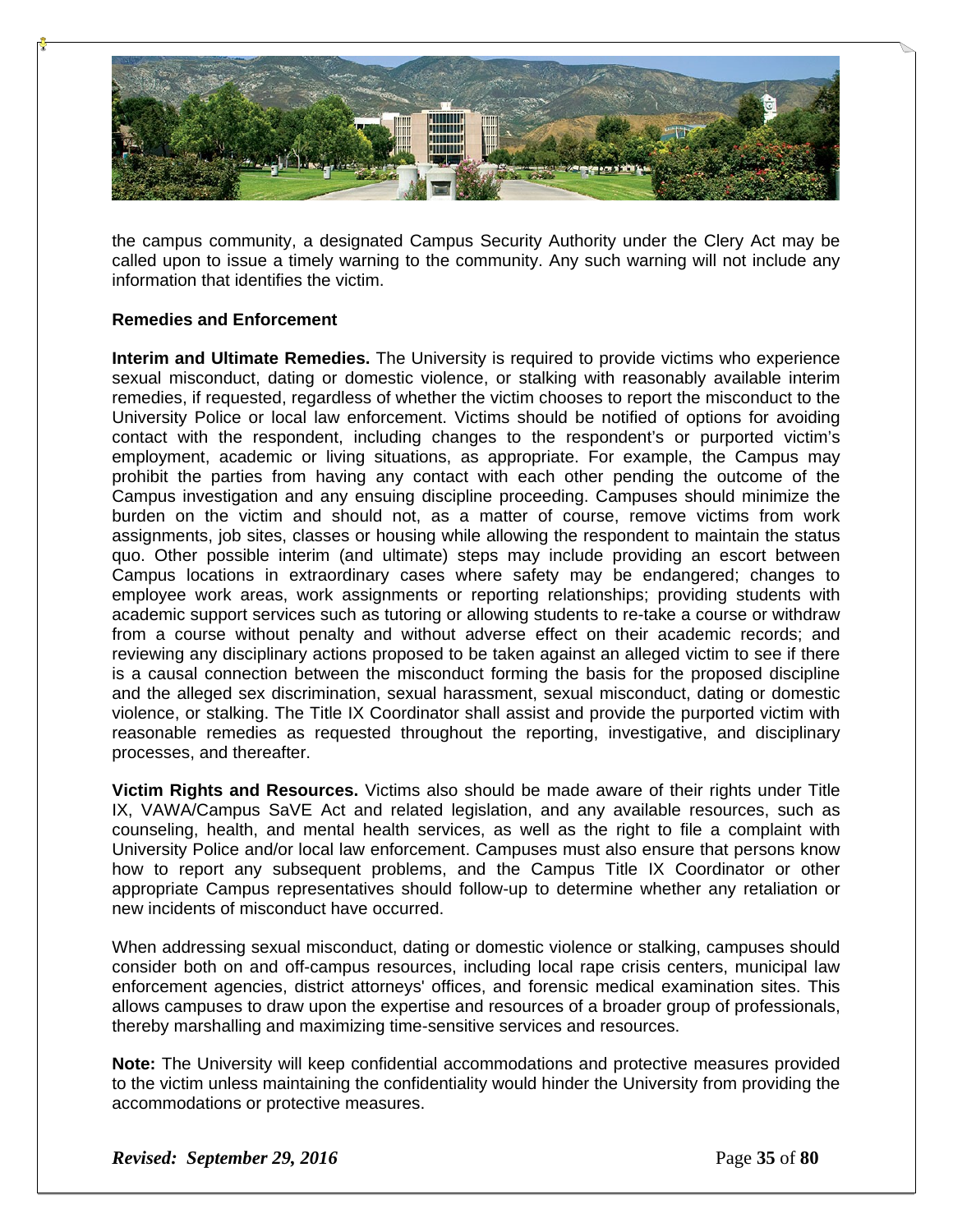

### **Campus, Civil, and Criminal Consequences of Committing Acts of Sex Discrimination, Sexual Harassment, and Sexual Misconduct**

Individuals alleged to have committed sexual misconduct, dating or domestic violence, or stalking may face criminal prosecution by law enforcement and may incur penalties as a result of civil litigation. In addition, employees and students may face discipline/sanctions at the University. Employees may face sanctions up to and including dismissal from employment, per established CSU policies and provisions of applicable collective bargaining agreements. Students and employees charged with sex discrimination, sexual harassment or sexual misconduct will also be subject to discipline, pursuant to University policies, and will be subject to appropriate sanctions.20

In addition, during any investigation, the University may implement interim measures in order to maintain a safe and non-discriminatory educational and working environment. Such measures may include immediate interim suspension of the accused from the University, a required move from University-owned or affiliated housing, an adjustment to work or course schedule, or prohibition from contact with parties involved in the alleged incident.

*20 Executive Order 1096 (Systemwide Policy Prohibiting Discrimination, Harassment and Retaliation Against Employees and Third Parties and Procedure for Handling Discrimination, Harassment and Retaliation Complaints by Employees and Third Parties); Executive Order 1097 (Systemwide Policy Prohibiting Discrimination, Harassment and Retaliation Against Students and Systemwide Procedure for Handling Discrimination, Harassment and Retaliation Complaints by Students).* 

### **The Importance of Preserving Evidence**

It is important to take steps to preserve and collect evidence; doing so preserves the full range of options available to victims, be it through the University's administrative complaint procedures or criminal prosecution. To preserve evidence: (1) do not wash your face or hands; (2) do not shower or bathe; (3) do not brush your teeth; (4) do not change clothes or straighten up the area where the assault took place; (5) do not dispose of clothes or other items that were present during the assault, or use the restroom; and (6) seek a medical exam immediately. If you already cleaned up from the assault, you can still report the crime, as well as seek medical or counseling treatment. You may consult with the campus Title IX Coordinator or sexual assault victim resource center for assistance as well.

Source: Executive Order 1095 Attachment C

### **CSUSB Programming for Prevention and Awareness of Sexual Assault**

CSUSB must implement preventative education programs to promote the awareness of CSU policies against sex discrimination, sexual harassment, sexual misconduct, dating and domestic violence, and stalking, and to make victim resources available, including comprehensive victim services. Programs must include primary prevention and awareness programs: (1) for all new students and new employees; (2) refresher programs at least annually for all students; (3) refresher programs twice a year for all students who serve as advisors in residence halls; (4) refresher programs annually for all student members of fraternities and sororities; (5) refresher

*Revised: September 29, 2016* **Page 36** of **80**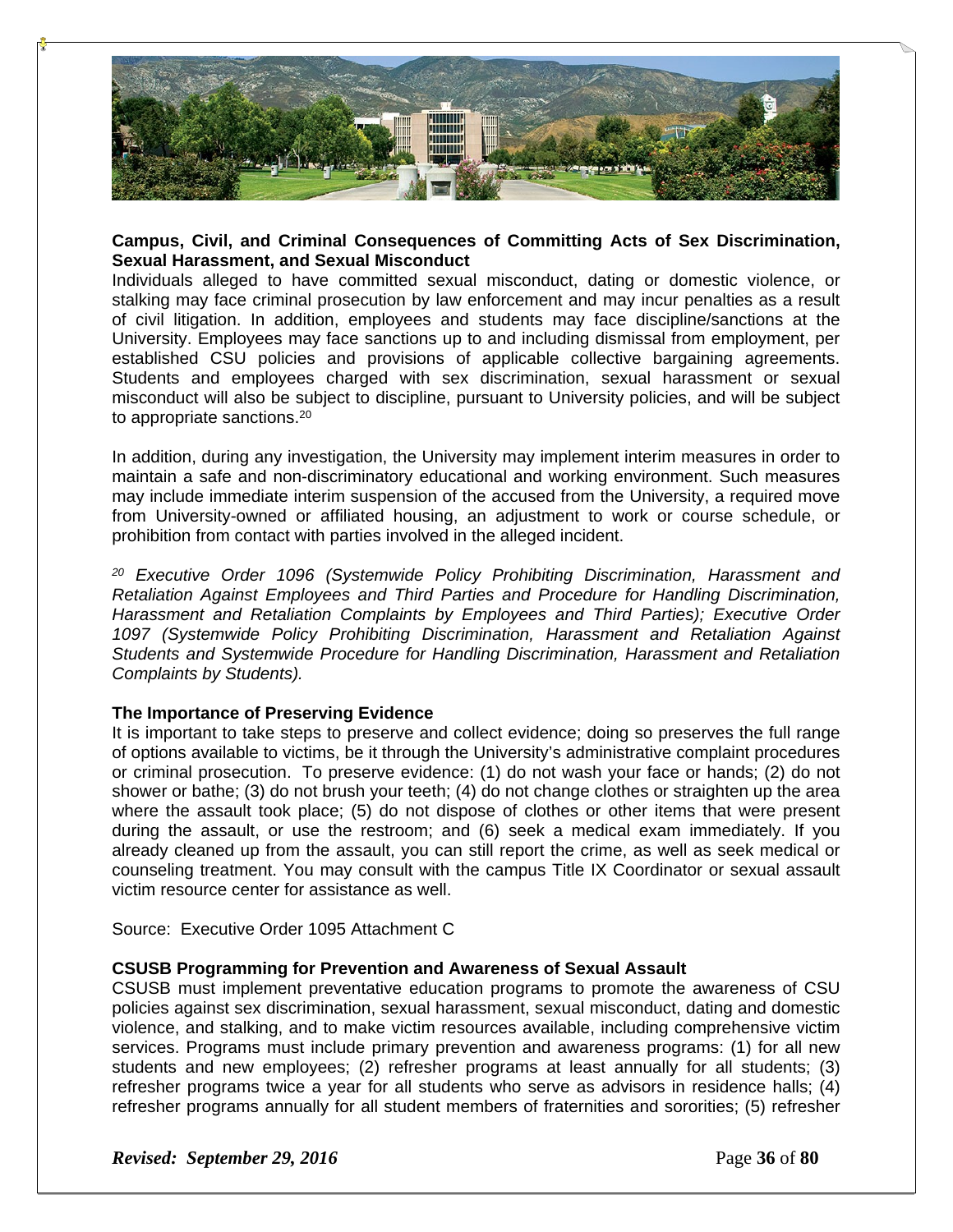

programs annually for all student athletes and coaches; and, (6) refresher programs annually for all employees consistent with their role in responding to and reporting incidents. Ongoing prevention and awareness campaigns for all students and employees shall also be conducted.

CSUSB must assess which student organizations participate in activities that may place students at risk and ensure that they receive annual supplemental trainings focused on situations the group's members may encounter.

Primary prevention programs include programming, initiatives, and strategies informed by research or assessed for value, effectiveness or outcome that are intended to stop sexual misconduct, dating or domestic violence, or stalking before they occur through the promotion of positive and healthy behaviors that foster mutually respectful relationships and sexuality, encourage safe bystander intervention, and seek to change behavior and social norms in healthy and safe directions. CSUSB mandatory training programming includes a multi-faceted approach for students who prefer to take either an online-based program, in-person bystander intervention workshop, or to attend relevant school-sponsored events such as speakers, performances, or workshops relating to the topics of sexual misconduct, dating and domestic violence, or stalking.

Bystander Intervention means safe and positive options that may be carried out by an individual or individuals to prevent harm or intervene when there is a risk of sexual misconduct, dating or domestic violence, or stalking. It includes recognizing situations of potential harm, understanding institutional structures and cultural conditions that facilitate violence, overcoming barriers to intervening and identifying safe and effective intervention options, and taking action to intervene.

Awareness programs include community-wide or audience-specific programming, initiatives, and strategies that increase audience knowledge and share information and resources to prevent violence, promote safety, and reduce perpetration.

To ensure that all students receive the necessary information and training enumerated above on sexual misconduct, dating and domestic violence, and stalking, CSUSB imposes a consequence, i.e. registration hold on those students who do not participate in and complete such mandatory training.

#### **Primary Sexual Assault Prevention Training Programs**

The goal of the CSUSB Sexual Assault Prevention and Training Plan, in addition to ensuring full compliance with Federal and State law and CSU policy, is the commitment to create an atmosphere in which all students have the right to participate fully in CSU programs and activities free from discrimination, harassment, and retaliation. These prevention and training programs are programming, initiatives, and strategies informed by research or assessed for value, effectiveness, or outcome that are intended to stop dating violence, domestic violence, sexual assault, and stalking before they occur, through the promotion of positive and healthy behaviors that foster healthy, mutually respectful relationships and sexuality, encourage safe bystander intervention, and seek to change behavior and social norms in healthy and safe

*Revised: September 29, 2016* **Page 37** of **80**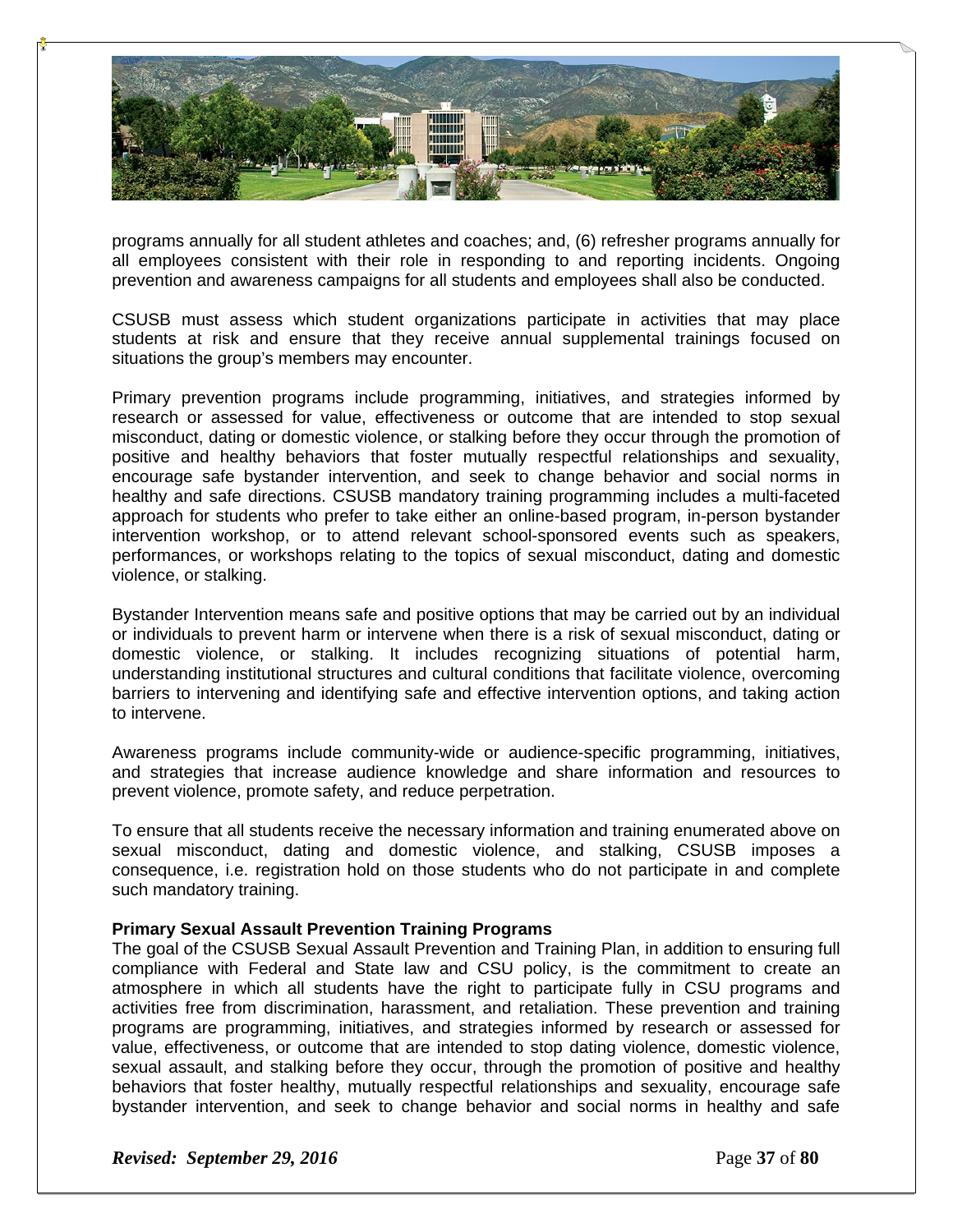

#### directions.

**Bystander intervention** means safe and positive options that may be carried out by an individual or individuals to prevent harm or intervene when there is a risk of dating violence, domestic violence, sexual assault, or stalking. Bystander intervention includes recognizing situations of potential harm, understanding institutional structures, and cultural conditions that facilitate violence, overcoming barriers to intervening, identifying safe and effective intervention options, and taking action to intervene. Based on a social science model that predicts that most people are unlikely to help others in certain situations, a bystander is anyone who observes an emergency or a situation that looks like someone could use some help. They must then decide if they are comfortable stepping in and offering assistance. Research has found that people tend to struggle with whether helping out is their responsibility, and one of the major obstacles to intervention is something called diffusion of responsibility, which means that if several people are present, an individual is less likely to stop and help out because he or she believes someone else will. The University wants to promote a culture of community accountability where bystanders are actively engaged in the prevention of violence without causing further harm. People may not always know what to do even if he or she wants to help. Below is a list of some ways to be an active bystander. If you or someone else is in immediate danger, dial 9-1-1. This could be when a person is yelling at or being physically abusive towards another and it is not safe for you to interrupt.

- Watch out for your friends and fellow students/employees. If you see someone who looks like they could be in trouble or need help, ask if they are OK.
- Confront people who seclude, hit on, and try to make out with, or have sex with, people who are incapacitated.
- Speak up when someone discusses plans to take sexual advantage of another person.
- Believe someone who discloses sexual assault, abusive behavior, or experience with stalking.
- Refer people to on and off-campus resources for support in health, counseling, or with legal assistance.

**Risk reduction** describes options designed to decrease perpetration and bystander inaction, and to increase empowerment for victims in order to promote safety and to help individuals and communities address conditions that facilitate violence. Risk reduction includes the act of using your common sense, situational awareness, and trusting your instincts to reduce the risk of being a victim of sexual assault.

The following are some strategies to reduce one's risk of sexual assault, dating or domestic violence, stalking, or harassment:

- Be aware. Does your partner: Threaten to hurt you or your children? Say it's your fault if he or she hits you and then promises it won't happen again (but it does)? Put you down in public? Force you to have sex when you don't want to? Follow you? Send you unwanted messages and gifts?
- Be assertive. Speak up.
- Watch out for dates and/or anyone who tries to get you drunk or high.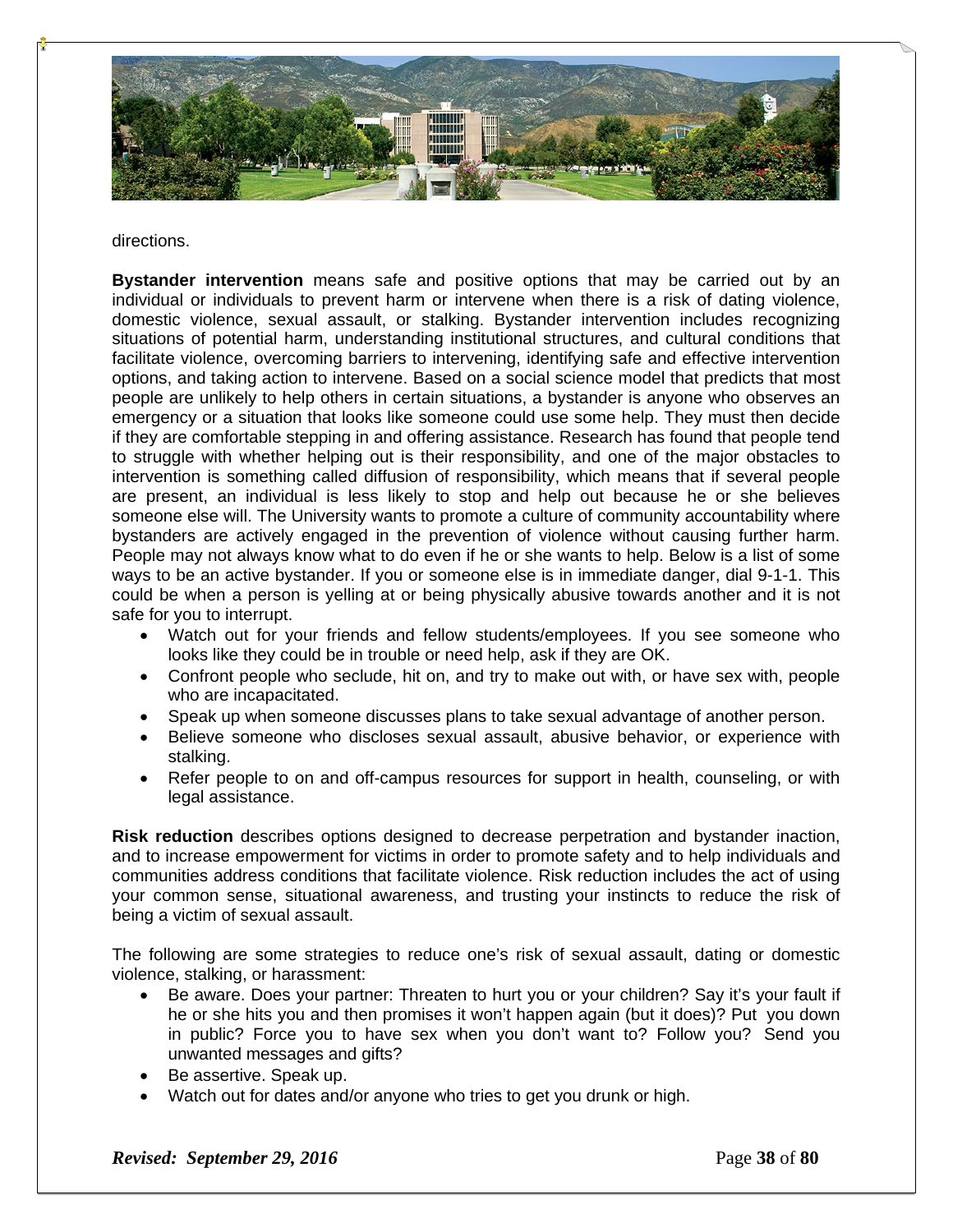

- Clearly communicate limits to partners, friends, and acquaintances.
- Never leave a party with someone you don't know well and trust.
- Trust your feelings; if it feels wrong, it probably is.
- Learn all you can and talk with your friends. Help them stay safe.
- If you have limits, make them known as early as possible.
- Tell a sexual aggressor "NO" clearly and firmly.
- Try to remove yourself from the physical presence of a sexual aggressor.
- Find someone nearby and ask for help.
- Take affirmative responsibility for your alcohol intake/drug use and acknowledge that alcohol/drugs lower your sexual inhibitions and may make you vulnerable to someone who views a drunk or high person as a sexual opportunity.
- Take care of your friends and ask that they take care of you. A real friend will challenge you if you are about to make a mistake. Respect them when they do.
- Report incidents of violence to law enforcement and campus authorities.
- *In an emergency, call 9-1-1.*

### **"What can I do in order to help reduce my risk of being an initiator of Sexual Misconduct?"**

If you find yourself in the position of being the initiator of sexual behavior, you owe sexual respect to your potential partner. These suggestions may help you to reduce your risk of being accused of sexual misconduct:

- Clearly communicate your intentions to your sexual partner and give them a chance to clearly relate their intentions to you.
- Understand and respect personal boundaries.
- DON'T MAKE ASSUMPTIONS about consent, about someone's sexual availability, about whether they are attracted to you, about how far you can go, or about whether they are physically and/or mentally able to consent. If there are any questions or ambiguity, then you DO NOT have consent.
- Mixed messages from your partner are a clear indication that you should stop, defuse any sexual tension, and communicate better. You may be misreading them. They may not have figured out how far they want to go with you yet. You must respect the timeline for sexual behaviors with which they are comfortable.
- Don't take advantage of someone's drunkenness or drugged state, even if they did it to themselves. **Incapacitation means a person is unable to give valid consent.**
- Realize that your potential partner could be intimidated by you, or fearful. You may have a power advantage simply because of your gender or size. Don't abuse that power.
- Understand that consent to some form of sexual behavior does not automatically imply consent to any other forms of sexual behavior.
- Silence and passivity cannot be interpreted as an indication of consent. Read your potential partner carefully, paying attention to verbal and non-verbal communication and body language.

# **CAMPUS AWARENESS AND ONGOING INFORMATION CAMPAIGNS**

*Revised: September 29, 2016* Page 39 of 80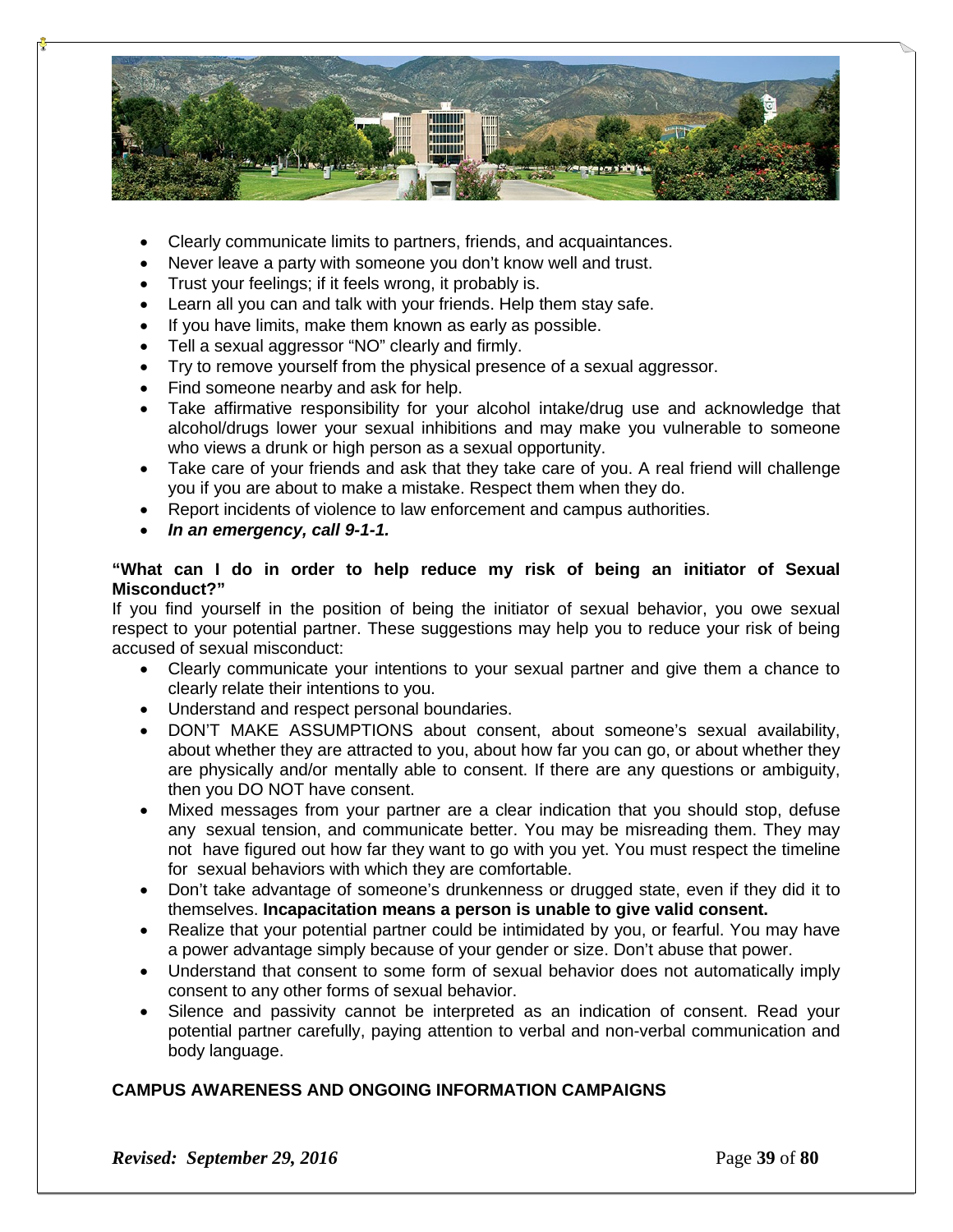

CSUSB's ongoing prevention and awareness campaigns are programming, initiatives, and strategies that are sustained over time and focus on increasing understanding of topics relevant to, and skills for, addressing dating violence, domestic violence, sexual assault, and stalking, using a range of strategies with audiences throughout the institution and including information shared in primary prevention programs.

In 2014, CSUSB joined the White House Initiative: It's On Us. As a result, CSUSB initiated an annual CSUSB It's On Us: Call to Action Week.

#### **Sexual Assault Awareness Month**

An on-campus committee titled the Sexual Violence Prevention Partners was created. Led by the Title IX Office, the committee includes representatives of the Health Center, Counseling and Psychological Services, Women's Resource Center, PRIDE Center, Peer Educators, Student Affairs administrators, Student Union staff, students, and faculty. The Sexual Violence Prevention Partners collaborated on Sexual Assault Awareness Month.

**Bystander Intervention Workshops -** These workshops discusses safe ways to intervene when witnessing potentially harmful behavior, or preventing negative behavior before it occurs.

Source: Title IX Office

# **Sex Offenders - Megan's Law**

The Adam Walsh Child Protection and Safety Act of 2006 (42 U.S.C. 16921) requires convicted sex offenders to register their status with the UPD if they are enrolled, residing, attending, carrying on a vocation (i.e. contractor or vendor on campus for more than 30 days in the year), or working with or without compensation for CSUSB. UPD does not maintain a public database of registrants at CSUSB. Public information that is available about sex offenders in California is on the California Department of Justice Megan's Law website: http://www.meganslaw.ca.gov/index.aspx?lang=ENGLISH. Sex offenders can be queried by name, or by their residence zip code, county, city, or address. Additionally, this site has a map lookup to view sex offenders who live within a specified radius of a location, such as within a specific radius around your residence, place of work, or around CSUSB.

#### **Megan's Law**

Megan's Law permits law enforcement agencies to advise the public about registered sex offenders from whom they may be at risk. Megan's Law information is available at the California Department of Justice, Office of the Attorney General's website at meganslaw.ca.gov. Megan's Law does not make information public about sex offender registration specific to a college or University.

For more information regarding Megan's Law, call the Parents for Megan's Law Helpline at 888- ASK-PFML.

*Revised: September 29, 2016* **Page 40** of **80**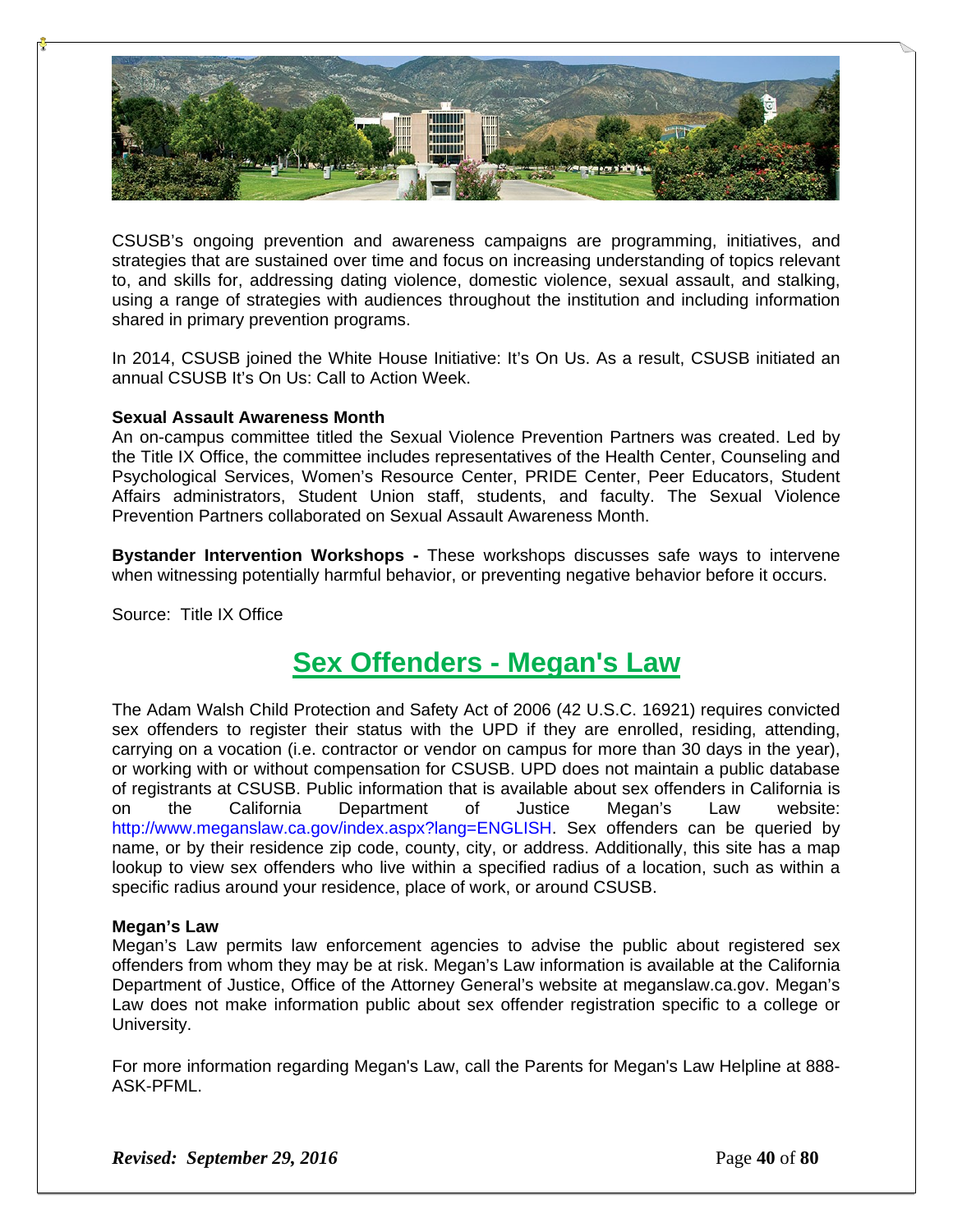

### **California Penal Code Section 290.01**

(a) (1) Commencing October 28, 2002, every person required to register pursuant to Sections 290 to 290.009, inclusive of the Sex Offender Registration Act who is enrolled as a student of any university, college, community college, or other institution of higher learning, or is, with or without compensation, a full-time or part-time employee of that university, college, community college, or other institution of higher learning, or is carrying on a vocation at the university, college, community college, or other institution of higher learning, for more than 14 days, or for an aggregate period exceeding 30 days in a calendar year, shall, in addition to the registration required by the Sex Offender Registration Act, register with the campus police department within five working days of commencing enrollment or employment at that university, college, community college, or other institution of higher learning, on a form as may be required by the Department of Justice. The terms "employed or carries on a vocation" include employment whether or not financially compensated, volunteered, or performed for government or educational benefit. The registrant shall also notify the campus police department within five working days of ceasing to be enrolled or employed, or ceasing to carry on a vocation, at the university, college, community college, or other institution of higher learning.

Source: UPD/Title IX

# **Self-Defense Course**

Self-defense courses are offered. At our Palm Desert campus, the classes were facilitated in the Indian Wells building. The classes were approximately 2 to 3 hours in length with the exception of an abbreviated presentation at our Take Back the Night Event on April 22<sup>nd</sup>. The course focuses on prevention and personal safety awareness and physical techniques used to escape an attack. The feedback has been consistently positive and we will continue to offer these classes to our students, staff and faculty.

"Active Shooter" video is shown at student orientations and staff meetings.

Source: UPD

# **Additional Listing of Organizations that Provide Assistance to Rape Victims**

# **On Campus:**

**Agency Phone Number** Emergency 9-1-1 University Police Department (Non-emergency) 909-537-5165 or Student Health Services 909-537-5241

909-537-7777

*Revised: September 29, 2016* **Page 41** of **80**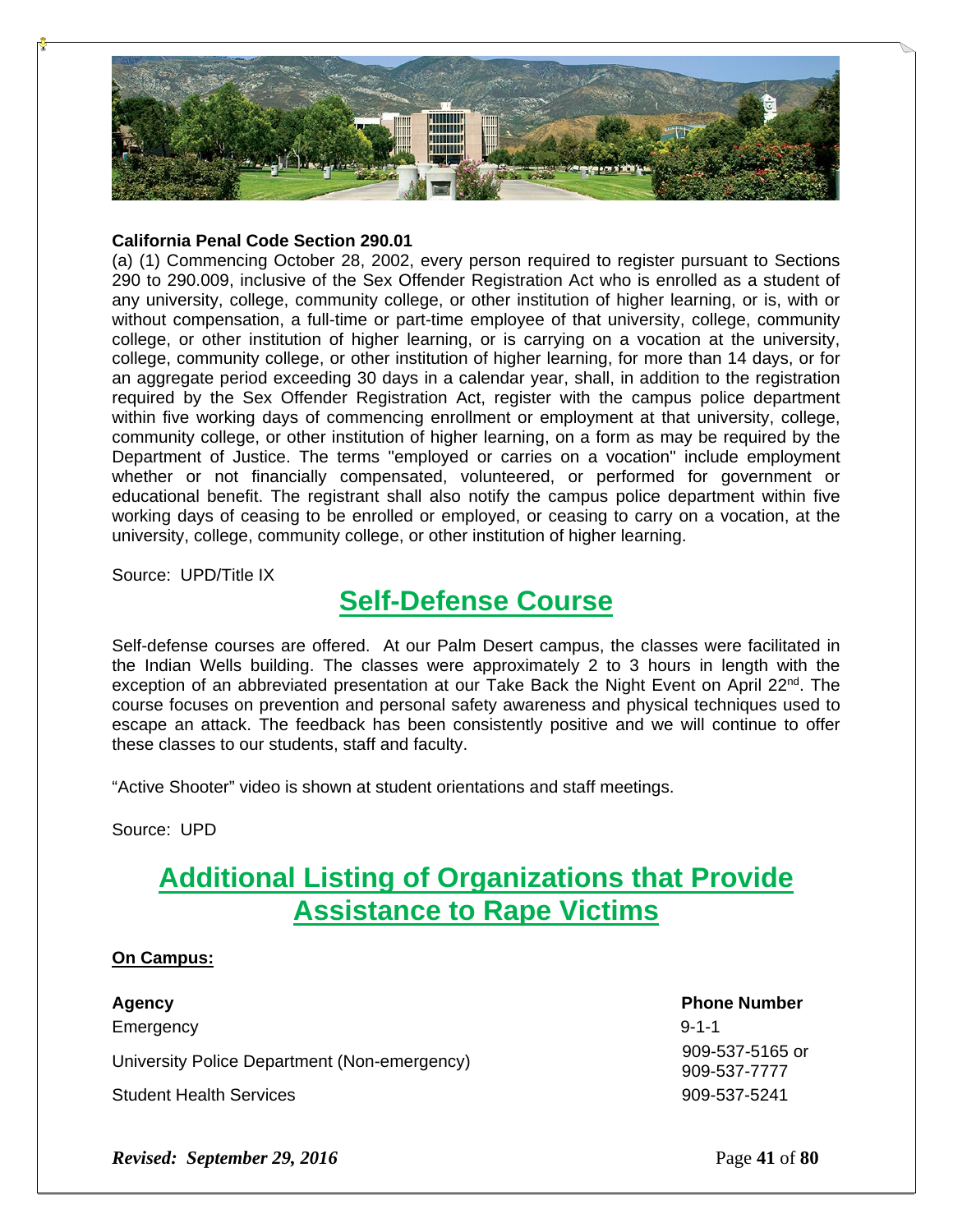

Counseling & Psychological Services 909-537-5040 Title IX Coordinator **1200 Contract 1200 Contract 1200** Contract 1200 Contract 1200 Contract 1200 Contract 1200 Contract 1200 Contract 1200 Contract 1200 Contract 1200 Contract 1200 Contract 1200 Contract 1200 Contract 120

### **Campus organizations which provide sexual assault prevention programs:**

# **Organization Phone Number**

University Police Department **1909-537-5165** University Police Department

# **Off Campus Assistance:**

Riverside County Rape Crises Center Coachella Valley Sexual Assault & Domestic Violence National R.A.I.N. Hotline

# **Organization Phone Number**

 951-686-7273 760-568-9071 800-656-4673

Source: UPD/Title IX

# **Counseling and Psychological Services**

The UPD works closely with Counseling and Psychological Services (CAPS). UPD refers persons to CAPS on a regular basis, and we work as a team in dealing with sensitive situations. Both UPD officers and CAPS counselors have received training in threat assessment, and counselors routinely encourage their clients to report crimes to the UPD for purposes of crime prevention. Counseling sessions are considered privileged and the holder of the privilege is the client. Crime information may be forwarded anonymously at the request of the client. Counselors do not disclose information to UPD without the consent of the client, unless there is an immediate threat to safety or as required by law. Any reporting of statistics to comply with this act is done by reporting numbers, not names, in order to maintain confidentiality.

Counseling services are available to students at no cost. The staff consists of professionally trained and licensed counselors and psychologists and supervised graduate students and postdoctoral interns. Counselors are also available for consultations and can be reached at 909- 537-5040.

Source: Health Center (CAPS)

*Revised: September 29, 2016* **Page 42** of **80**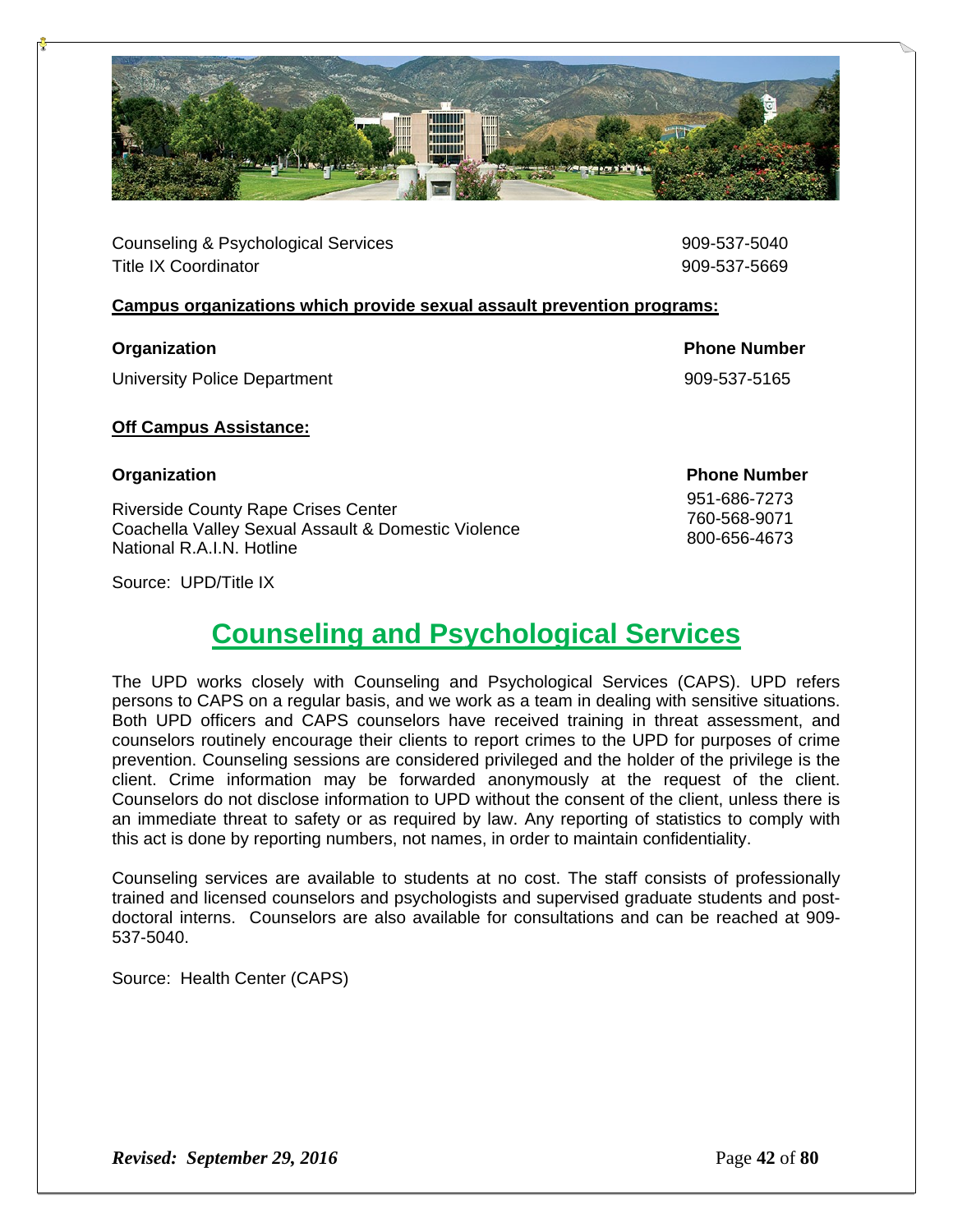

# **Institutional Disciplinary Action**

The Office of Student Conduct and Ethical Development at CSUSB responds to student behaviors that occur on campus, at University related events (including Study Abroad), or that have a significant impact on members of our campus community. Students found responsible for behavior(s) that violate the Standards for Student Conduct (see Section 41301 of Title 5 of the California Code of Regulations) may be subject to a disciplinary action, including disciplinary probation (during which a student would not be considered to be in good standing with the University), suspension, or expulsion. Suspension and expulsion include both CSUSB and the entire CSU system. In addition, students may be required to complete or participate in additional educational sanctions.

CSUSB will, upon written request, disclose to the victim of a crime of violence (as that term is defined in Section 16 of Title 18, United States Code), or a non-forcible sex offense, the report on the results of any disciplinary proceeding conducted by such institution against a student who is determined to be the perpetrator of such crime or offense. If the victim is deceased as a result of such crime or offense, the next of kin of such victim shall be treated as the victim for disclosure purposes. Compliance with this provision does not constitute a violation of the Family Educational Rights and Privacy Act (FERPA).

Further information is available at: http://studentaffairs.csusb.edu/studentconduct/ or by calling 909-537-7172.

#### **Executive Order 1098-Revised: Student Conduct Procedures**

These procedures are established pursuant to Title 5, California Code of Regulations, Section 41301, and govern all Student disciplinary matters systemwide. (For matters involving allegations of discrimination, harassment, retaliation, sexual misconduct, domestic and dating violence, and stalking please see section Article IV of CSU Executive Order Student Conduct Procedures, also accessible at – http://studentaffairs.csusb.edu/studentconduct.index.html

#### **Article III: Proceedings in Cases Not Involving Discrimination, Harassment, Retaliation, Sexual Misconduct, Dating or Domestic Violence, or Stalking**

This Article sets forth the procedures that govern all student disciplinary matters systemwide *not* involving allegations of discrimination, harassment, retaliation, sexual misconduct, dating or domestic violence, or stalking.

#### **A. Complaint Intake/Investigation**

- 1. Whenever it appears that the Student Conduct Code has been violated, an oral or written complaint should be directed to the Student Conduct Administrator as soon as possible after the event takes place.
- 2. The Student Conduct Administrator shall promptly: investigate each complaint submitted, determine whether it is appropriate to charge a student with violation of the Student Conduct Code, and consider whether the University should implement an interim suspension (pursuant to Article VI), withdrawal of consent

*Revised: September 29, 2016* **Page 43** of **80**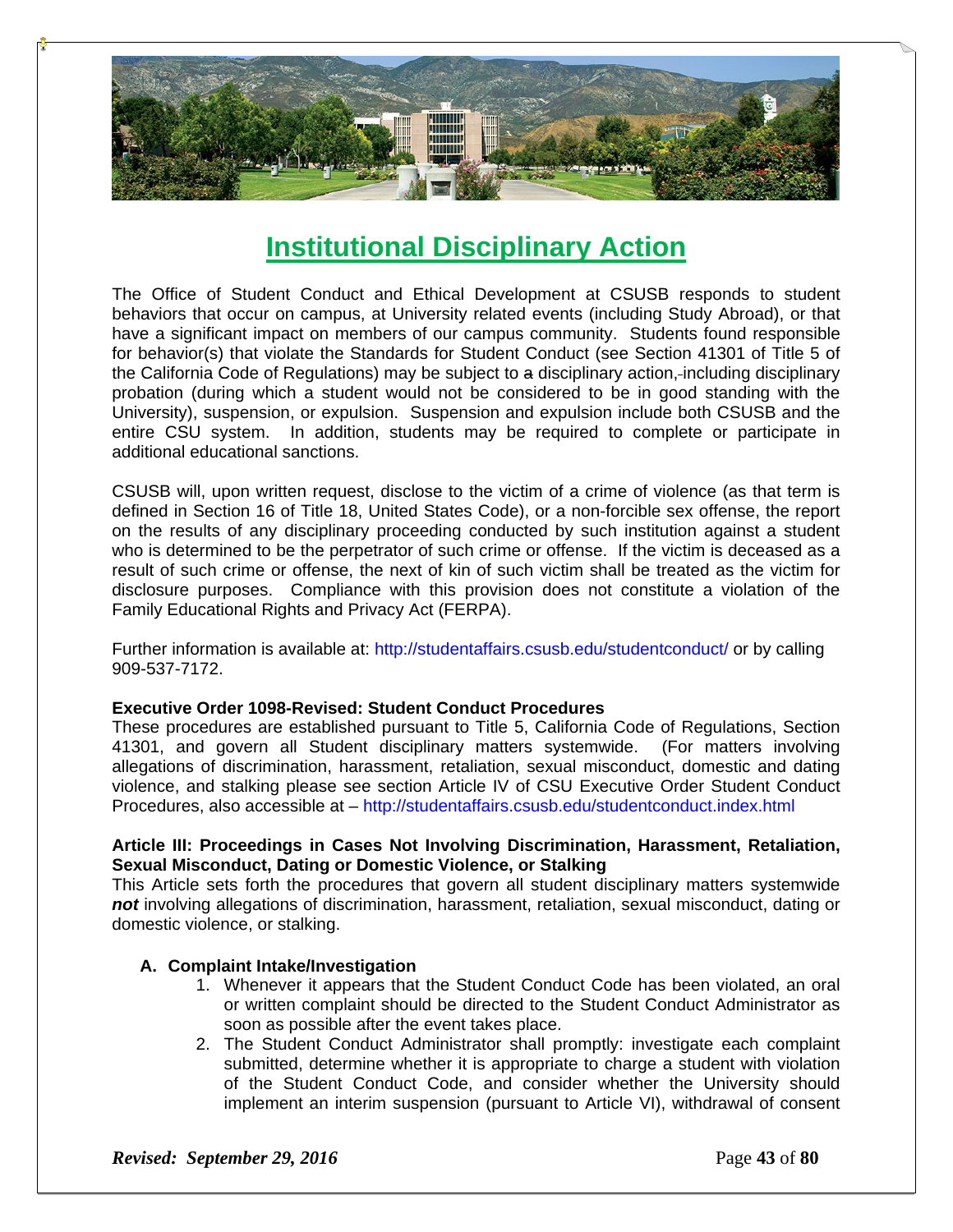

to remain on campus, or no contact orders concerning one or more members of the University community.

3. Investigations shall be concluded within **forty** (**40) working days** after a complaint has been made.

#### **B. Notice of Conference**

- 1. Within **ten (10) working days** after the investigation is complete, the student Conduct Administrator shall notify the student in writing that a conference has been scheduled or that the student is directed to promptly schedule a conference with the Student Conduct Administrator.
- 2. The Notice of Conference shall include the following information:
	- a. The sections of the Student Conduct Code and other campus policies that are the subject of the charges;
	- b. A factual description of the student's alleged conduct that forms the basis for the charges;
	- c. The proposed sanction or range of sanctions;
	- d. The location on the campus where the student can view his or her discipline file, including the location (or copies) of the campus policies that were violated;
	- e. Notification of any immediate, interim suspension (see Article VI) and/or withdrawal of consent to remain on campus;**<sup>3</sup>**
	- f. Notification of the student's right to be accompanied at the conference by an advisor and the campus policy regarding use of attorneys; and
	- g. A copy of this Executive Order or notice of where the student may obtain a copy. If an interim suspension has been imposed or consent to remain on campus has been withdrawn by the time the Notice of Conference is sent, a copy of this Executive Order shall be enclosed, along with any other campus policy referenced in the Notice of Conference.
- 3. The conference with the student shall be conducted as follows:
	- 1. The conference shall not be recorded.
		- 2. The Student Conduct Administrator controls the conference and may exclude any advisor who materially disrupts the conference.
		- 3. The conference requirement is waived if the student fails to attend the conference or otherwise declines to cooperate.
- 4. The Student shall respond to the charges of misconduct at the conference. The Student Conduct Administrator shall determine which cases are appropriate for resolution (via written resolution agreement), taking into consideration the results of the investigation and any additional information provided by the student during any conferences. If agreement can be reached with the student as to an appropriate disposition, the matter shall be closed and the terms of the disposition shall be put in writing and signed by the student and the University after the student has been given a reasonable opportunity to review the proposed resolution agreement with an advisor of the student's choice. Suspension of one academic year or more, expulsion, withdrawal in lieu of suspension or expulsion, and withdrawals with pending misconduct investigations or disciplinary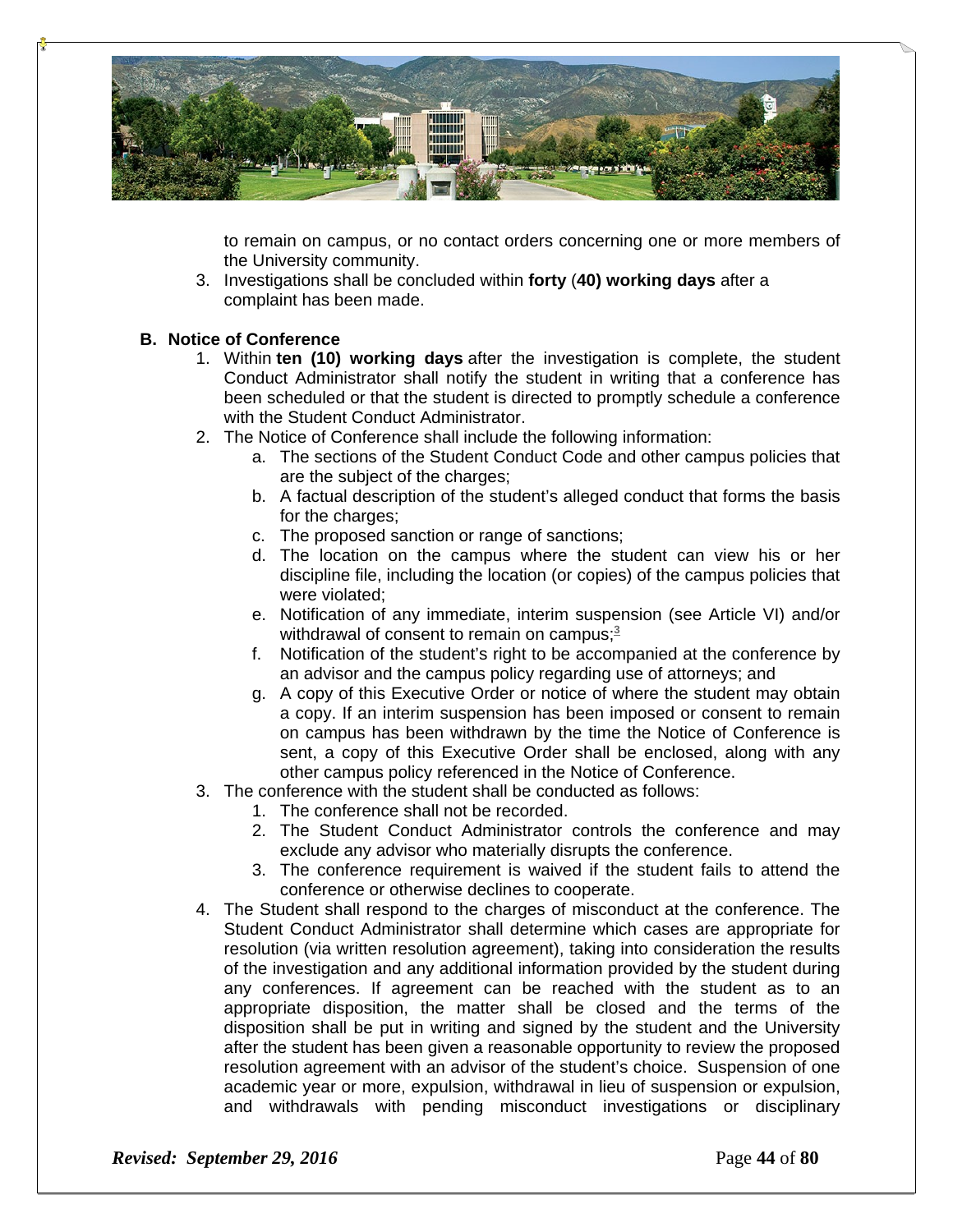

proceedings shall be entered on the student's transcript permanently, without exception; this requirement shall not be waived in connection with any resolution agreement.

- 5. If the student admits violating the Student Conduct Code, but no agreement can be reached with respect to the sanction, the student may request a hearing on the sanction only.
- 6. Nothing in this Executive Order shall prevent the student and the University from entering into a voluntary resolution of an actual or anticipated student disciplinary case at any time, provided that the student is first given a reasonable opportunity to review any proposed resolution agreement with an advisor of their choice.

# **C. Notice of Hearing**

- 1. The Student Conduct Administrator shall issue a Notice of Hearing within **ten (10) working days** after the conference has concluded.
- 2. The Notice of Hearing shall be issued under the following circumstances:
	- a. If the student fails to attend the conference or otherwise declines to cooperate;
	- b. If the matter is not closed or the disposition is not memorialized in writing promptly after the conference; or
	- c. If the student admits violating the Student Conduct Code, but no agreement can be reached with respect to the sanction.
- 3. The Notice of Hearing shall include the following information:
	- a. The sections of the Student Conduct Code and other campus policies that are the subject of the charges;
	- b. A factual description of the student's alleged conduct that forms the basis for the charges;
	- c. The proposed sanctions;
	- d. Notification that neither the Hearing Officer nor the president is bound by the proposed sanction, and that the Hearing Officer may recommend, and/or the president may set, a more severe sanction;
	- e. The date, time and place of the hearing;
	- f. The location on the campus where the student may view his or her discipline file, including the location (or copies) of the campus policies that were violated and any related investigation report;
	- g. Notification that the student may be accompanied at the hearing by an advisor, and the campus policy regarding use of attorneys. If attorneys are allowed, notification shall be given that any person who intends to bring an attorney as their advisor must inform the Student Conduct Administrator of the attorney's name, address and phone number at least **five (5) working days** before the hearing. Failure to provide this notice in a timely manner will result in exclusion of the attorney from the hearing;
	- h. Notification that the student can waive the right to a hearing by accepting the proposed sanction;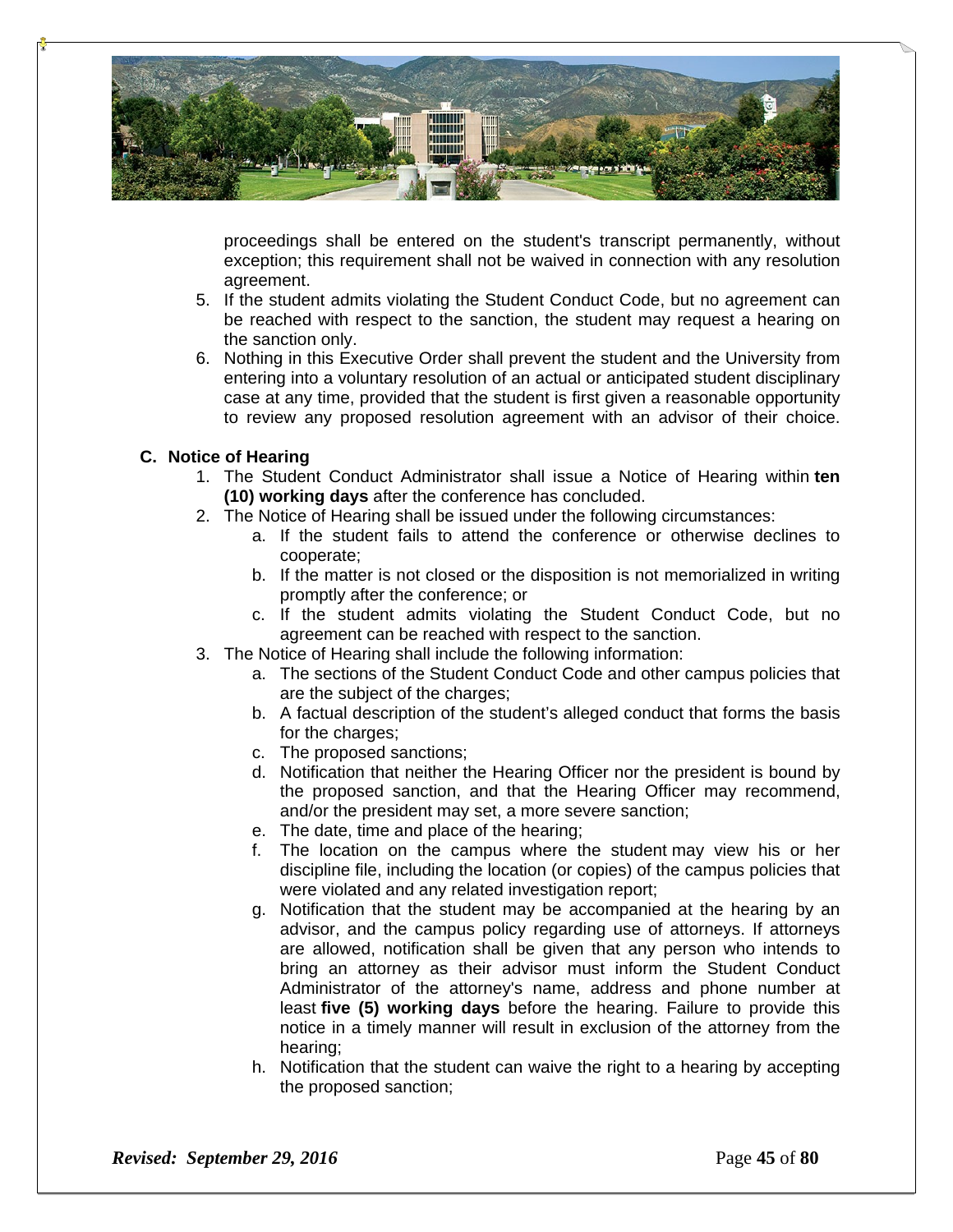

- i. Notification of any immediate, interim suspension (see Article VI) and/or withdrawal of consent to remain on campus; and,
- j. A copy of this Executive Order or notice of where the student may obtain a copy. If an interim suspension has been imposed or consent to remain on campus has been withdrawn by the time the Notice of Hearing is sent, a copy of this Executive Order shall be enclosed, along with any other campus policy referenced in the Notice of Hearing.
- 4. The Student Conduct Administrator shall schedule the hearing promptly, but in any event no sooner than **ten (10) working days** after, and no later than **twenty (20) working days** after, the date of the Notice of Hearing.
- 5. A notice to appear at hearing shall be sent to any University-related witnesses at least **five (5) working days** before the hearing at the University-assigned or other primary e-mail addresses linked to these persons' University accounts.
- **6.** The Notice of Hearing may be amended at any time, and the Student Conduct Administrator may (but is not required to) postpone the hearing for a reasonable period of time. If the notice is amended after a hearing is underway, the Hearing Officer may (but is not required to) postpone the hearing for a reasonable period of time.

# D. **Hearing**

- 1. The hearing is closed to all persons except the Student Conduct Administrator, the student charged, an advisor; the Hearing Officer, and one person to assist the Hearing Officer in recording the hearing. Any parties or witnesses who will be testifying shall attend the hearing in person unless the Student Conduct Administrator permits an exception (e.g., participation via videoconference or telephone). A police or security officer may also be present if deemed appropriate or necessary by the vice president for Student Affairs or the Hearing Officer. The University will cooperate in providing University witnesses wherever possible, provided that they are identified at least **five (5) working days** before the hearing.
- 2. Hearings are intended to be educational rather than adversarial. The Hearing Officer controls the hearing. The Student Conduct Administrator and the student charged each put on the evidence in their case and may each ask questions of the witnesses in whatever manner the Hearing Officer deems appropriate.
- 3. The Hearing Officer may ask questions of any witness, the student charged, the complainant, or the Student Conduct Administrator.
- 4. Formal rules of evidence applied in courtroom proceedings (e.g., California Evidence Code) do not apply in the hearing. All information that responsible persons are accustomed to rely upon in the conduct of serious affairs is considered. Hearsay may be considered and will be given the weight appropriate under all of the circumstances. Unduly repetitive information may be excluded.
- 5. The Hearing Officer shall make an official audio recording of the hearing (with assistance, at the Hearing Officer's discretion). The recording is University property. No other recording of the hearing is permitted. The audio recording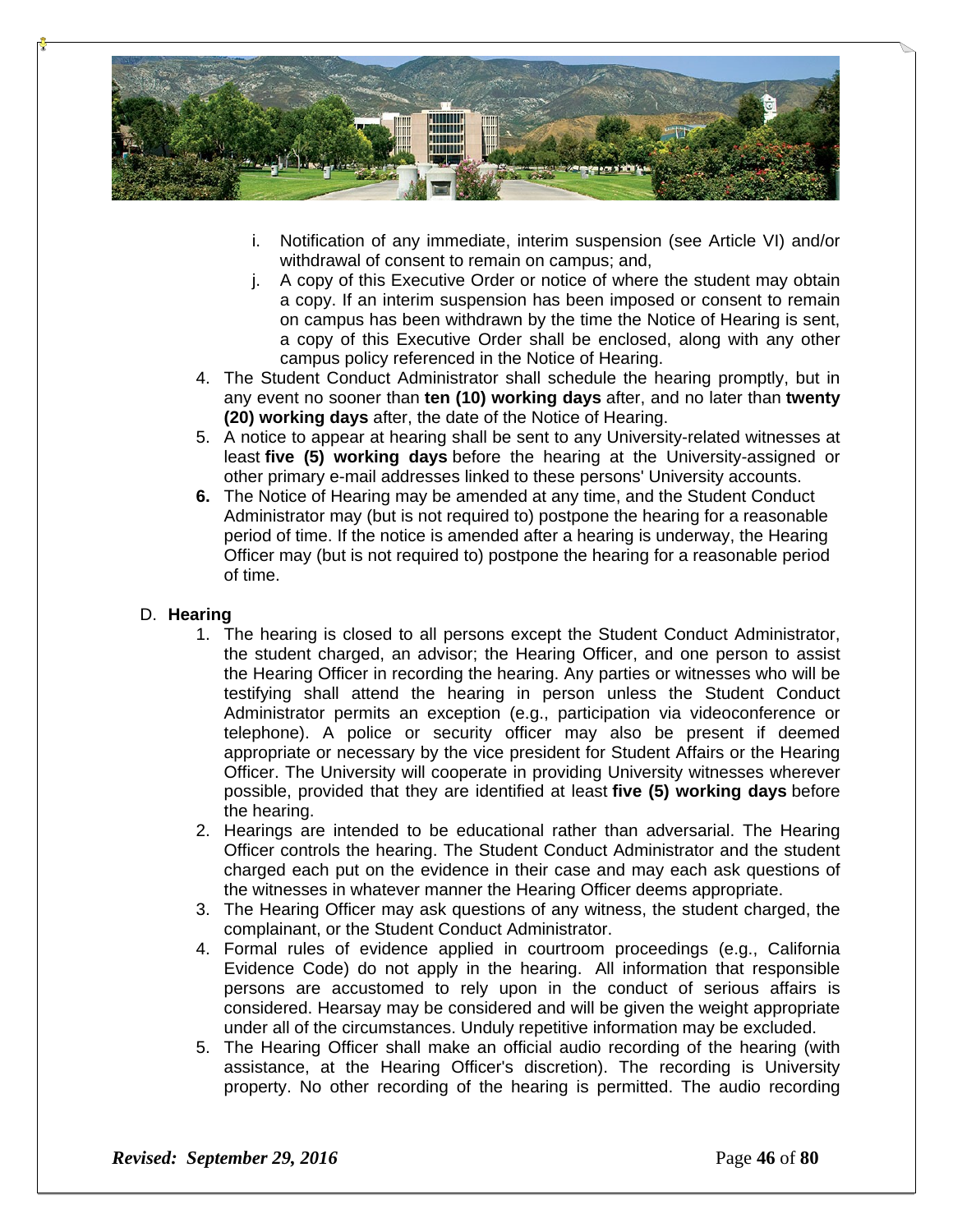

shall be retained by the Student Conduct Administrator in accordance with the campus records/information retention and disposition schedule.

- 6. If the student charged or complainant fails to appear at the hearing without good cause, the hearing shall nevertheless proceed. The student charged may not be found to have violated the Student Conduct Code solely because the student charged failed to appear at the hearing. Nor may the student charged be found not to have violated the Student Conduct Code solely because a complainant or witness failed to appear at the hearing.
- 7. The Hearing Officer is responsible for maintaining order during the hearing and makes whatever rulings are necessary to ensure a fair hearing. Abusive or otherwise disorderly behavior that causes a material disruption is not tolerated. The Hearing Officer may eject or exclude anyone (including the student charged and/or the student's advisor) whose behavior causes a material disruption.
- 8. The Hearing Officer's decisions regarding procedural issues are final.
- 9. Where there is more than one student charged with misconduct in connection with a single occurrence or related multiple occurrences, the Student Conduct Administrator and the students charged may agree to a single hearing. A student may request consolidation of his or her case with others, or the Student Conduct Administrator may initiate the consolidation (subject to FERPA and other applicable privacy laws). The Student Conduct Administrator makes consolidation decisions, which are subject to review by the Hearing Officer and thereafter are final.
- 10. At any time during the hearing, the student may waive the right to a hearing and accept the proposed sanction. Such a waiver must be in writing.

# **E. Standard of Proof; Report and Recommendations of the Hearing Officer**

- 1. After the hearing, the Hearing Officer shall make findings of fact and conclusions about whether the student violated the Student Conduct Code. The standard of proof the Hearing Officer shall use is whether the University's charge is sustained by a Preponderance of the Evidence. It is the University's burden to show that it is "more likely than not" that the student violated the Student Conduct Code.
- 2. The Hearing Officer's report shall be based only on the information received at the hearing. The Hearing Officer shall not, prior to preparing the report, have substantive communications about the facts of the case with the student Conduct Administrator, the complainant, the student charged, or the witnesses, unless both the Student Conduct Administrator and the student charged are present.
- **3.** The Hearing Officer shall submit a written report of findings and conclusions to the president, along with any recommended sanctions. The report shall be submitted to the University president within **ten (10) working days** after the hearing.

# **F. Final Decision/Notification**

The president shall review the Hearing Officer's report and issue a final decision.

1. The president may impose the recommended sanctions, adopt a different sanction or sanctions, reject sanctions altogether, or refer the matter back for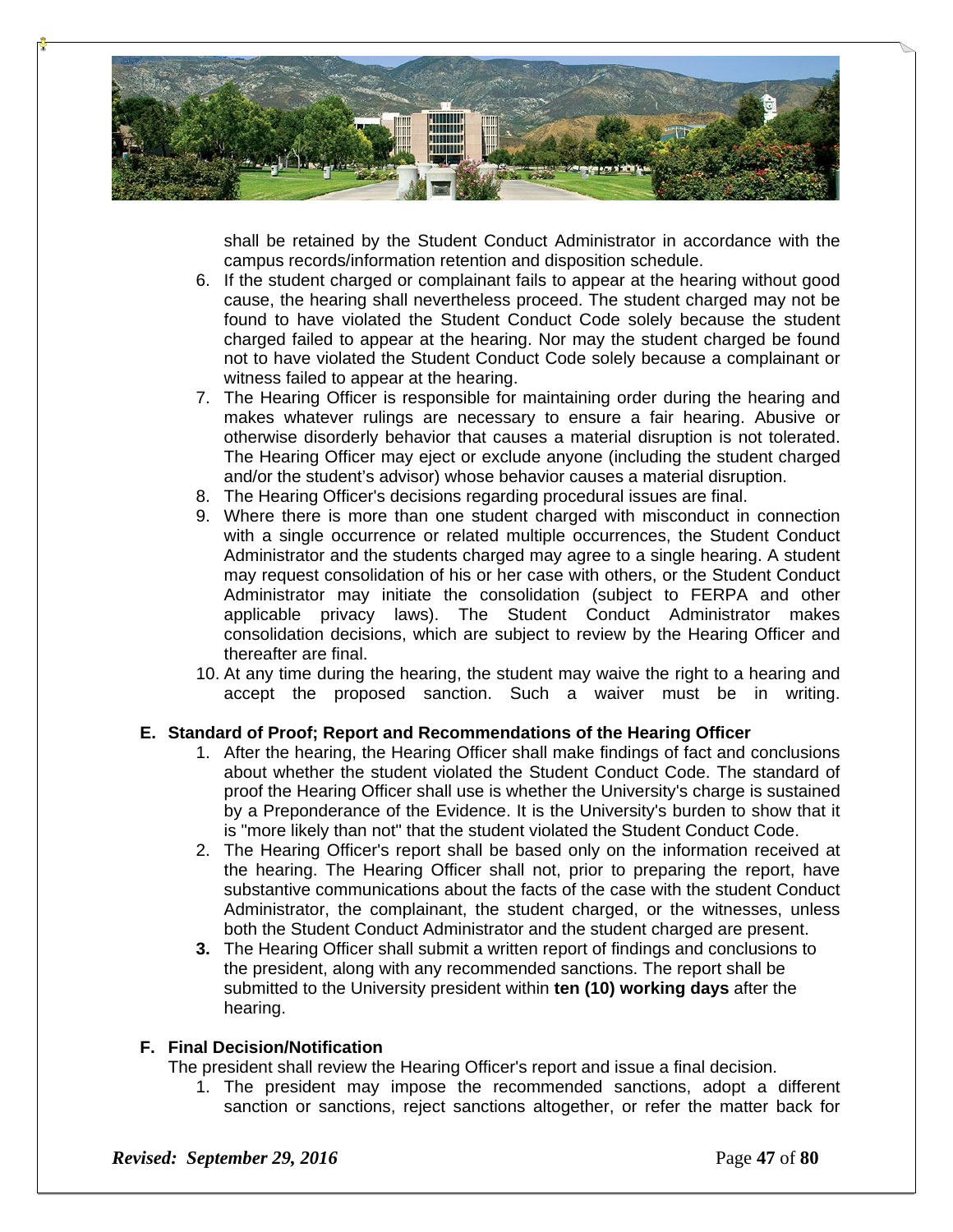

further findings on specified issues. If the president adopts a different sanction than what is recommended by the Hearing Officer, the president must set forth the reasons in the final decision letter. The president's final decision letter shall be issued within **ten (10) working days** after receipt of the Hearing Officer's report.

2. The president shall send his or her decision electronically to the student at the University-assigned or other primary e-mail address linked to the student's University account.

### **University Disciplinary Action in Cases Involving Discrimination, Harassment, Domestic Violence, Dating Violence, Sexual Assault or Stalking Complaints**

Matters involving discrimination, harassment, retaliation, sexual misconduct, domestic and dating violence, and stalking shall be resolved through the appropriate Executive Order (1095R, 1096R, 1097R). Student complaints are resolved under EO 1097R and a report including findings of facts and conclusions about whether a student violated the Student Conduct Code shall be processed through Executive Order 1098R in accordance with Article IV. Investigations and hearings are conducted by those who, at a minimum, receive annual trainings on the issues related to dating violence, domestic violence, sexual misconduct and stalking, as wells as how to conduct an investigation and hearing process that protects the safety of victims and promotes accountability. Complaints involving employees or third parties are resolved under EO 1096R and employees may be subject to disciplinary action under the applicable personnel policies or collective bargaining agreements.

The CSU is committed to maintaining an inclusive community that values diversity and fosters tolerance and mutual respect. We embrace and encourage our community differences in age, disability, race or ethnicity, gender, gender identity or expression, nationality, religion, sexual orientation, genetic information, veteran or military status, and other characteristics that make our community unique. All students have the right to participate fully in CSU programs and activities free from discrimination, harassment, and retaliation. The CSU prohibits harassment of any kind, including sexual harassment, as well as sexual misconduct, dating and domestic violence, and stalking. Such behavior violates University policy and may also violate state or federal law.

CSUSB, in accordance in CSU Executive Orders 1097 and 1098, will adhere to the following procedures for prompt and equitable resolution of sex discrimination complaints, including harassment and sexual violence, domestic violence, dating violence and stalking for all CSUSB students.

**Executive Order 1098-Revised: Student Conduct Procedures: Article IV. Proceedings in Cases involving Allegations of Discrimination, Harassment, Retaliation, Sexual Misconduct, Dating or Domestic Violence, or Stalking**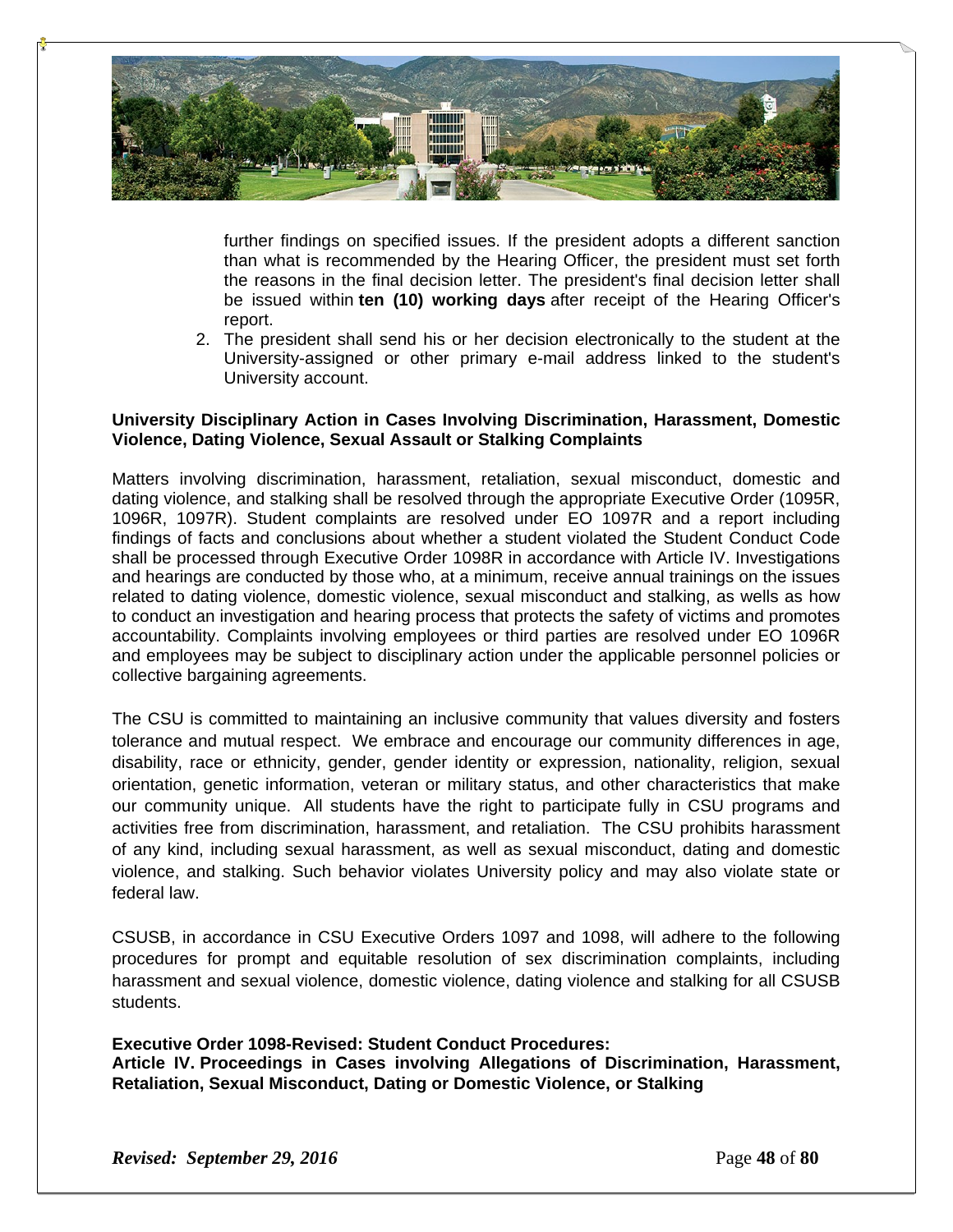

This Article sets forth the procedures that govern all student disciplinary matters systemwide involving allegations of discrimination, harassment, retaliation, sexual misconduct, dating or domestic violence, or stalking.

#### **A. DHR Administrator**

In accordance with Executive Orders 1096R and 1097R (or superseding Executive Orders), the DHR Administrator investigates complaints of discrimination, harassment, and retaliation based on all protected statuses except gender, determines whether a student violated the Student Conduct Code, and prepares a report that includes findings and conclusions about whether the student violated the Student Conduct Code. Unless the determination is appealed as provided in Executive Orders 1096R or 1097R, it is final and binding in all subsequent proceedings.

#### **B. Title IX Coordinator**

The Title IX Coordinator (or designee) is responsible for investigating complaints of gender discrimination, harassment and retaliation, including sex discrimination and sexual harassment, as well as complaints of sexual misconduct, domestic and dating violence, and stalking. (See Executive Orders 1095R, 1096R and 1097R, or superseding Executive Orders.) In accordance with Executive Orders 1096R and 1097R, the Title IX Coordinator investigates those complaints, determines whether a student violated the Student Conduct Code, and prepares a report that includes findings of facts and conclusions about whether the student violated the Student Conduct Code. Unless the determination is appealed as provided in Executive Orders 1096R or 1097R, it is final and binding in all subsequent proceedings.

#### **C. Confidentiality**

Information provided to University employees in connection with any complaint shall be considered private and may be shared with other University employees and law enforcement exclusively on a "need to know" basis. The University shall endeavor to honor any complainant's or alleged victim's request for confidentiality; however, it must also weigh requests for confidentiality against its duty to provide a safe and nondiscriminatory environment for all members of the campus community. Confidentiality, therefore, cannot be ensured. The Title IX Coordinator or DHR Administrator will determine whether confidentiality is appropriate given the circumstances of each incident. Executive Order 1095 identifies those categories of University employees who are required by law to maintain near or complete confidentiality (for example, in connection with allegations of sexual misconduct). Questions about rights and options with respect to confidentiality should be directed to the Campus Title IX Coordinator or DHR Administrator.

#### **D. Complaint/Investigation/Findings**

1. Complaints by students against students shall be investigated according to the procedures set forth in Executive Order 1097R, or the superseding Executive Order. The DHR Administrator or the Title IX Coordinator shall notify the Student Conduct Administrator of the status of any such complaint, including any appeal to the Chancellor's Office (CO), as well as the investigation results (including findings, conclusions, and any interim remedies afforded to the complainant). Where the investigative report finds a violation or the finding of a violation is sustained after appeal, the Student Conduct Administrator will initiate student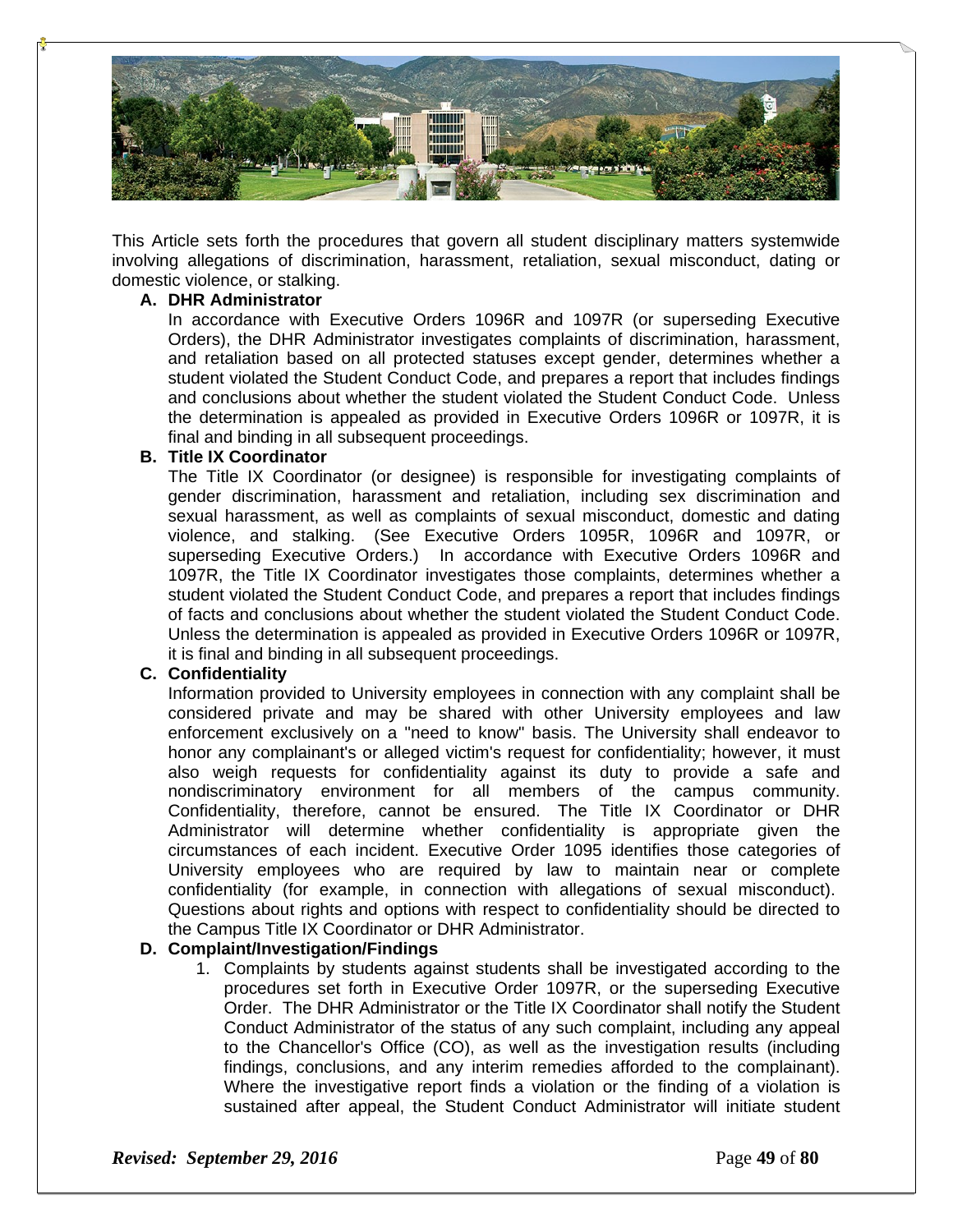

conduct proceedings. The Student Conduct Administrator and the DHR Administrator or Title IX Coordinator will consult with respect to appropriate sanctions and remedies.

- 2. Complaints by CSU employees or third parties, as defined in Executive Order 1096R (e.g., vendors, auxiliary employees or campus visitors) against students shall be investigated according to the procedures set forth in Executive Order 109R6. The DHR Administrator or the Title IX Coordinator shall notify the Student Conduct Administrator of the status of any such complaint, including any appeal to the CO, as well as the investigation results (including findings, conclusions, and any interim remedies afforded to the complainant). Where the investigative report finds a violation or the finding of a violation is sustained after appeal, the Student Conduct Administrator will initiate student conduct proceedings. The Student Conduct Administrator and the DHR Administrator or Title IX Coordinator will consult with respect to appropriate sanctions and remedies.
- **3.** Unless the CO notifies the campus that an appeal has been filed, investigative findings pursuant to Executive Orders 1096R or 1097R (or the superseding Executive Order) become final **eleven (11) working days** after the date of the Notice of Investigation Outcome issued pursuant to those Executive Orders. If an appeal is filed, the investigative findings do not become final until the appeal has been exhausted.

### **E. Conference with Complainant**

The Student Conduct Administrator shall offer the complainant(s) the opportunity to confer with the Student Conduct Administrator. Any conference with the complainant(s) shall occur within **ten (10) working days** after the Student Conduct Administrator receives the final investigation report – or, if an appeal was filed, the final appeal outcome. The purpose of the conference is to provide an opportunity for the complainant to provide input concerning appropriate sanctions and remedies in light of the investigative findings. Therefore, it should take place before the Notice of Conference, described in section F, is served on the student charged. The complainant may be accompanied by an advisor.

### **F. Notice of Conference and Conference With the Student Charged**

- 1. Within **ten (10) working days** after the Student Conduct Administrator receives the final investigation report, or, if an appeal was filed, the final appeal outcome, and after the complainant has been given **ten (10) working days** to have a conference with the Student Conduct Administrator, the Student Conduct Administrator shall notify the student charged in writing that a conference has been scheduled or that the student is directed to promptly schedule a conference with the Student Conduct Administrator.
- 2. The Notice of Conference shall include:
	- a. The sections of the Student Conduct Code and other campus policies that are the subject of the proposed discipline;
	- b. The proposed sanction or range of sanctions, including sanctions designed to provide remedies to the complainant(s);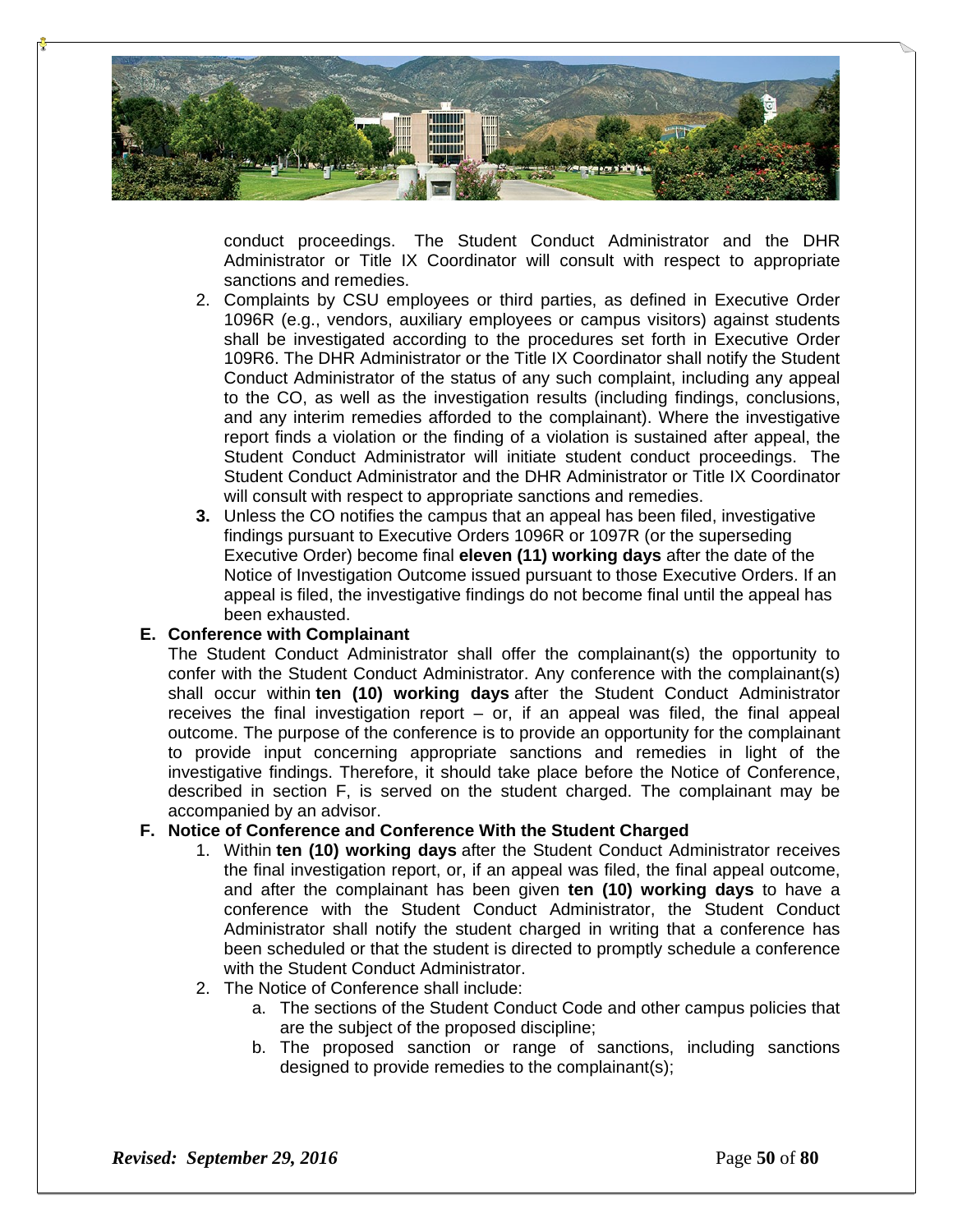

- c. The location on the campus where the student can view his or her discipline file, including the location (or copies) of the campus policies that were violated;
- d. Notification of any immediate, interim suspension (see Article VI) and/or withdrawal of consent to remain on campus<sup>5</sup>;
- e. Notification of the student's right to be accompanied at the conference by an advisor; and
- f. A copy of this Executive Order or notice of where the student may obtain a copy. If an interim suspension has been imposed or consent to remain on campus has been withdrawn by the time the Notice of Conference is sent, a copy of this Executive Order shall be enclosed, along with any other campus policy referenced in the Notice of Conference.
- 3. Conference with student charged and/or complainant:

The conference with the student and any conference with the complainant(s) shall be conducted as follows:

- a. The conference shall not be recorded;
- b. The Student Conduct Administrator controls the conference and may exclude any advisor who materially disrupts the conference;
- c. The conference requirement is waived if the student or complainant(s) fails to attend the conference or otherwise declines to cooperate.
- 4. The Student Conduct Administrator shall, in consultation with and agreement from the DHR Administrator or Title IX Coordinator, determine which cases are appropriate for resolution (via written resolution agreement), taking into consideration the investigation report and any additional information provided by the student charged and the complainant(s) during any conferences. If a proposed resolution agreement can be reached with the student charged as to an appropriate disposition, the terms of the proposed disposition shall be put in writing and signed by the student and the University after the student has been given a reasonable opportunity to review the proposed resolution agreement with an advisor of the student's choice. The student charged must be informed that any proposed resolution may be appealed by the complainant and is not final until any such appeal is exhausted. Suspension of one academic year or more or expulsion, withdrawal in lieu of suspension or expulsion, and withdrawal with pending misconduct investigation or disciplinary proceedings shall be entered on the student's transcript permanently without exception; this requirement shall not be waived in connection with any resolution agreement.
- 5. The Student Conduct Administrator shall promptly notify the DHR Administrator or the Title IX Coordinator of the outcome of the conferences with the Student and the Complainant(s). If the case does not proceed to hearing, the DHR Administrator (or the Title IX Coordinator) shall at that time:
	- a. Notify the complainant(s) of the outcome of the conference, including any proposed resolution agreement as well as the complainant's right to appeal any proposed resolution agreement to the CO pursuant to Article IV. J;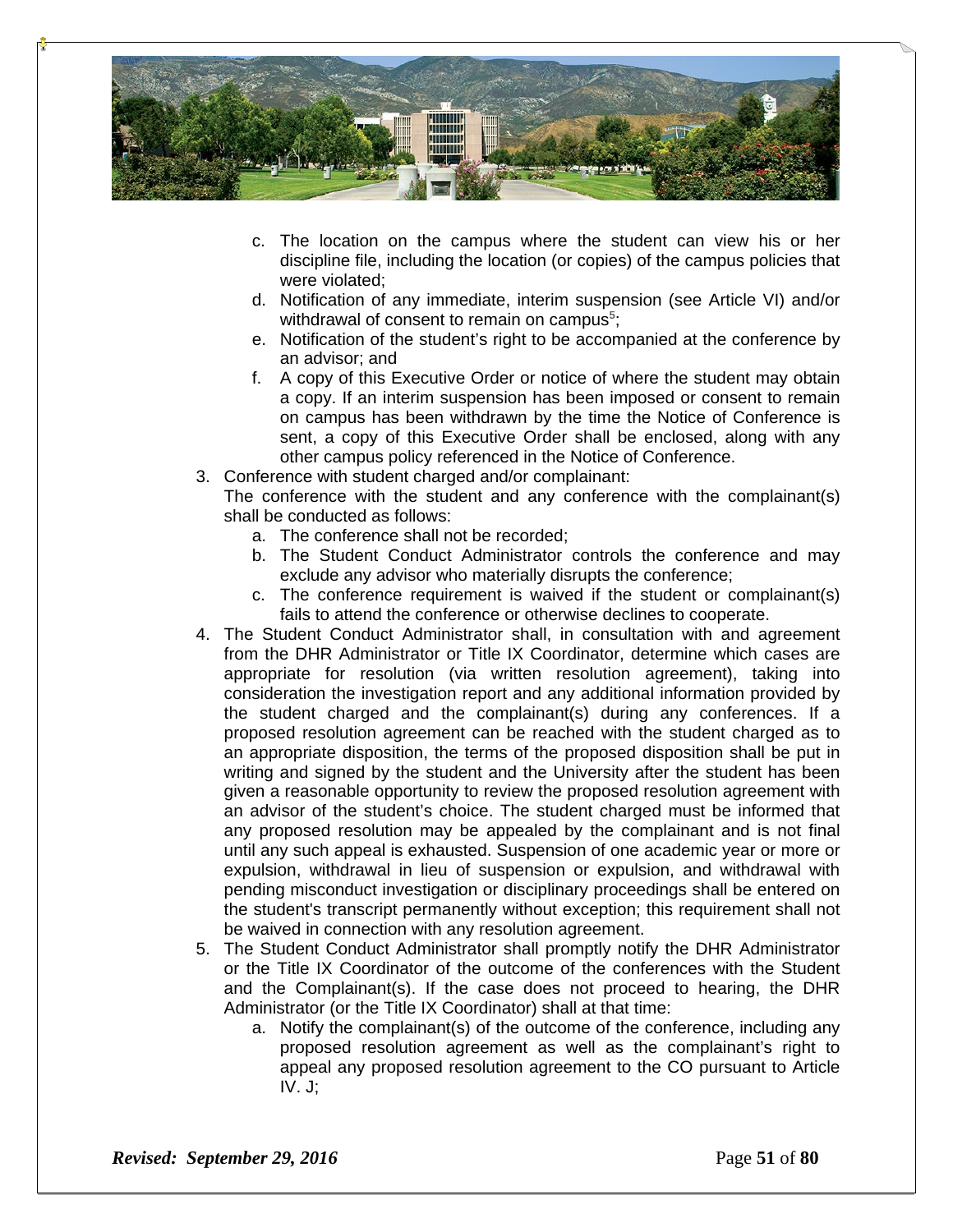

- b. Take any appropriate further steps to address the effects of any discrimination, harassment, retaliation, sexual misconduct, dating or domestic violence, or stalking;
- c. Identify and address any remaining systemic or other patterns of discrimination, harassment, retaliation, sexual misconduct, dating or domestic violence, or stalking at the campus.
- **6.** Discipline cases may be resolved through the conference process. It is, however, not appropriate for a complainant to be required to "work out the problem" directly with the student charged, and in no event should any meeting between complainant and the student be required.

# **G. Notice of Hearing on Sanctions**

- 1. If not resolved, the Student Conduct Administrator shall issue a Notice of Hearing promptly after the conference. Simultaneous notice shall also be provided to the complainant and the DHR Administrator or the Title IX Coordinator. The Notice of Hearing shall be issued within **five (5) working days** after the conference has concluded.
- 2. The Notice of Hearing shall be issued under the following circumstances:
	- a. If the student charged fails to attend the conference or otherwise declines to cooperate;
	- b. If the matter is not closed or the disposition is not memorialized in writing promptly after the conference; or
	- c. No agreement can be reached with respect to the sanction.
- 3. The Notice of Hearing shall include the following information:
	- a. The sections of the Student Conduct Code and other campus policies that are the subject of the proposed sanctions;
	- b. The proposed sanctions, including sanctions designed to provide protection/remedies to the complainant(s);
	- c. Notification that neither the Hearing Officer nor the president is bound by the proposed sanction, and that the Hearing Officer may recommend, and/or the president may set, a more severe sanction;
	- d. The date, time and place of the hearing;
	- e. The location on the campus where the student may view his or her discipline file, including the location (or copies) of the campus policies that were violated, and any related investigation report;
	- f. Notification that the student charged and the complainant each may be accompanied at the hearing by an advisor. Notification shall be given that any person who intends to bring an attorney must inform the Student Conduct Administrator of the attorney's name, address and phone number at least **five (5) working days** before the hearing. Failure to provide this notice in a timely manner will result in exclusion of the attorney from the hearing;
	- g. Notification that the student can waive the right to a hearing by accepting the proposed sanction, subject to the complainant's right to appeal (subject to the approval of the DHR Administrator or Title IX Coordinator);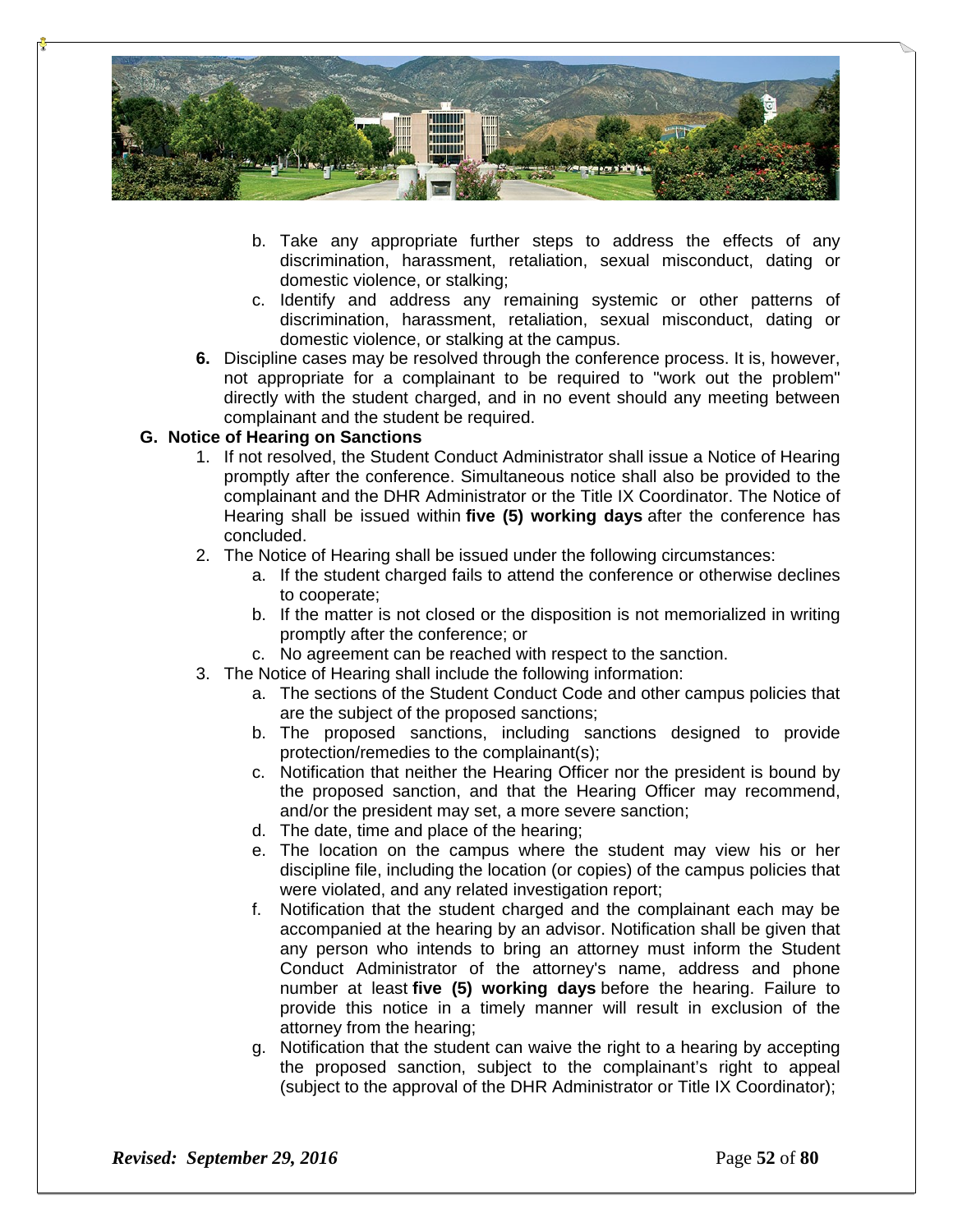

- h. Notification of any immediate, interim suspension (see Article VI) and/or withdrawal of consent to remain on campus**<sup>6</sup>** ; and
- i. A copy of this Executive Order or notice of where the student and/or complainant may obtain a copy. If an interim suspension has been imposed or consent to remain on campus has been withdrawn by the time the Notice of Hearing is sent, a copy of this Executive Order shall be enclosed, along with any other campus policy referenced in the Notice of Hearing.
- 4. The Student Conduct Administrator shall schedule the hearing promptly, but in any event no sooner than **ten (10) working days** after, and no later than **twenty (20) working days** after, the date of the Notice of Hearing.
- 5. A notice to appear at hearing shall be sent to any University-related witnesses and to the complainant(s) at least **five (5) working days** before the hearing at the University-assigned or other primary e-mail addresses linked to these persons' University accounts.
- 6. The Notice of Hearing may be amended at any time, and the Student Conduct Administrator may (but is not required to) postpone the hearing for a reasonable period of time. If the notice is amended after a hearing is underway, the Hearing Officer may (but is not required to) postpone the hearing for a reasonable period of time.
- **7.** The DHR Administrator or Title IX Coordinator retain ultimate authority regarding whether a proposed resolution agreement may be entered into after the Notice of Hearing has been issued, or after the hearing has commenced. Factors to consider will vary based on the facts and circumstances of the specific case.

#### **H. Hearing on Sanctions**

The findings and conclusions of the investigations conducted in accordance with Executive Orders 1096R and 1097R (or the superseding Executive Order), once any appeals are exhausted, are final and binding. The hearing is limited to determining appropriate sanctions; the findings of the investigation are not under review.

- 1. The hearing is closed to all persons except the Student Conduct Administrator; the student charged; the complainant(s); their respective advisors; appropriate witnesses while they are testifying; any other alleged victims while they are testifying, together with their advisors; the Hearing Officer; and one person to assist the Hearing Officer in recording the hearing. All parties and witnesses who will testify must attend the hearing in person unless the Student Conduct Administrator permits an exception (e.g., participation via videoconference or telephone). A police or security officer may also be present if deemed appropriate or necessary by the vice president for Student Affairs or Hearing Officer. The University will cooperate in providing University witnesses wherever possible, provided that they are identified at least **five (5) working days** before the hearing.
- 2. The Hearing Officer controls the hearing. Except as provided in Article IV. H, sections 6-8 below, the Student Conduct Administrator and the student charged each put on the evidence in their case and may each ask questions of the witnesses in whatever manner the Hearing Officer deems appropriate.

*Revised: September 29, 2016* **Page 53** of **80**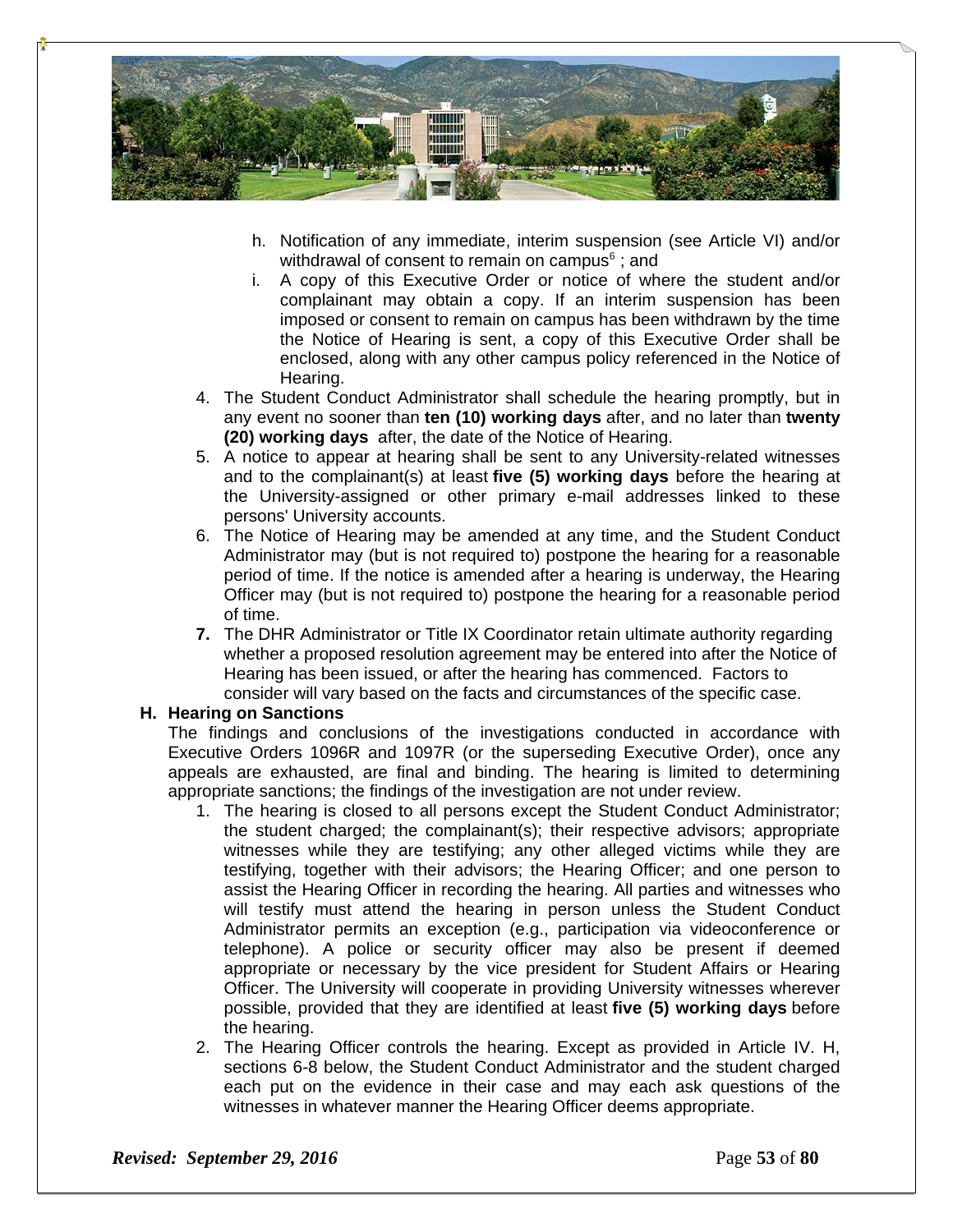

- 3. The Hearing Officer may ask questions of any witness, the student, the complainant, Student Conduct Administrator, the Title IX Coordinator or the DHR Administrator.
- 4. The complainant(s) may be present while evidence is being presented concerning the charges that relate to him or her, unless the Hearing Officer grants a request that the Complainant(s) be excused during certain testimony to protect privacy rights and/or pursuant to FERPA.
- 5. The DHR Administrator or the Title IX Coordinator may attend the hearing in its entirety.
- 6. Questions may not be posed to complainants about their past sexual behaviors involving any persons other than the student charged.
- 7. The Hearing Officer shall ask any questions of the complainant and other witnesses on behalf of the student charged (who shall give the Hearing Officer a written list of questions), unless the complainant(s) or witness(es) expressly waives this requirement and consents to questioning directly by the student.
- 8. The Hearing Officer shall ask any questions of the student and other witnesses on behalf of the complainant (who shall give the Hearing Officer a written list of any such questions), unless the complainant in question expressly waives this requirement.
- 9. The investigation report and any CO Appeal Response prepared pursuant to Executive Orders 1096R or 1097R (or the superseding Executive Order) shall be entered into evidence at the hearing, redacted as appropriate to protect private (e.g. contact) information or as otherwise required by law.
- 10. Formal rules of evidence applied in courtroom proceedings (e.g., California Evidence Code) do not apply in the hearing. All information that responsible persons are accustomed to rely upon in the conduct of serious affairs is considered. Hearsay may be considered and will be given the weight appropriate under all of the circumstances. Unduly repetitive information may be excluded.
- 11. The Hearing Officer shall make an official audio recording of the hearing (with assistance, at the Hearing Officer's discretion). The recording is University property. No other recording of the hearing is permitted. The audio recording shall be retained by the Student Conduct Administrator in accordance with the campus records/information retention and disposition schedule.
- 12. If the student charged fails to appear at the hearing without good cause, the hearing shall nevertheless proceed.
- 13. The Hearing Officer is responsible for maintaining order during the hearing and makes whatever rulings are necessary to ensure a fair hearing. Abusive or otherwise disorderly behavior that causes a material disruption is not tolerated. The Hearing Officer may eject or exclude anyone (including the student, the complainant, and advisors) whose behavior causes a material disruption.
- 14. Where there is more than one student facing sanctions in connection with a single occurrence or related multiple occurrences, the Student Conduct Administrator and the students charged may agree to a single hearing. A student may request consolidation of his or her case with others, or the Student Conduct Administrator may initiate the consolidation (subject to FERPA and other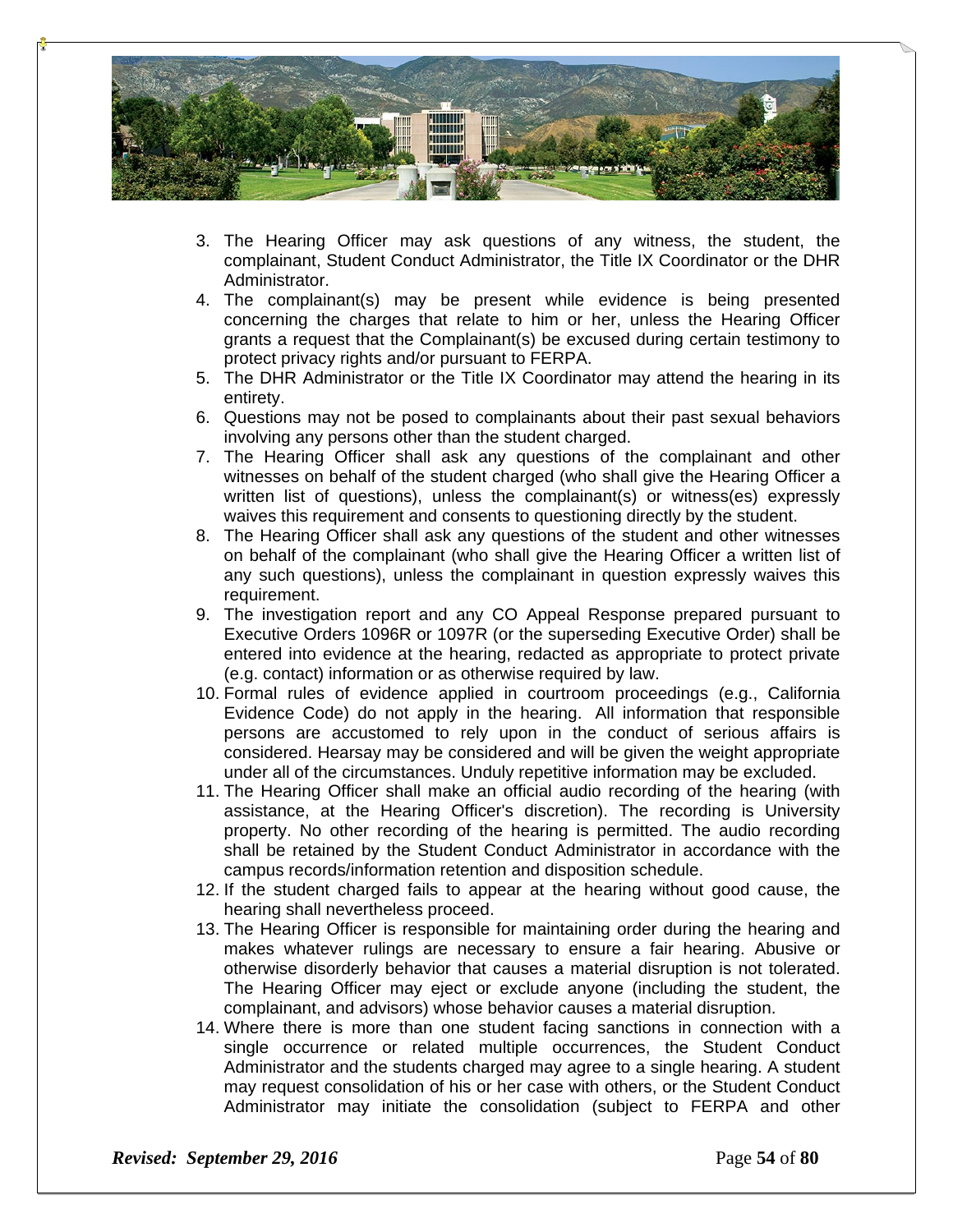

applicable privacy laws). The Student Conduct Administrator makes consolidation decisions, which are subject to review by the Hearing Officer and thereafter are final.

- 15. At any time during the hearing, and subject to the approval of the DHR Administrator or Title IX Coordinator, the student charged may waive the right to a hearing and accept the proposed sanction, subject to the complainant's right to appeal. Such a waiver must be in writing. The DHR Administrator or Title IX Coordinator retain ultimate authority regarding whether a proposed resolution agreement may be entered into after the Notice of Hearing has been issued, or after the hearing has commenced. Factors to consider will vary based on the facts and circumstances of the specific case.
- 16. The Hearing Officer shall submit a written report to the president recommending sanctions, if any, as well as any recommendations regarding additional remedies, including but not limited to restricting the student's contact with, or physical proximity to, the complainant or other persons. The report shall include any mitigating or aggravating factors relied upon by the Hearing Officer in reaching the recommendations. The report shall be submitted within **ten (10) working days** after the hearing.

The Hearing Officer's report shall be based only on the investigative report and the information received at the hearing. The Hearing Officer shall not, prior to preparing the report, have substantive communications about the facts of the case with the Student Conduct Administrator, the complainant, the student, the witnesses, or DHR Administrator or the Title IX Coordinator, unless both the Student Conduct Administrator and the student are present.

#### **I. President's Sanction Decision/Notification**

The president shall review the investigative report and the Hearing Officer's report and issue a decision concerning the appropriate sanction.

- 1. The president may impose the recommended sanctions, adopt a different sanction or sanctions, or reject sanctions altogether. If the president adopts a different sanction than what is recommended by the Hearing Officer, the president must set forth the reasons in the decision letter. The president's decision letter shall be issued within **ten (10) working days** after receipt of the Hearing Officer's report.
- 2. The president shall simultaneously send the decision electronically to the student charged and complainant(s) at the University-assigned or other primary e-mail address linked to their University accounts. The decision shall also be sent to the Student Conduct Administrator and the Hearing Officer.
- 3. The decision letter shall include:
	- a. The outcome of the hearing on sanctions, including any sanction imposed and the name of the student charged; and
	- b. A copy of the Hearing Officer's report, redacted as appropriate or as otherwise required by law.
	- c. Notice of the complainant's and student's right to appeal to the CO.
- 4. The president shall also send the decision to the DHR Administrator or the Title IX Coordinator so that they may determine whether any additional remedies or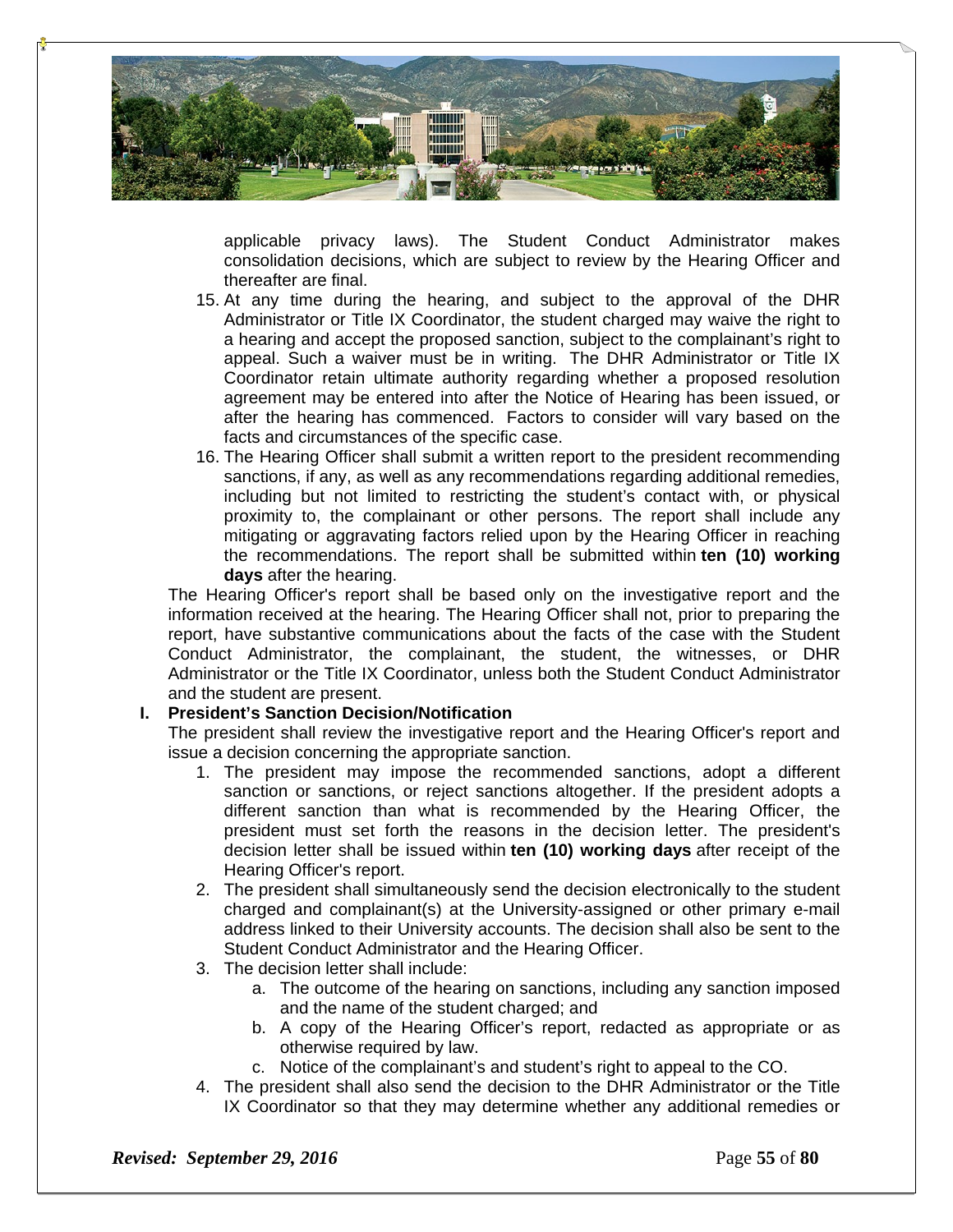

steps shall be afforded or undertaken in order to maintain a safe and nondiscriminatory University environment.

**5.** Unless the CO notifies the campus that an appeal has been filed, the president's sanction decision become final **eleven (11) working days** after the date of the decision letter.

# **J. Appeal of Sanction to the Chancellor's Office**

The complainant and student charged each may file an appeal of the president's decision of appropriate sanctions to the CO no later than **ten (10) working days** after the date of the president's decision letter. The complainant may also appeal any proposed sanctions agreed to as part of a proposed resolution agreement with the student charged either in the conference procedure described above or at any time thereafter. Such an appeal must be filed within **ten (10) working days** after the date of notice to the complainant of the proposed resolution agreement.

- 1. The appeal request shall be in writing and shall indicate the basis of the appeal. Sanction appeals are limited to a determination as to whether the sanction is reasonable under the facts and circumstances as determined by the investigation and whether any prejudicial procedural errors occurred during the hearing. The CO may conduct an interview with the appealing party to clarify the written appeal, at the CO's discretion.
- 2. A sanction decision appeal shall be addressed to:

Equal Opportunity and Whistleblower Compliance Unit Systemwide Human Resources Office of the Chancellor 401 Golden Shore, 4th Floor Long Beach, California 90802 **eo-wbappeals@calstate.edu**

- 3. Acknowledgement of appeal. The CO shall provide prompt written acknowledgement of the receipt of the appeal to the appealing party, and will provide written notification of the appeal to the other party, the campus DHR Administrator or Title IX Coordinator, and the campus president (or designee).
- 4. Reasonable accommodations. The CO will provide reasonable accommodations to any party or witness with a qualified disability during the appeal process upon request by the person needing the accommodation. A reasonable accommodation may include an extension of time to file or respond to an appeal. The timeframe for CO response to an appeal will automatically be adjusted for the time needed, if any, to provide reasonable accommodations
- 5. Scope of review. The CO appeal review shall be limited in scope to determining whether the sanction is reasonable under the facts and circumstances as determined by the investigation and whether any prejudicial procedural errors occurred during the hearing. The CO appeal review will not involve a new investigation and will not consider evidence that was not introduced during the investigation or hearing. The record will be limited to the record at the hearing.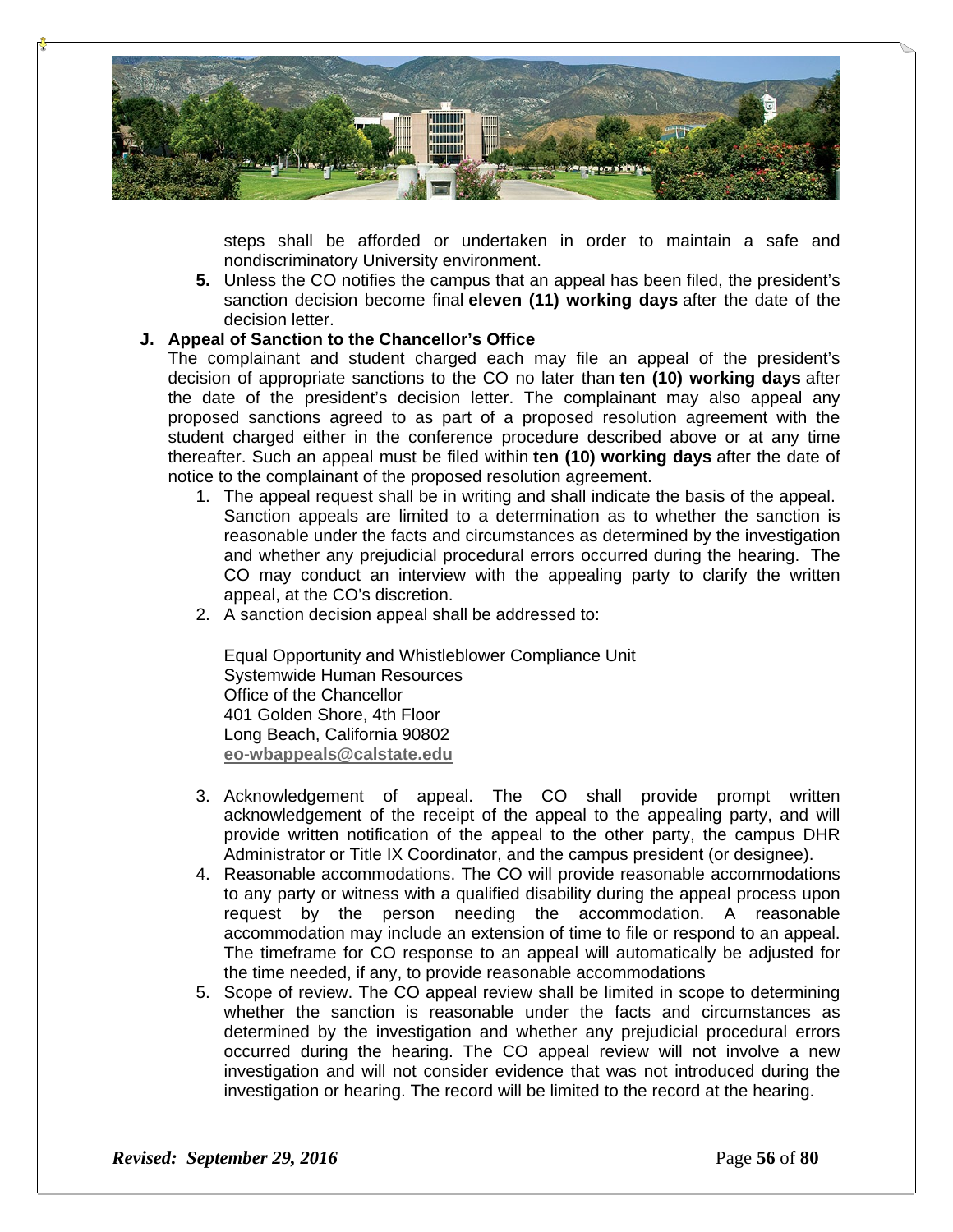

- 6. CO appeal response. The CO shall issue a final appeal response to the parties, the DHR Administrator or Title IX Coordinator, and the campus president (or designee) no later than **ten (10) working days** after receipt of the written appeal unless the timeline has been extended under Article V. E of Executive Orders 1096R or 1097R (or the superseding Executive Order).
- 7. The CO appeal response shall include a summary of the issues raised on appeal, a summary of the evidence considered, the determination(s) reached regarding the issues identified within the written appeal, a decision about whether the president's sanction decision is reasonable, and, where applicable, a decision regarding the final sanction.
- 8. Notification of CO appeal response. A copy of the CO final appeal response shall be forwarded to the complainant and student charged, the DHR Administrator or Title IX Coordinator, and the president (or designee).
- K. **Other Student Conduct Code Violations Related to Incidents of Sexual Misconduct, Dating or Domestic Violence, or Stalking**

Alleged victims and witnesses should not be deterred from reporting any incidents of sexual misconduct, dating or domestic violence, or stalking out of a concern that they might be disciplined for related violations of drug, alcohol, or other University policies. The University's primary concern is the safety of the campus community; therefore, a person who participates as a complainant or witness in investigations or proceedings involving sexual misconduct, dating or domestic violence, or stalking shall not be subject to discipline for related violations of the Student Conduct Code at or near the time of the incident unless the University determines the violation was egregious, including but not limited to plagiarism, cheating, academic dishonesty, or conduct that places the health and safety of another person at risk.

# **Complaint Procedures - Students**

Pursuant to Executive Order 1097-Revised, a "student," defined as an applicant for admission to the CSU, an admitted CSU student, an enrolled CSU student, a CSU extended education student, a CSU student between academic terms, a CSU graduate awaiting a degree, a CSU student currently serving a suspension or interim suspension, and a CSU Student who withdraws from CSUSB while a disciplinary matter (including investigation) is pending, may file a complaint related to discrimination, harassment, retaliation, sexual misconduct, dating or domestic violence or stalking. Below is a summary of the CSU Executive Order 1097R procedure timeline. For a full understanding and complete text, please consult CSU Executive Order 1097-Revised - Systemwide Policy Prohibiting Discrimination, Harassment, and Retaliation, Sexual Misconduct, Dating and Domestic Violence, and Stalking against Students and Systemwide Procedure for Addressing Such Complaints by Students: http://studentaffairs.csusb.edu/studentconduct/executiveOrders.html

**Immediately following an act/action/incident that falls under Executive Order 1097R,** or as soon as possible thereafter, students who believe they are or may have been victims of

*Revised: September 29, 2016* **Page 57** of **80**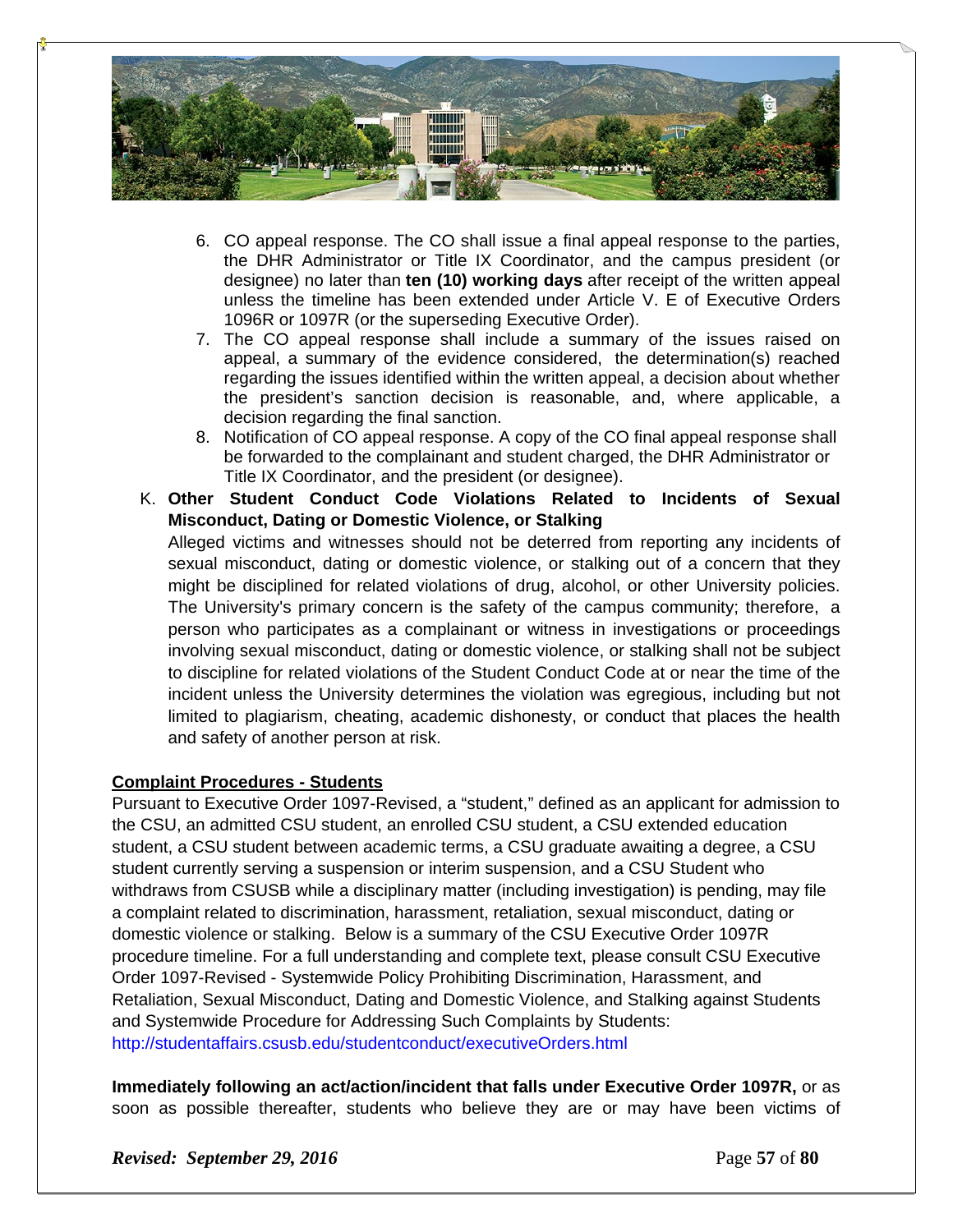

discrimination, harassment, retaliation, sexual misconduct, dating or domestic violence or stalking, may initiate the **Campus Procedure for Responding to Complaints (Article III of Executive Order 1097R)** to receive information about the procedures that exist for resolving such matters. All incidents should be reported to the Title IX Coordinator in-person at SMSU 103, or online at http://titleix.csusb.edu in the "File a Report Here" icon, even if a significant amount of time has passed. However, delaying a report or complaint may impede the ability to conduct an investigation or take appropriate remedial actions.

**For the purpose of CSU Executive Order 1097R, "**working days" are defined as Monday through Friday, excluding all official holidays or campus closures at the campus where the complaint originated or at the Chancellor's Office (CO) where the Complaint Appeal is reviewed.

- (1) **Within ten (10) working days** after receipt of a complaint, an intake interview shall be conducted with the complainant.
- (2) **Within ten (10) working days** after reviewing all written complaints and the information received during the intake interview, the Discrimination/Harassment/Retaliation (DHR) Administrator or Title IX Coordinator will notify the complainant that the complaint has been accepted for investigation and the timeline for completion of the investigation. If the DHR Administrator or Title IX Coordinator determines the complainant has failed to state a Complaint within the scope of CSU Executive Order 1097, he or she will provide the Complainant with written notice of this determination within **ten (10) working days**. The DHR Administrator or Title IX Coordinator will also inform the complainant that if additional information is provided, the complaint will be reviewed again.
- (3) **Within sixty (60) working days** after the intake interview, the investigator shall complete the investigation, write and submit an investigation report to the campus designated DHR Administrator or Title IX Coordinator. If this timeline is extended pursuant to Article V. E, it shall not be extended for a period longer than an additional **thirty (30) working days** from the original due date.
- (4) **Within ten (10) working days** of receiving the investigation report, the DHR Administrator or Title IX Coordinator shall review the investigation report and notify the parties in writing of the investigation outcome. If the DHR Administrator or Title IX Coordinator performed the investigation, he or she shall simultaneously notify the parties in writing of the investigation outcome within **ten (10) working days** of completing the investigation report. The Notice shall indicate whether or not CSU Executive Order 1097 was violated and the complainant's and respondent's right to file an appeal under this policy.
- (5) **Within ten (10) working days** after the date of the Notice of Investigation Outcome, the student may file a written appeal with the CO.
- (6) **Within thirty (30) working days** after receipt of the written appeal, the CO designee shall respond to the appealing party, unless the timeline has been extended pursuant to Article IV. G. or Article V. E. A separate notification shall be provided to the non-appealing party,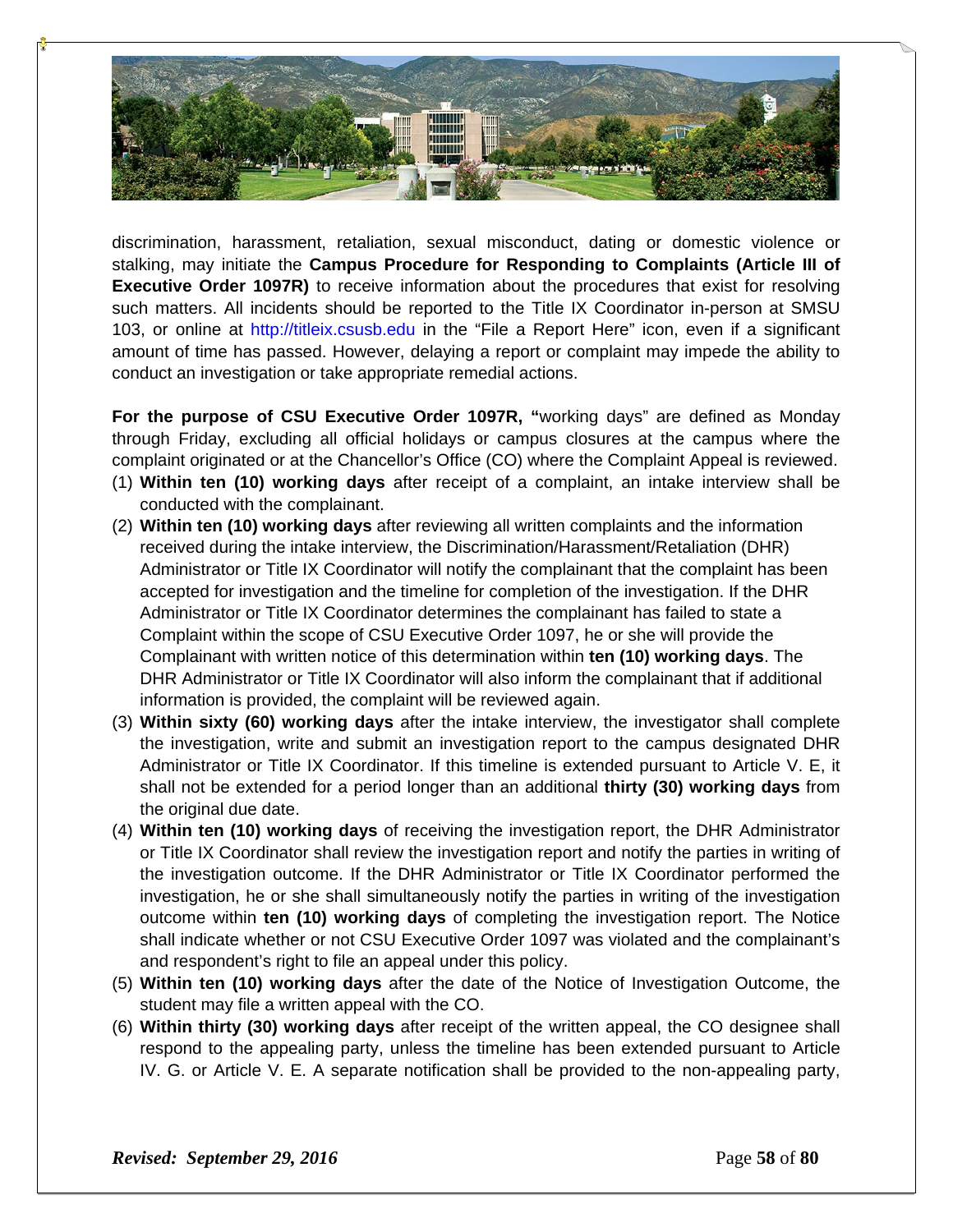

indicating whether or not the allegations were substantiated on appeal by a Preponderance of the Evidence.

(7) **Closure.** The CO Appeal Response is final and concludes the complaint and appeal process under CSU Executive Order 1097.

# **Pursuant to Executive Order 1097R, Article V. E, the timelines noted above may be extended as follows:**

The timeline for the procedures contained within CSU Executive Order 1097R may be extended for any reason deemed to be legitimate by the campus investigator/CO Appeal reviewer or by mutual agreement of the parties. The timelines stated within CSU Executive Order will be automatically adjusted for a reasonable time period that should not exceed an additional **thirty (30) working days** for a campus investigation or an additional **thirty (30) working days** for a reopened campus investigation under Article IV. The complainant and respondent shall receive written notification of any period of extension.

The complaint procedure outlined in CSU Executive Order 1097R provides students a process to address alleged violations of CSU Executive Order by the CSU, a CSU employee, another student, or a third party by filing a report with the Title IX Coordinator at SMSU 103 or online at http://titleix.csusb.edu using the "File a Report Here" icon, or with the DHR Coordinator in Human Resources, located in SH-110. Whenever a campus determines that the allegation(s) are outside the scope of the CSU Executive Order, the campus shall promptly notify the student in writing. All complaints and related investigations against respondents who are sworn University public safety officers shall be governed by CSU Executive Order 1097R, the applicable collective bargaining agreement, and by the Public Safety Officers Procedural Bill of Rights Act (POBR). The campus DHR Administrator/Title IX Coordinator shall work with the campus Chief of Police, or designee, to investigate complaints against sworn public safety officers. Consultation with the Office of General Counsel is recommended.

CSUSB will respond to all complaints and will take appropriate action to prevent, correct, and discipline conduct that violates CSU Executive Order 1097-Revised- Systemwide Policy Prohibiting Discrimination, Harassment, and Retaliation, Sexual Misconduct, Dating and Domestic Violence, and Stalking against Students and Systemwide Procedure for Addressing Such Complaints by Students. To report alleged violations, a student may submit a formal written Complaint to the DHR (Discrimination, Harassment, and Retaliation) Administrator or Title IX Coordinator (sex discrimination, sexual harassment, sexual misconduct, dating and domestic violence, and stalking). The date of receipt shall be deemed to be the complaint filing date. The DHR Administrator/Title IX Coordinator shall offer reasonable accommodations to students who are unable to submit a complaint because of a qualified disability.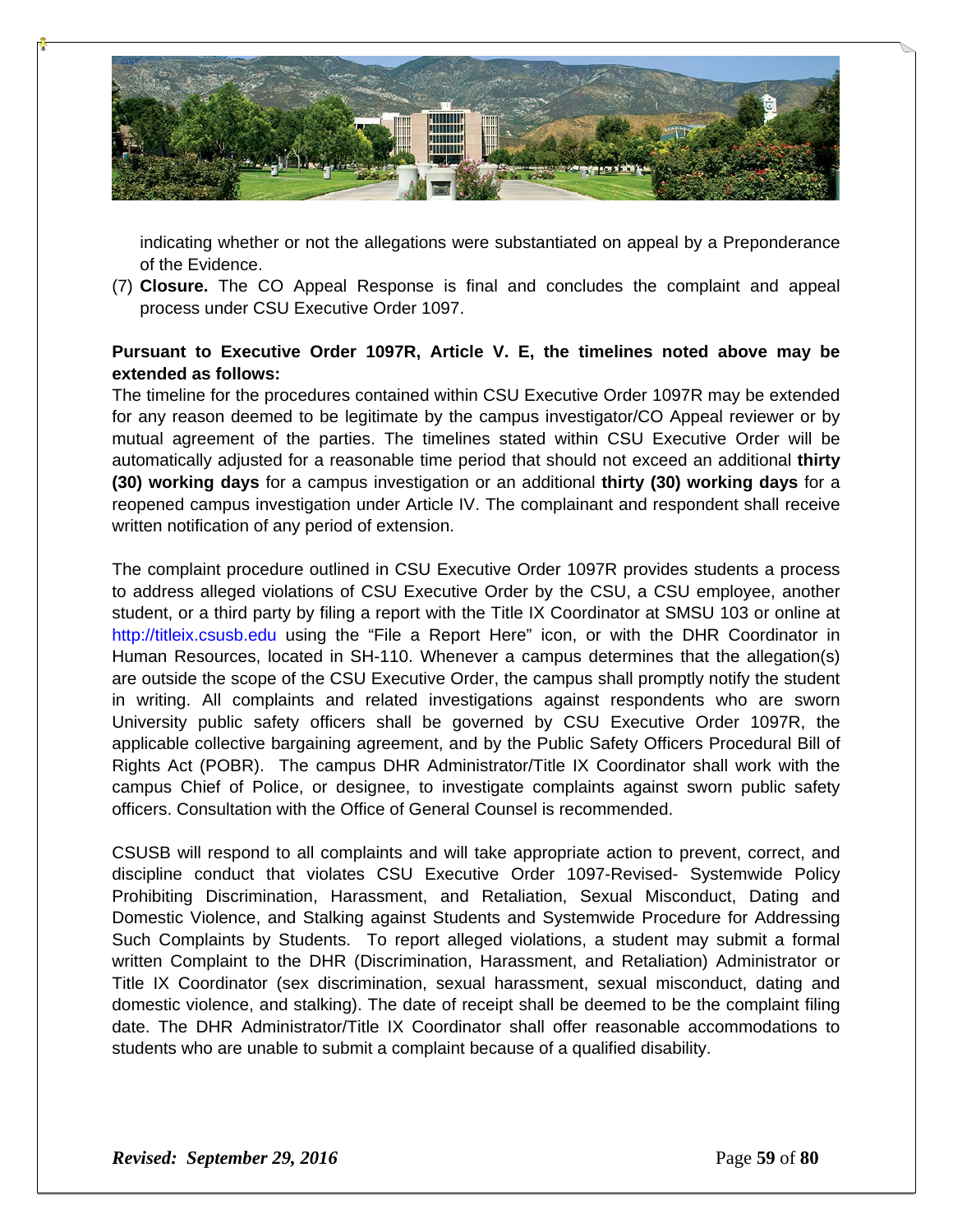

Complaints should be brought forward as soon as possible after the conduct occurs. While there is no stated timeframe for making a complaint, prompt reporting will better enable the campus to respond to the complaint, determine the relevant issues, and provide an appropriate remedy and/or action. All incidents should be reported even if a significant amount of time has passed. However, delaying a report or complaint may impede the ability to conduct an investigation or take appropriate remedial actions.

The Campus will respond to all reports of alleged violations of CSU Executive Order 1097R, whether or not the report is submitted as a formal written complaint. However, the response may be limited if information contained in the report is insufficient to verify violation(s) of CSU Executive Order 1097R.

**A. Campus Early Resolution Process.** Complainants who believe they have experienced discrimination, harassment, retaliation, sexual misconduct, dating or domestic violence, or stalking under CSU Executive Order 1097R may initiate the Early Resolution process prior to, or instead of, filing a complaint. The purpose of the Early Resolution process is to explore whether the complainant's concern can be resolved by the campus without an investigation.

CSU Executive Order 1097 neither prevents nor requires the use of the Early Resolution process. Under no circumstance shall a complainant be required to use the Early Resolution process to address prohibited behaviors. It is not appropriate for a complainant to be required to "work out the problem" directly or mediate with the respondent. Mediation cannot be used, even on a voluntary basis, to resolve sexual misconduct, dating or domestic violence, or stalking complaints. In other matters, where voluntary mediation is requested, no meeting between the Complainant and the Respondent should occur without involvement by appropriate campus administrators, including the DHR Administrator or Title IX Coordinator.

Where the allegations involve sexual misconduct, dating or domestic violence, or stalking, the complainant shall be advised to immediately file a complaint under Article III,B.

**1. To initiate the Early Resolution Process.** The complainant should contact his or her Campus DHR (Discrimination, Harassment, or Retaliation) Administrator, in SH 110, or Title IX Coordinator (sex discrimination, sexual harassment, sexual misconduct, dating and domestic violence, and stalking) at SMSU 103, phone 909-537-5669, or online at http://titleix.csusb.edu "File a Report Here" icon. The DHR Administrator or Title IX Coordinator shall promptly meet with the complainant to discuss his or her concern and possible resolutions as appropriate.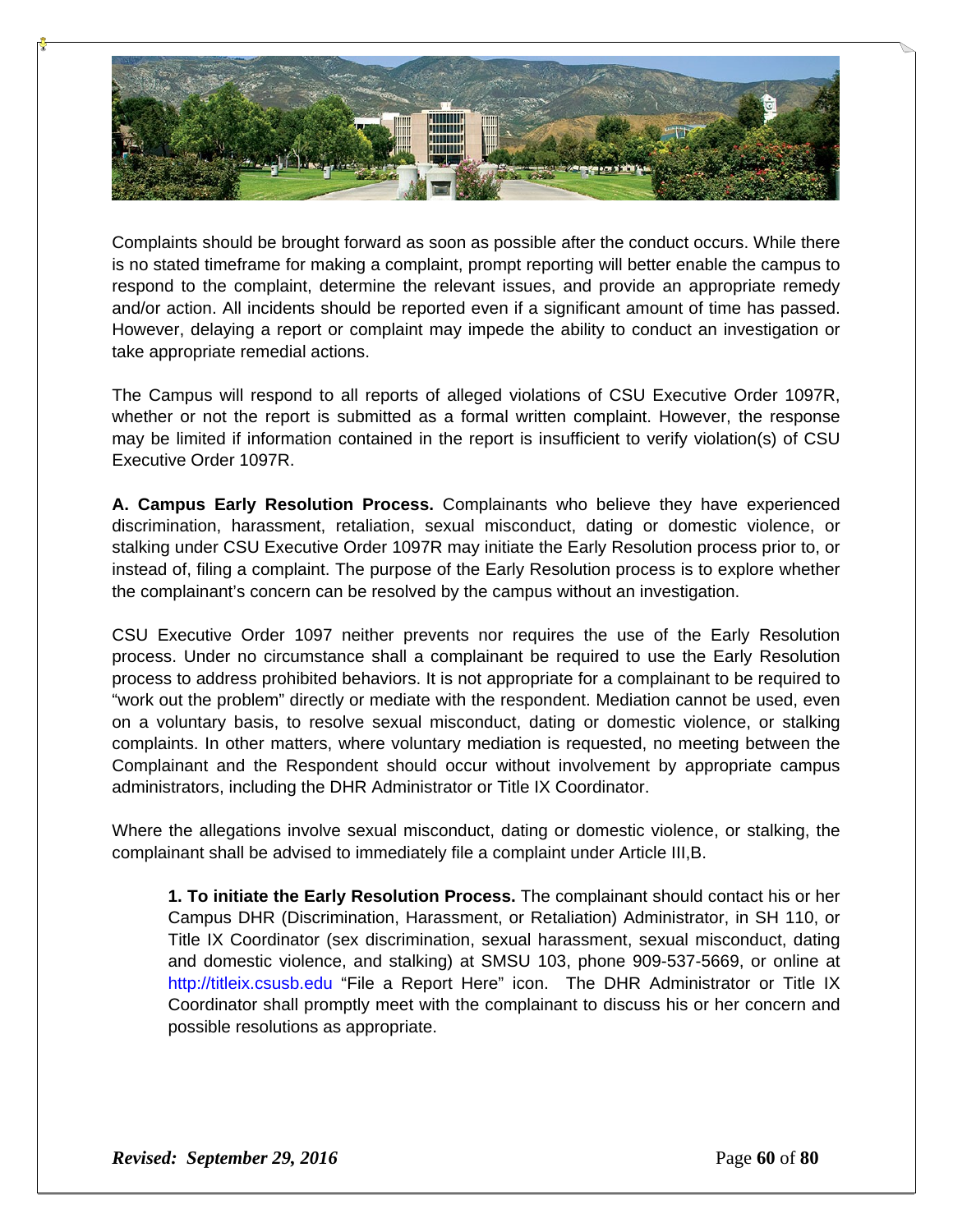

Complainants shall be informed about the range of possible outcomes, including Interim Remedies or disciplinary actions that might be taken against the respondent, and information about the procedures leading to such outcomes.

**2. Participation in the Early Resolution Process.** Participation is voluntary. It may include an inquiry into the facts, but does not include an investigation. Means for resolution shall be flexible. Resolution options include but are not limited to discussions with the parties, a resolution facilitated by the DHR Administrator or Title IX Coordinator, separating the parties, referring one or both of the parties to counseling programs, an agreement between campus and the respondent regarding disciplinary action, conducting targeted preventive educational and training programs or providing Remedies to persons harmed by violations of CSU Executive Order 1097R.

The campus shall attempt to resolve the complainant's concern(s) quickly and effectively. The DHR Administrator or Title IX Coordinator shall meet with the complainant, the respondent, and any other persons or witnesses they may determine to be necessary.

**3. Final Early Resolution.** If resolution is reached, a written record of the resolution shall be documented and maintained in accordance with applicable campus recordkeeping policies. The matter shall be considered closed.

Where the respondent is another student, the DHR Administrator/Title IX Coordinator shall inform the Student Conduct Administrator of the outcome of the Early Resolution process, including any Interim Remedies afforded to the complainant. Where the respondent is an employee, Human Resources or Academic Affairs shall be informed as appropriate.

If resolution is not reached, the campus shall promptly notify the complainant and, where applicable, the respondent, in writing that the Early Resolution process is terminated, and the termination effective date. The complainant shall be provided written notification of his or her right to file a complaint pursuant to Article III, B. 1.

**4. Confidentiality.** Other than consulting with their respective advisors, both the complainant and the respondent shall keep the details of the Early Resolution process confidential until the process is concluded. If the matter is not resolved and an investigation is conducted, the complainant and the respondent shall maintain confidentiality until the conclusion of the campus investigation and CO Appeal Review process, if any.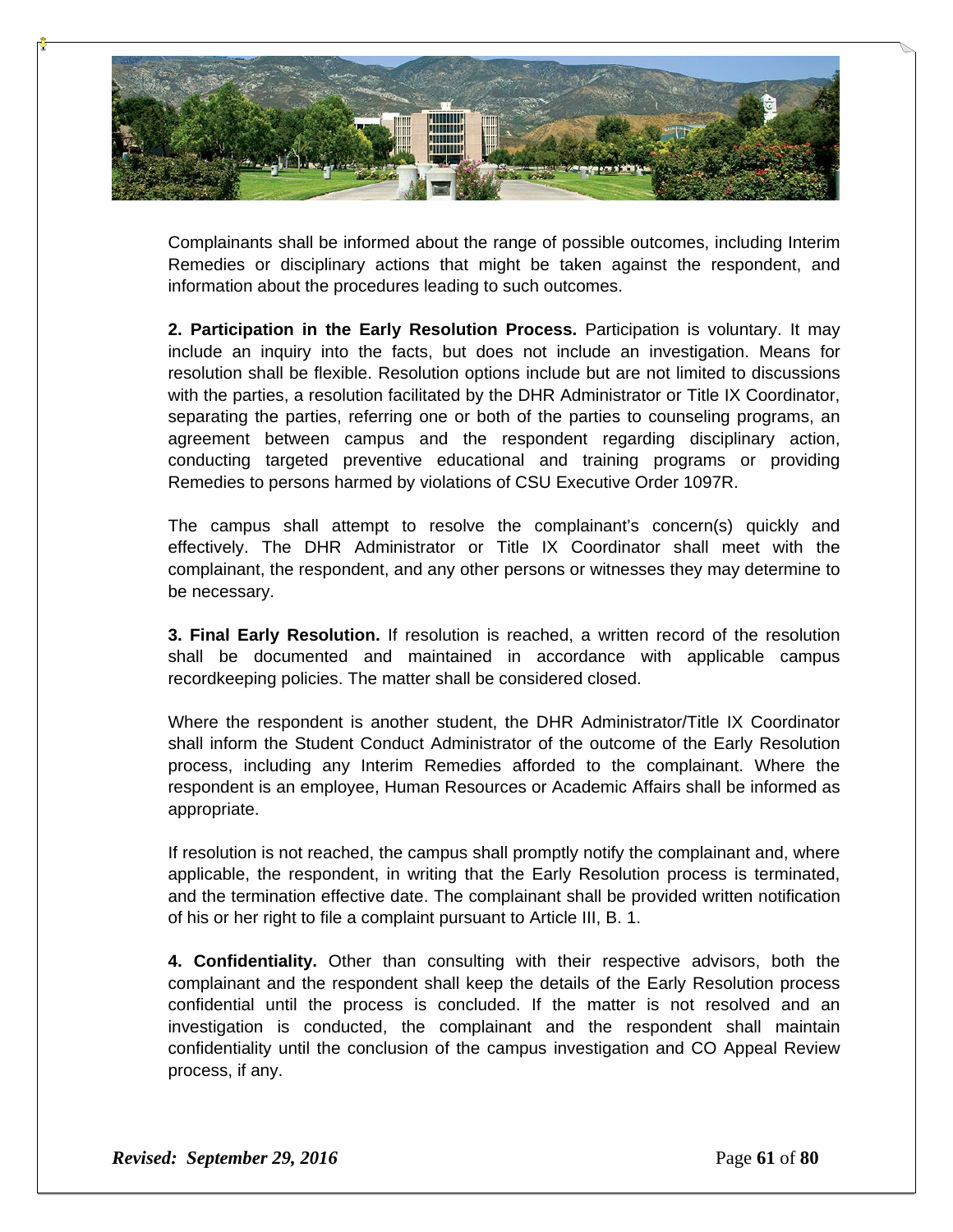

**5. Termination of Early Resolution Process.** The complainant shall be notified that the complainant or the campus may at any time elect to terminate the Early Resolution process. In that event, the DHR Administrator or Title IX Coordinator shall promptly notify the complainant and the respondent in writing that the Early Resolution process has terminated, the effective date thereof, and inform the complainant of his or her right to file a complaint pursuant to Article III, B. 1.

**B. Campus Investigation Process.** Campuses will investigate complaints of discrimination, harassment, retaliation, sexual misconduct, dating or domestic violence, or stalking unless an Early Resolution is reached, whether or not a formal written complaint is submitted. The DHR Administrator or Title IX Coordinator will determine whether to open an investigation after making a preliminary inquiry into the allegations. An investigation may not be warranted where the reported information is insufficient.

In cases where the complainant does not want to pursue an investigation, the DHR Administrator/Title IX Coordinator should inform the complainant that the ability to take corrective action may be limited. The campus may determine that circumstances warrant initiating an investigation even if a complaint has not been filed and independent of the intent or wishes of the complainant. In cases involving sexual misconduct, dating or domestic violence, or stalking, when determining whether to go forward with an investigation, the Title IX Coordinator should consider the seriousness of the allegation(s), the age of the complainant, whether there have been other complaints against the respondent, and the risk to the campus community if the respondent's alleged conduct remains unaddressed.

**1. Filing a Complaint.** Any Student may file a complaint reporting discrimination, harassment, retaliation, sexual misconduct, dating or domestic violence, or stalking under CSU Executive Order 1097R subject to the following exceptions:

a. Complaints of student employees that arise out of their employment. Such complaints shall be governed by Executive Order 1096, or any superseding executive order.

b. Complaints by a student about his/her academic adjustments and/or accommodations to a campus's educational program related to his/her qualified Disability. Such inquiries and complaints shall be directed to the Campus Director, Disabled Student Services (DSS), and shall be governed by CSU Coded Memorandum AA 2014-08, or any superseding policy.

c. Complaints against a president shall be filed with the Chancellor's Office (CO). However, complaints against a president shall be processed by the Campus if the president's role in the alleged incident was limited to a decision on a recommendation

*Revised: September 29, 2016* **Page 62** of **80**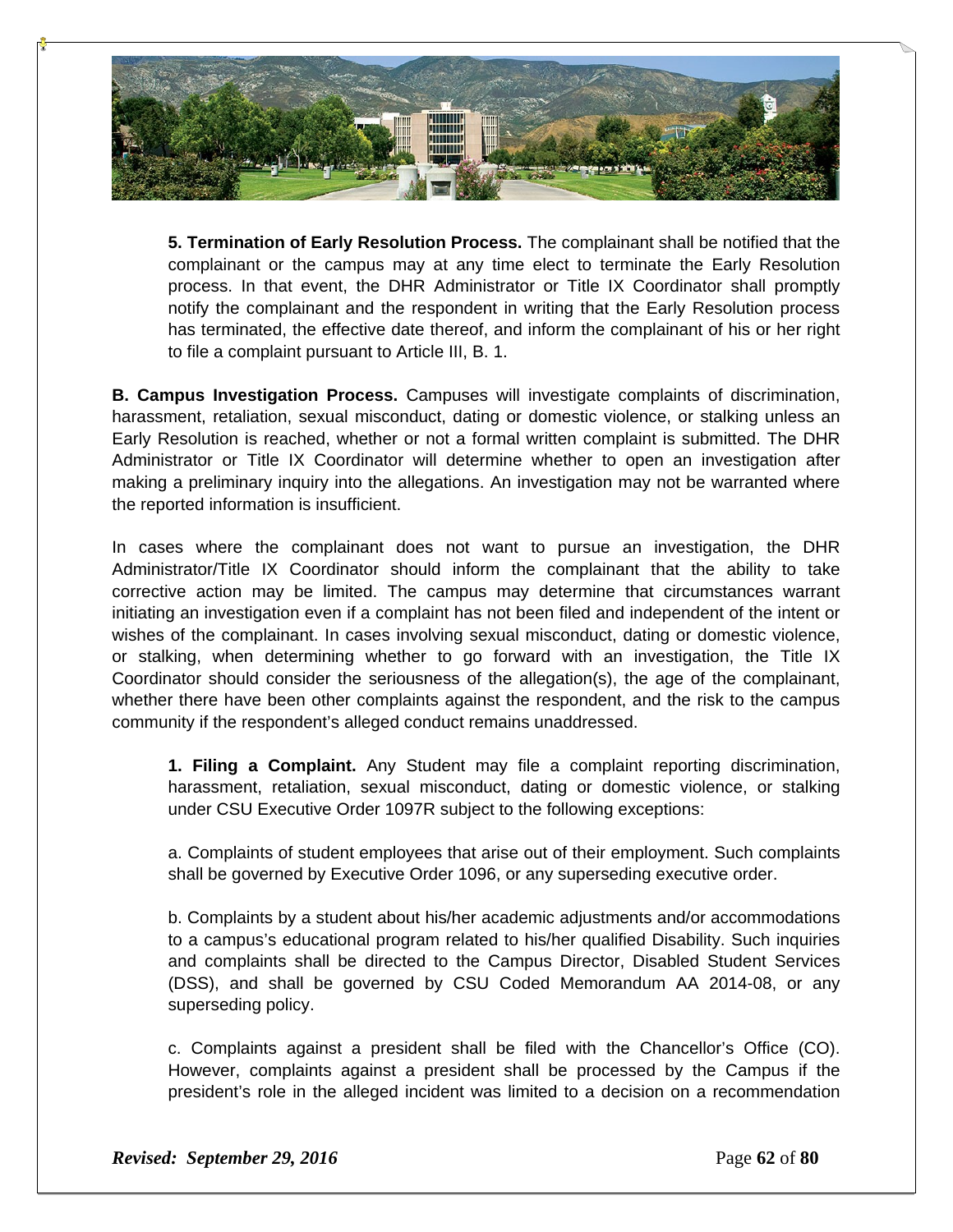

made by another administrator, and the president had no other substantial involvement in the matter.

d. For Complaints against CO employees, the responsibilities identified in CSU Executive Order 1097R- Systemwide Policy Prohibiting Discrimination, Harassment, and Retaliation, Sexual Misconduct, Dating and Domestic Violence, and Stalking against Students and Systemwide Procedure for Addressing Such Complaints by Students, as those of the president are the responsibilities of the chancellor. Complaints that involve allegations against the chancellor or a member of the Board of Trustees shall be referred to the chair or vice chair of the Board and the CO Title IX Coordinator for processing and investigation.

**2. Complaint Requirements.** The complainant may submit a written complaint to the DHR Administrator or Title IX Coordinator. The date the complaint is received in the appropriate office shall be deemed to be the complaint filing date. The DHR Administrator/Title IX Coordinator shall offer reasonable accommodations to complainants who are unable to submit a written complaint because of a qualified disability.

The complainant may complete the Incident Reporting Form at https://cm.maxient.com/reportingform.php?CSUSanBernardino or, in the alternative, submit a written signed statement containing the following information:

- a. The complainant's full name, address (including e-mail address) and telephone number(s);
- b. The name of the respondent and job title, position or student status, if known;
- c. The protected status that is the basis for any alleged discrimination, harassment, or retaliation, the respondent's activity that is the basis for the alleged retaliation, or whether dating or domestic violence, or stalking is alleged;
- d. A clear, concise statement of the facts that constitute the allegations including pertinent date(s) and sufficient information to identify any individuals who may provide relevant information during the course of any investigation;
- e. A statement verifying that the information provided is true and accurate to the best of the complainant's knowledge;
- f. The term and year of the complainant's most recent active academic status or the term and year in which he or she sought admission to CSUSB;
- g. The full name, address and telephone number of the complainant's advisor, if any;
- h. The specific harm resulting from the allegations;
- i. The specific remedy sought;
- j. The complainant's signature; and,

*Revised: September 29, 2016* **Page 63** of **80**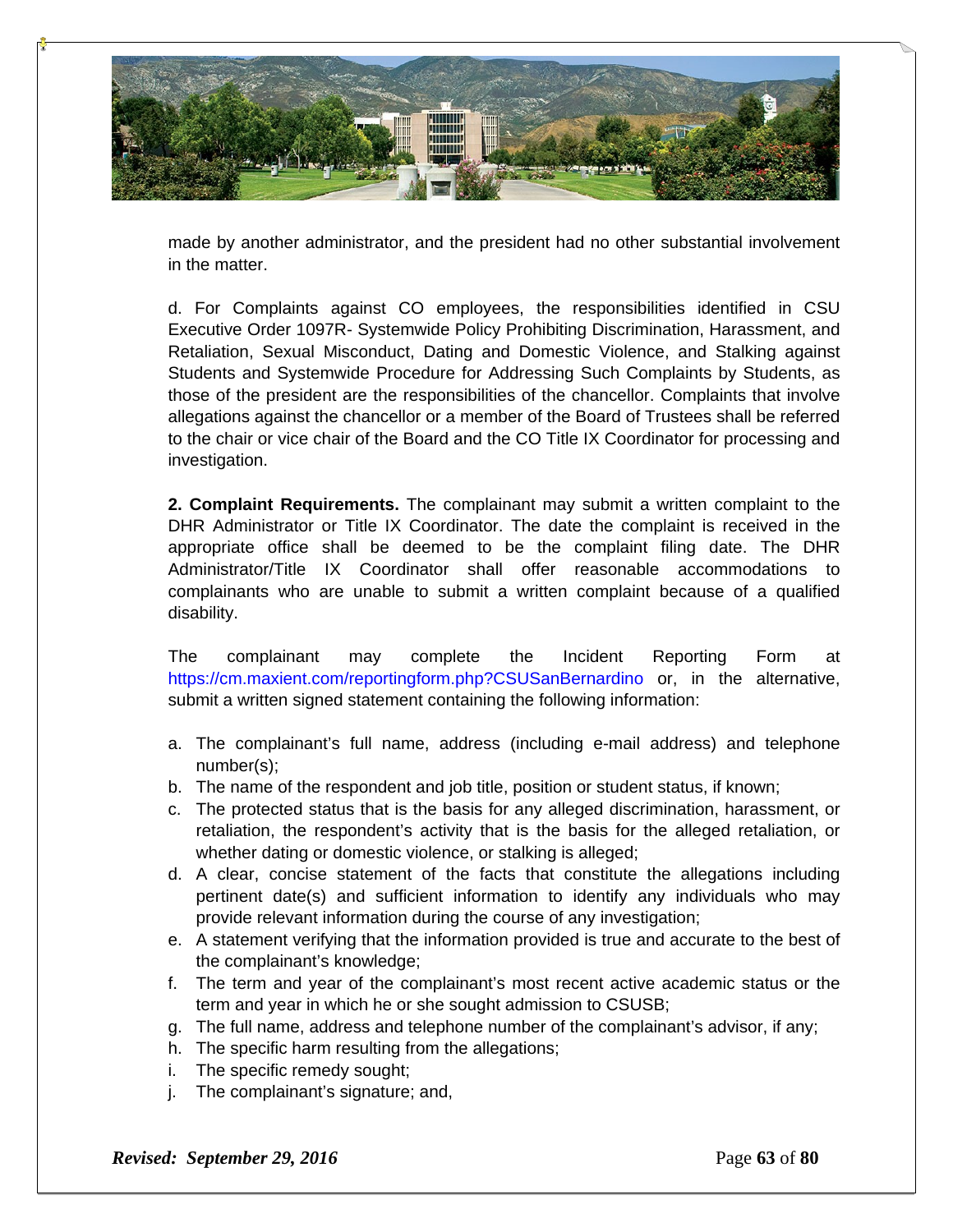

k. The date on which the complaint is submitted.

**3. Intake interview.** The DHR Administrator or Title IX Coordinator shall meet with the complainant as soon as possible, but no later than **ten (10) working days** after the complaint was received. The complainant shall make him/herself available for this meeting.

a. The meeting shall serve as the initial intake interview with the complainant and will:

- i. Explain the investigation procedure and timelines and answer any questions about them;
- ii. Inform the complainant of his or her rights, including the right to have an advisor throughout the process;
- iii. Provide the opportunity for the complainant to complete and sign a complaint form, if not already done; and,
- iv. Discuss Interim Remedies, as appropriate.

b. In cases alleging sexual misconduct, dating or domestic violence, or stalking, the Title IX Coordinator shall also:

- i. Inform the complainant of the right to file a criminal complaint;
- ii. Offer to assist the complainant with filing a criminal complaint;
- iii. Assure the complainant that such filing will not significantly delay the campus investigation;
- iv. Advise the complainant of available resources such as the UPD, campus Sexual Assault Victim's Advocate, student health service center or psychological counseling center; and
- v. Provide **written** information, as directed under Executive Order 1095, to any student who reports to the campus that he or she has been a victim of sexual misconduct, dating or domestic violence, or stalking.

c. Prior to or during the initial interview with the respondent, the DHR Administrator or Title IX Coordinator shall:

- i. Explain the investigation procedure and timelines and answer any questions about them;
- ii. Inform the respondent of his or her rights, including the right to have an advisor throughout the process;
- iii. Provide the respondent with a copy of CSU Executive Order 1097R Systemwide Policy Prohibiting Discrimination, Harassment, and Retaliation, Sexual Misconduct, Dating and Domestic Violence, and Stalking against Students and Systemwide Procedure for Addressing Such Complaints by Students;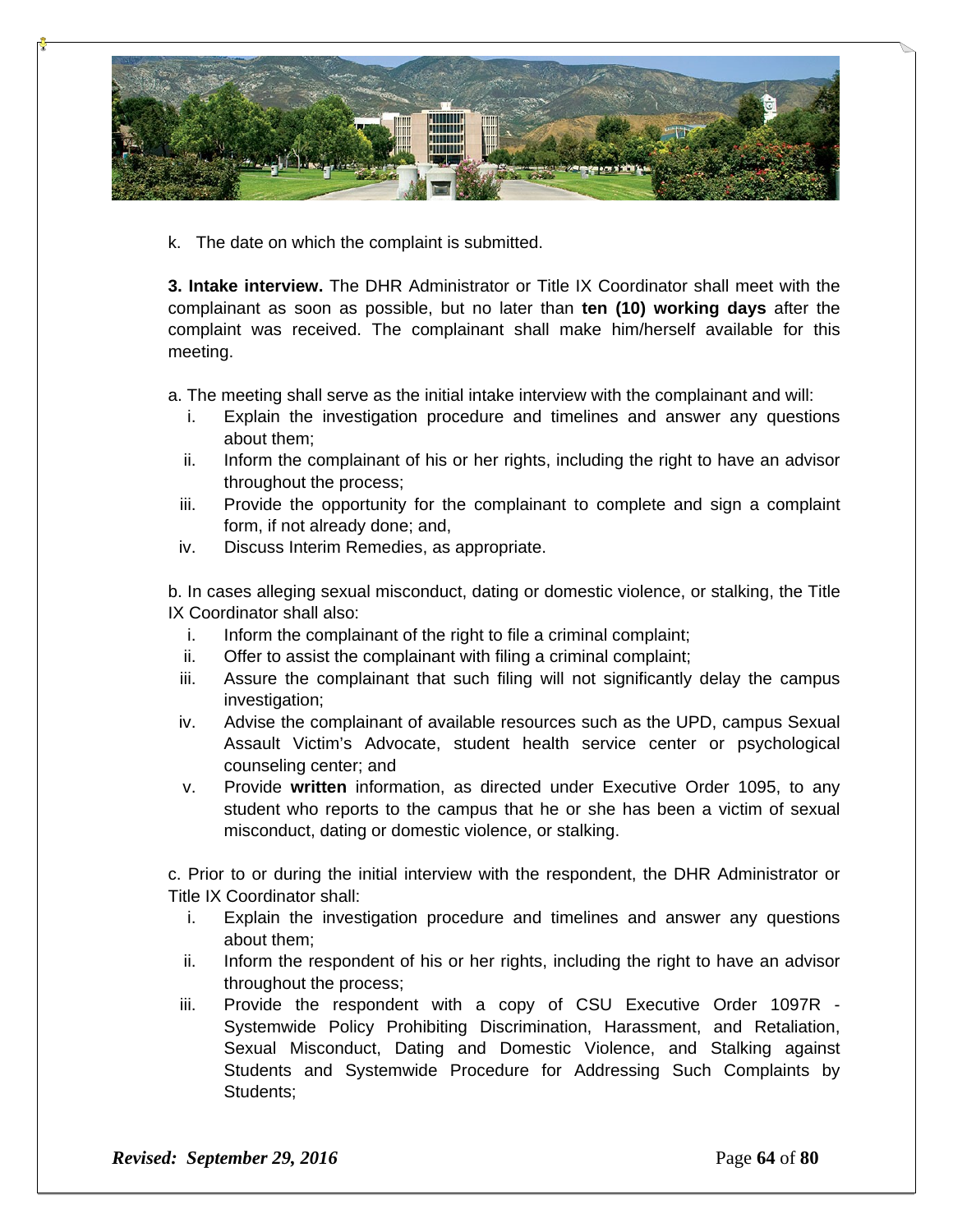

- iv. Provide the respondent with a description of the complainant's allegations against the respondent;
- v. Provide the respondent a full opportunity to respond to the allegations, including scheduling other meeting(s), accepting documentary evidence, and accepting respondent's list of potential witnesses; and,
- vi. Discuss any Interim Remedies, as appropriate.

**4. Advisor.** The complainant and the respondent may elect to be accompanied by an advisor to any meeting or interview regarding the complaint (See definition in Article VI).

**5. Confidentiality.** Information regarding the complaint may be shared on a "need to know" basis with other campus employees, and with law enforcement (with the complainant's written consent), except for some limited exceptions (See Executive Order 1095). The DHR Administrator and/or Title IX Coordinator shall endeavor to honor any request for confidentiality; however, the DHR Administrator and/or Title IX Coordinator shall also weigh requests for confidentiality against CSUSB's duty to provide a safe and nondiscriminatory environment for all members of the campus community. **Confidentiality, therefore, cannot be ensured.** 

The Title IX Coordinator receives all complainant requests for confidentiality involving cases of sexual misconduct, dating or domestic violence, or stalking, and determines if the request can be honored under the facts and circumstances of the particular case (See Executive Order 1095).

**6. Complaint Accepted for Investigation.** The DHR Administrator or Title IX Coordinator will review all written complaints and the information received during the intake interview. If the DHR Administrator or Title IX Coordinator determines that the complaint falls within the scope of CSU Executive Order 1097R, he or she will notify the complainant within **ten (10) working days** that the complaint has been accepted for investigation and the timeline for completion of the investigation.

If the DHR Administrator or Title IX Coordinator determines the complainant has failed to state a complaint within the scope of CSU Executive Order 1097R, he or she will provide the complainant with written notice of this determination within **ten (10) working days**. The DHR Administrator or Title IX Coordinator will also inform the complainant that if additional information is provided, the complaint will be reviewed again. The DHR Administrator or Title IX Coordinator will maintain a record of the complaint and the reasons the complaint was deemed not within the scope of CSU Executive Order 1097R.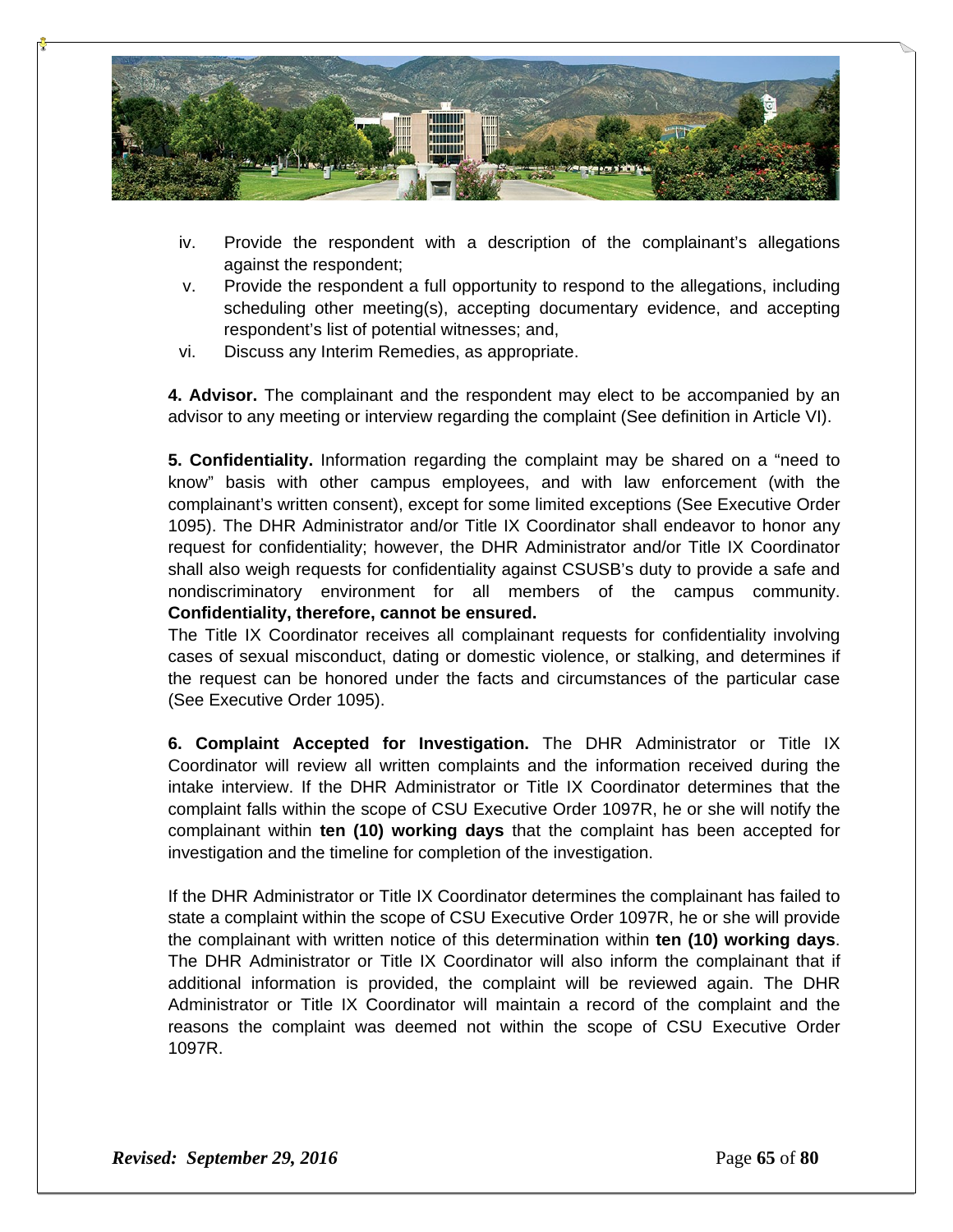

The DHR Administrator or Title IX Coordinator shall determine whether the complaint should be processed through another campus office or University procedure available to the complainant. If appropriate, the DHR Administrator or Title IX Coordinator shall direct the complainant to that procedure as soon as possible.

**7. Investigation Procedure.** The DHR Administrator or Title IX Coordinator shall promptly investigate the complaint or assign this task to another investigator on a caseby-case basis. If assigned to another investigator, the DHR Administrator or Title IX Coordinator shall monitor, supervise, and oversee all such delegated tasks, including reviewing all investigation reports before they are final to ensure that the investigation was sufficient, appropriate, impartial, and in compliance with CSU Executive Order 1097.

The complainant and the respondent shall have equal opportunities to present relevant witnesses and evidence in connection with the investigation. Upon inquiry, the complainant and respondent shall be advised of the status of the investigation.

Before reaching a final conclusion or issuing a final investigation report, the investigator shall have: a) advised the parties, or have offered to do so, verbally or in writing, of any evidence upon which the findings will be based; and, b) given the parties an opportunity to respond to the evidence, including presenting further relevant evidence, information or arguments that could affect the outcome. The investigator will not reach a final conclusion or issue an investigation report until giving careful consideration to any such relevant evidence, information or arguments provided by the parties. The investigator retains discretion and authority to determine relevance.

The investigation shall be completed no later than **sixty (60) working days** after the intake interview, unless the timeline has been extended pursuant to Article V. E. The timeline should not be extended for a period longer than an additional **thirty (30) working days** from the original due date.

On occasion, a criminal investigation may be initiated by a law enforcement agency over the same allegations that are reported in a complaint filed under CSU Executive Order 1097-Revised - Systemwide Policy Prohibiting Discrimination, Harassment, and Retaliation, Sexual Misconduct, Dating and Domestic Violence, and Stalking against Students and Systemwide Procedure for Addressing Such Complaints by Students. A pending (campus or local) police investigation is a separate investigation and it does not relieve a campus of its responsibility to timely investigate complaints under CSU Executive Order 1097R. Thus, a campus may not wait until the conclusion of a police investigation to commence its own investigation. Although it may be necessary to temporarily delay the investigation while the police are gathering evidence, once notified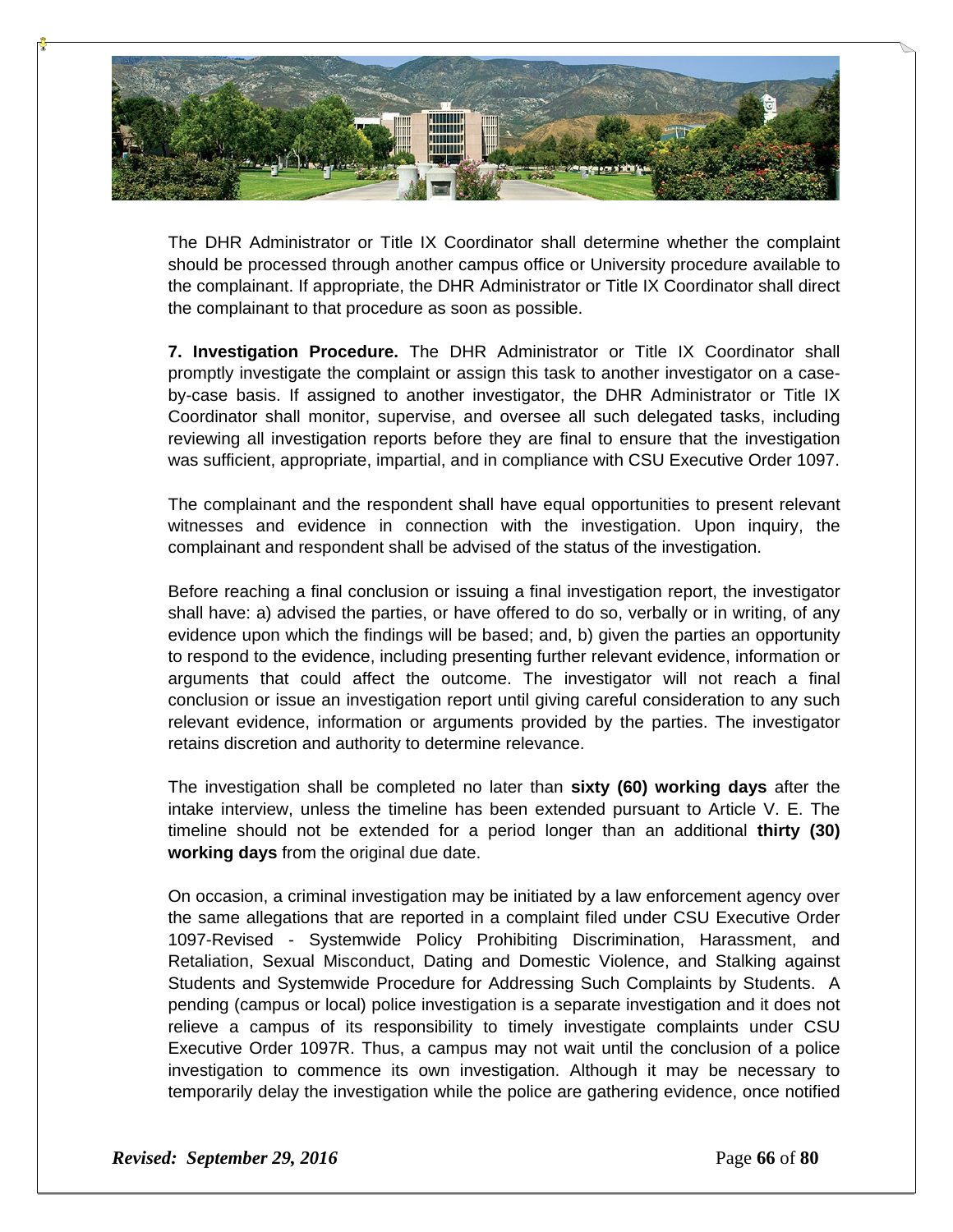

that the police have completed the fact gathering portion of their investigation, the campus must promptly resume and complete its own investigation. In cases involving sexual misconduct, dating or domestic violence, or stalking, see the "Coordination with Criminal Investigations and Proceedings" section of Executive Order 1095.

**8. Investigation Report.** Within the investigation period stated above, the Investigator shall prepare an investigation report. The report shall include a summary of the allegations, the investigation process, the Preponderance of the Evidence standard, a detailed description of the evidence considered, and appropriate findings. Relevant exhibits and documents, if any, shall be attached to the written report. The report shall be promptly provided to the DHR Administrator or Title IX Coordinator, if applicable. The DHR Administrator or Title IX Coordinator shall review the investigation report to assure compliance with CSU Executive Order 1097R before proceeding further.

**9. Notice of Investigation Outcome.** Within **ten (10) working days** of issuance of the final investigation report, the DHR Administrator or Title IX Coordinator shall simultaneously notify the complainant and respondent in writing of the outcome of the investigation. The notice shall include a summary of the allegations, the investigative process, the Preponderance of the Evidence standard, the evidence considered, the findings of fact, a determination as to whether CSU Executive Order was violated, and if so, any remedies to be afforded to the complainant (such as an order that the accused not contact the complainant). The notice shall advise the complainant and respondent of their right to file an appeal under CSU Executive Order 1097 and to request a copy of the final investigation report with exhibits/attachments, if any, redacted as appropriate. The Notice shall be delivered to the parties in a manner which guarantees delivery within **two (2) working days** (e-mail delivery is acceptable). Where a complaint is made against another student and CSU Executive Order is found to have been violated, the DHR Administrator or Title IX Coordinator shall also notify the Campus Student Conduct Administrator of the investigation outcome, and provide a copy of the investigation report. Where the respondent is an employee, Human Resources or Academic/Faculty Affairs shall be notified and provided a copy of the investigation report.

# **Appeal Review – Chancellor's Office**

**A. Filing an Appeal to the CO.** Any complainant or respondent who is not satisfied with a campus investigation outcome may file an appeal with the CO no later than **ten (10) working days** after the date of the Notice of Investigation Outcome.

**B. Written Appeal.** The appeal shall be in writing and shall be based on one or more of the appeal issues listed below:

*Revised: September 29, 2016* **Page 67** of **80**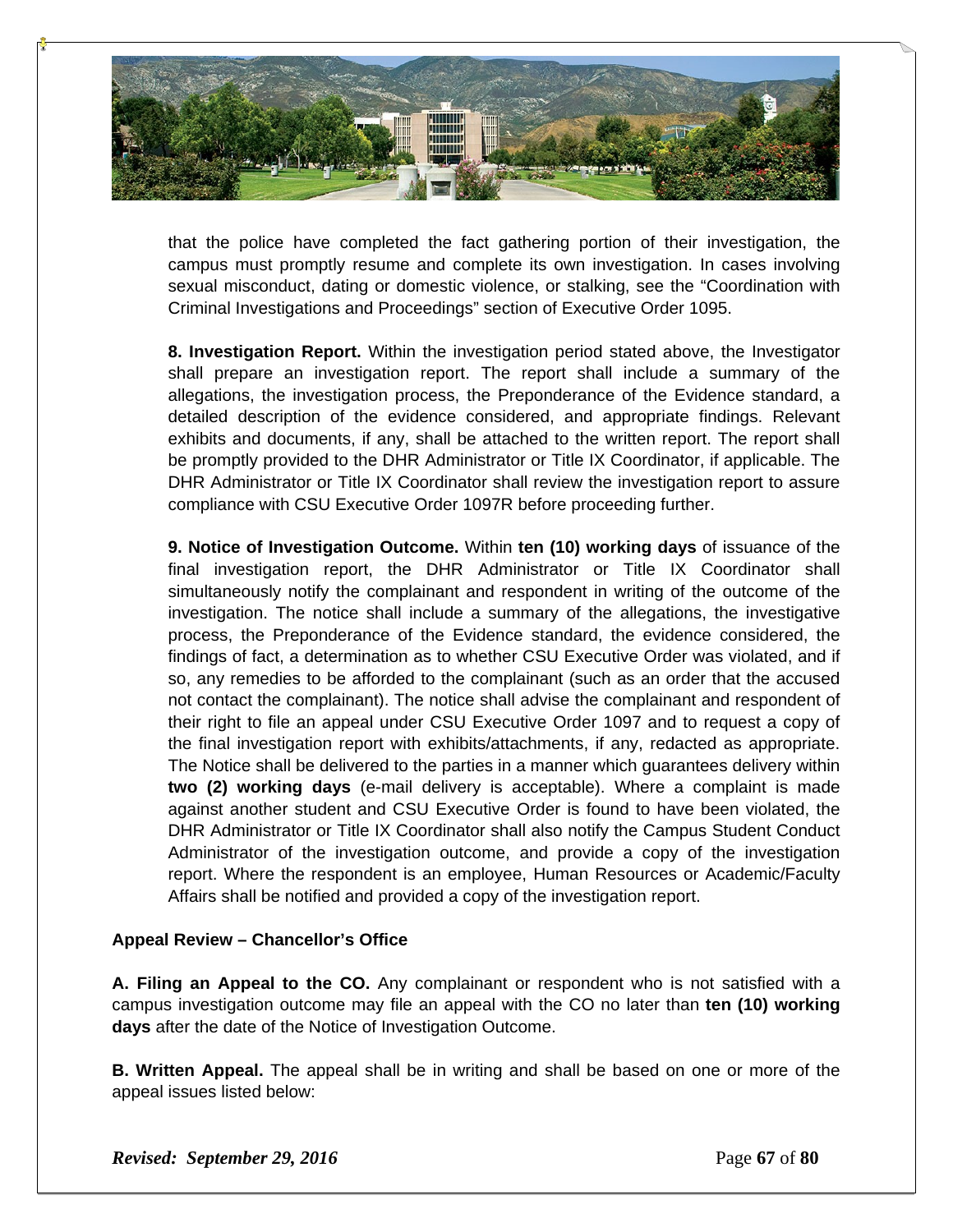

- 1. The investigation outcome is unsupported by the evidence, based on the Preponderance of the Evidence standard;
- 2. Prejudicial procedural errors impacted the investigation outcome to such a degree that the investigation did not comply with CSU Executive Order 1097R; or
- 3. New evidence not available at the time of the investigation.

**Timeline.** The CO shall respond to the appealing party no later than **thirty (30) working days**  after receipt of the written appeal, unless the timeline has been extended as specified in Article V. E.

# **Student Disciplinary Proceedings**

**Discipline.** Student discipline shall be administered in accordance with Title 5 of the Cal. Code of Regulations § 41301 and Executive Order 1098 Revised -Student Conduct Procedures, or any superseding executive order. Discipline for students includes, but is not limited to, probation, suspension, and expulsion. Suspension of one academic year or more, expulsion, withdrawal in lieu of suspension or expulsion, and withdrawal with pending misconduct investigation or disciplinary proceeding shall be entered on the student's transcript permanently without exception; this requirement cannot be waived in connection with any resolution agreement.

#### **Complaint Procedures – Employees and Third Parties**

CSU Executive Order 1096 Revised- Systemwide Policy Prohibiting Discrimination, Harassment, and Retaliation Against, Sexual Misconduct, Dating and Domestic Violence, and Stalking against Employees and Third Parties and Systemwide Procedure for Addressing Such Complaints by Employees and Third Parties provides a systemwide procedure for handling allegations of discrimination, harassment, retaliation, sexual misconduct, dating and domestic violence, and stalking by certain individuals. Below is a summary of the CSU Executive Order 1096R procedure timeline. For a full understanding and complete text, please consult CSU Executive Order1096.

**Immediately following an act/action/incident that falls under CSU Executive Order 1096R-**Systemwide Policy Prohibiting Discrimination, Harassment and Retaliation Against Employees and Third Parties and Procedure for Handling Discrimination, Harassment and Retaliation Allegations by Employees and Third Parties, or as soon as possible thereafter, complainants who believe they are or may have been victims of discrimination, harassment, retaliation, sexual misconduct, dating or domestic violence or stalking, may initiate the **Campus Procedure for Responding to Complaints (Article III of Executive Order 1096R)** to receive information about the procedures that exist for resolving such matters. All incidents should be reported even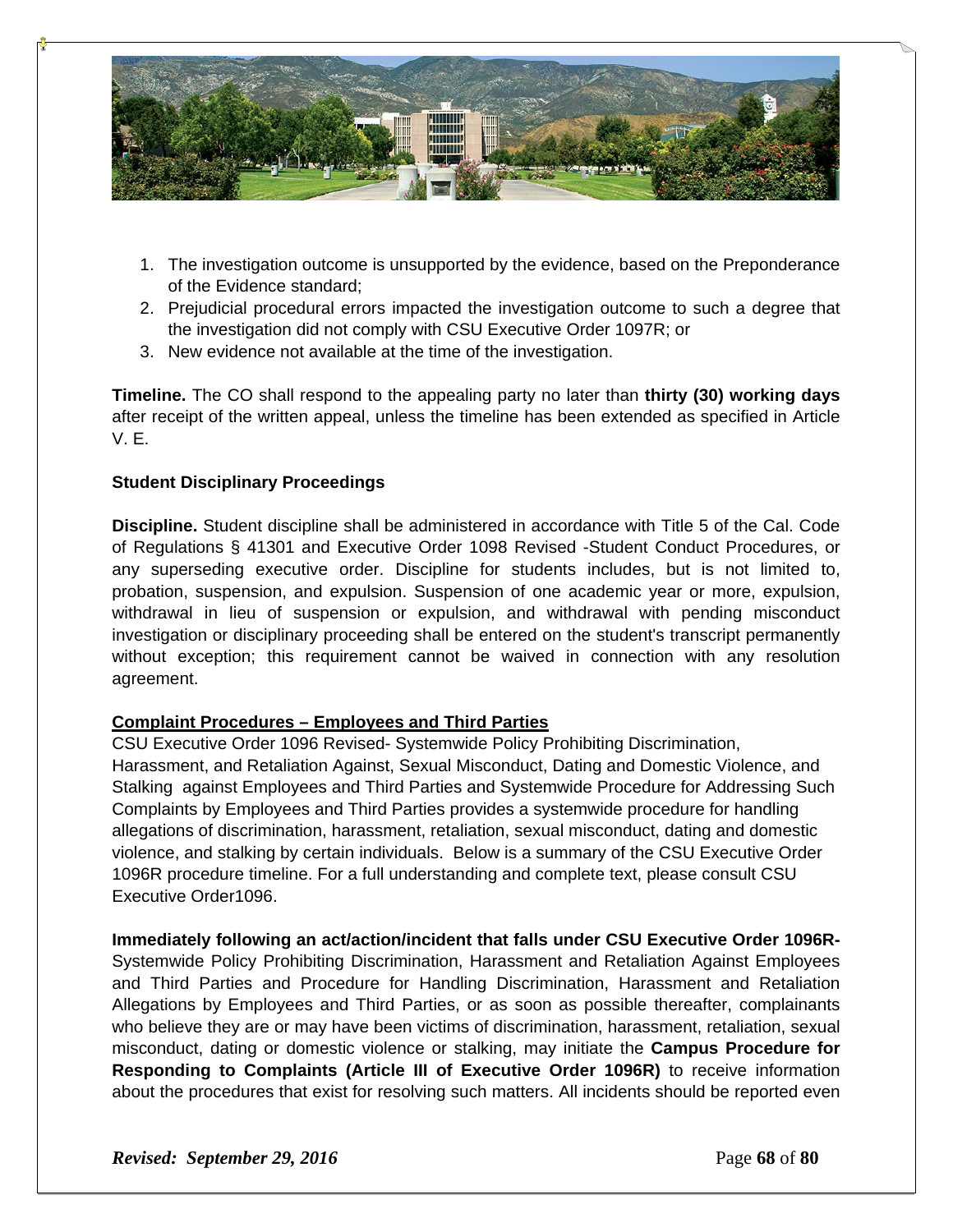

if a significant amount of time has passed. However, delaying a report or complaint may impede the ability to conduct an investigation or take appropriate remedial actions.

**For the purpose of CSU Executive Order 1096R,** "working days" are defined as Monday through Friday, excluding all official holidays or campus closures at the campus where the complaint originated or at the CO where the Complaint Appeal is reviewed.

# **Basic Timeline for Complaint Procedures**

- (1) **Within ten (10) working days** after receipt of a complaint, an intake interview shall be conducted with the complainant.
- (2) **Within ten (10) working days** after reviewing all written complaints and the information received during the intake interview, the Discrimination/Harassment/Retaliation (DHR) Administrator or Title IX Coordinator will notify the complainant that the complaint has been accepted for investigation and the timeline for completion of the investigation. If the DHR Administrator or Title IX Coordinator determines the complainant has failed to state a complaint within the scope of CSU Executive Order 1096R, he or she will provide the complainant with written notice of this determination within **ten (10) working days**. The DHR Administrator or Title IX Coordinator will also inform the complainant that if additional information is provided, the complaint will be reviewed again.
- (3) **Within sixty (60) working days** after the intake interview, the investigator shall complete the investigation, write and submit an investigation report to the campus designated DHR Administrator or Title IX Coordinator. If this timeline is extended pursuant to Article V. E, it shall not be extended for a period longer than an additional **thirty (30) working days** from the original due date.
- (4) **Within ten (10) working days** of receiving the investigation report, the DHR Administrator or Title IX Coordinator shall review the investigation report and notify the parties in writing of the investigation outcome. If the DHR Administrator or Title IX Coordinator performed the investigation, he or she shall notify the parties in writing of the investigation outcome within **ten (10) working days** of completing the investigation report. The notice shall indicate whether or not CSU Executive Order 1096R was violated and the complainant's and respondent's right to file an appeal under the CSU Executive Order.
- (5) **Within ten (10) working days** after the date of the Notice of Investigation Outcome, the complainant may file a written appeal with the CO.
- (6) **Within thirty (30) working days** after receipt of the written appeal, the CO designee shall respond to the appealing party, unless the timeline has been extended pursuant to Article IV. G or Article V. E. A separate notification shall be provided to the non-appealing party, indicating whether or not the allegations were substantiated on appeal by a Preponderance of the Evidence.
- (7) **Closure.** The CO Appeal Response is final and concludes the complaint and appeal process under CSU Executive Order 1096R.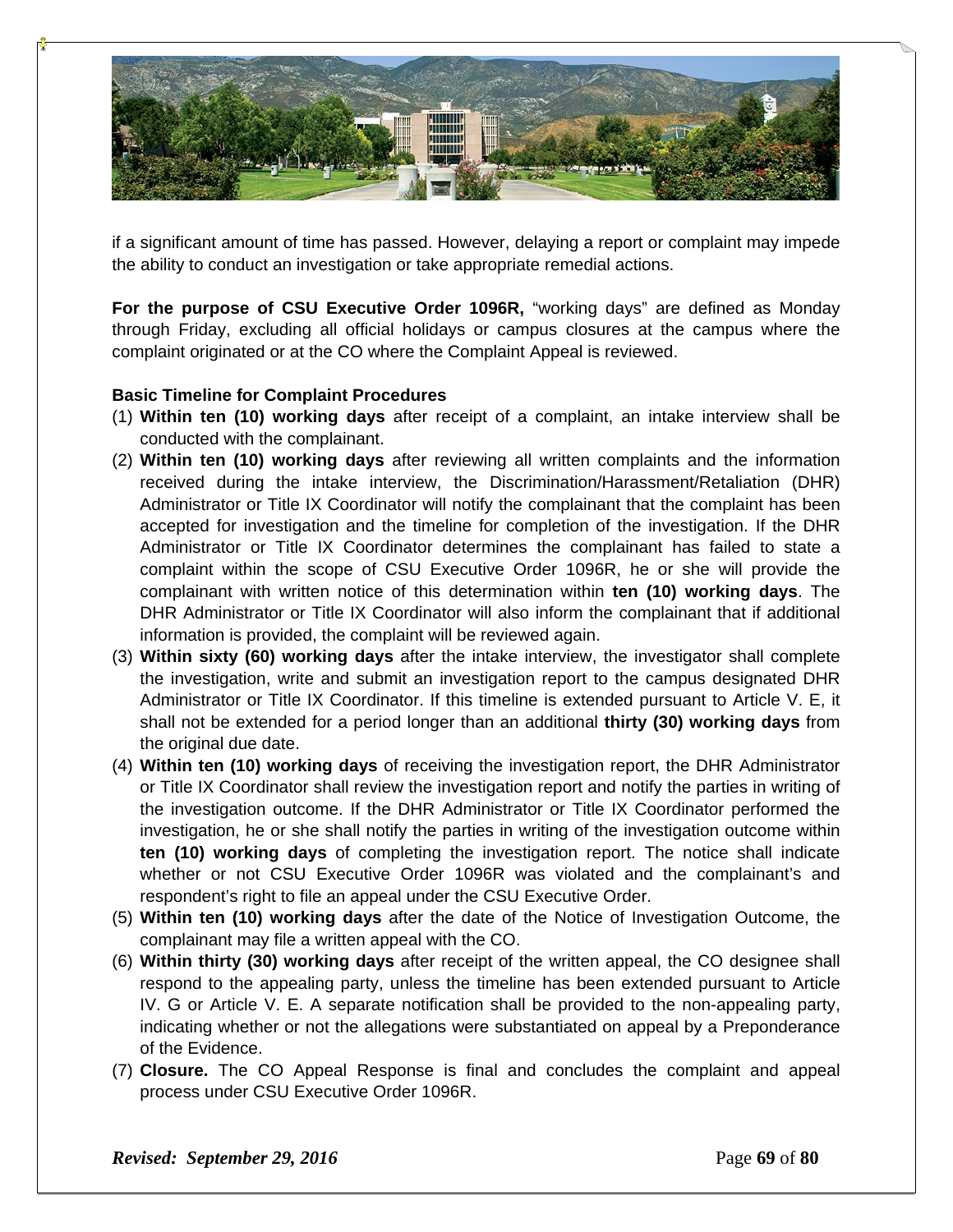

**Pursuant to Executive Order 1096R**- Systemwide Policy Prohibiting Discrimination, Harassment and Retaliation Against Employees and Third Parties and Procedure for Handling Discrimination, Harassment and Retaliation Allegations by Employees and Third Parties, **Article V. E, the timelines noted above may be extended as follows:** 

The timeline for the procedures contained within CSU Executive Order 1096R may be extended for any reason deemed to be legitimate by the campus investigator/CO Appeal reviewer or by mutual agreement of the parties. The timelines stated within the CSU Executive Order will be automatically adjusted for a reasonable time period that should not exceed an additional **thirty (30) working days** for a campus investigation or an additional **thirty (30) working days** for a reopened campus investigation under Article IV. The complainant and respondent shall receive written notification of any period of extension.

# **Complaint Process: Employees and Third Parties Complaint Proceedings**

**Campus Investigation Process.** Campuses will investigate complaints of discrimination, harassment, retaliation, sexual misconduct, dating or domestic violence, or stalking involving Employees, Student Employees, and Third Parties under Executive Order 1096R unless an Early Resolution is reached, whether or not a written complaint is submitted in-person at SMSU 103 or online at http://titleix.csusb.edu using the "File a Report Here" icon. The DHR Administrator/Title IX Coordinator will determine whether to open an investigation after making a preliminary inquiry into the allegations. An investigation may not be warranted where the reported information is insufficient.

In cases where the complainant does not want to pursue an investigation, the DHR Administrator/Title IX Coordinator should inform the complainant that the ability to take corrective action may be limited. The campus may determine that circumstances warrant initiating an investigation even if a complaint has not been filed and independent of the intent or wishes of the complainant. In cases involving sexual misconduct, dating or domestic violence, or stalking, when determining whether to go forward with an investigation, the Title IX Coordinator should consider the seriousness of the allegation(s), the age of the complainant, whether there have been other complaints against the respondent, and the risk to the campus community if the respondent's alleged conduct remains unaddressed.

**1. Filing a Complaint.** Any employee or third party may file a complaint reporting discrimination, harassment, retaliation, sexual misconduct, dating or domestic violence, or stalking under CSU Executive Order 1096R- Systemwide Policy Prohibiting Discrimination, Harassment and Retaliation Against Employees and Third Parties and Procedure for Handling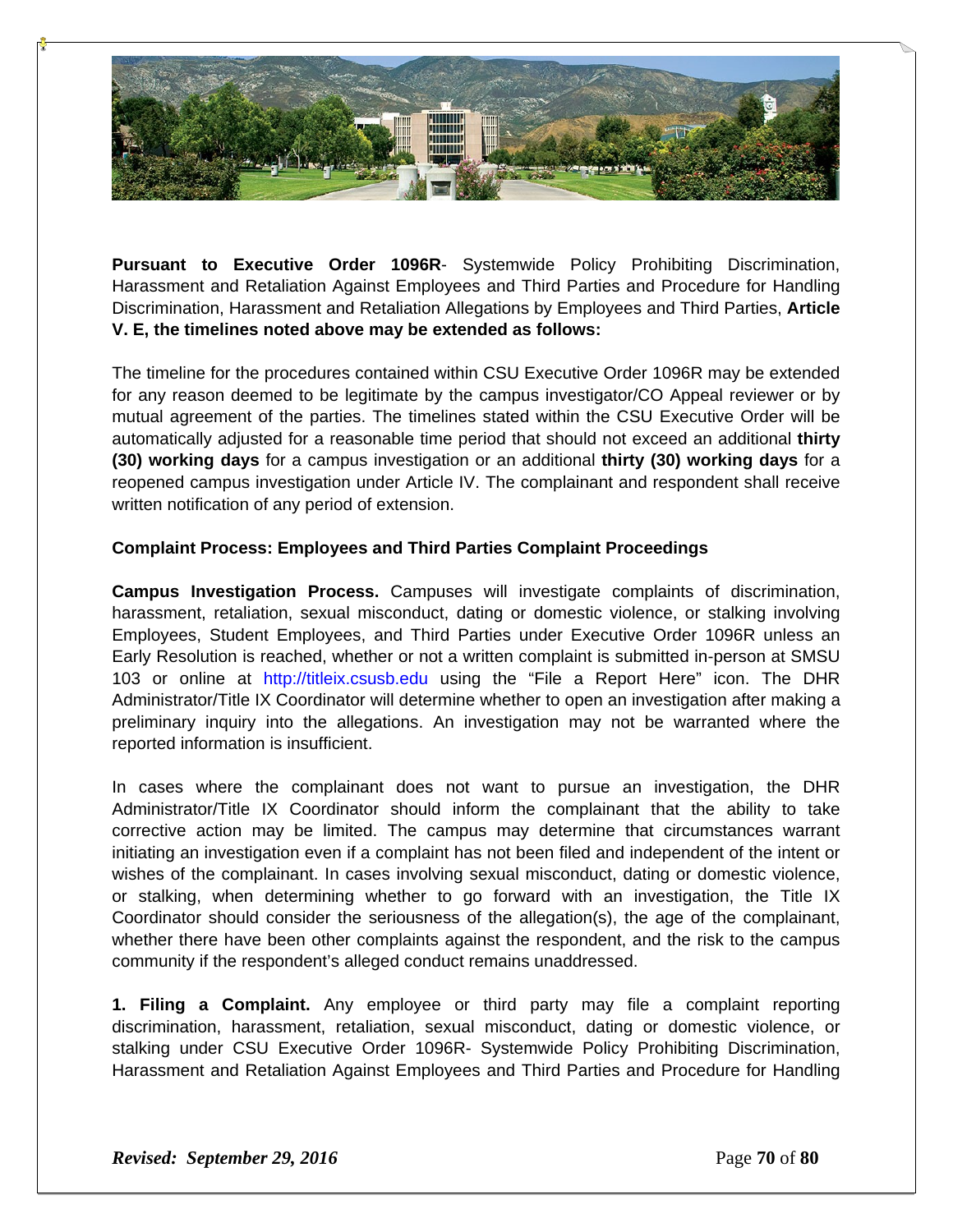

Discrimination, Harassment and Retaliation Allegations by Employees and Third Parties subject to the following exceptions:

- a. Complaints of student employees that arise out of their status as a student. Such complaints shall be governed by Executive Order 1097R- Systemwide Policy Prohibiting Discrimination, Harassment, and Retaliation, Sexual Misconduct, Dating and Domestic Violence, and Stalking against Students and Systemwide Procedure for Addressing Such Complaints by Students or any superseding executive order.
- b. Complaints against a president shall be filed with the Chancellor's Office (CO). However, complaints against a president shall be processed by the campus if the president's role in the alleged incident was limited to a decision on a recommendation made by another administrator, and the president had no other substantial involvement in the matter.
- c. For complaints against CO employees, the responsibilities identified in CSU Executive Order 1096R- Systemwide Policy Prohibiting Discrimination, Harassment and Retaliation Against Employees and Third Parties and Procedure for Handling Discrimination, Harassment and Retaliation Allegations by Employees and Third Parties as those of the president are the responsibilities of the chancellor. Complaints that involve allegations against the chancellor or a member of the Board of Trustees shall be referred to the chair or vice chair of the Board and the CO Title IX Coordinator for processing and investigation.

**2. Complaint Requirements.** The complainant may submit a written complaint to the DHR Administrator or Title IX Coordinator. The date the complaint is received in the appropriate office shall be deemed to be the complaint filing date. The DHR Administrator/Title IX Coordinator shall offer reasonable accommodations to complainants who are unable to submit a written complaint because of a qualified disability.

The complainant may file a report online at http://titleix.csusb.edu using the "File a Report Here" icon or, in the alternative, submit a written signed statement to SMSU 103, phone 909-537- 5669, containing the following information:

- a. The complainant's full name, address (including e-mail address) and telephone number(s);
- b. The name of the respondent and job title, position or student status, if known;
- c. The protected status that is the basis for any alleged discrimination, harassment, or retaliation, the respondent's activity that is the basis for the alleged retaliation, or whether dating or domestic violence, or stalking is alleged;
- d. A clear, concise statement of the facts that constitute the allegations including pertinent date(s) and sufficient information to identify any individuals who may provide relevant information during the course of any investigation;
- e. A statement verifying that the information provided is true and accurate to the best of the complainant's knowledge;
- f. The day, month and year of the complainant's most recent employment or the day, month and year in which he or she applied for employment with CSUSB;

*Revised: September 29, 2016* **Page 71** of **80**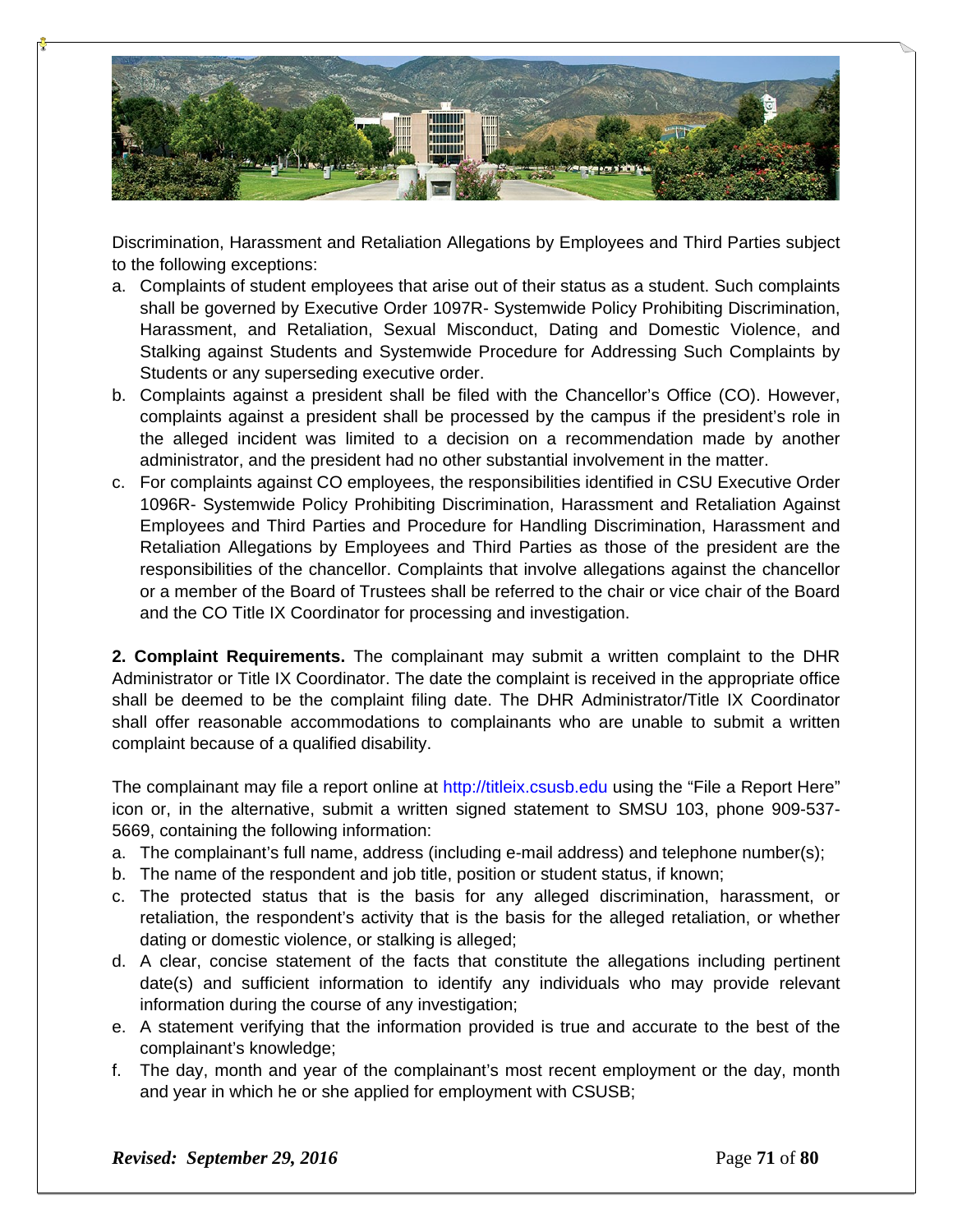

- g. The full name, address and telephone number of the complainant's advisor, if any;
- h. The specific harm resulting from the allegations;
- i. The specific remedy sought;
- j. The complainant's signature; and,
- k. The date on which the complaint is submitted.

**3. Intake interview.** The DHR Administrator or Title IX Coordinator shall meet with the complainant as soon as possible, but no later than **ten (10) working days** after the complaint was received. The complainant shall make him/herself available for this meeting.

a. The meeting shall serve as the initial intake interview with the complainant and will:

- i. Explain the investigation procedure and timelines and answer any questions about them;
- ii. Inform the complainant of his or her rights, including the right to have an advisor throughout the process;
- iii. Provide the opportunity for the complainant to complete and sign a complaint form, if not already done; and,
- iv. Discuss reasonable Interim Remedies, as appropriate.

b. In cases alleging sexual misconduct, dating or domestic violence, or stalking, the Title IX Coordinator shall also:

- i. Inform the complainant of the right to file a criminal complaint;
- ii. Offer to assist the complainant with filing a criminal complaint;
- iii. Assure the complainant that such filing will not significantly delay the campus investigation;
- iv. Advise the complainant of available resources such as the UPD, campus Sexual Assault Victim's Advocate, student health service center or psychological counseling center; and
- v. Provide **written** information, as directed under Executive Order 1095, to any complainant who reports to the campus that he or she has been a victim of sexual misconduct, dating or domestic violence, or stalking.

c. Prior to or during the initial interview with the respondent, the DHR Administrator or Title IX Coordinator shall:

- i. Explain the investigation procedure and timelines and answer any questions about them;
- ii. Inform the respondent of his or her rights, including the right to have an advisor throughout the process;
- iii. Provide the respondent with a copy of CSU Executive Order Systemwide Policy Prohibiting Discrimination, Harassment and Retaliation Against Employees and Third Parties and Procedure for Handling Discrimination, Harassment and Retaliation Allegations by Employees and Third Parties;
- iv. Provide the respondent with a description of the complainant's allegations against the respondent;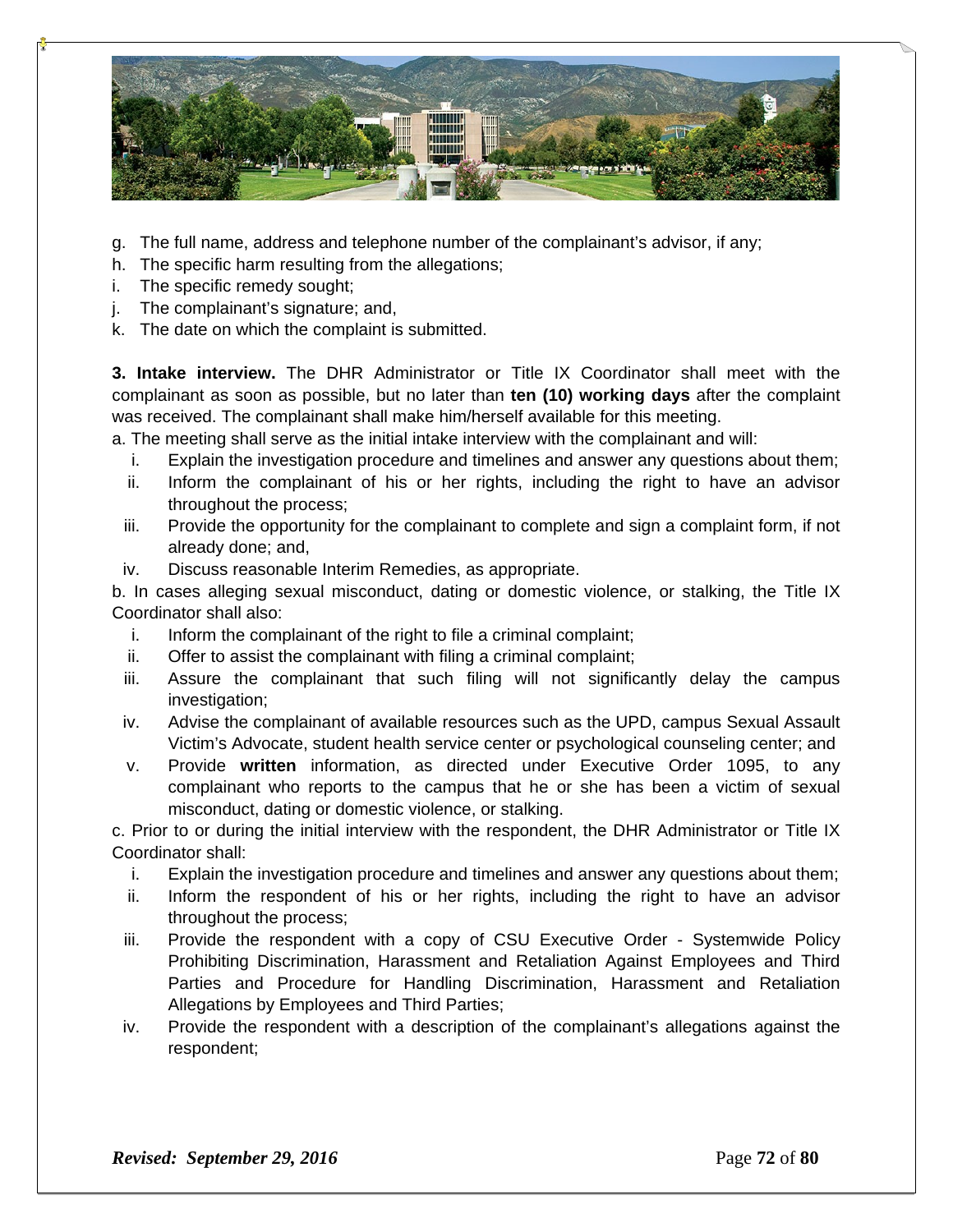

- v. Provide the respondent a full opportunity to respond to the allegations, including scheduling other meeting(s), accepting documentary evidence, and accepting Respondent's list of potential witnesses; and,
- vi. Discuss any Interim Remedies, as appropriate.

**4. Advisor.** The complainant and the respondent may elect to be accompanied by an advisor to any meeting or interview regarding the complaint.

**5. Confidentiality.** Information regarding the complaint may be shared on a "need to know" basis with other campus employees, and with law enforcement (with the complainant's written consent), except for some limited exceptions. (See Executive Order 1095 Revised.) The DHR Administrator and/or Title IX Coordinator shall endeavor to honor any request for confidentiality; however, the DHR Administrator and/or Title IX Coordinator shall also weigh requests for confidentiality against CSUSB's duty to provide a safe and nondiscriminatory environment for all members of the campus community. **Confidentiality, therefore, cannot be ensured.** 

The Title IX Coordinator receives all complainant requests for confidentiality involving cases of sexual misconduct, dating or domestic violence, or stalking, and determines if the request can be honored under the facts and circumstances of the particular case. (See CSU Executive Order 1095R).

**6. Complaint Accepted for Investigation.** The DHR Administrator or Title IX Coordinator will review all written complaints and the information received during the intake interview. If the DHR Administrator or Title IX Coordinator determines that the complaint falls within the scope of CSU Executive Order 1096R- Systemwide Policy Prohibiting Discrimination, Harassment and Retaliation Against Employees and Third Parties and Procedure for Handling Discrimination, Harassment and Retaliation Allegations by Employees and Third Parties, he or she will notify the complainant within **ten (10) working days** that the complaint has been accepted for investigation and the timeline for completion of the investigation.

If the DHR Administrator or Title IX Coordinator determines the complainant has failed to state a complaint within the scope of CSU Executive Order 1096R, he or she will provide the complainant with written notice of this determination with **ten (10) working days**. The DHR Administrator or Title IX Coordinator will also inform the complainant that if additional information is provided, the complaint will be reviewed again. The DHR Administrator or Title IX Coordinator will maintain a record of the complaint and the reasons the complaint was deemed not within the scope of CSU Executive Order 1096R.

The DHR Administrator or Title IX Coordinator shall determine whether the complaint should be processed through another campus office or University procedure available to the complainant.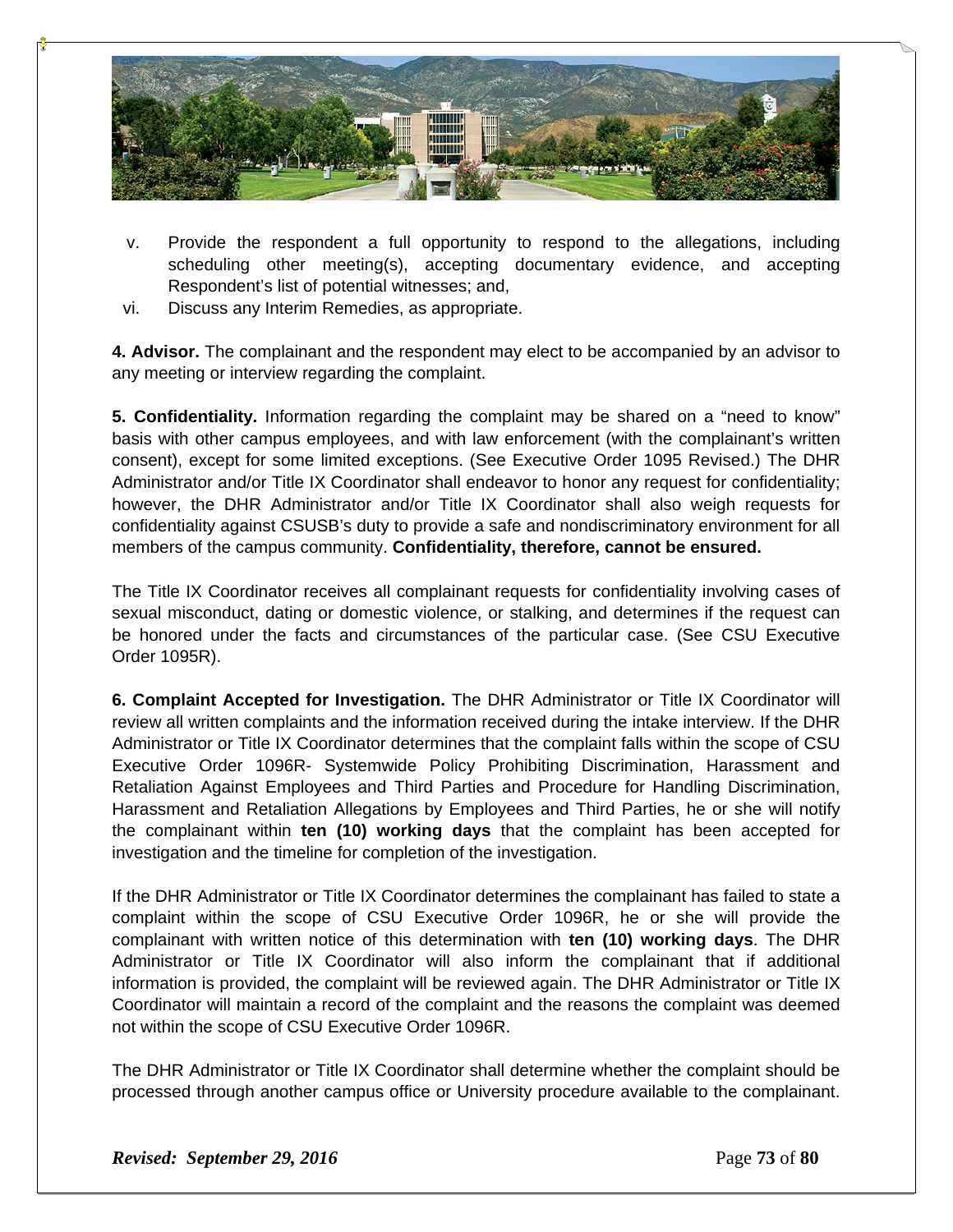

If appropriate, the DHR Administrator or Title IX Coordinator shall direct the complainant to that procedure as soon as possible.

**7. Investigation Procedure.** The DHR Administrator or Title IX Coordinator shall promptly investigate the complaint or assign this task to another investigator on a case-by-case basis. If assigned to another investigator, the DHR Administrator or Title IX Coordinator shall monitor, supervise, and oversee all such delegated tasks, including reviewing all investigation reports before they are final to ensure that the investigation was sufficient, appropriate, impartial, and in compliance with CSU Executive Order 1096R.

The complainant and the respondent shall have equal opportunities to present relevant witnesses and evidence in connection with the investigation. Upon inquiry, the complainant and respondent shall be advised of the status of the investigation.

Before reaching a final conclusion or issuing a final investigation report, the investigator shall have: a) advised the parties or have offered to do so, verbally or in writing, of any evidence upon which the findings will be based; and, b) given the parties an opportunity to respond to the evidence, including presenting further relevant evidence, information or arguments that could affect the outcome. The investigator will not reach a final conclusion or issue an investigation report until giving careful consideration to any such relevant evidence, information or arguments provided by the parties. The investigator retains discretion and authority to determine relevance.

The investigation shall be completed no later than **sixty (60) working days** after the intake interview, unless the timeline has been extended pursuant to Article V. E. The timeline should not be extended for a period longer than an additional **thirty (30) working days** from the original due date.

On occasion, a criminal investigation may be initiated by a law enforcement agency over the same allegations that are reported in a complaint filed under CSU Executive Order 1096R. A pending (University or local) police investigation is a separate investigation and it does not relieve a campus of its responsibility to timely investigate complaints under CSU Executive Order 1096R. Thus, a campus may not wait until the conclusion of a police investigation to commence its own investigation. Although it may be necessary to temporarily delay the investigation while the police are gathering evidence, once notified that the police have completed the fact gathering portion of their investigation, the campus must promptly resume and complete its own investigation. In cases involving sexual misconduct, dating or domestic violence, or stalking, see the "Coordination with Criminal Investigations and Proceedings" section of Executive Order 1095R.

**8. Investigation Report.** Within the investigation period stated above, the investigator shall prepare an investigation report. The report shall include a summary of the allegations, the

*Revised: September 29, 2016* **Page 74** of **80**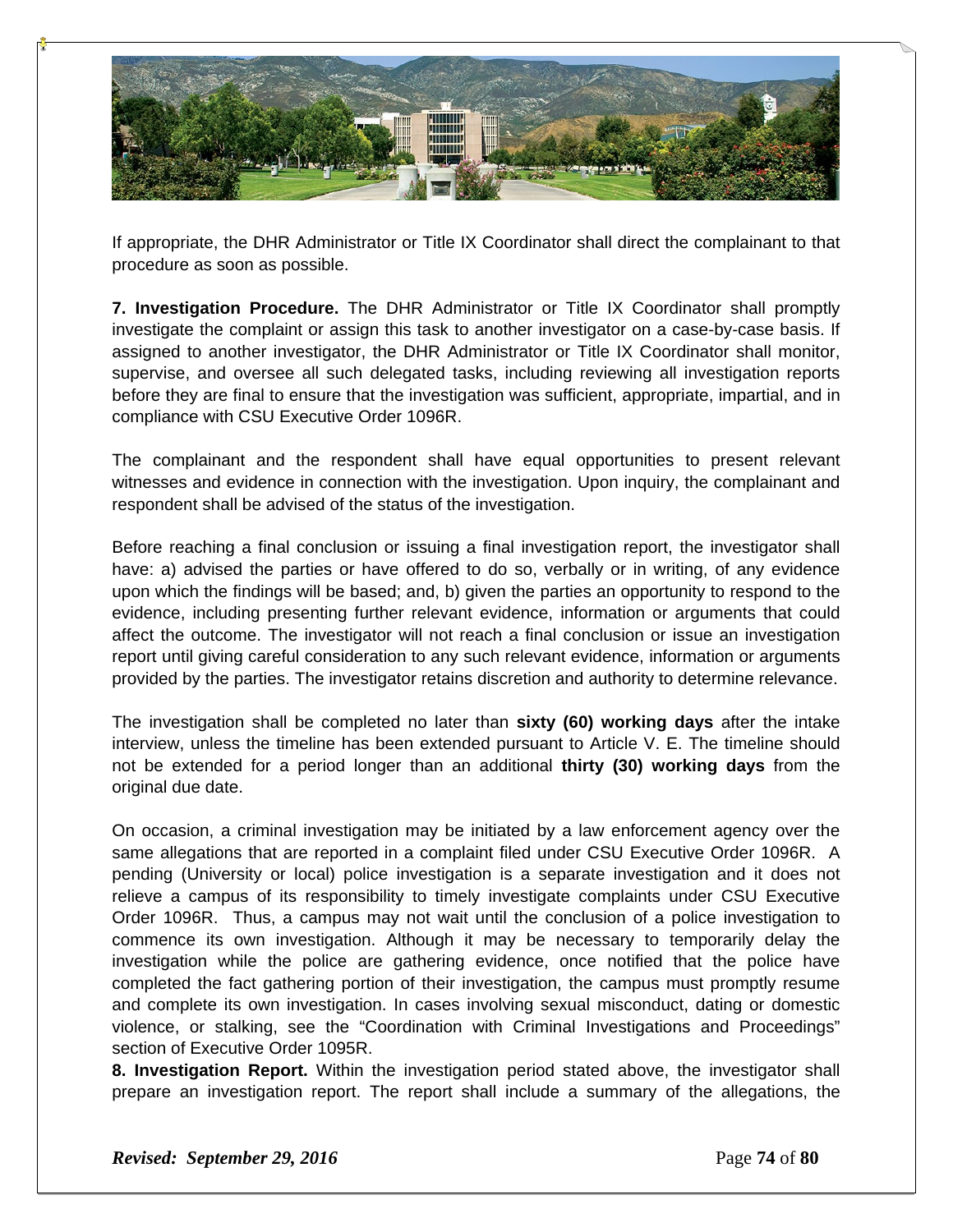

investigation process, the Preponderance of the Evidence standard, a detailed description of the evidence considered, and appropriate findings. Relevant exhibits and documents, if any, shall be attached to the written report. The report shall be promptly provided to the DHR Administrator or Title IX Coordinator, if applicable. The DHR Administrator or Title IX Coordinator shall review the investigation report to assure compliance with CSU Executive Order 1096R before proceeding further.

**9. Notice of Investigation Outcome.** Within **ten (10) working days** of issuance of the final investigation report, the DHR Administrator or Title IX Coordinator shall notify the complainant and respondent in writing of the outcome of the investigation. The notice shall include a summary of the allegations, the investigative process, the Preponderance of the Evidence standard, the evidence considered, the findings of fact, a determination as to whether CSU Executive Order 1096R was violated, and if so, any remedies to be afforded to the complainant. The notice shall advise the complainant and respondent of their right to file an appeal under CSU Executive Order 1096R and to request a copy of the final investigation report with exhibits/attachments, if any, redacted as appropriate. The notice shall be delivered to the parties in a manner which guarantees delivery within **two (2) working days** (e-mail delivery is acceptable). Where a complaint is made against a student and CSU Executive Order 1096R is found to have been violated, the DHR Administrator or Title IX Coordinator shall also notify the Campus Student Conduct Administrator of the investigation outcome, and provide a copy of the investigation report. Where the respondent is an employee, Human Resources or Academic/Faculty Affairs shall be notified and provided a copy of the investigation report.

#### **Appeal Review – Chancellor's Office**

**A. Filing an Appeal to the CO.** Any complainant or respondent who is not satisfied with a campus investigation outcome may file an appeal with the CO no later than **ten (10) working days** after the date of the Notice of Investigation Outcome.

**B. Written Appeal.** The appeal shall be in writing and shall be based on one or more of the appeal issues listed below:

- 1. The investigation outcome is unsupported by the evidence, based on the Preponderance of the Evidence standard;
- 2. Prejudicial procedural errors impacted the investigation outcome to such a degree that the investigation did not comply with CSU Executive Order1096; or
- 3. New evidence not available at the time of the investigation.

**Timeline.** The CO shall respond to the appealing party no later than **thirty (30) working days**  after receipt of the written appeal unless the timeline has been extended as specified in Article V.

Source: Student Conduct Office and Title IX and Gender Equity Office

*Revised: September 29, 2016* Page **75** of **80**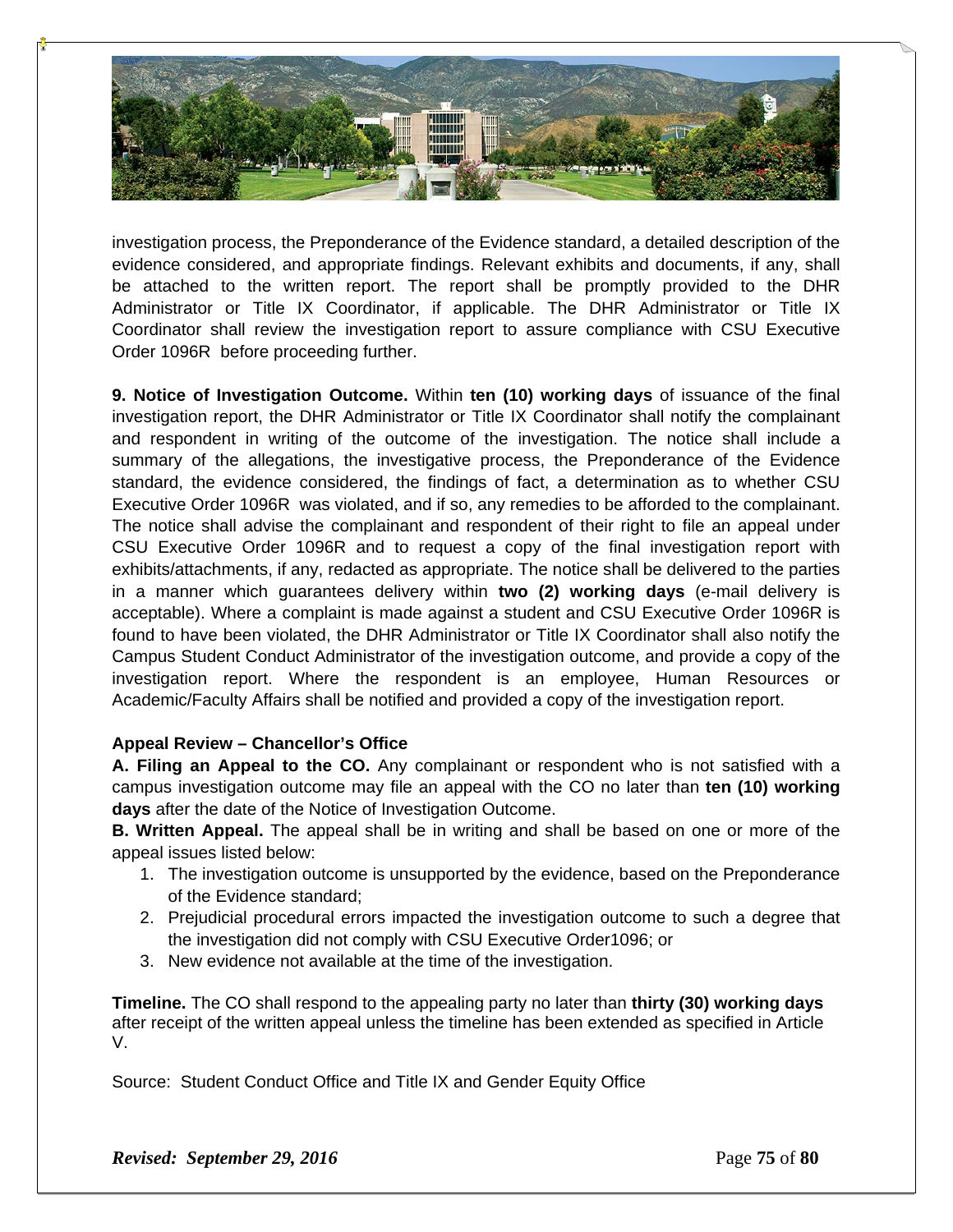

# **Crime Statistics**

| Reportable                   | Year | On               | <b>Residen</b>    | Non-                                      | <b>Public</b>    | # of                |
|------------------------------|------|------------------|-------------------|-------------------------------------------|------------------|---------------------|
| <b>Crime</b>                 |      | <b>Campus</b>    | ce                | <b>Campus</b>                             | <b>Propert</b>   | <b>Unfounde</b>     |
|                              |      |                  | <b>Facilities</b> | <b>Buildings</b>                          | y                | d                   |
| Murder/Non-                  | 2013 | $\mathbf 0$      | N/A               | N/A                                       | $\mathbf 0$      | $\overline{0}$      |
| Negligent                    | 2014 | $\mathbf 0$      | N/A               | N/A                                       | $\mathbf 0$      | $\overline{0}$      |
| Manslaughter                 | 2015 | 0                | N/A               | N/A                                       | $\mathbf 0$      | $\mathbf 0$         |
|                              | 2013 | $\mathbf 0$      | N/A               | N/A                                       | $\mathbf 0$      | $\mathbf 0$         |
| Manslaughter<br>by Negligent | 2014 | 0                | N/A               | N/A                                       | $\mathbf 0$      | $\overline{0}$      |
|                              | 2015 | $\boldsymbol{0}$ | N/A               | N/A                                       | $\boldsymbol{0}$ | $\pmb{0}$           |
|                              | 2013 | $\overline{0}$   | N/A               | N/A                                       | $\pmb{0}$        | $\mathsf{O}\xspace$ |
| Sex Offense -                | 2014 | $\pmb{0}$        | N/A               | N/A                                       | $\mathbf 0$      | $\mathbf 0$         |
| Forcible                     | 2015 |                  |                   | Rape                                      |                  |                     |
| Sex Offense -                | 2013 | $\mathbf 0$      | N/A               | N/A                                       | $\mathbf 0$      | $\mathbf 0$         |
| Non-Forcible                 | 2014 | 0                | N/A               | N/A                                       | $\mathbf 0$      | $\mathsf{O}\xspace$ |
| (Incest or<br>Statutory      | 2015 |                  |                   | <b>Fondling / Incest / Statutory Rape</b> |                  |                     |
|                              | 2015 | $\boldsymbol{0}$ | N/A               | N/A                                       | $\mathbf 0$      | $\mathbf 0$         |
| Rape                         |      | $\mathbf 0$      | N/A               | N/A                                       | $\mathbf 0$      | $\mathbf 0$         |
|                              |      | 0                | N/A               | N/A                                       | $\mathbf 0$      | $\mathbf 0$         |
|                              | 2015 | 0                | N/A               | N/A                                       | 0                | $\mathbf 0$         |
| Fondling                     |      | $\overline{0}$   | N/A               | N/A                                       | $\mathbf 0$      | $\mathbf 0$         |
|                              |      | $\pmb{0}$        | N/A               | N/A                                       | $\mathbf 0$      | $\mathbf 0$         |
|                              | 2015 | 0                | N/A               | N/A                                       | $\boldsymbol{0}$ | $\boldsymbol{0}$    |
| Incest                       |      | $\mathbf 0$      | N/A               | N/A                                       | $\mathbf 0$      | $\mathbf 0$         |
|                              |      | 0                | N/A               | N/A                                       | 0                | $\mathbf 0$         |
|                              | 2013 | 0                | N/A               | N/A                                       | $\mathbf 0$      | $\mathbf 0$         |
| Robbery                      | 2014 | $\pmb{0}$        | N/A               | N/A                                       | $\mathbf 0$      | $\mathbf 0$         |
|                              | 2015 | 0                | N/A               | N/A                                       | 0                | $\mathbf 0$         |
|                              | 2013 | $\pmb{0}$        | N/A               | N/A                                       | $\boldsymbol{0}$ | $\mathbf 0$         |
| Aggravated                   | 2014 | $\pmb{0}$        | N/A               | N/A                                       | $\mathbf 0$      | $\mathbf 0$         |
| Assault                      | 2015 | $\mathbf 0$      | N/A               | N/A                                       | $\mathbf 0$      | $\mathbf 0$         |
|                              | 2013 | $\overline{c}$   | N/A               | N/A                                       | $\mathbf 0$      | $\boldsymbol{0}$    |
| <b>Burglary</b>              | 2014 | 0                | N/A               | N/A                                       | $\mathbf 0$      | $\mathbf 0$         |
|                              | 2015 | $\mathbf 0$      | N/A               | N/A                                       | $\pmb{0}$        | $\boldsymbol{0}$    |
|                              | 2013 | 1                | N/A               | N/A                                       | $\mathbf 0$      | $\mathsf 0$         |
| Motor Vehicle                | 2014 | $\boldsymbol{0}$ | N/A               | N/A                                       | $\pmb{0}$        | $\pmb{0}$           |
| Theft                        | 2015 | $\pmb{0}$        | N/A               | N/A                                       | $\boldsymbol{0}$ | $\pmb{0}$           |
|                              | 2013 | $\pmb{0}$        | N/A               | N/A                                       | $\pmb{0}$        | $\mathbf 0$         |
| Arson                        | 2014 | 0                | N/A               | N/A                                       | 0                | 0                   |

*Revised: September 29, 2016* **Page 76** of **80**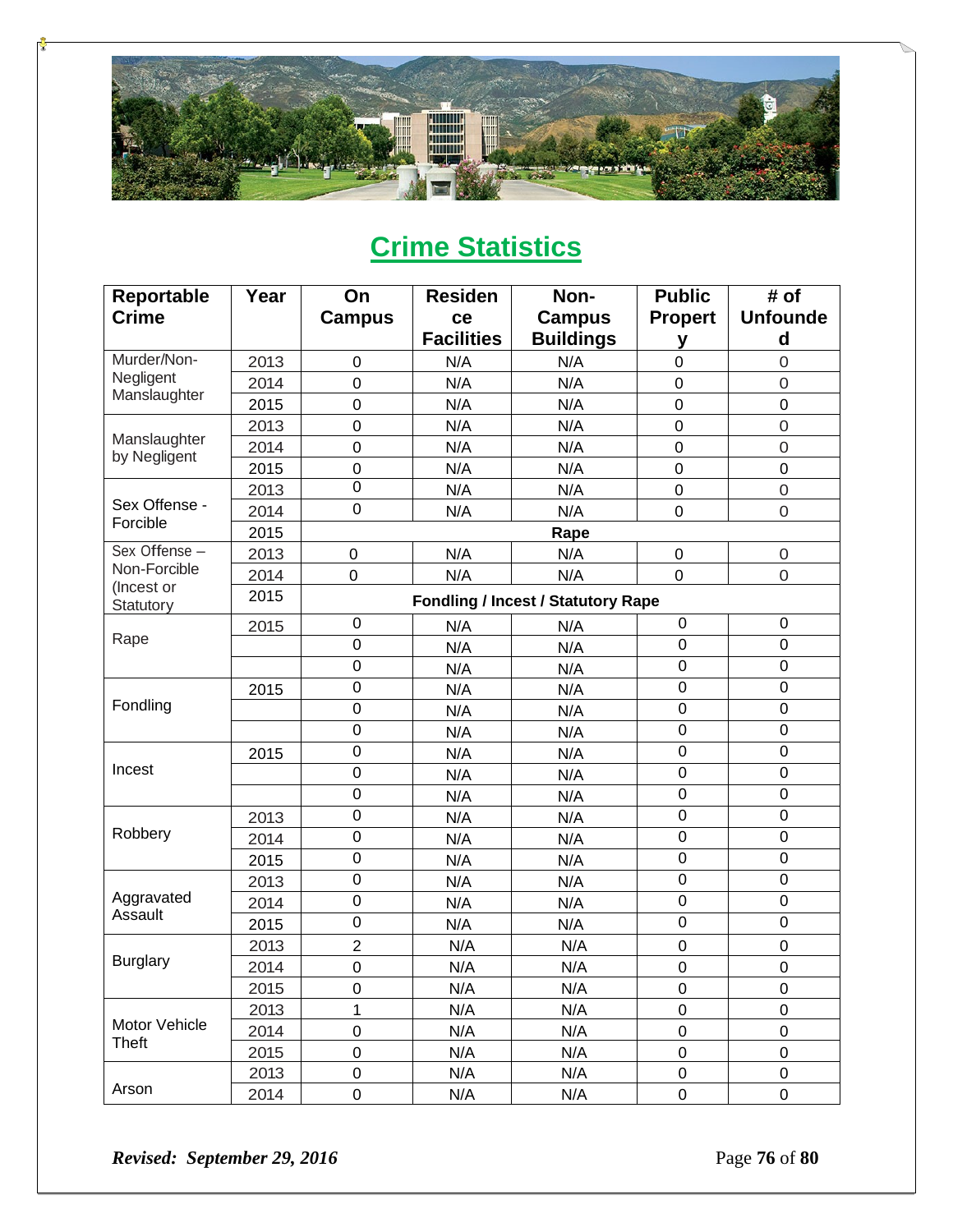

|                   | 2015 | 0             | N/A               | N/A              | 0              | 0                |
|-------------------|------|---------------|-------------------|------------------|----------------|------------------|
|                   |      |               |                   |                  |                |                  |
| <b>Reportable</b> | Year | On            | Residence         | Non-             | <b>Public</b>  | # of             |
| <b>Crime</b>      |      | <b>Campus</b> | <b>Facilities</b> | Campus           | <b>Propert</b> | <b>Unfounded</b> |
|                   |      |               |                   | <b>Buildings</b> |                |                  |
|                   | 2013 | <b>NR</b>     | N/A               | N/A              | <b>NR</b>      | <b>NR</b>        |
| Domestic          | 2014 |               | N/A               | N/A              | 0              | 0                |
| Violence          | 2015 | 0             | N/A               | N/A              | 0              | 0                |
|                   | 2013 | <b>NR</b>     | N/A               | N/A              | <b>NR</b>      | <b>NR</b>        |
| Dating Violence   | 2014 | 0             | N/A               | N/A              | 0              | 0                |
|                   | 2015 | $\Omega$      | N/A               | N/A              | $\Omega$       | $\Omega$         |
|                   | 2013 | <b>NR</b>     | N/A               | N/A              | <b>NR</b>      | <b>NR</b>        |
| Stalking          | 2014 | 0             | N/A               | N/A              | 0              | 0                |
|                   | 2015 |               | N/A               | N/A              | 0              | 0                |

### **HATE CRIMES**

| Murder/Non-                | 2013 | $\mathbf 0$    | N/A | N/A                                       | $\mathbf 0$    | $\mathbf 0$    |  |  |
|----------------------------|------|----------------|-----|-------------------------------------------|----------------|----------------|--|--|
| Negligent                  | 2014 | $\overline{0}$ | N/A | N/A                                       | $\overline{0}$ | $\overline{0}$ |  |  |
| Manslaughter               | 2015 | $\overline{0}$ | N/A | N/A                                       | $\mathbf 0$    | $\mathbf 0$    |  |  |
|                            | 2013 | $\overline{0}$ | N/A | N/A                                       | $\overline{0}$ | $\mathbf 0$    |  |  |
| Manslaughter               | 2014 | $\overline{0}$ | N/A | N/A                                       | $\overline{0}$ | $\overline{0}$ |  |  |
| by Negligent               | 2015 | 0              | N/A | N/A                                       | $\mathbf 0$    | $\mathbf 0$    |  |  |
|                            | 2013 | $\overline{0}$ | N/A | N/A                                       | $\overline{0}$ | $\overline{0}$ |  |  |
| Sex Offense -<br>Forcible  | 2014 | $\overline{0}$ | N/A | N/A                                       | $\mathbf 0$    | $\mathbf 0$    |  |  |
|                            | 2015 | Rape           |     |                                           |                |                |  |  |
| Sex Offense -              | 2013 | $\mathbf 0$    | N/A | N/A                                       | $\mathbf 0$    | $\mathbf 0$    |  |  |
| Non-Forcible<br>(Incest or | 2014 | $\mathbf 0$    | N/A | N/A                                       | $\mathbf 0$    | $\mathbf 0$    |  |  |
| Statutory                  | 2015 |                |     | <b>Fondling / Incest / Statutory Rape</b> |                |                |  |  |
|                            | 2013 | $\overline{0}$ | N/A | N/A                                       | $\Omega$       | 0              |  |  |
| Rape                       | 2014 | $\mathbf 0$    | N/A | N/A                                       | $\mathbf 0$    | $\mathbf 0$    |  |  |
|                            | 2015 | $\mathbf 0$    | N/A | N/A                                       | $\mathbf 0$    | 0              |  |  |
|                            | 2013 | $\mathbf 0$    | N/A | N/A                                       | $\mathbf 0$    | $\mathbf 0$    |  |  |
| Fondling                   | 2014 | 0              | N/A | N/A                                       | $\mathbf 0$    | $\mathbf 0$    |  |  |
|                            | 2015 | $\overline{0}$ | N/A | N/A                                       | $\overline{0}$ | $\overline{0}$ |  |  |
|                            | 2015 | $\mathbf 0$    | N/a | N/a                                       | $\mathbf 0$    | $\mathbf 0$    |  |  |
| <b>Statutory Rape</b>      |      |                |     |                                           |                |                |  |  |
|                            |      |                |     |                                           |                |                |  |  |
|                            | 2013 | $\mathbf 0$    | N/A | N/A                                       | $\mathbf 0$    | $\mathbf 0$    |  |  |
| Incest                     | 2014 | $\mathbf 0$    | N/A | N/A                                       | $\mathbf 0$    | $\mathbf 0$    |  |  |

*Revised: September 29, 2016* **Page 77** of **80**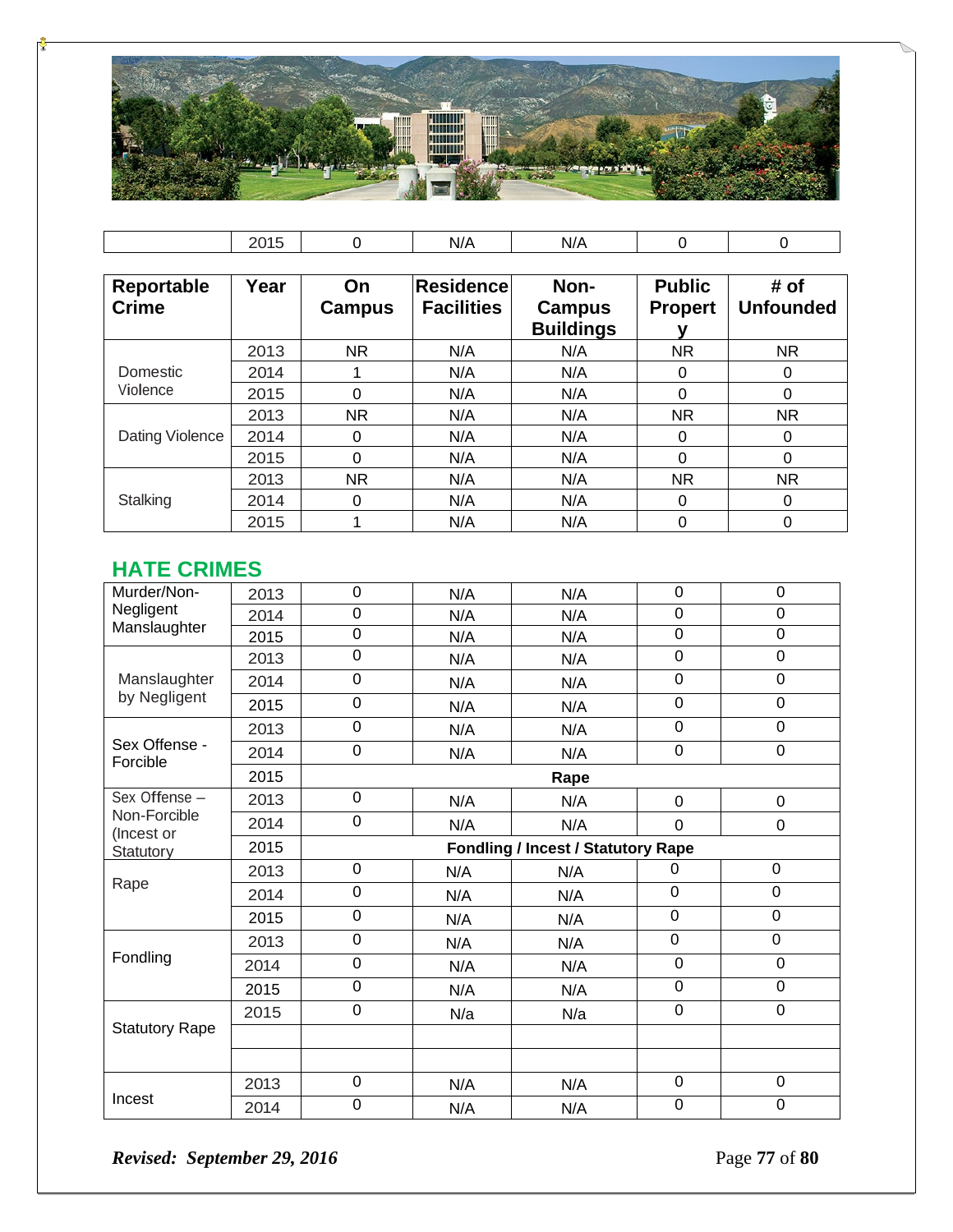

|                          | 2015 | $\boldsymbol{0}$ | N/A | N/A | $\boldsymbol{0}$ | $\boldsymbol{0}$ |
|--------------------------|------|------------------|-----|-----|------------------|------------------|
|                          | 2013 | $\overline{0}$   | N/A | N/A | $\overline{0}$   | $\overline{0}$   |
| Robbery                  | 2014 | $\mathbf 0$      | N/A | N/A | $\boldsymbol{0}$ | $\mathbf 0$      |
|                          | 2015 | $\mathbf 0$      | N/A | N/A | $\boldsymbol{0}$ | $\mathbf 0$      |
|                          | 2013 | $\mathbf 0$      | N/A | N/A | $\mathbf 0$      | $\pmb{0}$        |
| Aggravated               | 2014 | $\overline{0}$   | N/A | N/A | $\overline{0}$   | $\mathbf 0$      |
| Assault                  | 2015 | $\mathbf 0$      | N/A | N/A | $\mathbf 0$      | $\mathbf 0$      |
|                          | 2013 | $\boldsymbol{0}$ | N/A | N/A | $\boldsymbol{0}$ | $\boldsymbol{0}$ |
| <b>Burglary</b>          | 2014 | $\mathbf 0$      | N/A | N/A | $\mathbf 0$      | $\mathbf 0$      |
|                          | 2015 | $\mathbf 0$      | N/A | N/A | $\mathbf 0$      | $\pmb{0}$        |
|                          | 2013 | $\boldsymbol{0}$ | N/A | N/A | $\mathbf 0$      | $\mathsf 0$      |
| Motor Vehicle            | 2014 | $\overline{0}$   | N/A | N/A | $\mathbf 0$      | $\overline{0}$   |
| <b>Theft</b>             | 2015 | $\mathbf 0$      | N/A | N/A | $\boldsymbol{0}$ | $\boldsymbol{0}$ |
|                          | 2013 | $\mathbf 0$      | N/A | N/A | $\mathbf 0$      | $\mathbf 0$      |
| Arson                    | 2014 | $\overline{0}$   | N/A | N/A | $\pmb{0}$        | $\pmb{0}$        |
|                          | 2015 | $\mathbf 0$      | N/A | N/A | $\mathbf 0$      | $\mathbf 0$      |
|                          | 2013 | $\mathbf 0$      | N/A | N/A | $\mathbf 0$      | $\mathbf 0$      |
| Simple Assault           | 2014 | $\mathbf 0$      | N/A | N/A | $\mathbf 0$      | $\pmb{0}$        |
|                          | 2015 | $\overline{0}$   | N/A | N/A | $\overline{0}$   | $\overline{0}$   |
|                          | 2013 | $\mathbf 0$      | N/A | N/A | $\mathbf 0$      | $\mathbf 0$      |
| $Larceny - \text{theft}$ | 2014 | $\mathbf 0$      | N/A | N/A | $\boldsymbol{0}$ | $\boldsymbol{0}$ |
|                          | 2015 | $\mathbf 0$      | N/A | N/A | $\mathbf 0$      | $\mathbf 0$      |
|                          | 2013 | $\mathbf 0$      | N/A | N/A | $\mathbf 0$      | $\mathbf 0$      |
| Intimidation             | 2014 | $\mathbf 0$      | N/A | N/A | $\boldsymbol{0}$ | $\mathbf 0$      |
|                          | 2015 | $\overline{0}$   | N/A | N/A | $\mathbf 0$      | $\overline{0}$   |
| Destruction/             | 2013 | $\mathbf 0$      | N/A | N/A | $\boldsymbol{0}$ | $\mathbf 0$      |
| damage/                  | 2014 | $\boldsymbol{0}$ | N/A | N/A | $\boldsymbol{0}$ | $\pmb{0}$        |
| vandalism of<br>property | 2015 | $\pmb{0}$        | N/A | N/A | $\boldsymbol{0}$ | $\pmb{0}$        |

#### **ARRESTS**

| Reportable                                  | Year | On            | <b>Residen</b>    | Non-             | <b>Public</b>   |
|---------------------------------------------|------|---------------|-------------------|------------------|-----------------|
| <b>Crime</b>                                |      | <b>Campus</b> | <b>ce</b>         | <b>Campus</b>    | <b>Property</b> |
|                                             |      |               | <b>Facilities</b> | <b>Buildings</b> |                 |
|                                             | 2013 |               | N/A               | N/A              |                 |
| <b>Illegal Weapons</b><br><b>Violations</b> | 2014 |               | N/A               | N/A              |                 |
|                                             | 2015 |               | N/A               | N/A              |                 |
|                                             | 2013 |               | N/A               | N/A              |                 |

*Revised: September 29, 2016* **Page 78** of **80**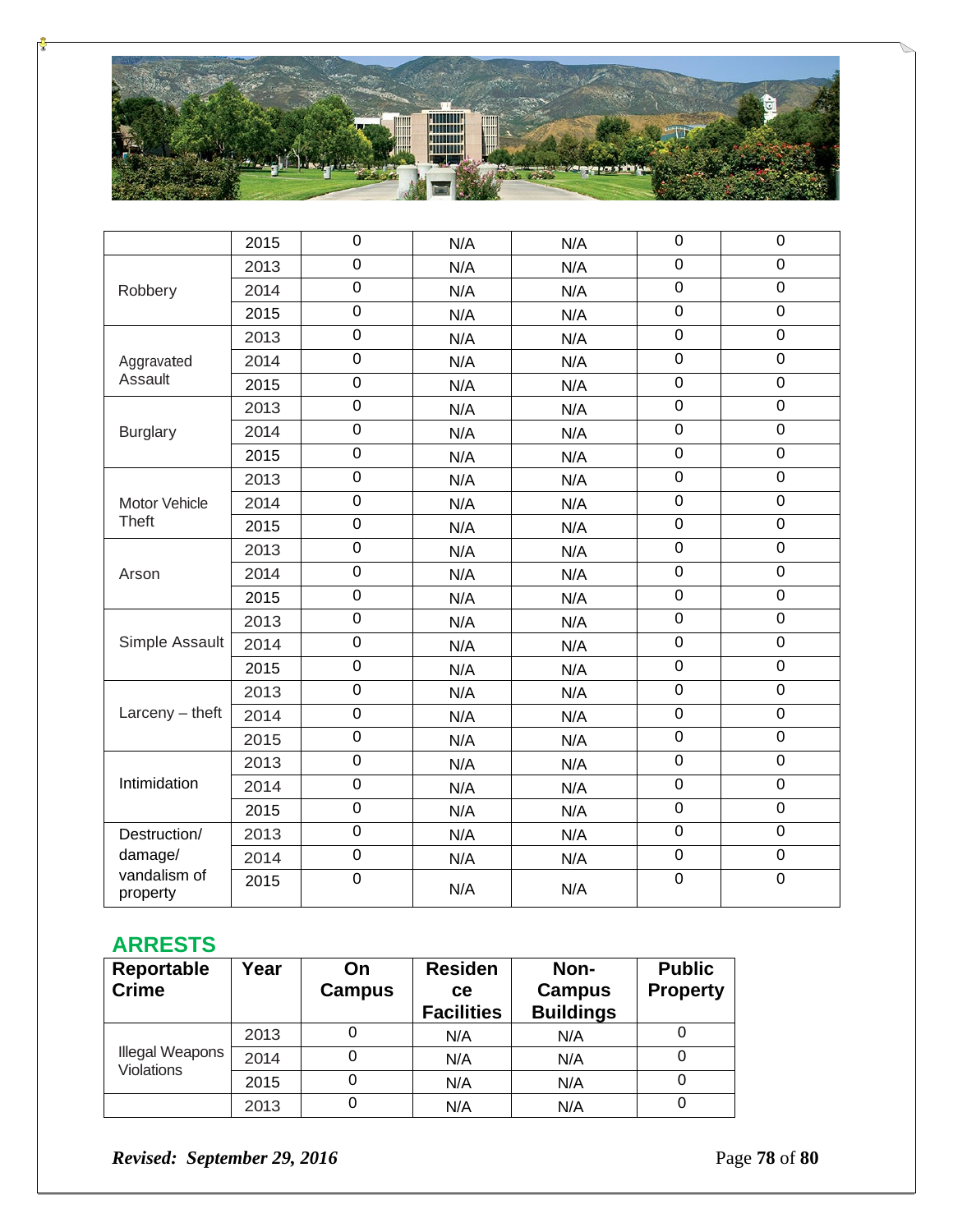

| Drug Law<br>Violations   | 2014 |   | N/A | N/A | U |
|--------------------------|------|---|-----|-----|---|
|                          | 2015 |   | N/A | N/A |   |
|                          |      |   |     |     |   |
| Liquor Law<br>Violations | 2013 | υ | N/A | N/A |   |
|                          | 2014 | Ü | N/A | N/A |   |
|                          | 2015 | 0 | N/A | N/A |   |
|                          | 2013 | 0 | N/A | N/A |   |

### **REFERRALS**

| Reportable<br><b>Crime</b>           | Year | On<br><b>Campus</b> | <b>Residen</b><br><b>ce</b><br><b>Facilities</b> | Non-<br>Campus<br><b>Buildings</b> | <b>Public</b><br><b>Property</b> |
|--------------------------------------|------|---------------------|--------------------------------------------------|------------------------------------|----------------------------------|
|                                      | 2013 |                     | N/A                                              | N/A                                |                                  |
| Illegal Weapons<br><b>Violations</b> | 2014 |                     | N/A                                              | N/A                                |                                  |
|                                      | 2015 |                     | N/A                                              | N/A                                |                                  |
|                                      | 2013 |                     | N/A                                              | N/A                                |                                  |
| Drug Law                             | 2014 |                     | N/A                                              | N/A                                |                                  |
| <b>Violations</b>                    | 2015 |                     | N/A                                              | N/A                                |                                  |
|                                      | 2013 |                     | N/A                                              | N/A                                |                                  |
| Liquor Law                           | 2014 |                     | N/A                                              | N/A                                |                                  |
| Violations                           | 2015 |                     | N/A                                              | N/A                                |                                  |
|                                      | 2013 |                     | N/A                                              | N/A                                |                                  |

#### **DISCIPLINARY ACTIONS**

| Reportable<br><b>Crime</b>           | Year | On<br><b>Campus</b> | <b>Residen</b><br><b>ce</b><br><b>Facilities</b> | Non-<br>Campus<br><b>Buildings</b> | <b>Public</b><br><b>Property</b> |
|--------------------------------------|------|---------------------|--------------------------------------------------|------------------------------------|----------------------------------|
|                                      | 2013 | 0                   | N/A                                              | N/A                                | 0                                |
| Illegal Weapons<br><b>Violations</b> | 2014 | $\Omega$            | N/A                                              | N/A                                | 0                                |
|                                      | 2015 | 0                   | N/A                                              | N/A                                | 0                                |
|                                      | 2013 | 0                   | N/A                                              | N/A                                | 0                                |
| Drug Law                             | 2014 | 1                   | N/A                                              | N/A                                | 0                                |
| Violations                           | 2015 | $\Omega$            | N/A                                              | N/A                                | 0                                |
|                                      | 2013 | 0                   | N/A                                              | N/A                                | 0                                |
| Liquor Law                           | 2014 | $\Omega$            | N/A                                              | N/A                                | 0                                |
| Violations                           | 2015 | $\Omega$            | N/A                                              | N/A                                | 0                                |
|                                      | 2013 | 0                   | N/A                                              | N/A                                | 0                                |

Source: UPD

*Revised: September 29, 2016* **Page 79** of **80**